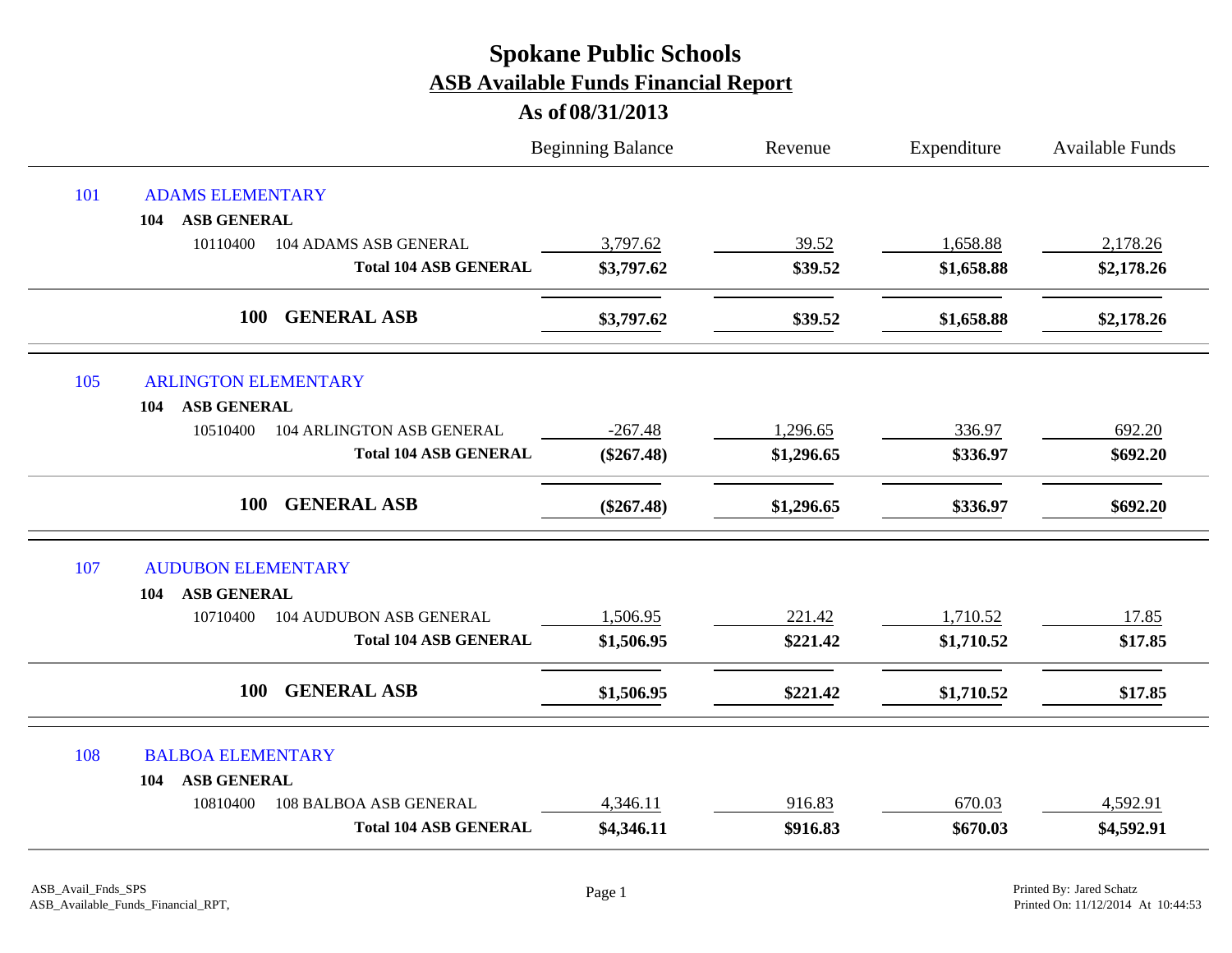|                    |                                    |                               | <b>Beginning Balance</b> | Revenue    | Expenditure | Available Funds                                                |
|--------------------|------------------------------------|-------------------------------|--------------------------|------------|-------------|----------------------------------------------------------------|
|                    | <b>100</b>                         | <b>GENERAL ASB</b>            | \$4,346.11               | \$916.83   | \$670.03    | \$4,592.91                                                     |
| 111                | <b>BEMISS ELEMENTARY</b>           |                               |                          |            |             |                                                                |
|                    | <b>ASB GENERAL</b><br>104          |                               |                          |            |             |                                                                |
|                    | 11110400                           | <b>104 BEMISS ASB GENERAL</b> | 596.72                   | 102.87     | 0.00        | 699.59                                                         |
|                    |                                    | <b>Total 104 ASB GENERAL</b>  | \$596.72                 | \$102.87   | \$0.00      | \$699.59                                                       |
|                    | <b>100</b>                         | <b>GENERAL ASB</b>            | \$596.72                 | \$102.87   | \$0.00      | \$699.59                                                       |
| 113                | <b>BROWNE ELEMENTARY</b>           |                               |                          |            |             |                                                                |
|                    | <b>ASB GENERAL</b><br>104          |                               |                          |            |             |                                                                |
|                    | 11310400                           | <b>104 BROWNE ASB GENERAL</b> | 660.84                   | 5,117.98   | 4,420.01    | 1,358.81                                                       |
|                    |                                    | <b>Total 104 ASB GENERAL</b>  | \$660.84                 | \$5,117.98 | \$4,420.01  | \$1,358.81                                                     |
|                    | <b>100</b>                         | <b>GENERAL ASB</b>            | \$660.84                 | \$5,117.98 | \$4,420.01  | \$1,358.81                                                     |
| 121                | <b>COOPER ELEMENTARY</b>           |                               |                          |            |             |                                                                |
|                    | <b>ASB GENERAL</b><br>104          |                               |                          |            |             |                                                                |
|                    | 12110400                           | <b>104 COOPER ASB GENERAL</b> | 5,964.73                 | 2,170.57   | 2,923.32    | 5,211.98                                                       |
|                    |                                    | <b>Total 104 ASB GENERAL</b>  | \$5,964.73               | \$2,170.57 | \$2,923.32  | \$5,211.98                                                     |
|                    | <b>100</b>                         | <b>GENERAL ASB</b>            | \$5,964.73               | \$2,170.57 | \$2,923.32  | \$5,211.98                                                     |
| 129                | <b>FINCH ELEMENTARY</b>            |                               |                          |            |             |                                                                |
|                    | <b>ASB GENERAL</b><br>104          |                               |                          |            |             |                                                                |
|                    | 12910400                           | <b>104 FINCH ASB GENERAL</b>  | 2,796.48                 | 14,927.47  | 14,616.22   | 3,107.73                                                       |
| ASB Avail Fnds SPS | ASB_Available_Funds_Financial_RPT, |                               | Page 2                   |            |             | Printed By: Jared Schatz<br>Printed On: 11/12/2014 At 10:44:53 |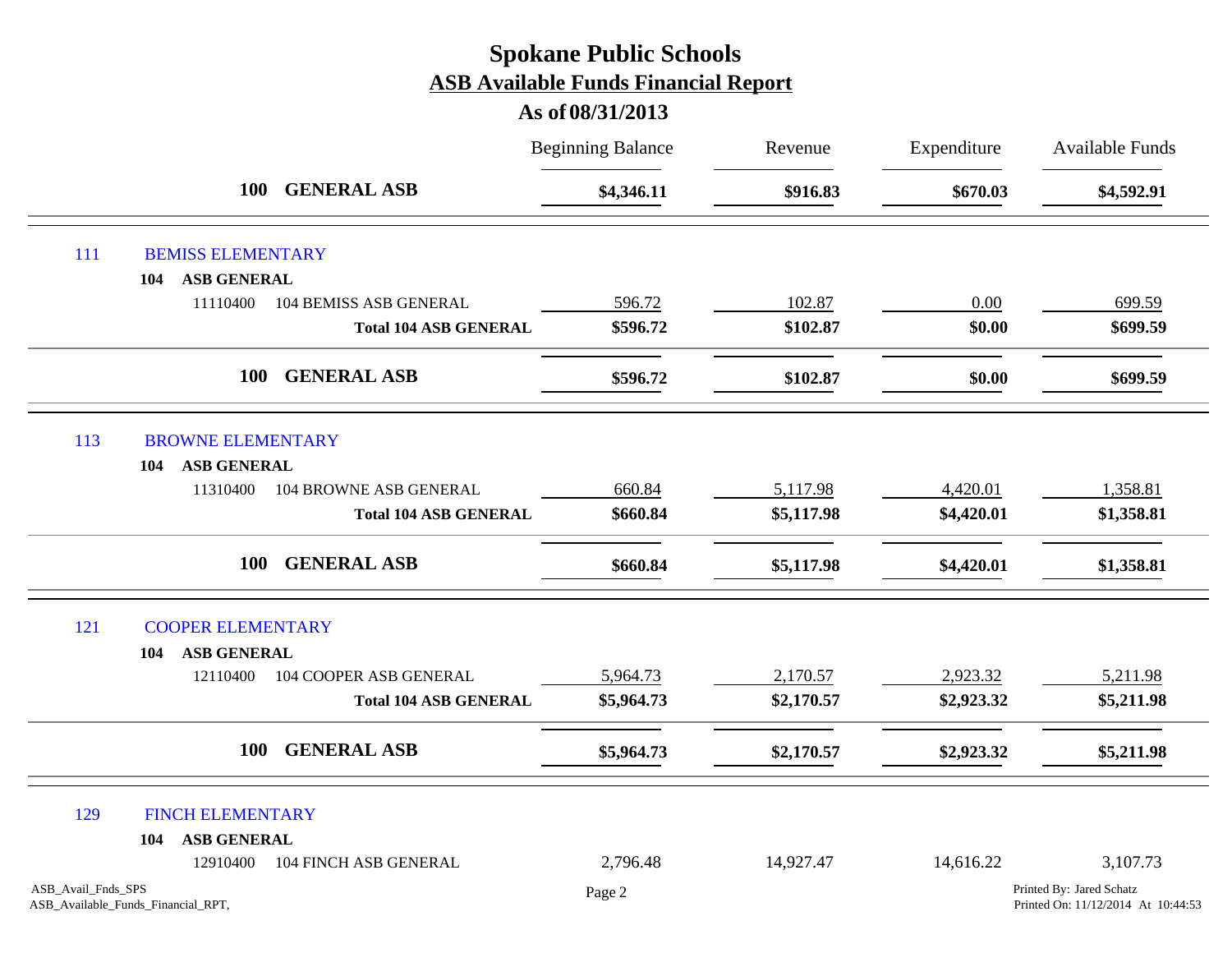|     |                                             | <b>Spokane Public Schools</b><br><b>ASB Available Funds Financial Report</b><br>As of 08/31/2013 |             |             |                        |
|-----|---------------------------------------------|--------------------------------------------------------------------------------------------------|-------------|-------------|------------------------|
|     |                                             | <b>Beginning Balance</b>                                                                         | Revenue     | Expenditure | <b>Available Funds</b> |
|     | <b>Total 104 ASB GENERAL</b>                | \$2,796.48                                                                                       | \$14,927.47 | \$14,616.22 | \$3,107.73             |
|     | <b>GENERAL ASB</b><br><b>100</b>            | \$2,796.48                                                                                       | \$14,927.47 | \$14,616.22 | \$3,107.73             |
| 131 | FRANKLIN ELEMENTARY                         |                                                                                                  |             |             |                        |
|     | <b>ASB GENERAL</b><br>104                   |                                                                                                  |             |             |                        |
|     | 13110400<br><b>104 FRANKLIN ASB GENERAL</b> | 8,800.22                                                                                         | 9,084.22    | 3,011.41    | 14,873.03              |
|     | <b>Total 104 ASB GENERAL</b>                | \$8,800.22                                                                                       | \$9,084.22  | \$3,011.41  | \$14,873.03            |
|     | <b>GENERAL ASB</b><br><b>100</b>            | \$8,800.22                                                                                       | \$9,084.22  | \$3,011.41  | \$14,873.03            |
| 133 | <b>GARFIELD ELEMENTARY</b>                  |                                                                                                  |             |             |                        |
|     | <b>ASB GENERAL</b><br>104                   |                                                                                                  |             |             |                        |
|     | 104 GARFIELD ASB GENERAL<br>13310400        | $-20.93$                                                                                         | $-0.28$     | $0.00\,$    | $-21.21$               |
|     | <b>Total 104 ASB GENERAL</b>                | $(\$20.93)$                                                                                      | $(\$0.28)$  | \$0.00      | $(\$21.21)$            |
|     | <b>GENERAL ASB</b><br><b>100</b>            | $(\$20.93)$                                                                                      | (\$0.28)    | \$0.00      | $(\$21.21)$            |
| 137 | <b>GRANT ELEMENTARY</b>                     |                                                                                                  |             |             |                        |
|     | <b>ASB GENERAL</b><br>104                   |                                                                                                  |             |             |                        |
|     | 104 GRANT ASB GENERAL<br>13710400           | 18,111.68                                                                                        | 3,780.53    | 8,897.00    | 12,995.21              |
|     | <b>Total 104 ASB GENERAL</b>                | \$18,111.68                                                                                      | \$3,780.53  | \$8,897.00  | \$12,995.21            |
|     | <b>GENERAL ASB</b><br><b>100</b>            | \$18,111.68                                                                                      | \$3,780.53  | \$8,897.00  | \$12,995.21            |

139 HAMBLEN ELEMENTARY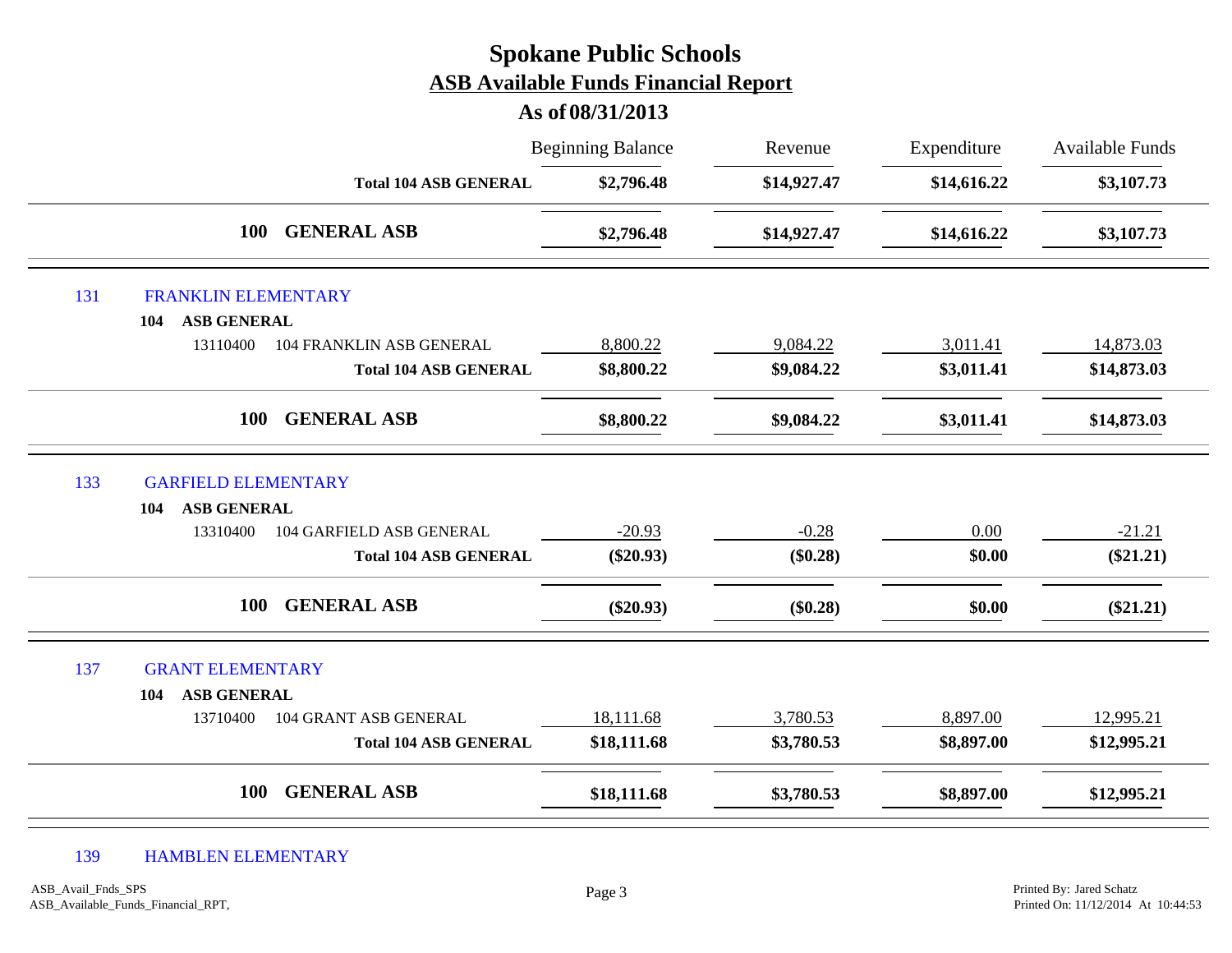|     |                                                 | <b>Beginning Balance</b> | Revenue    | Expenditure | <b>Available Funds</b> |
|-----|-------------------------------------------------|--------------------------|------------|-------------|------------------------|
|     | <b>ASB GENERAL</b><br>104                       |                          |            |             |                        |
|     | 13910400<br>139 HAMBLEN ASB GENERAL             | 597.45                   | 212.78     | 217.40      | 592.83                 |
|     | <b>Total 104 ASB GENERAL</b>                    | \$597.45                 | \$212.78   | \$217.40    | \$592.83               |
|     | <b>100</b><br><b>GENERAL ASB</b>                | \$597.45                 | \$212.78   | \$217.40    | \$592.83               |
| 145 | <b>HOLMES ELEMENTARY</b>                        |                          |            |             |                        |
|     | <b>ASB GENERAL</b><br>104                       |                          |            |             |                        |
|     | 14510400<br><b>145 HOLMES ASB GENERAL</b>       | 7,984.92                 | 6,499.68   | 7,771.85    | 6,712.75               |
|     | <b>Total 104 ASB GENERAL</b>                    | \$7,984.92               | \$6,499.68 | \$7,771.85  | \$6,712.75             |
|     | <b>GENERAL ASB</b><br><b>100</b>                | \$7,984.92               | \$6,499.68 | \$7,771.85  | \$6,712.75             |
| 147 | <b>HUTTON ELEMENTARY</b>                        |                          |            |             |                        |
|     | <b>ASB GENERAL</b><br>104                       |                          |            |             |                        |
|     | <b>147 HUTTON ASB GENERAL</b><br>14710400       | 2,011.26                 | 956.84     | 771.51      | 2,196.59               |
|     | <b>Total 104 ASB GENERAL</b>                    | \$2,011.26               | \$956.84   | \$771.51    | \$2,196.59             |
|     | <b>GENERAL ASB</b><br>100                       | \$2,011.26               | \$956.84   | \$771.51    | \$2,196.59             |
| 148 | <b>INDIAN TRAIL ELEMENTARY</b>                  |                          |            |             |                        |
|     | <b>ASB GENERAL</b><br>104                       |                          |            |             |                        |
|     | 14810400<br><b>148 INDIAN TRAIL GENERAL ASB</b> | 6,537.84                 | 8,413.43   | 8,090.62    | 6,860.65               |
|     | <b>Total 104 ASB GENERAL</b>                    | \$6,537.84               | \$8,413.43 | \$8,090.62  | \$6,860.65             |
|     |                                                 |                          |            |             |                        |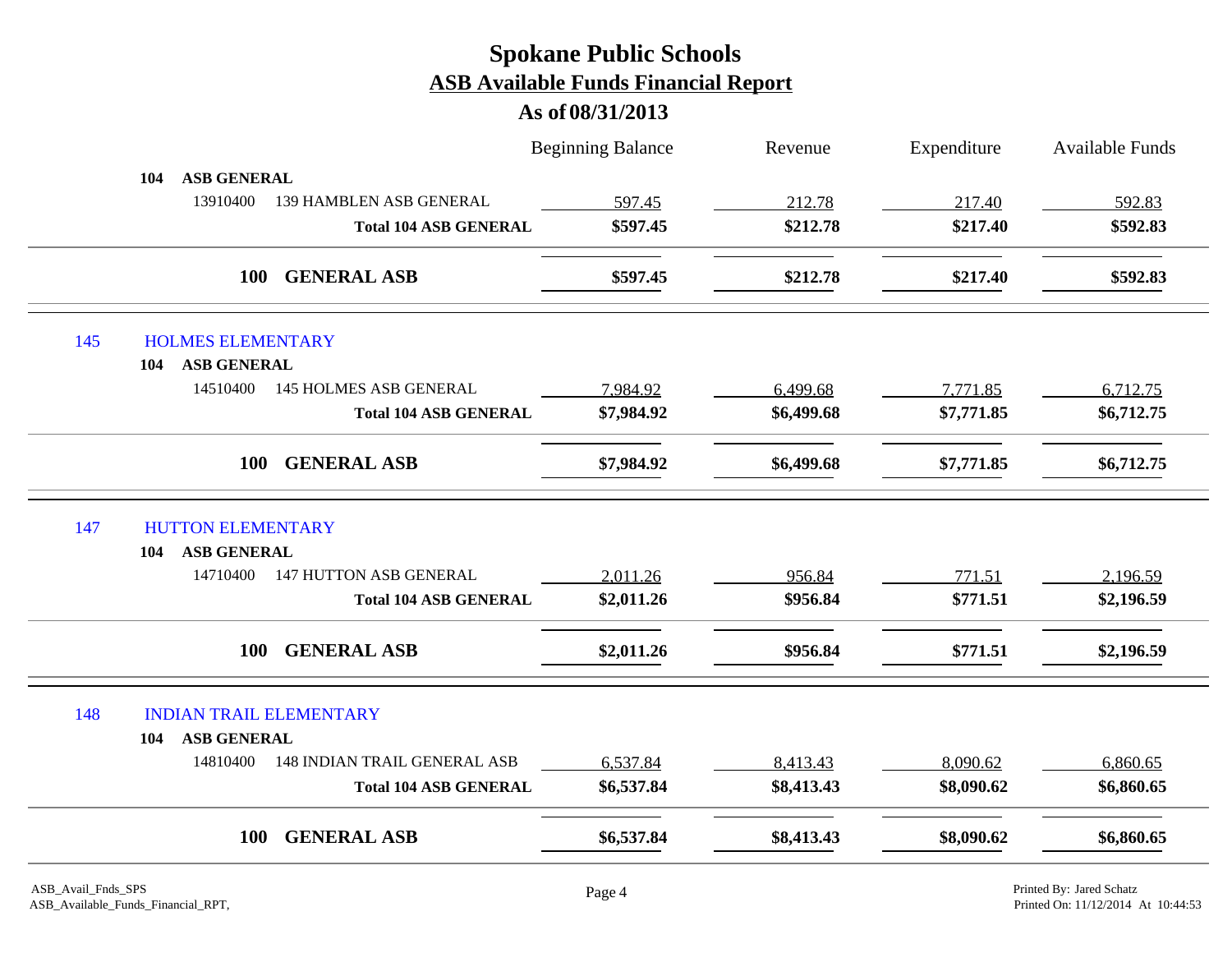|     |                                              | <b>Beginning Balance</b> | Revenue     | Expenditure | Available Funds |
|-----|----------------------------------------------|--------------------------|-------------|-------------|-----------------|
| 151 | <b>JEFFERSON ELEMENTARY</b>                  |                          |             |             |                 |
|     | <b>ASB GENERAL</b><br>104                    |                          |             |             |                 |
|     | 15110400<br><b>151 JEFFERSON GENERAL ASB</b> | 11,733.82                | 6,973.90    | 2,287.08    | 16,420.64       |
|     | <b>Total 104 ASB GENERAL</b>                 | \$11,733.82              | \$6,973.90  | \$2,287.08  | \$16,420.64     |
|     | <b>GENERAL ASB</b><br>100                    | \$11,733.82              | \$6,973.90  | \$2,287.08  | \$16,420.64     |
| 153 | LIDGERWOOD ELEMENTARY                        |                          |             |             |                 |
|     | <b>ASB GENERAL</b><br>104                    |                          |             |             |                 |
|     | 153 LIDGERWOOD ASB GENERAL<br>15310400       | 404.39                   | 1,046.05    | 974.70      | 475.74          |
|     | <b>Total 104 ASB GENERAL</b>                 | \$404.39                 | \$1,046.05  | \$974.70    | \$475.74        |
|     | <b>GENERAL ASB</b><br>100                    | \$404.39                 | \$1,046.05  | \$974.70    | \$475.74        |
| 157 | <b>LINCOLN HEIGHTS ELEMENTARY</b>            |                          |             |             |                 |
|     | <b>ASB GENERAL</b><br>104                    |                          |             |             |                 |
|     | 157 LINCOLN HEIGHT GENERAL ASB<br>15710400   | 3,384.57                 | 1,880.45    | 1,745.78    | 3,519.24        |
|     | <b>Total 104 ASB GENERAL</b>                 | \$3,384.57               | \$1,880.45  | \$1,745.78  | \$3,519.24      |
|     | <b>GENERAL ASB</b><br><b>100</b>             | \$3,384.57               | \$1,880.45  | \$1,745.78  | \$3,519.24      |
| 159 | <b>LINWOOD ELEMENTARY</b>                    |                          |             |             |                 |
|     | <b>ASB GENERAL</b><br>104                    |                          |             |             |                 |
|     | <b>159 LINWOOD GENERAL ASB</b><br>15910400   | 2,005.52                 | 11,711.16   | 11,949.35   | 1,767.33        |
|     | <b>Total 104 ASB GENERAL</b>                 | \$2,005.52               | \$11,711.16 | \$11,949.35 | \$1,767.33      |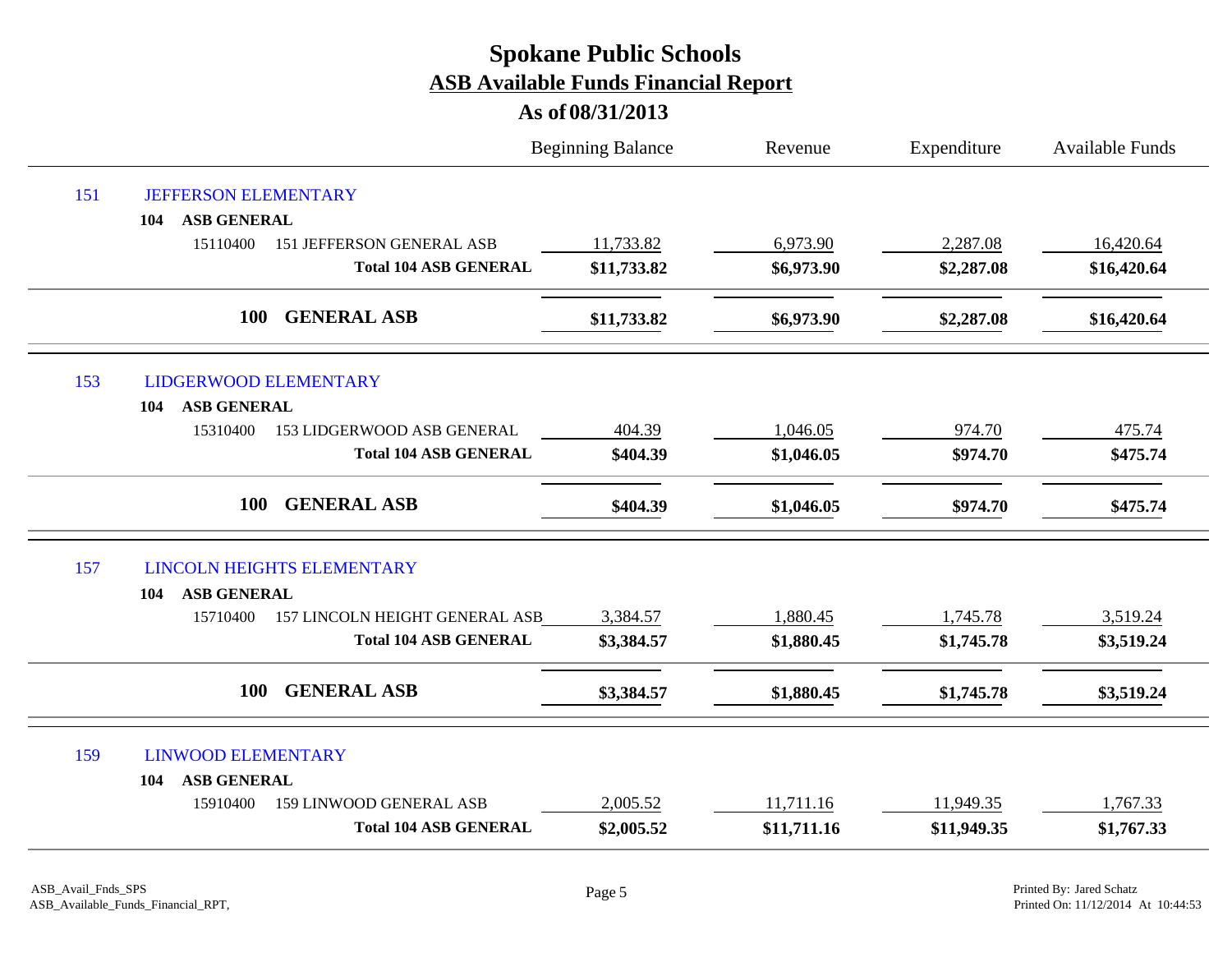|                    |                                    |                                   | <b>Beginning Balance</b> | Revenue     | Expenditure | Available Funds                                                |
|--------------------|------------------------------------|-----------------------------------|--------------------------|-------------|-------------|----------------------------------------------------------------|
|                    | 100                                | <b>GENERAL ASB</b>                | \$2,005.52               | \$11,711.16 | \$11,949.35 | \$1,767.33                                                     |
| 161                | <b>LOGAN ELEMENTARY</b>            |                                   |                          |             |             |                                                                |
|                    | <b>ASB GENERAL</b><br>104          |                                   |                          |             |             |                                                                |
|                    | 16110400                           | 161 LOGAN ASB GENERAL             | 1,134.46                 | 8,339.85    | 7,707.37    | 1,766.94                                                       |
|                    |                                    | <b>Total 104 ASB GENERAL</b>      | \$1,134.46               | \$8,339.85  | \$7,707.37  | \$1,766.94                                                     |
|                    | <b>100</b>                         | <b>GENERAL ASB</b>                | \$1,134.46               | \$8,339.85  | \$7,707.37  | \$1,766.94                                                     |
| 165                | <b>LONGFELLOW ELEMENTARY</b>       |                                   |                          |             |             |                                                                |
|                    | <b>ASB GENERAL</b><br>104          |                                   |                          |             |             |                                                                |
|                    | 16510400                           | <b>165 LONGFELLOW ASB GENERAL</b> | 4,652.59                 | 696.16      | 2,609.64    | 2,739.11                                                       |
|                    |                                    | <b>Total 104 ASB GENERAL</b>      | \$4,652.59               | \$696.16    | \$2,609.64  | \$2,739.11                                                     |
|                    | <b>100</b>                         | <b>GENERAL ASB</b>                | \$4,652.59               | \$696.16    | \$2,609.64  | \$2,739.11                                                     |
| 167                | <b>MADISON ELEMENTARY</b>          |                                   |                          |             |             |                                                                |
|                    | <b>ASB GENERAL</b><br>104          |                                   |                          |             |             |                                                                |
|                    | 16710400                           | <b>167 MADISON ASB GENERAL</b>    | 188.62                   | 4.38        | 0.00        | 193.00                                                         |
|                    |                                    | <b>Total 104 ASB GENERAL</b>      | \$188.62                 | \$4.38      | \$0.00      | \$193.00                                                       |
|                    | 100                                | <b>GENERAL ASB</b>                | \$188.62                 | \$4.38      | \$0.00      | \$193.00                                                       |
| 168                |                                    | MORAN PRAIRIE ELEMENTARY          |                          |             |             |                                                                |
|                    | <b>ASB GENERAL</b><br>104          |                                   |                          |             |             |                                                                |
|                    | 16810400                           | 168 MORAN PRAIRIE ASB GENERAL     | 16,047.56                | 408.21      | 666.32      | 15,789.45                                                      |
| ASB_Avail_Fnds_SPS | ASB_Available_Funds_Financial_RPT, |                                   | Page 6                   |             |             | Printed By: Jared Schatz<br>Printed On: 11/12/2014 At 10:44:53 |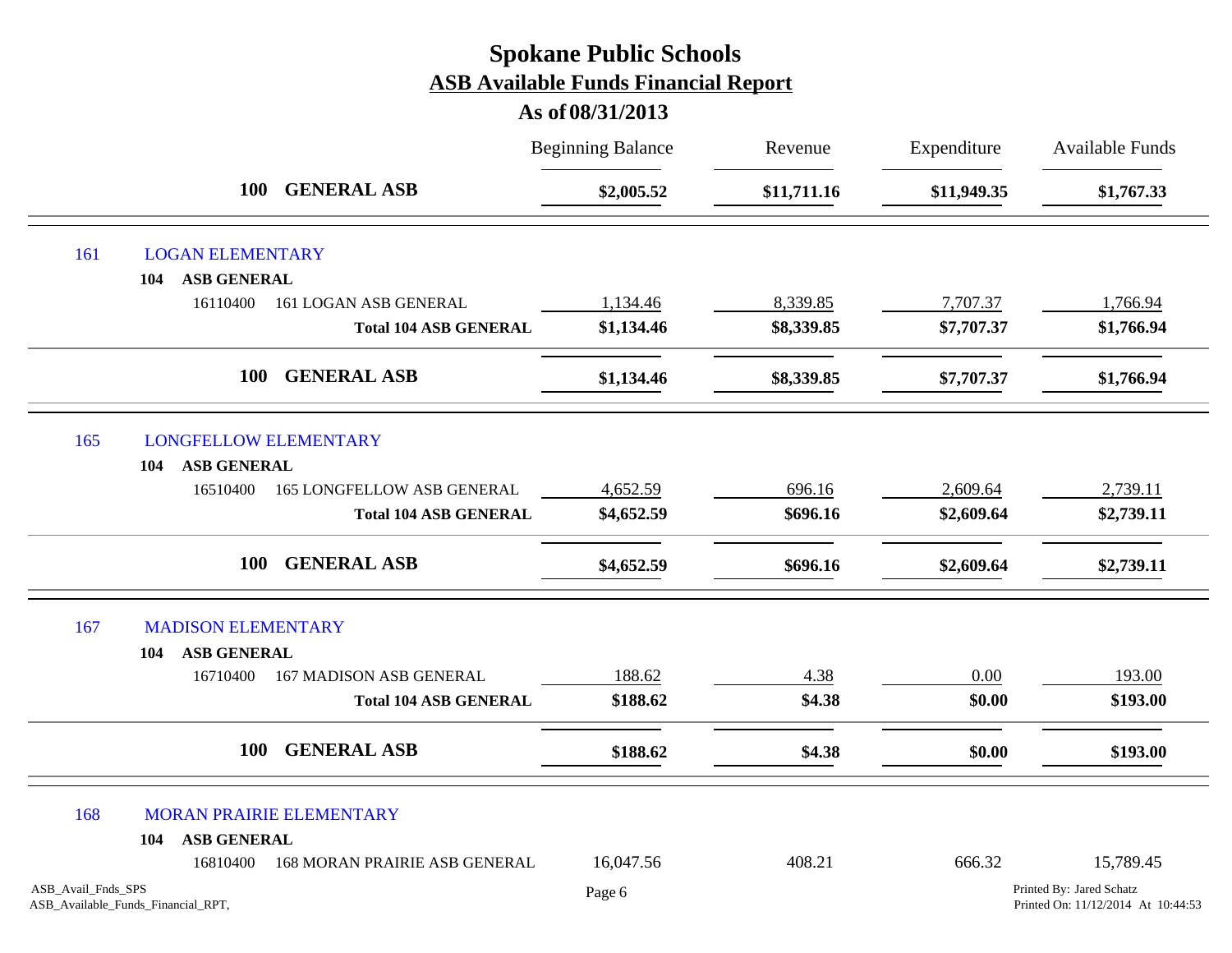# Beginning Balance Revenue Expenditure Available Funds **As of 08/31/2013 Spokane Public Schools ASB Available Funds Financial Report** Revenue **Total 104 ASB GENERAL \$16,047.56 \$408.21 \$666.32 \$15,789.45 100 GENERAL ASB \$16,047.56 \$408.21 \$666.32 \$15,789.45** 169 MULLAN ROAD ELEMENTARY **104 ASB GENERAL** 16910400 169 MULLAN ROAD ASB GENERAL 519.44 212.42 494.67 237.19 **Total 104 ASB GENERAL \$519.44 \$212.42 \$494.67 \$237.19 100 GENERAL ASB \$519.44 \$212.42 \$494.67 \$237.19** 173 PRATT ELEMENTARY **104 ASB GENERAL** 17310400 173 PRATT ASB GENERAL  $0.00$   $0.00$   $0.00$   $0.00$   $0.00$   $0.00$   $0.00$ **Total 104 ASB GENERAL \$0.00 \$0.00 \$0.00 \$0.00 100 GENERAL ASB \$0.00 \$0.00 \$0.00 \$0.00** 175 REGAL ELEMENTARY **104 ASB GENERAL** 17510400 175 REGAL ASB GENERAL 1,793.53 219.41 1,324.89 688.05 **Total 104 ASB GENERAL \$1,793.53 \$219.41 \$1,324.89 \$688.05 100 GENERAL ASB \$1,793.53 \$219.41 \$1,324.89 \$688.05**

#### 177 RIDGEVIEW ELEMENTARY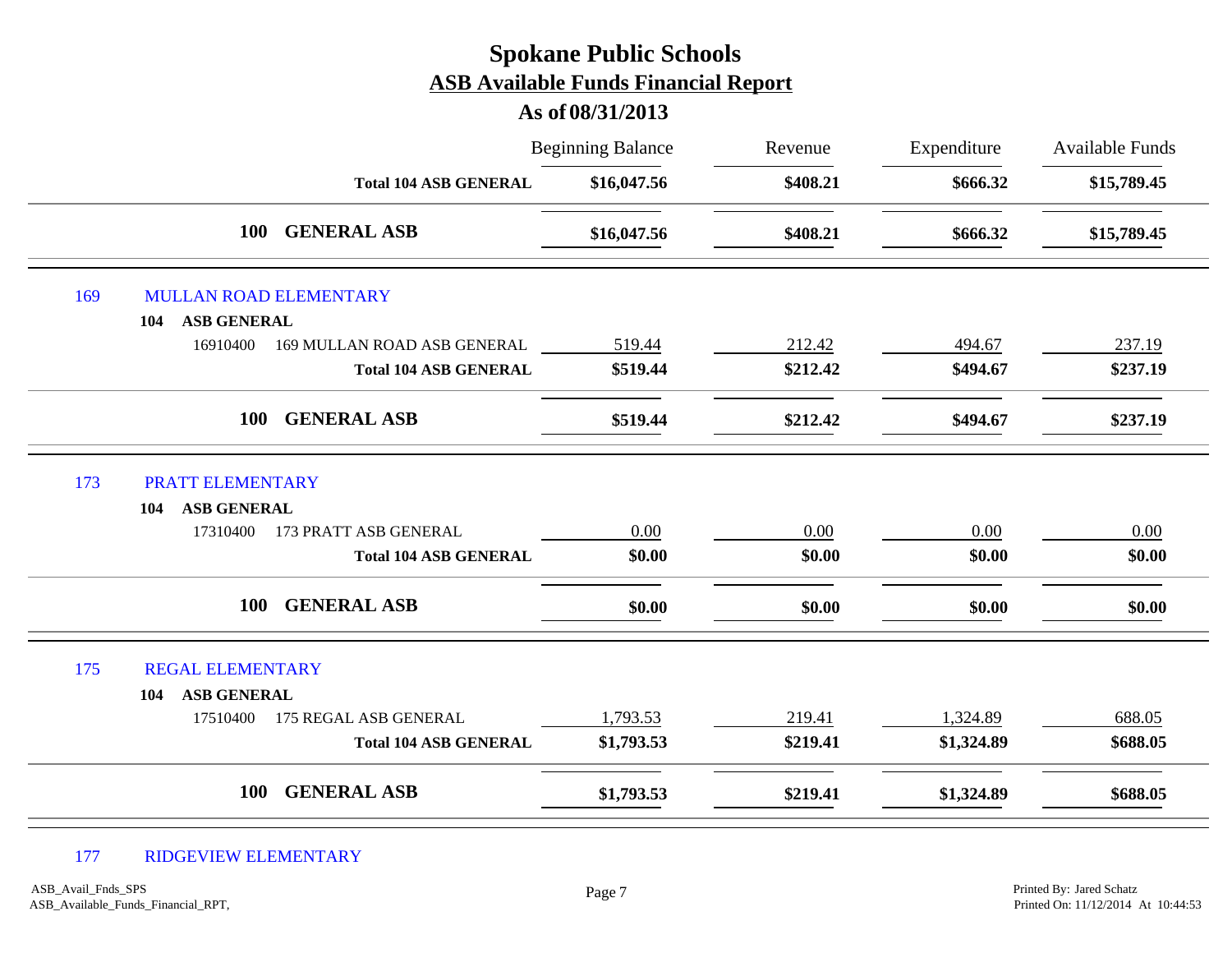|     |                                             | <b>Beginning Balance</b> | Revenue    | Expenditure | <b>Available Funds</b> |
|-----|---------------------------------------------|--------------------------|------------|-------------|------------------------|
|     | <b>ASB GENERAL</b><br>104                   |                          |            |             |                        |
|     | 17710400<br>104 RIDGEVIEW ASB GENERAL       | 11,339.49                | 210.42     | 599.91      | 10,950.00              |
|     | <b>Total 104 ASB GENERAL</b>                | \$11,339.49              | \$210.42   | \$599.91    | \$10,950.00            |
|     | <b>GENERAL ASB</b><br><b>100</b>            | \$11,339.49              | \$210.42   | \$599.91    | \$10,950.00            |
| 181 | ROOSEVELT ELEMENTARY                        |                          |            |             |                        |
|     | <b>ASB GENERAL</b><br>104                   |                          |            |             |                        |
|     | 18110400<br>181 ROOSEVELT ASB GENERAL       | 571.63                   | 715.10     | 1,264.08    | 22.65                  |
|     | <b>Total 104 ASB GENERAL</b>                | \$571.63                 | \$715.10   | \$1,264.08  | \$22.65                |
|     | <b>GENERAL ASB</b><br><b>100</b>            | \$571.63                 | \$715.10   | \$1,264.08  | \$22.65                |
| 183 | <b>SHERIDAN ELEMENTARY</b>                  |                          |            |             |                        |
|     | <b>ASB GENERAL</b><br>104                   |                          |            |             |                        |
|     | <b>183 SHERIDAN ASB GENERAL</b><br>18310400 | 2,489.48                 | 2,738.51   | 0.00        | 5,227.99               |
|     | <b>Total 104 ASB GENERAL</b>                | \$2,489.48               | \$2,738.51 | \$0.00      | \$5,227.99             |
|     | <b>GENERAL ASB</b><br><b>100</b>            | \$2,489.48               | \$2,738.51 | \$0.00      | \$5,227.99             |
| 187 | <b>STEVENS ELEMENTARY</b>                   |                          |            |             |                        |
|     | <b>ASB GENERAL</b><br>104                   |                          |            |             |                        |
|     | 18710400<br><b>187 STEVENS ASB GENERAL</b>  | 412.35                   | 32.11      | 0.00        | 444.46                 |
|     | <b>Total 104 ASB GENERAL</b>                | \$412.35                 | \$32.11    | \$0.00      | \$444.46               |
|     |                                             |                          |            |             |                        |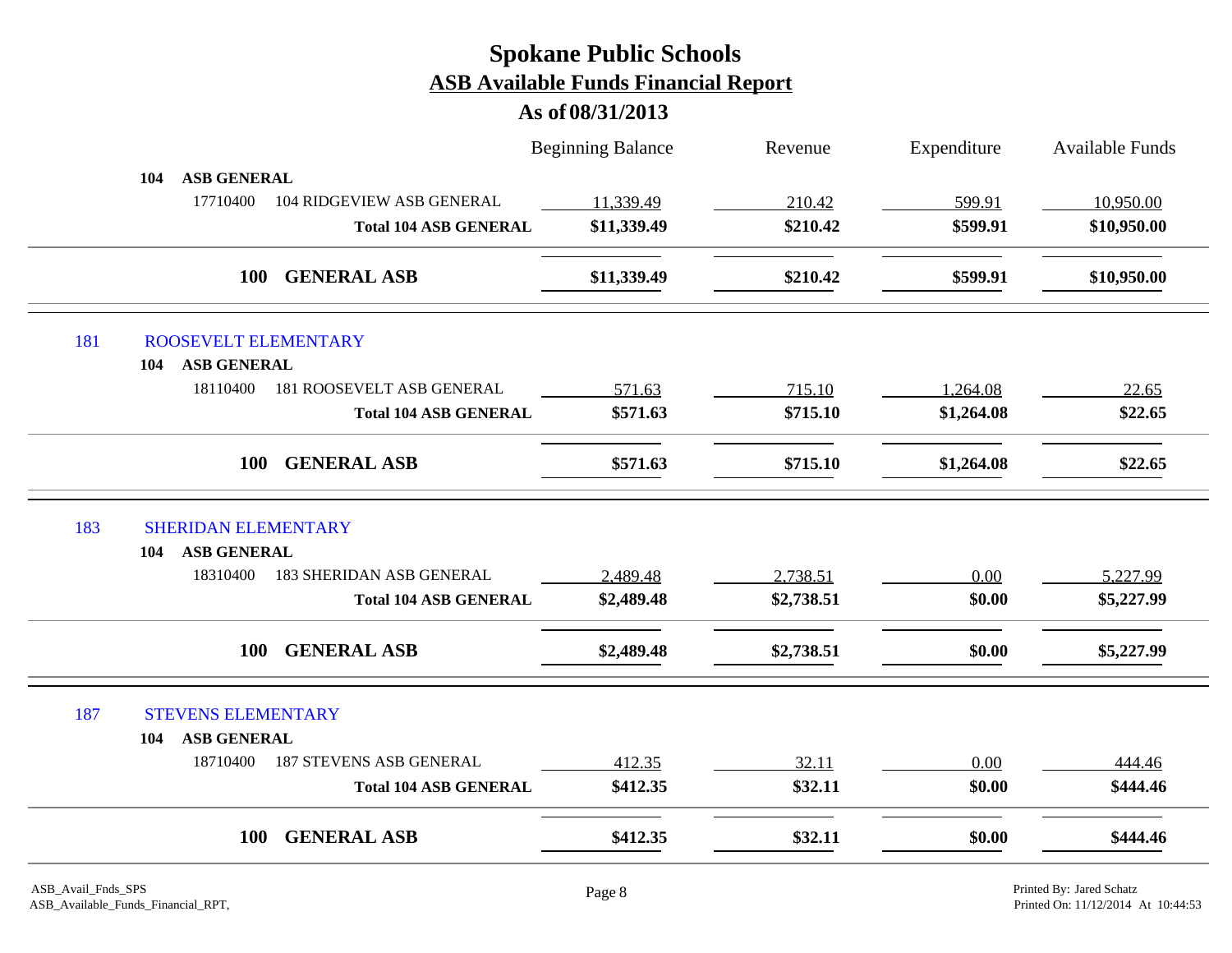|     |                                              | <b>Beginning Balance</b> | Revenue    | Expenditure | <b>Available Funds</b> |
|-----|----------------------------------------------|--------------------------|------------|-------------|------------------------|
| 191 | <b>WESTVIEW ELEMENTARY</b>                   |                          |            |             |                        |
|     | <b>ASB GENERAL</b><br>104                    |                          |            |             |                        |
|     | 19110400<br><b>191 WESTVIEW ASB GENERAL</b>  | 7,898.13                 | 2,076.65   | 2,268.75    | 7,706.03               |
|     | <b>Total 104 ASB GENERAL</b>                 | \$7,898.13               | \$2,076.65 | \$2,268.75  | \$7,706.03             |
|     | 100<br><b>GENERAL ASB</b>                    | \$7,898.13               | \$2,076.65 | \$2,268.75  | \$7,706.03             |
| 193 | <b>WHITMAN ELEMENTARY</b>                    |                          |            |             |                        |
|     | <b>ASB GENERAL</b><br>104                    |                          |            |             |                        |
|     | 19310400<br><b>193 WHITMAN ASB GENERAL</b>   | 2,230.65                 | 1,918.21   | 1,203.33    | 2,945.53               |
|     | <b>Total 104 ASB GENERAL</b>                 | \$2,230.65               | \$1,918.21 | \$1,203.33  | \$2,945.53             |
|     | <b>GENERAL ASB</b><br>100                    | \$2,230.65               | \$1,918.21 | \$1,203.33  | \$2,945.53             |
| 197 | <b>WILLARD ELEMENTARY</b>                    |                          |            |             |                        |
|     | <b>ASB GENERAL</b><br>104                    |                          |            |             |                        |
|     | <b>197 WILLARD ASB GENERAL</b><br>19710400   | 4,991.67                 | 390.32     | 1,508.87    | 3,873.12               |
|     | <b>Total 104 ASB GENERAL</b>                 | \$4,991.67               | \$390.32   | \$1,508.87  | \$3,873.12             |
|     | <b>GENERAL ASB</b><br>100                    | \$4,991.67               | \$390.32   | \$1,508.87  | \$3,873.12             |
| 198 | <b>WOODRIDGE ELEMENTARY</b>                  |                          |            |             |                        |
|     | <b>ASB GENERAL</b><br>104                    |                          |            |             |                        |
|     | <b>198 WOODRIDGE ASB GENERAL</b><br>19810400 | 1,401.36                 | 5,441.54   | 4,603.92    | 2,238.98               |
|     | <b>Total 104 ASB GENERAL</b>                 | \$1,401.36               | \$5,441.54 | \$4,603.92  | \$2,238.98             |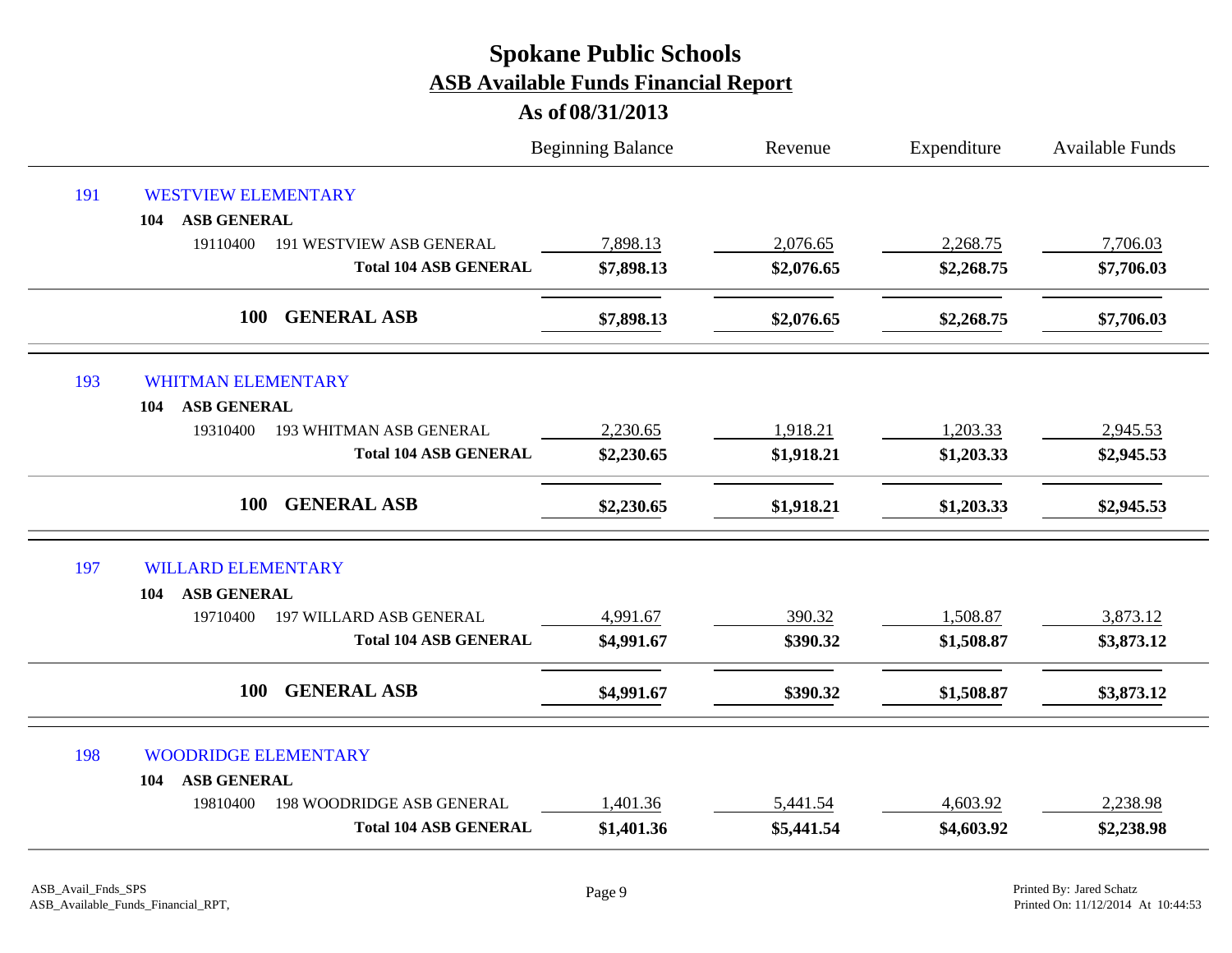|     |     |                          |                                 | <b>Beginning Balance</b> | Revenue    | Expenditure    | <b>Available Funds</b> |
|-----|-----|--------------------------|---------------------------------|--------------------------|------------|----------------|------------------------|
|     |     | <b>100</b>               | <b>GENERAL ASB</b>              | \$1,401.36               | \$5,441.54 | \$4,603.92     | \$2,238.98             |
| 199 |     | <b>WILSON ELEMENTARY</b> |                                 |                          |            |                |                        |
|     | 104 | <b>ASB GENERAL</b>       |                                 |                          |            |                |                        |
|     |     | 19910400                 | 199 WILSON ASB GENERAL          | 1,172.40                 | 2.05       | 1,164.17       | 10.28                  |
|     |     |                          | <b>Total 104 ASB GENERAL</b>    | \$1,172.40               | \$2.05     | \$1,164.17     | \$10.28                |
|     |     | <b>100</b>               | <b>GENERAL ASB</b>              | \$1,172.40               | \$2.05     | \$1,164.17     | \$10.28                |
| 203 |     |                          | <b>GLOVER MIDDLE SCHOOL</b>     |                          |            |                |                        |
|     | 102 | <b>ASB RESERVE</b>       |                                 |                          |            |                |                        |
|     |     | 20310200                 | <b>102 ASB RESERVE</b>          | 565.66                   | 0.00       | 565.00         | 0.66                   |
|     |     |                          | <b>Total 102 ASB RESERVE</b>    | \$565.66                 | \$0.00     | \$565.00       | \$0.66                 |
|     | 104 | <b>ASB GENERAL</b>       |                                 |                          |            |                |                        |
|     |     | 20310400                 | 104 ASB GENERAL                 | 2,478.39                 | 930.07     | $-1,140.15$    | 4,548.61               |
|     |     |                          | <b>Total 104 ASB GENERAL</b>    | \$2,478.39               | \$930.07   | $(\$1,140.15)$ | \$4,548.61             |
|     | 107 | <b>ASB BOOKROOM</b>      |                                 |                          |            |                |                        |
|     |     | 20310700                 | 107 ASB BOOKROOM                | $-76.98$                 | 1,462.80   | 1,224.73       | 161.09                 |
|     |     |                          | <b>Total 107 ASB BOOKROOM</b>   | $(\$76.98)$              | \$1,462.80 | \$1,224.73     | \$161.09               |
|     | 109 | <b>ASB MEMBERSHIP</b>    |                                 |                          |            |                |                        |
|     |     | 20310900                 | 109 ASB MEMBERSHIP              | 2,483.98                 | 2,410.00   | 4,883.00       | 10.98                  |
|     |     |                          | <b>Total 109 ASB MEMBERSHIP</b> | \$2,483.98               | \$2,410.00 | \$4,883.00     | \$10.98                |
|     | 112 | <b>ASB CONVOCATIONS</b>  |                                 |                          |            |                |                        |
|     |     | 20311200                 | <b>112 ASB CONVOCATIONS</b>     | 1,884.58                 | 0.00       | 1,441.41       | 443.17                 |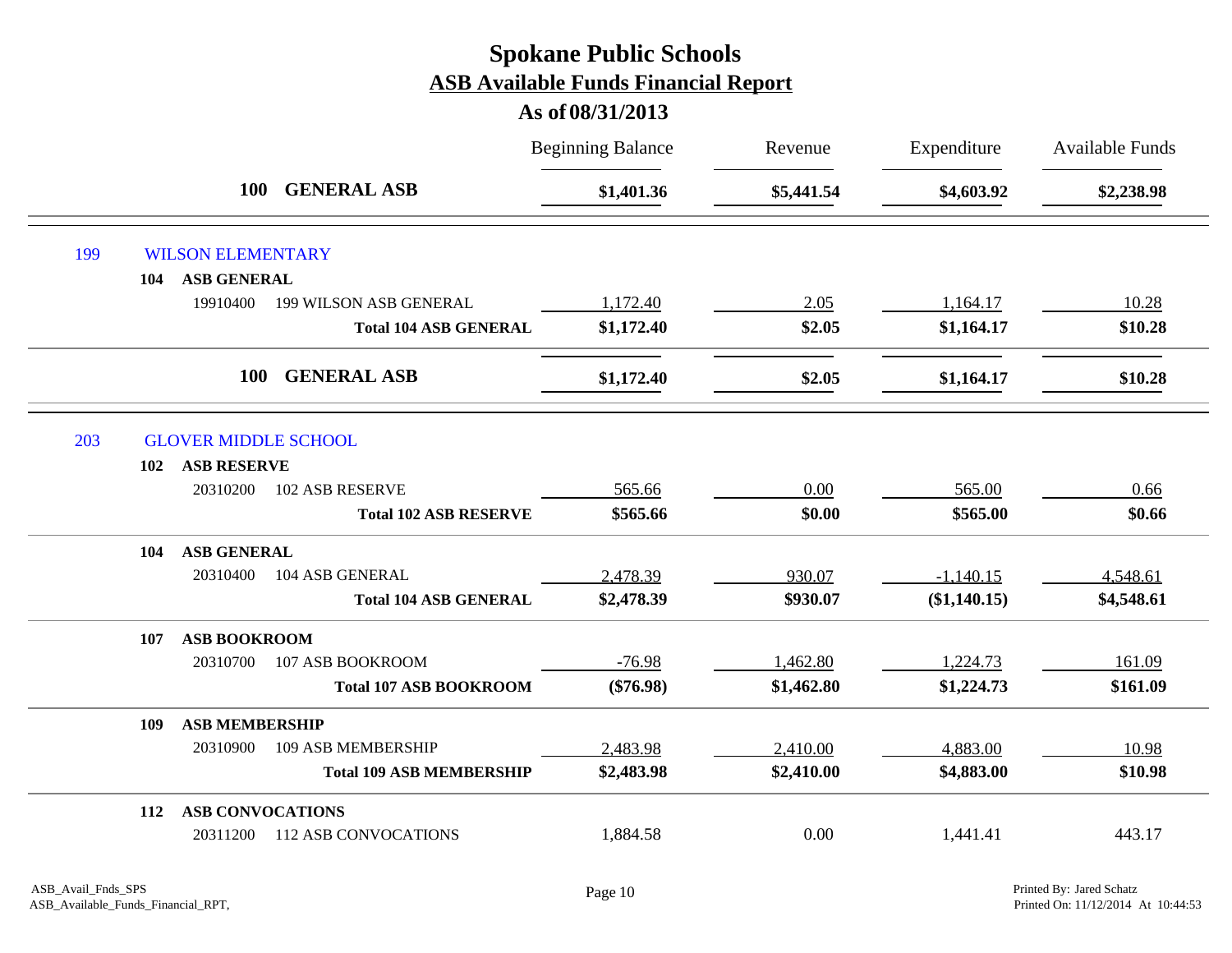|     |                      |                                            | <b>Beginning Balance</b> | Revenue     | Expenditure<br>\$1,441.41 | <b>Available Funds</b><br>\$443.17 |
|-----|----------------------|--------------------------------------------|--------------------------|-------------|---------------------------|------------------------------------|
|     |                      | <b>Total 112 ASB CONVOCATIONS</b>          | \$1,884.58               | \$0.00      |                           |                                    |
| 120 | <b>ASB GUIDANCE</b>  |                                            |                          |             |                           |                                    |
|     | 20312000             | 120 ASB POSITIVE SCHOOL CLIMAT             | 564.78                   | 81.07       | $-400.00$                 | 1,045.85                           |
|     | 20312001             | 12001 SERVICE LEARN COMPONENT              | 2,722.65                 | 32.48       | 2,000.00                  | 755.13                             |
|     |                      | <b>Total 120 ASB GUIDANCE</b>              | \$3,287.43               | \$113.55    | \$1,600.00                | \$1,800.98                         |
| 131 | <b>ASB YEARBOOK</b>  |                                            |                          |             |                           |                                    |
|     | 20313100             | <b>131 ASB YEARBOOK</b>                    | 13,028.22                | 7,323.00    | 19,834.58                 | 516.64                             |
|     |                      | <b>Total 131 ASB YEARBOOK</b>              | \$13,028.22              | \$7,323.00  | \$19,834.58               | \$516.64                           |
| 165 | <b>ASB NEWSPAPER</b> |                                            |                          |             |                           |                                    |
|     | 20316500             | <b>165 ASB NEWSPAPER</b>                   | 749.46                   | 0.00        | 749.46                    | 0.00                               |
|     |                      | <b>Total 165 ASB NEWSPAPER</b>             | \$749.46                 | \$0.00      | \$749.46                  | \$0.00                             |
| 170 |                      | ASB ALL SCHOOL FUNDRAISER                  |                          |             |                           |                                    |
|     | 20317000             | 170 ASB ALL SCHOOL FUNDRAISER              | 4,100.51                 | 3,160.86    | 7,260.78                  | 0.59                               |
|     | 20317001             | 170 ASB ALL SCHOOL FUNDRAISER              | 154.65                   | 666.85      | 821.50                    | 0.00                               |
|     |                      | <b>Total 170 ASB ALL SCHOOL FUNDRAISER</b> | \$4,255.16               | \$3,827.71  | \$8,082.28                | \$0.59                             |
|     | <b>100</b>           | <b>GENERAL ASB</b>                         | \$28,655.90              | \$16,067.13 | \$37,240.31               | \$7,482.72                         |
|     |                      |                                            |                          |             |                           |                                    |
| 205 |                      | <b>GENERAL ATHLETICS</b>                   |                          |             |                           |                                    |
|     | 20320500             | <b>205 ASB GENERAL ATHLETICS</b>           | 264.91                   | 376.21      | $-14,419.04$              | 15,060.16                          |
|     |                      | <b>Total 205 GENERAL ATHLETICS</b>         | \$264.91                 | \$376.21    | $(\$14,419.04)$           | \$15,060.16                        |
|     | <b>200</b>           | <b>ATHLETICS</b>                           | \$264.91                 | \$376.21    | (\$14,419.04)             | \$15,060.16                        |
| 300 |                      | ASB GENERAL CLASS ACTIVITY                 |                          |             |                           |                                    |
|     | 20330000             | <b>300 ASB GENERAL CLASS</b>               | 0.47                     | 0.00        | 0.00                      | 0.47                               |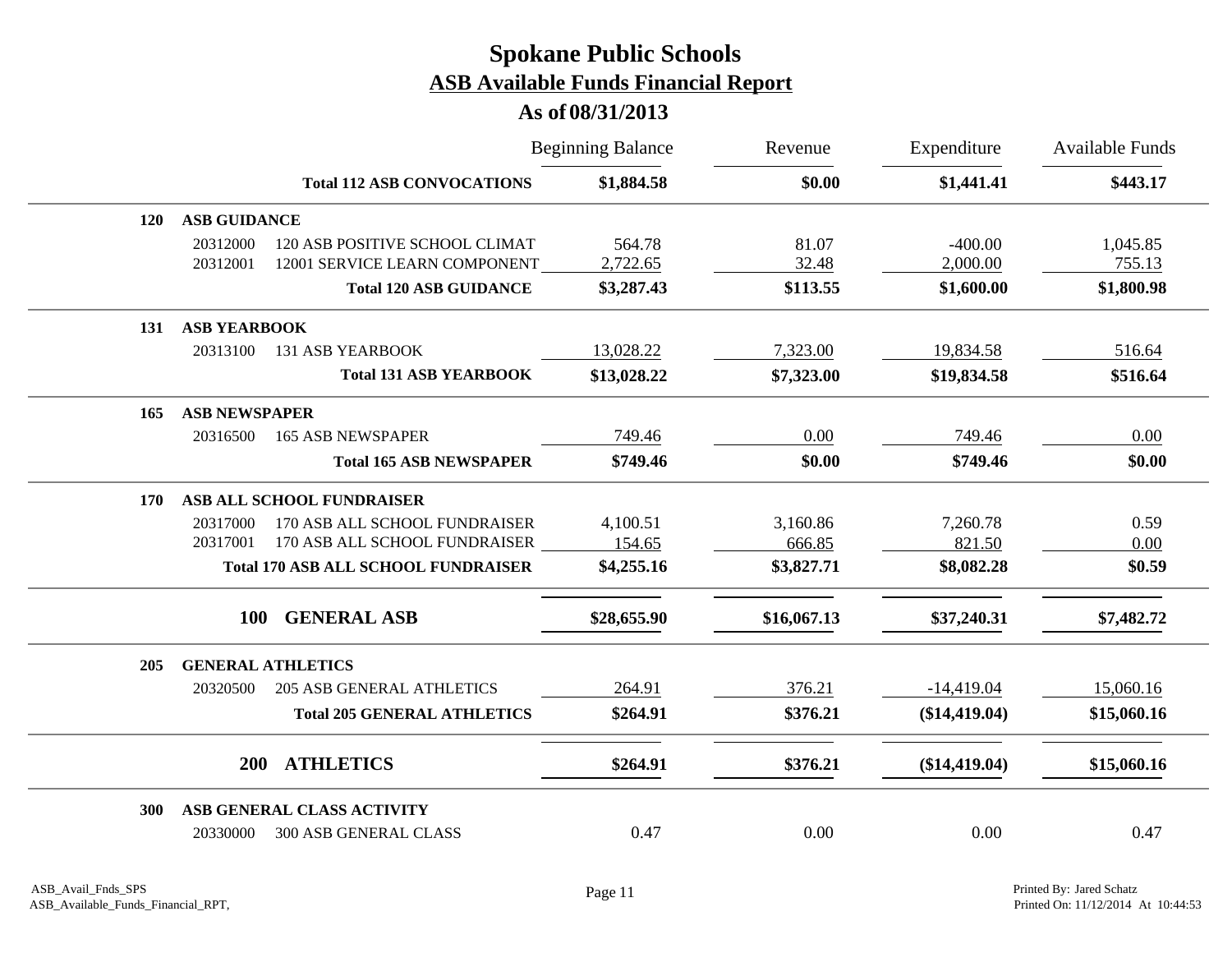|            |                                                  | <b>Beginning Balance</b> | Revenue    | Expenditure  | <b>Available Funds</b> |
|------------|--------------------------------------------------|--------------------------|------------|--------------|------------------------|
|            | <b>Total 300 ASB GENERAL CLASS ACTIVITY</b>      | \$0.47                   | \$0.00     | \$0.00       | \$0.47                 |
| <b>307</b> | ASB MS SPECIAL ED PRE-VOC                        |                          |            |              |                        |
|            | 20330700<br>307 ASB SPECIAL ED PRE VOC           | 248.41                   | 32.43      | $-425.04$    | 705.88                 |
|            | <b>Total 307 ASB MS SPECIAL ED PRE-VOC</b>       | \$248.41                 | \$32.43    | $(\$425.04)$ | \$705.88               |
| 315        | <b>DRAMA CLUB</b>                                |                          |            |              |                        |
|            | 20331500<br>315 ASB DRAMA                        | 1,032.29                 | 0.00       | 0.00         | 1,032.29               |
|            | <b>Total 315 DRAMA CLUB</b>                      | \$1,032.29               | \$0.00     | \$0.00       | \$1,032.29             |
| 346        | MATH, ENGINEERING, SCIENCE CLUB                  |                          |            |              |                        |
|            | 346 ASB MESA CLUB<br>20334600                    | 259.42                   | 0.00       | $-450.00$    | 709.42                 |
|            | <b>Total 346 MATH, ENGINEERING, SCIENCE CLUB</b> | \$259.42                 | \$0.00     | $(\$450.00)$ | \$709.42               |
| 356        | <b>BAND CLUB</b>                                 |                          |            |              |                        |
|            | 20335600<br>356 ASB BAND                         | 762.02                   | 412.76     | 443.54       | 731.24                 |
|            | <b>Total 356 BAND CLUB</b>                       | \$762.02                 | \$412.76   | \$443.54     | \$731.24               |
| 358        | <b>CHORAL CLUB</b>                               |                          |            |              |                        |
|            | 20335800<br>358 ASB CHORAL                       | 1,413.78                 | 679.41     | 1,505.79     | 587.40                 |
|            | <b>Total 358 CHORAL CLUB</b>                     | \$1,413.78               | \$679.41   | \$1,505.79   | \$587.40               |
|            | 300 CLASS                                        | \$3,716.39               | \$1,124.60 | \$1,074.29   | \$3,766.70             |
| 404        | <b>ASB GAME CLUB</b>                             |                          |            |              |                        |
|            | 404 ASB GAME CLUB<br>20340400                    | 0.00                     | 0.00       | 0.00         | 0.00                   |
|            | <b>Total 404 ASB GAME CLUB</b>                   | \$0.00                   | \$0.00     | \$0.00       | \$0.00                 |
| 420        | <b>ASB LEADERSHIP</b>                            |                          |            |              |                        |
|            | 20342000<br><b>420 ASB LEADERSHIP</b>            | 1,255.01                 | 35.68      | 603.79       | 686.90                 |
|            | <b>Total 420 ASB LEADERSHIP</b>                  | \$1,255.01               | \$35.68    | \$603.79     | \$686.90               |
|            |                                                  |                          |            |              |                        |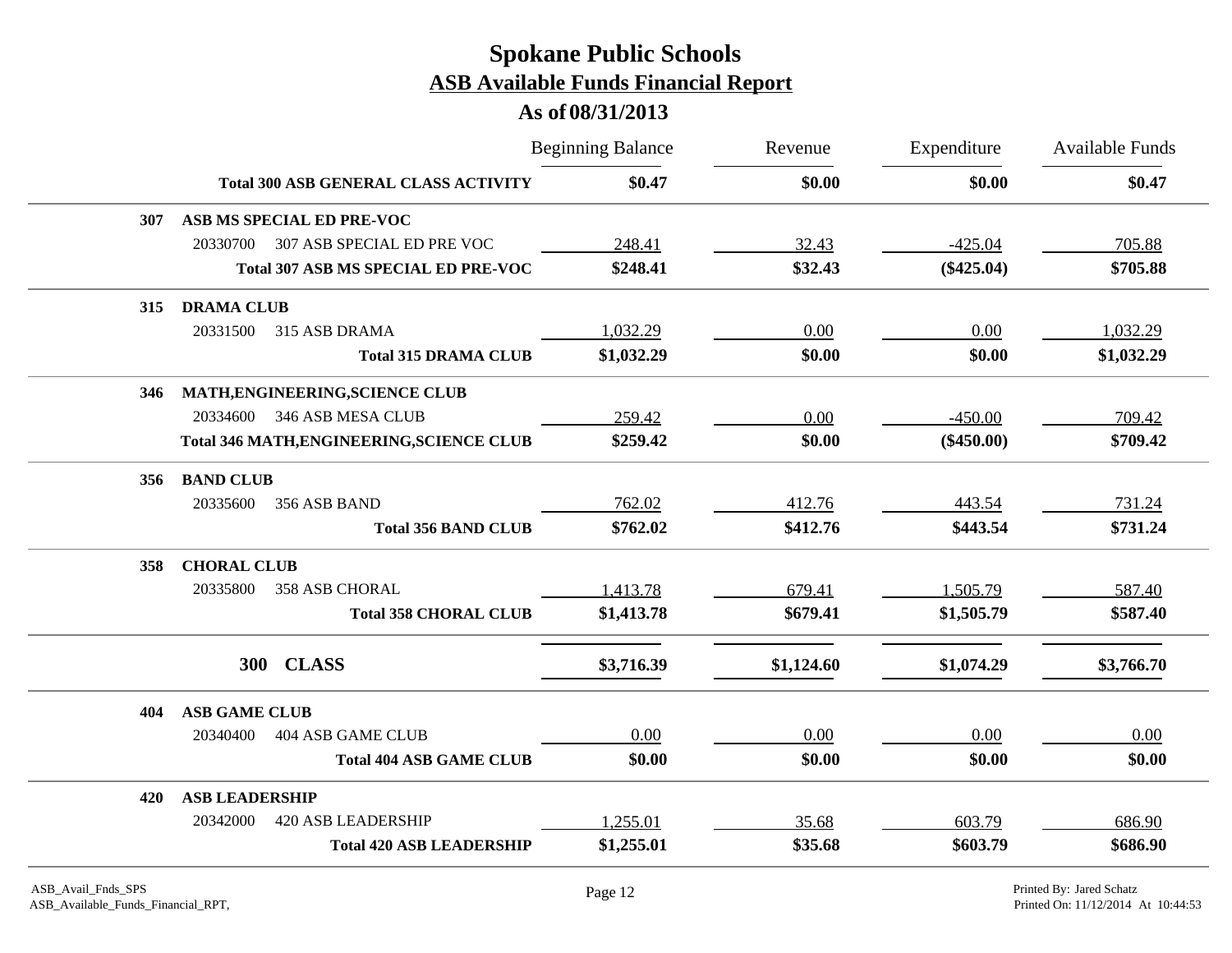|                                                          |                            |                                          | <b>Beginning Balance</b> | Revenue    | Expenditure | <b>Available Funds</b>                                         |
|----------------------------------------------------------|----------------------------|------------------------------------------|--------------------------|------------|-------------|----------------------------------------------------------------|
| 426                                                      |                            | WA DRUG FREE YOUTH                       |                          |            |             |                                                                |
|                                                          | 20342600                   | 42600 WA DRUG FREE YOUTH                 | 151.41                   | 0.00       | 0.00        | 151.41                                                         |
|                                                          |                            | <b>Total 426 WA DRUG FREE YOUTH</b>      | \$151.41                 | \$0.00     | \$0.00      | \$151.41                                                       |
| 460                                                      | <b>MATH CLUB</b>           |                                          |                          |            |             |                                                                |
|                                                          | 20346000                   | <b>460 ASB MATH CLUB</b>                 | 0.00                     | 0.00       | 0.00        | 0.00                                                           |
|                                                          |                            | <b>Total 460 MATH CLUB</b>               | \$0.00                   | \$0.00     | \$0.00      | \$0.00                                                         |
| 466                                                      | <b>DRILL TEAM</b>          |                                          |                          |            |             |                                                                |
|                                                          | 20346600                   | <b>466 ASB DRILL TEAM</b>                | 188.21                   | 4,385.97   | 4,119.23    | 454.95                                                         |
|                                                          |                            | <b>Total 466 DRILL TEAM</b>              | \$188.21                 | \$4,385.97 | \$4,119.23  | \$454.95                                                       |
| 478                                                      |                            | <b>HEALTH AND FITNESS CLUB</b>           |                          |            |             |                                                                |
|                                                          | 20347800                   | 478 ASB HEALTH AND FITNESS               | 1,193.07                 | 9.69       | 0.00        | 1,202.76                                                       |
|                                                          |                            | <b>Total 478 HEALTH AND FITNESS CLUB</b> | \$1,193.07               | \$9.69     | \$0.00      | \$1,202.76                                                     |
| 479                                                      | PEER MEDIATION             |                                          |                          |            |             |                                                                |
|                                                          | 20347900                   | <b>479 ASB PEER MEDIATION</b>            | 0.00                     | 0.00       | 0.00        | 0.00                                                           |
|                                                          |                            | <b>Total 479 PEER MEDIATION</b>          | \$0.00                   | \$0.00     | \$0.00      | \$0.00                                                         |
| 496                                                      | PREVENTION CLUB            |                                          |                          |            |             |                                                                |
|                                                          | 20349600                   | 49600 PREVENTION CLUB                    | 0.00                     | 0.00       | 0.00        | 0.00                                                           |
|                                                          |                            | <b>Total 496 PREVENTION CLUB</b>         | \$0.00                   | \$0.00     | \$0.00      | \$0.00                                                         |
|                                                          | 400                        | <b>CLUBS</b>                             | \$2,787.70               | \$4,431.34 | \$4,723.02  | \$2,496.02                                                     |
| 210                                                      | <b>CHASE MIDDLE SCHOOL</b> |                                          |                          |            |             |                                                                |
| 104                                                      | <b>ASB GENERAL</b>         |                                          |                          |            |             |                                                                |
|                                                          | 21010400                   | 104 ASB GENERAL                          | 2,081.44                 | 1,649.21   | 1,310.16    | 2,420.49                                                       |
|                                                          | 21010401                   | 10401 ASB GNL SPIRIT PAKS                | 1,297.53                 | 1,885.00   | 1,805.51    | 1,377.02                                                       |
|                                                          | 21010402                   | 10402 ASB GENERAL NEWSPAPER              | 0.00                     | 0.00       | 0.00        | 0.00                                                           |
| ASB_Avail_Fnds_SPS<br>ASB_Available_Funds_Financial_RPT, |                            |                                          | Page 13                  |            |             | Printed By: Jared Schatz<br>Printed On: 11/12/2014 At 10:44:53 |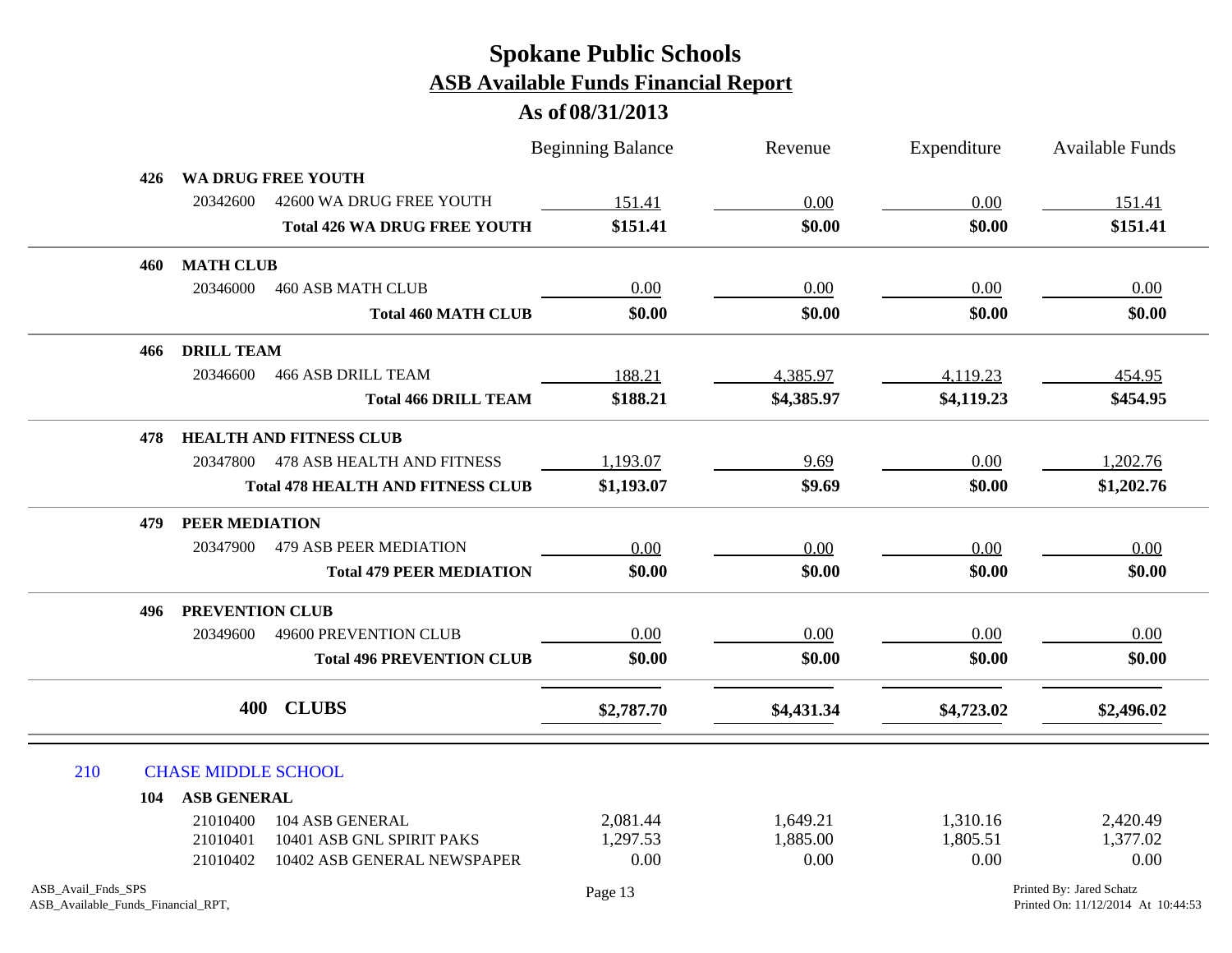|                    |                        |                                            | <b>Beginning Balance</b> | Revenue     | Expenditure | Available Funds          |
|--------------------|------------------------|--------------------------------------------|--------------------------|-------------|-------------|--------------------------|
|                    |                        | <b>Total 104 ASB GENERAL</b>               | \$3,378.97               | \$3,534.21  | \$3,115.67  | \$3,797.51               |
| 108                |                        | <b>ASB MISCELLANEOUS</b>                   |                          |             |             |                          |
|                    | 21010800               | <b>108 ASB MISCELLANEOUS</b>               | 718.16                   | 0.00        | 495.71      | 222.45                   |
|                    |                        | <b>Total 108 ASB MISCELLANEOUS</b>         | \$718.16                 | \$0.00      | \$495.71    | \$222.45                 |
| 109                | <b>ASB MEMBERSHIP</b>  |                                            |                          |             |             |                          |
|                    | 21010900               | 109 ASB MEMBERSHIP                         | 5,151.00                 | 5,135.00    | 5.00        | 10,281.00                |
|                    |                        | <b>Total 109 ASB MEMBERSHIP</b>            | \$5,151.00               | \$5,135.00  | \$5.00      | \$10,281.00              |
| <b>120</b>         | <b>ASB GUIDANCE</b>    |                                            |                          |             |             |                          |
|                    | 21012000               | 120 ASB WEB CLUB                           | 1,172.12                 | 1,411.00    | 644.60      | 1,938.52                 |
|                    | 21012001               | 12001 WEB SILVERWOOD                       | 0.00                     | 0.00        | 0.00        | 0.00                     |
|                    | 21012002               | 12002 WEB T-SHIRT                          | 50.00                    | 0.00        | 0.00        | 50.00                    |
|                    |                        | <b>Total 120 ASB GUIDANCE</b>              | \$1,222.12               | \$1,411.00  | \$644.60    | \$1,988.52               |
| 131                | <b>ASB YEARBOOK</b>    |                                            |                          |             |             |                          |
|                    | 21013100               | <b>131 ASB YEARBOOK</b>                    | 4,221.64                 | 11,211.00   | 8,615.90    | 6,816.74                 |
|                    | 21013101               | 131 ASB YEARBOOK CD SALES                  | 185.00                   | 0.00        | 0.00        | 185.00                   |
|                    |                        | <b>Total 131 ASB YEARBOOK</b>              | \$4,406.64               | \$11,211.00 | \$8,615.90  | \$7,001.74               |
| 140                | <b>ASB CONCESSIONS</b> |                                            |                          |             |             |                          |
|                    | 21014000               | <b>140 ASB CONCESSIONS</b>                 | 0.00                     | 0.00        | 0.00        | 0.00                     |
|                    |                        | <b>Total 140 ASB CONCESSIONS</b>           | \$0.00                   | \$0.00      | \$0.00      | \$0.00                   |
| 170                |                        | ASB ALL SCHOOL FUNDRAISER                  |                          |             |             |                          |
|                    | 21017000               | 170 ASB CHASE 3000                         | 19,979.08                | 18,699.76   | 20,931.04   | 17,747.80                |
|                    | 21017002               | 17002 ALL SCHL FNDRS FUN DAY               | 0.00                     | 0.00        | 0.00        | 0.00                     |
|                    |                        | <b>Total 170 ASB ALL SCHOOL FUNDRAISER</b> | \$19,979.08              | \$18,699.76 | \$20,931.04 | \$17,747.80              |
| 191                | <b>ASB AWARDS</b>      |                                            |                          |             |             |                          |
|                    | 21019100               | 191 ASB AWARDS                             | $-193.70$                | 1,350.22    | 510.77      | 645.75                   |
|                    | 21019102               | 19102 ASB STUDENT OF THE MONTH             | 504.67                   | 0.00        | $-119.64$   | 624.31                   |
| ASB_Avail_Fnds_SPS |                        |                                            | Page 14                  |             |             | Printed By: Jared Schatz |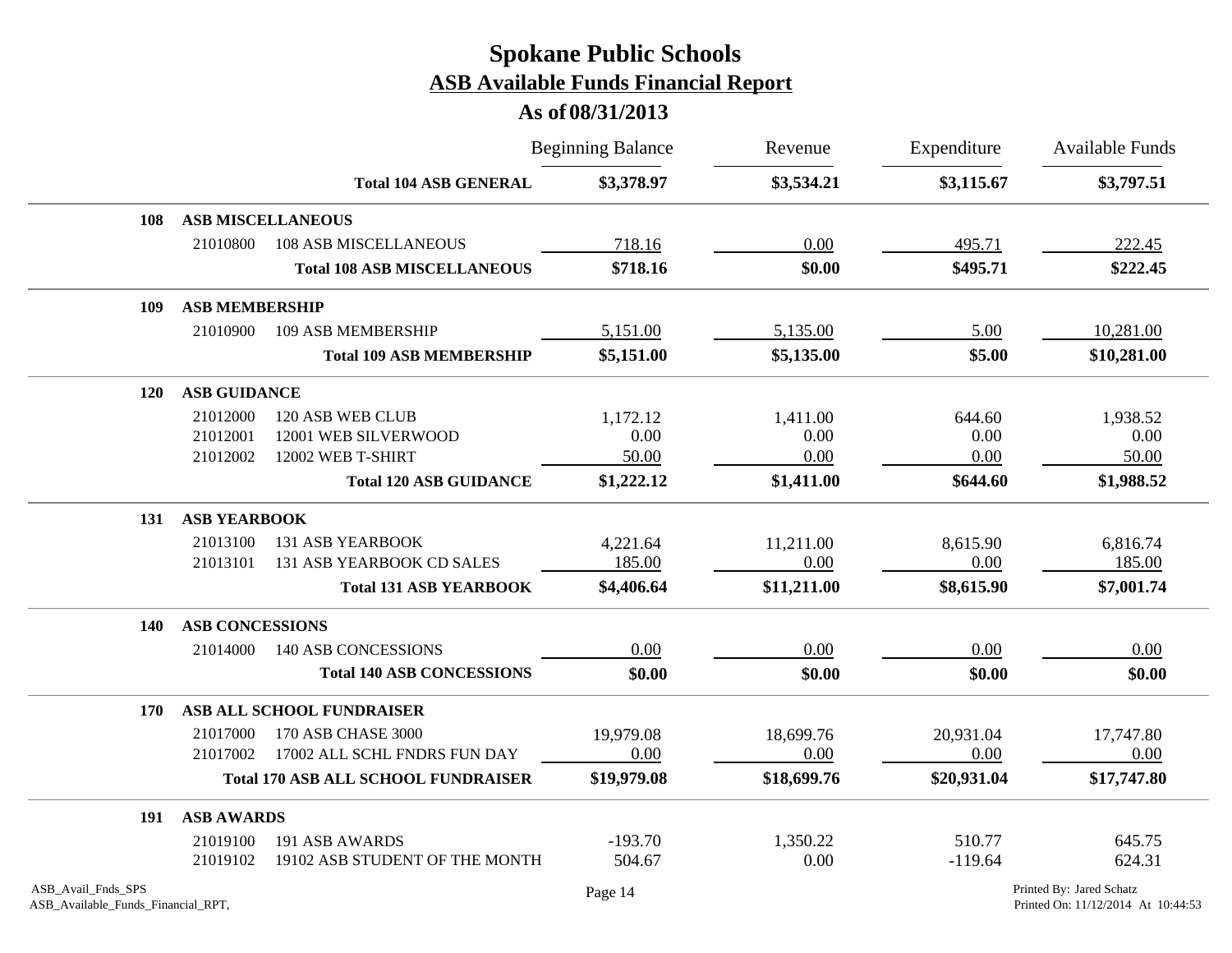|     |                          |                                             | <b>Beginning Balance</b> | Revenue     | Expenditure | <b>Available Funds</b> |
|-----|--------------------------|---------------------------------------------|--------------------------|-------------|-------------|------------------------|
|     |                          | <b>Total 191 ASB AWARDS</b>                 | \$310.97                 | \$1,350.22  | \$391.13    | \$1,270.06             |
|     | <b>100</b>               | <b>GENERAL ASB</b>                          | \$35,166.94              | \$41,341.19 | \$34,199.05 | \$42,309.08            |
| 205 | <b>GENERAL ATHLETICS</b> |                                             |                          |             |             |                        |
|     | 21020500                 | <b>205 ASB GENERAL ATHLETICS</b>            | 7,512.62                 | 161.00      | 4,103.61    | 3,570.01               |
|     | 21020501                 | 20501 WRESTLING T-SHIRTS                    | 0.00                     | 320.00      | 0.00        | 320.00                 |
|     | 21020502                 | 20502 ASB GEN ATHL BASEBALL                 | 1,034.50                 | 598.00      | 0.00        | 1,632.50               |
|     | 21020503                 | 20503 ASB GEN ATHL SOFTBALL                 | 142.00                   | 85.00       | 0.00        | 227.00                 |
|     | 21020504                 | 20504 ASB GEN ATHL VOLLEYBALL               | 5,105.11                 | 4,196.00    | 156.32      | 9,144.79               |
|     | 21020505                 | 20505 ASB GEN ATHL BASKETBALL               | 0.00                     | 478.00      | 0.00        | 478.00                 |
|     |                          | <b>Total 205 GENERAL ATHLETICS</b>          | \$13,794.23              | \$5,838.00  | \$4,259.93  | \$15,372.30            |
|     | <b>200</b>               | <b>ATHLETICS</b>                            | \$13,794.23              | \$5,838.00  | \$4,259.93  | \$15,372.30            |
| 300 |                          | ASB GENERAL CLASS ACTIVITY                  |                          |             |             |                        |
|     | 21030000                 | <b>300 ASB TOWEL/RECYCLE</b>                | 0.00                     | 0.00        | 0.00        | 0.00                   |
|     |                          | <b>Total 300 ASB GENERAL CLASS ACTIVITY</b> | \$0.00                   | \$0.00      | \$0.00      | \$0.00                 |
| 302 | <b>ASB 8TH GRADE</b>     |                                             |                          |             |             |                        |
|     | 21030200                 | <b>302 ASB 8TH GRADE DANCE</b>              | 1,049.19                 | 0.00        | 1,164.15    | $-114.96$              |
|     |                          | <b>Total 302 ASB 8TH GRADE</b>              | \$1,049.19               | \$0.00      | \$1,164.15  | (\$114.96)             |
| 307 |                          | ASB MS SPECIAL ED PRE-VOC                   |                          |             |             |                        |
|     | 21030700                 | 307 ASB SPECIAL ED PRE VOC                  | 0.00                     | 0.00        | 0.00        | 0.00                   |
|     |                          | <b>Total 307 ASB MS SPECIAL ED PRE-VOC</b>  | \$0.00                   | \$0.00      | \$0.00      | \$0.00                 |
| 309 | <b>ASB TECK</b>          |                                             |                          |             |             |                        |
|     | 21030900                 | 309 ASB TECK                                | 0.00                     | 0.00        | 0.00        | 0.00                   |
|     |                          | <b>Total 309 ASB TECK</b>                   | \$0.00                   | \$0.00      | \$0.00      | \$0.00                 |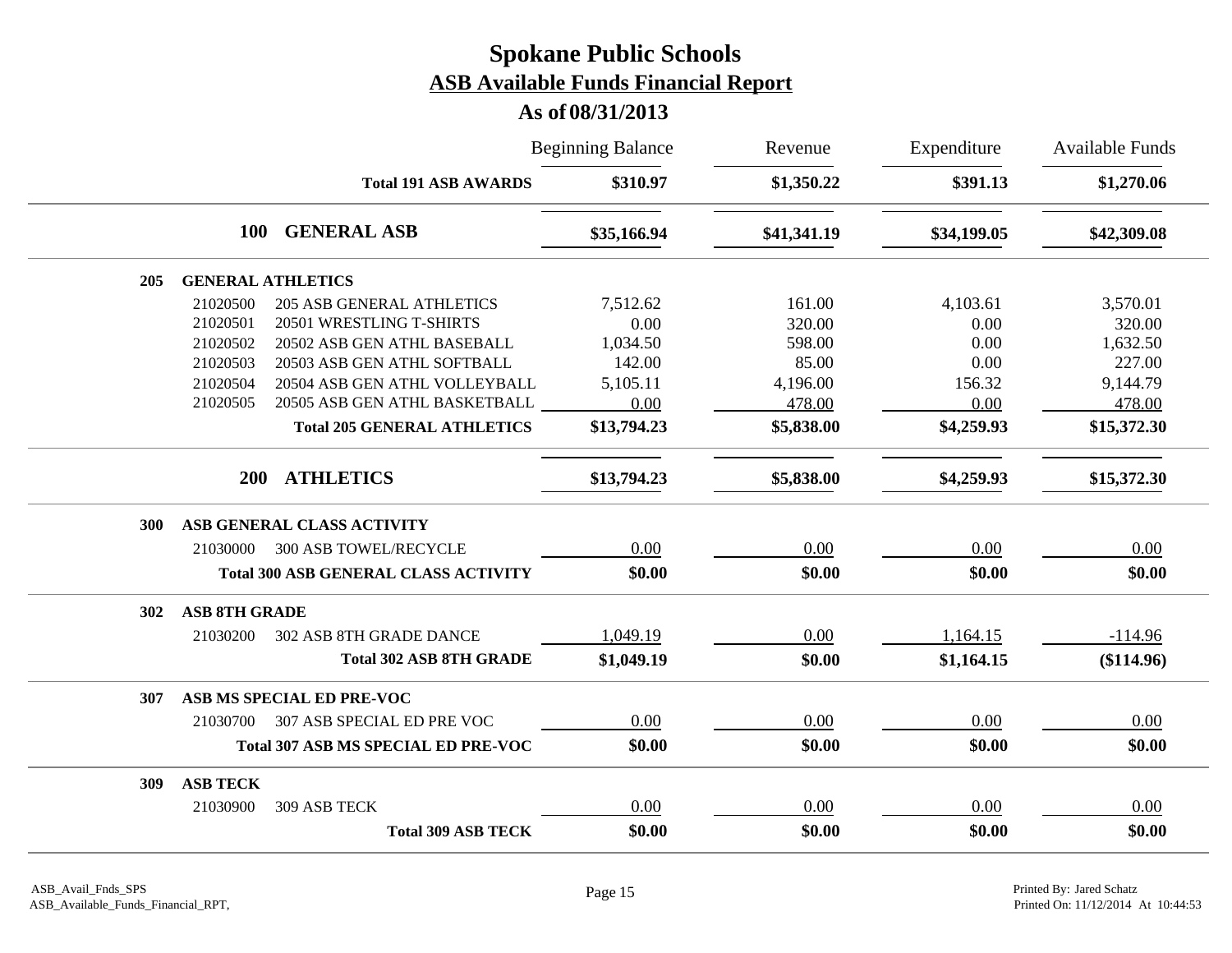|                           |                                 | <b>Beginning Balance</b> | Revenue    | Expenditure  | <b>Available Funds</b> |
|---------------------------|---------------------------------|--------------------------|------------|--------------|------------------------|
| <b>DRAMA CLUB</b><br>315  |                                 |                          |            |              |                        |
| 21031500                  | 315 ASB DRAMA                   | 1,492.35                 | 0.00       | $-804.06$    | 2,296.41               |
| 21031501                  | 31501 ASB DRAMA BOOKS           | 49.00                    | 0.00       | 0.00         | 49.00                  |
|                           | <b>Total 315 DRAMA CLUB</b>     | \$1,541.35               | \$0.00     | $(\$804.06)$ | \$2,345.41             |
| <b>BAND CLUB</b><br>356   |                                 |                          |            |              |                        |
| 21035600                  | 356 ASB BAND                    | 4,005.33                 | 1,050.00   | 2,500.36     | 2,554.97               |
| 21035601                  | 35601 BAND CLEANING             | 0.00                     | 0.00       | 0.00         | 0.00                   |
| 21035602                  | 35602 BAND JAZZ                 | 0.00                     | 1,056.00   | 1,056.00     | 0.00                   |
| 21035603                  | 35603 BAND CANDY GRAM SALE      | 0.00                     | 700.00     | 700.00       | 0.00                   |
| 21035604                  | 35604 JAVA JAZZ                 | 0.00                     | 0.00       | 0.00         | 0.00                   |
| 21035605                  | 35605 BAND TSHIRTS              | $-68.25$                 | 1,150.00   | 1,061.75     | 20.00                  |
| 21035606                  | 35606 BAND POLOS                | 1,399.56                 | 405.00     | 1,779.56     | 25.00                  |
| 21035607                  | 35607 DRUM STICKS AND PADS      | 0.00                     | 0.00       | 0.00         | 0.00                   |
| 21035608                  | 35608 SWEETHEART SOCIAL         | 0.00                     | 0.00       | 0.00         | 0.00                   |
| 21035609                  | 35609 BAND COOKIE DOUGH         | 0.00                     | 0.00       | 0.00         | 0.00                   |
| 21035610                  | 35610 BAND DONUTS               | 0.00                     | 0.00       | 0.00         | 0.00                   |
| 21035611                  | 35611 BAND REEDS/OILS/SPRAYS    | 0.00                     | 0.00       | 0.00         | 0.00                   |
|                           | <b>Total 356 BAND CLUB</b>      | \$5,336.64               | \$4,361.00 | \$7,097.67   | \$2,599.97             |
| 357                       | <b>ORCHESTRA CLUB</b>           |                          |            |              |                        |
| 21035700                  | <b>357 ASB ORCHESTRA</b>        | 584.47                   | 460.00     | $-279.84$    | 1,324.31               |
| 21035701                  | 35701 ORCHESTRA T-SHIRTS        | 0.00                     | 0.00       | 0.00         | 0.00                   |
| 21035703                  | 35703 ORCHESTRA CANDY GRAMS     | 0.00                     | 0.00       | 0.00         | 0.00                   |
| 21035705                  | 35705 ORCHESTRA CLEANING        | 1,249.13                 | 520.00     | 1,764.13     | 5.00                   |
|                           | <b>Total 357 ORCHESTRA CLUB</b> | \$1,833.60               | \$980.00   | \$1,484.29   | \$1,329.31             |
| <b>CHORAL CLUB</b><br>358 |                                 |                          |            |              |                        |
| 21035800                  | <b>358 ASB CHORAL</b>           | 2,014.16                 | 590.00     | 820.54       | 1,783.62               |
| 21035801                  | 35801 CHORAL CLEANING           | 0.00                     | 0.00       | 0.00         | 0.00                   |
| 21035802                  | 35802 ASB CHORAL HEADBANDS      | 0.00                     | 0.00       | 0.00         | 0.00                   |
| 21035803                  | 35803 CHORAL CANDY GRAMS        | 0.00                     | 0.00       | 0.00         | 0.00                   |
| 21035805                  | 35805 CHOIR T-SHIRTS            | 1,825.00                 | 400.00     | 315.23       | 1,909.77               |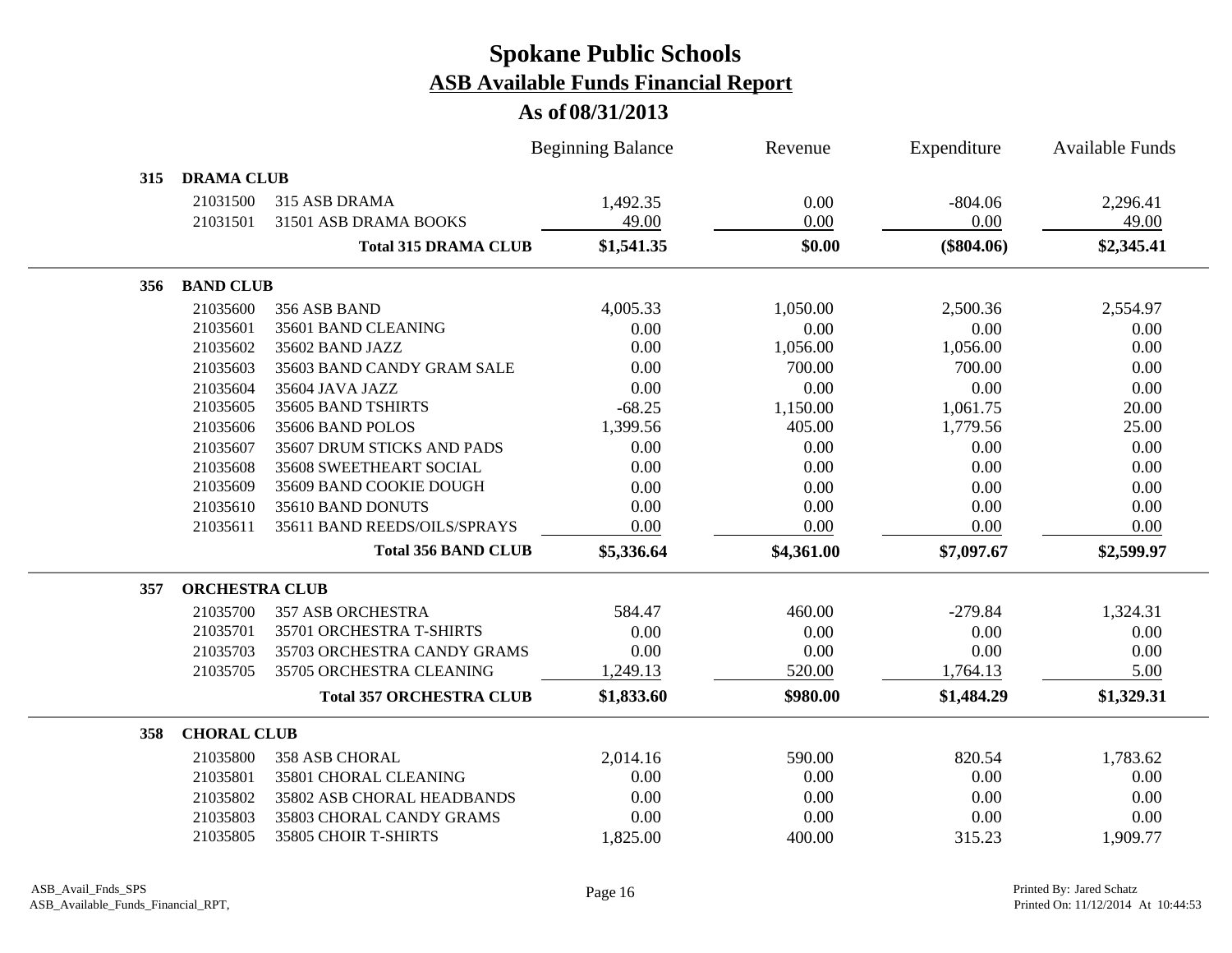|     |                          |                                              | <b>Beginning Balance</b> | Revenue    | Expenditure | <b>Available Funds</b><br>\$3,693.39 |
|-----|--------------------------|----------------------------------------------|--------------------------|------------|-------------|--------------------------------------|
|     |                          | <b>Total 358 CHORAL CLUB</b>                 | \$3,839.16               | \$990.00   | \$1,135.77  |                                      |
|     |                          | 300 CLASS                                    | \$13,599.94              | \$6,331.00 | \$10,077.82 | \$9,853.12                           |
| 401 |                          | ASB MIDDLE SCHOOL HIGH FIVE                  |                          |            |             |                                      |
|     | 21040100                 | 40100 ASB HIGH 5                             | 0.00                     | 0.00       | 0.00        | 0.00                                 |
|     |                          | <b>Total 401 ASB MIDDLE SCHOOL HIGH FIVE</b> | \$0.00                   | \$0.00     | \$0.00      | \$0.00                               |
| 402 | <b>ASB LITERARY CLUB</b> |                                              |                          |            |             |                                      |
|     | 21040200                 | <b>402 ASB LITERARY CLUB</b>                 | 93.50                    | 0.00       | 0.00        | 93.50                                |
|     |                          | <b>Total 402 ASB LITERARY CLUB</b>           | \$93.50                  | \$0.00     | \$0.00      | \$93.50                              |
| 407 | <b>ASB SCIENCE CLUB</b>  |                                              |                          |            |             |                                      |
|     | 21040700                 | <b>407 ASB SCIENCE CLUB</b>                  | 0.00                     | 0.00       | 0.00        | 0.00                                 |
|     |                          | <b>Total 407 ASB SCIENCE CLUB</b>            | \$0.00                   | \$0.00     | \$0.00      | \$0.00                               |
| 423 | <b>ASB CHESS CLUB</b>    |                                              |                          |            |             |                                      |
|     | 21042300                 | <b>423 ASB CHESS CLUB</b>                    | 0.00                     | 0.00       | 0.00        | 0.00                                 |
|     |                          | <b>Total 423 ASB CHESS CLUB</b>              | \$0.00                   | \$0.00     | \$0.00      | \$0.00                               |
| 426 |                          | WA DRUG FREE YOUTH                           |                          |            |             |                                      |
|     | 21042600                 | 42600 WA DRUG FREE YOUTH                     | 250.00                   | 0.00       | 250.00      | 0.00                                 |
|     |                          | <b>Total 426 WA DRUG FREE YOUTH</b>          | \$250.00                 | \$0.00     | \$250.00    | \$0.00                               |
| 457 |                          | ASB MODEL BUILDING CLUB                      |                          |            |             |                                      |
|     | 21045700                 | 457 ASB MODEL BUILDING CLUB                  | 0.00                     | 0.00       | 0.00        | 0.00                                 |
|     |                          | <b>Total 457 ASB MODEL BUILDING CLUB</b>     | \$0.00                   | \$0.00     | \$0.00      | \$0.00                               |
| 466 | <b>DRILL TEAM</b>        |                                              |                          |            |             |                                      |
|     | 21046600                 | <b>466 ASB DRILL TEAM</b>                    | 1,357.75                 | 689.00     | 1,202.29    | 844.46                               |
|     | 21046601                 | <b>466 ASB DRILL TEAM CAMP</b>               | 580.00                   | 923.00     | 0.00        | 1,503.00                             |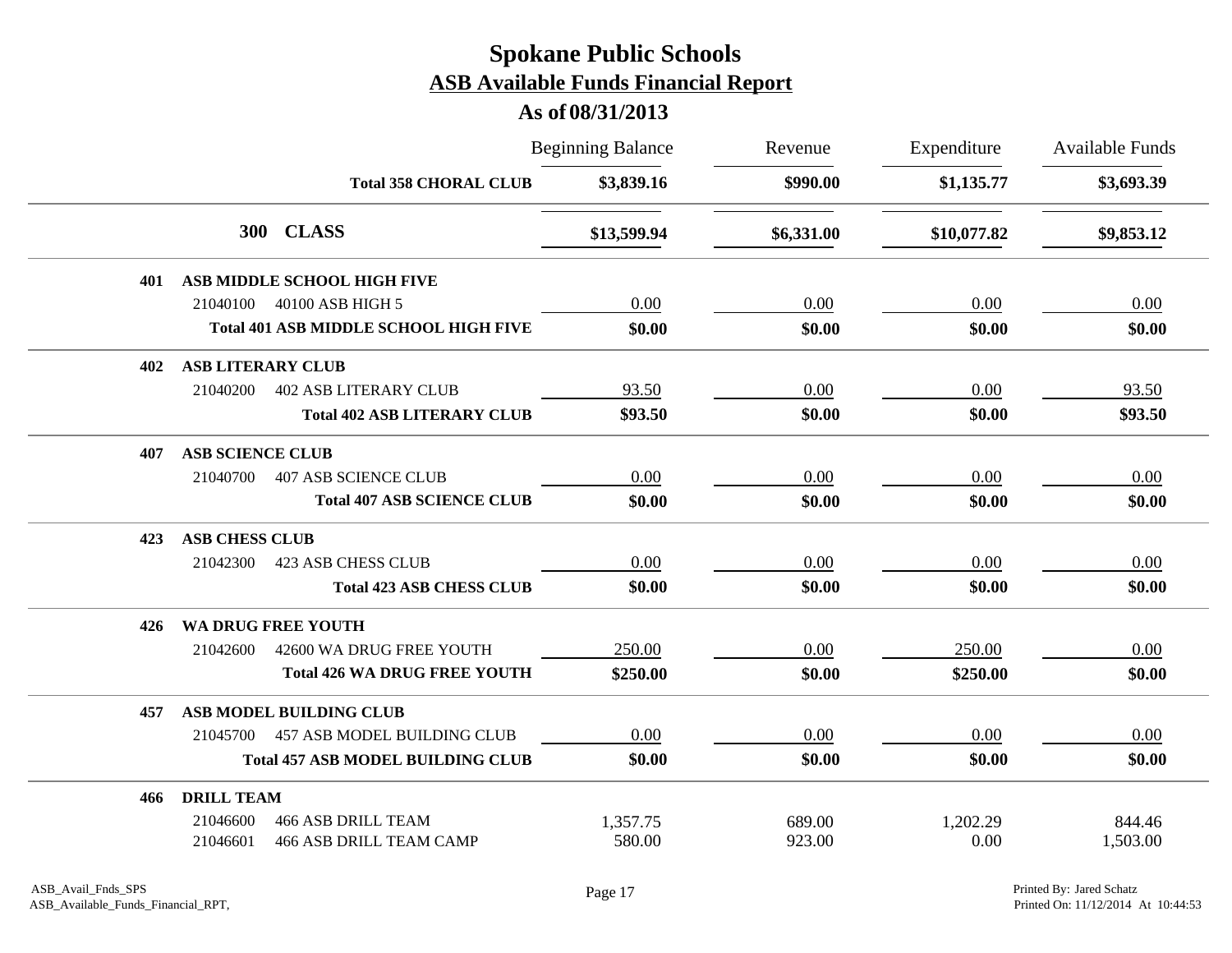#### **As of 08/31/2013**

|                            |                                        | <b>Beginning Balance</b> | Revenue    | Expenditure<br>\$1,202.29 | <b>Available Funds</b><br>\$2,347.46 |
|----------------------------|----------------------------------------|--------------------------|------------|---------------------------|--------------------------------------|
|                            | <b>Total 466 DRILL TEAM</b>            | \$1,937.75               | \$1,612.00 |                           |                                      |
| 471                        | <b>ASB STUDY SKILLS CLUB</b>           |                          |            |                           |                                      |
| 21047100                   | 471 ASB STUDY SKILLS CLUB              | 0.00                     | 0.00       | 0.00                      | 0.00                                 |
|                            | <b>Total 471 ASB STUDY SKILLS CLUB</b> | \$0.00                   | \$0.00     | \$0.00                    | \$0.00                               |
| 476                        | <b>MULTI CULTURAL</b>                  |                          |            |                           |                                      |
| 21047600                   | 476 ASB MULTI CULTURAL CLUB            | 0.00                     | 0.00       | 0.00                      | 0.00                                 |
|                            | <b>Total 476 MULTI CULTURAL</b>        | \$0.00                   | \$0.00     | \$0.00                    | \$0.00                               |
|                            | <b>CLUBS</b><br>400                    | \$2,281.25               | \$1,612.00 | \$1,452.29                | \$2,440.96                           |
| 250                        | <b>SACAJAWEA MIDDLE SCHOOL</b>         |                          |            |                           |                                      |
| <b>ASB RESERVE</b><br>102  |                                        |                          |            |                           |                                      |
| 25010200                   | <b>102 ASB RESERVE</b>                 | 468.43                   | 0.00       | 0.00                      | 468.43                               |
|                            | <b>Total 102 ASB RESERVE</b>           | \$468.43                 | \$0.00     | \$0.00                    | \$468.43                             |
| <b>ASB GENERAL</b><br>104  |                                        |                          |            |                           |                                      |
| 25010400                   | 10400 ASB GENERAL                      | 11,840.05                | 1,385.71   | 6,525.84                  | 6,699.92                             |
| 25010402                   | 10402 ASB READERBOARD                  | 51.00                    | 91.00      | 0.00                      | 142.00                               |
| 25010404                   | 10404 SPIRITWEAR PATCHES               | 49.00                    | 0.00       | 0.00                      | 49.00                                |
| 25010455                   | 10455 ASB POP MACHINE                  | 470.40                   | 0.00       | 0.00                      | 470.40                               |
| 25010475                   | 10475 ASB T-SHIRTS                     | $-1,233.17$              | 581.00     | 577.37                    | $-1,229.54$                          |
|                            | 10480 ASB HOODY ACCOUNT                | $-403.43$                | 1,465.00   | 3,108.43                  | $-2,046.86$                          |
| 25010480                   |                                        |                          |            |                           |                                      |
|                            | <b>Total 104 ASB GENERAL</b>           | \$10,773.85              | \$3,522.71 | \$10,211.64               | \$4,084.92                           |
| <b>ASB BOOKROOM</b><br>107 |                                        |                          |            |                           |                                      |
| 25010700                   | 107 ASB BOOKROOM                       | 670.00                   | 663.10     | 752.36                    | 580.74                               |

**108 ASB MISCELLANEOUS**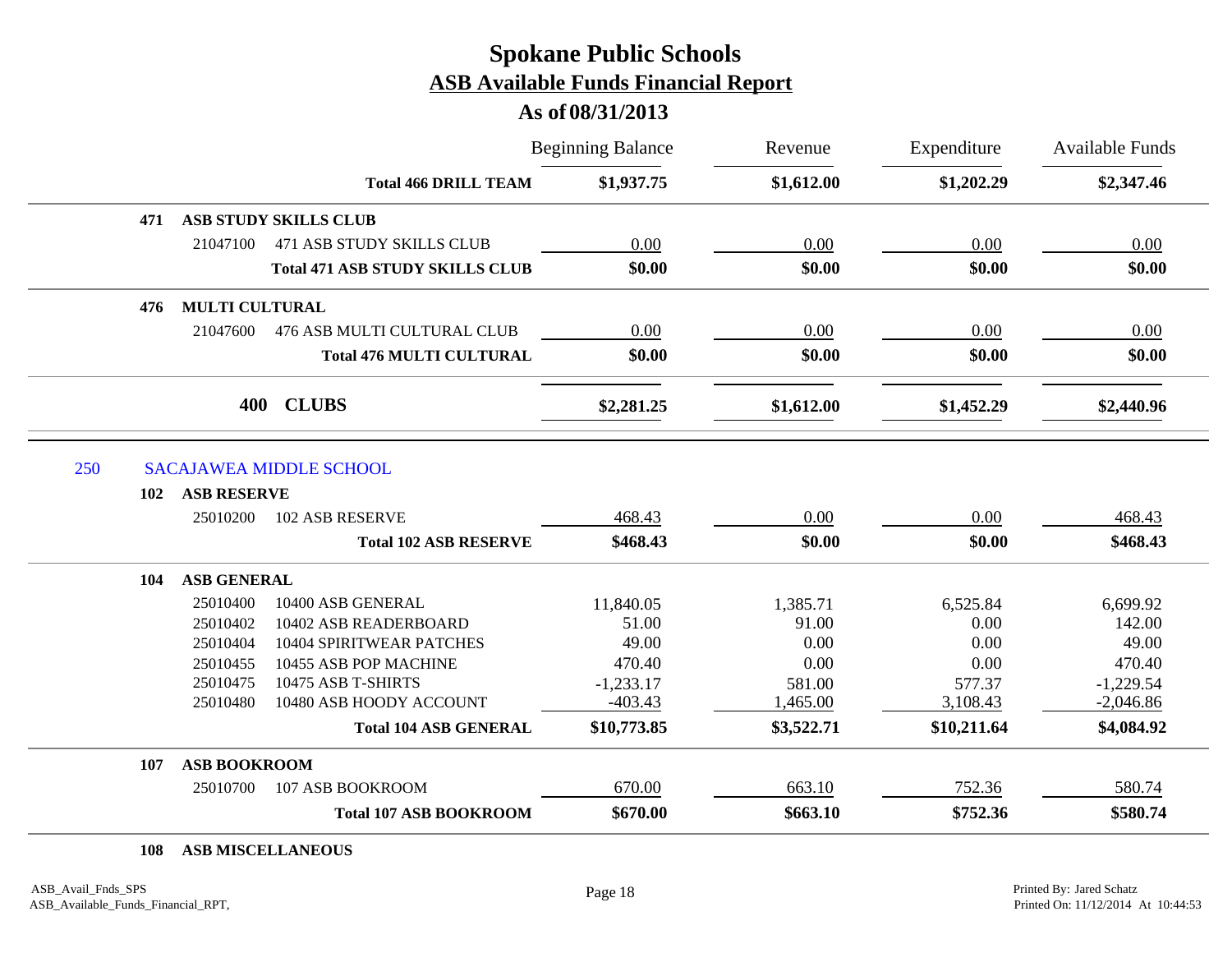#### **As of 08/31/2013**

|     |                        |                                    | <b>Beginning Balance</b> | Revenue     | Expenditure | <b>Available Funds</b> |
|-----|------------------------|------------------------------------|--------------------------|-------------|-------------|------------------------|
|     | 25010800               | <b>108 ASB MISCELLANEOUS</b>       | 0.00                     | 630.65      | 31.92       | 598.73                 |
|     |                        | <b>Total 108 ASB MISCELLANEOUS</b> | \$0.00                   | \$630.65    | \$31.92     | \$598.73               |
| 109 | <b>ASB MEMBERSHIP</b>  |                                    |                          |             |             |                        |
|     | 25010900               | 109 ASB MEMBERSHIP                 | 5,848.00                 | 5,775.00    | 0.00        | 11,623.00              |
|     |                        | <b>Total 109 ASB MEMBERSHIP</b>    | \$5,848.00               | \$5,775.00  | \$0.00      | \$11,623.00            |
| 120 | <b>ASB GUIDANCE</b>    |                                    |                          |             |             |                        |
|     | 25012000               | 120 ASB HONOR LEVEL ACTIVITIES     | 138.25                   | 3,773.00    | 3,028.35    | 882.90                 |
|     |                        | <b>Total 120 ASB GUIDANCE</b>      | \$138.25                 | \$3,773.00  | \$3,028.35  | \$882.90               |
| 131 | <b>ASB YEARBOOK</b>    |                                    |                          |             |             |                        |
|     | 25013100               | <b>131 ASB YEARBOOK</b>            | 2,799.98                 | 13,700.00   | 3,044.60    | 13,455.38              |
|     |                        | <b>Total 131 ASB YEARBOOK</b>      | \$2,799.98               | \$13,700.00 | \$3,044.60  | \$13,455.38            |
| 135 | <b>ASB UNIFORMS</b>    |                                    |                          |             |             |                        |
|     | 25013500               | <b>135 ASB UNIFORMS</b>            | 0.00                     | 0.00        | 0.00        | 0.00                   |
|     |                        | <b>Total 135 ASB UNIFORMS</b>      | \$0.00                   | \$0.00      | \$0.00      | \$0.00                 |
| 140 | <b>ASB CONCESSIONS</b> |                                    |                          |             |             |                        |
|     | 25014000               | 140 ASB CONCESSIONS                | 866.53                   | 398.39      | 0.00        | 1,264.92               |
|     |                        | <b>Total 140 ASB CONCESSIONS</b>   | \$866.53                 | \$398.39    | \$0.00      | \$1,264.92             |
| 160 | <b>ASB INSURANCE</b>   |                                    |                          |             |             |                        |
|     | 25016000               | 250 INSURANCE                      | 0.00                     | 0.00        | 0.00        | 0.00                   |
|     |                        | <b>Total 160 ASB INSURANCE</b>     | \$0.00                   | \$0.00      | \$0.00      | \$0.00                 |
| 165 | <b>ASB NEWSPAPER</b>   |                                    |                          |             |             |                        |
|     | 25016500               | <b>165 ASB NEWSPAPER</b>           | 671.28                   | 0.00        | 0.00        | 671.28                 |
|     |                        | <b>Total 165 ASB NEWSPAPER</b>     | \$671.28                 | \$0.00      | \$0.00      | \$671.28               |

**170 ASB ALL SCHOOL FUNDRAISER**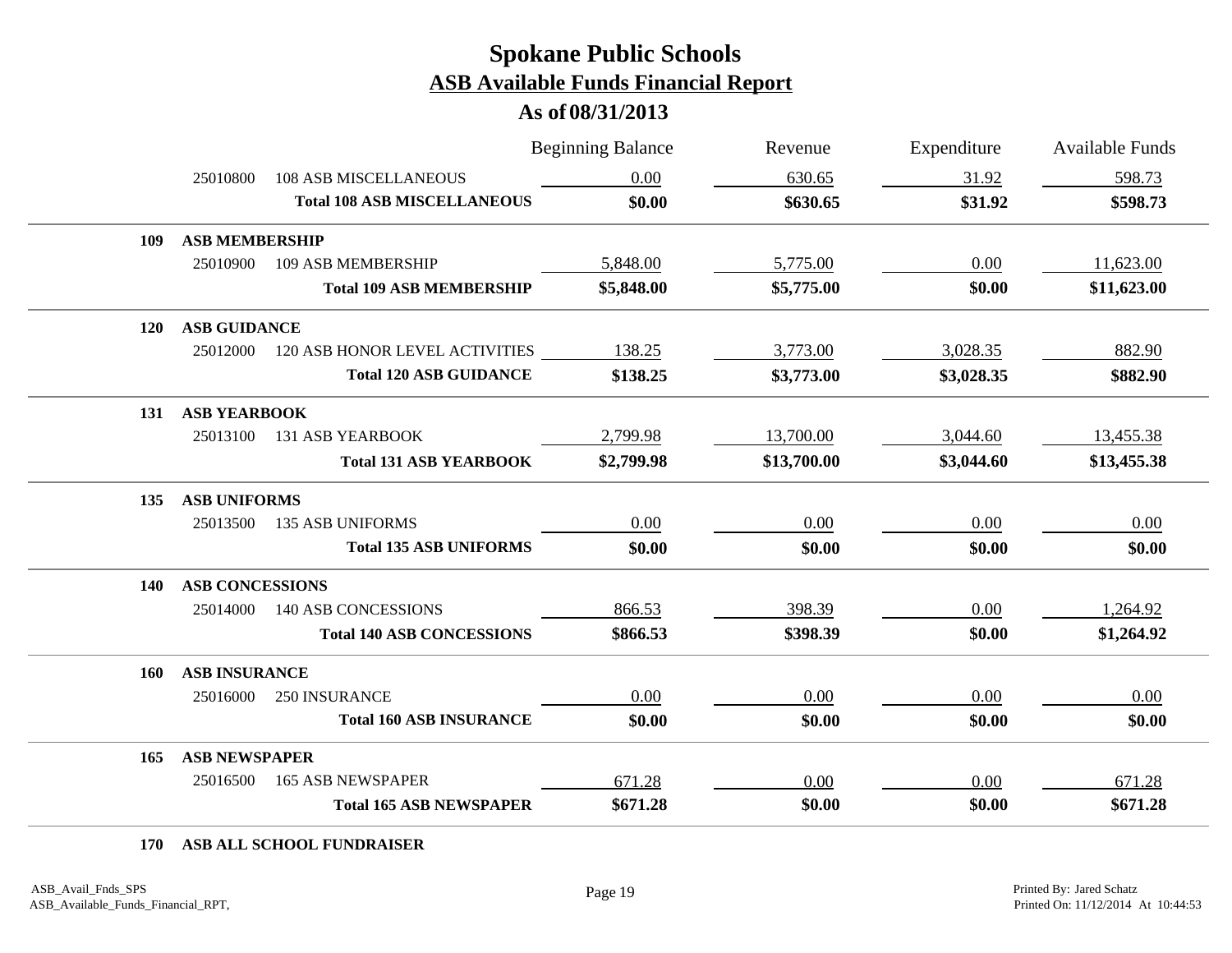|                                                          |                        |                                            | <b>Beginning Balance</b> | Revenue     | Expenditure | Available Funds                                                |
|----------------------------------------------------------|------------------------|--------------------------------------------|--------------------------|-------------|-------------|----------------------------------------------------------------|
|                                                          | 25017000               | 170 ASB ALL SCHOOL FUNDRAISER              | 18,017.75                | 24,028.25   | 8,407.94    | 33,638.06                                                      |
|                                                          |                        | <b>Total 170 ASB ALL SCHOOL FUNDRAISER</b> | \$18,017.75              | \$24,028.25 | \$8,407.94  | \$33,638.06                                                    |
| 182                                                      |                        | <b>ASB SPECIAL PROJECTS</b>                |                          |             |             |                                                                |
|                                                          | 25018200               | <b>182 ASB SPECIAL PROJECTS</b>            | 0.00                     | 0.00        | 0.00        | 0.00                                                           |
|                                                          |                        | <b>Total 182 ASB SPECIAL PROJECTS</b>      | \$0.00                   | \$0.00      | \$0.00      | \$0.00                                                         |
| 191                                                      | <b>ASB AWARDS</b>      |                                            |                          |             |             |                                                                |
|                                                          | 25019100               | 191 ASB AWARDS                             | 0.00                     | 0.00        | 0.00        | 0.00                                                           |
|                                                          |                        | <b>Total 191 ASB AWARDS</b>                | \$0.00                   | \$0.00      | \$0.00      | \$0.00                                                         |
|                                                          | <b>100</b>             | <b>GENERAL ASB</b>                         | \$40,254.07              | \$52,491.10 | \$25,476.81 | \$67,268.36                                                    |
| 205                                                      |                        | <b>GENERAL ATHLETICS</b>                   |                          |             |             |                                                                |
|                                                          | 25020500               | <b>205 ASB GENRAL ATHLETICS</b>            | $-86.75$                 | 0.00        | 1,568.59    | $-1,655.34$                                                    |
|                                                          | 25020502               | 20502 ATHLETIC AWARDS                      | 0.00                     | 0.00        | 0.00        | 0.00                                                           |
|                                                          |                        | <b>Total 205 GENERAL ATHLETICS</b>         | $(\$86.75)$              | \$0.00      | \$1,568.59  | (\$1,655.34)                                                   |
| 208                                                      |                        | <b>ASB ATHLETIC OFFICIALS</b>              |                          |             |             |                                                                |
|                                                          | 25020800               | <b>208 ASB ATHLETIC OFFICIALS</b>          | 612.28                   | 0.00        | 7,068.77    | $-6,456.49$                                                    |
|                                                          |                        | <b>Total 208 ASB ATHLETIC OFFICIALS</b>    | \$612.28                 | \$0.00      | \$7,068.77  | $(\$6,456.49)$                                                 |
| 209                                                      |                        | <b>ASB ATHLETIC UNIFORMS</b>               |                          |             |             |                                                                |
|                                                          | 25020900               | <b>209 ASB ATHLETIC UNIFORMS</b>           | $-37.21$                 | 325.00      | 0.00        | 287.79                                                         |
|                                                          |                        | <b>Total 209 ASB ATHLETIC UNIFORMS</b>     | $(\$37.21)$              | \$325.00    | \$0.00      | \$287.79                                                       |
| 227                                                      | <b>BASEBALL</b>        |                                            |                          |             |             |                                                                |
|                                                          | 25022700               | 227 ASB BASEBALL                           | $-94.40$                 | 615.00      | 520.40      | 0.20                                                           |
|                                                          |                        | <b>Total 227 BASEBALL</b>                  | $(\$94.40)$              | \$615.00    | \$520.40    | \$0.20                                                         |
| 230                                                      | <b>BOYS BASKETBALL</b> |                                            |                          |             |             |                                                                |
|                                                          | 25023000               | 230 ASB BOYS BASETBALL                     | 0.00                     | 0.00        | 0.00        | 0.00                                                           |
| ASB_Avail_Fnds_SPS<br>ASB_Available_Funds_Financial_RPT, |                        |                                            | Page 20                  |             |             | Printed By: Jared Schatz<br>Printed On: 11/12/2014 At 10:44:53 |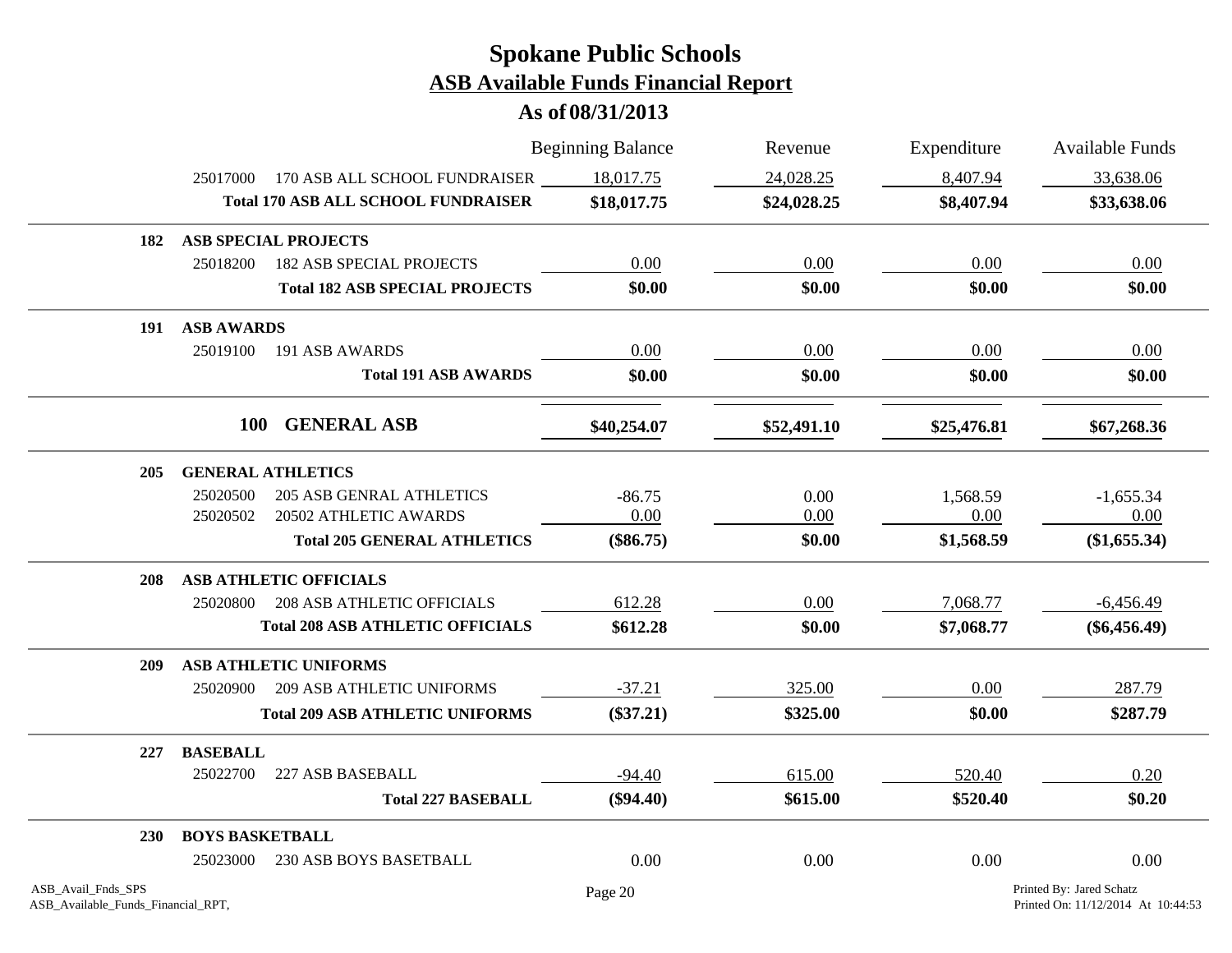|            |                          |                                      | <b>Beginning Balance</b> | Revenue    | Expenditure | Available Funds |
|------------|--------------------------|--------------------------------------|--------------------------|------------|-------------|-----------------|
|            |                          | <b>Total 230 BOYS BASKETBALL</b>     | \$0.00                   | \$0.00     | \$0.00      | \$0.00          |
| 231        | <b>GIRLS BASKETBALL</b>  |                                      |                          |            |             |                 |
|            | 25023100                 | 231 ASB GIRLS BASKETBALL             | 0.00                     | 0.00       | 0.00        | 0.00            |
|            |                          | <b>Total 231 GIRLS BASKETBALL</b>    | \$0.00                   | \$0.00     | \$0.00      | \$0.00          |
| 251        | SPOK-A-LOO               |                                      |                          |            |             |                 |
|            | 25025100                 | 251 ASB SPOK-A-LOO                   | $-39.90$                 | 523.58     | 930.13      | $-446.45$       |
|            |                          | Total 251 SPOK-A-LOO                 | $(\$39.90)$              | \$523.58   | \$930.13    | $(\$446.45)$    |
| 270        | <b>GIRLS' SOFTBALL</b>   |                                      |                          |            |             |                 |
|            | 25027000                 | 270 ASB SOFTBALL                     | 0.00                     | 0.00       | 0.00        | 0.00            |
|            |                          | <b>Total 270 GIRLS' SOFTBALL</b>     | \$0.00                   | \$0.00     | \$0.00      | \$0.00          |
| 286        |                          | <b>MIDDLE SCHOOL TRACK</b>           |                          |            |             |                 |
|            | 25028600                 | <b>286 MIDDLE SCHOOL TRACK</b>       | 0.00                     | 0.00       | 0.00        | 0.00            |
|            |                          | <b>Total 286 MIDDLE SCHOOL TRACK</b> | \$0.00                   | \$0.00     | \$0.00      | \$0.00          |
| <b>290</b> | <b>GIRLS' VOLLEYBALL</b> |                                      |                          |            |             |                 |
|            | 25029000                 | 290 GIRLS' VOLLEYBALL                | 0.00                     | 0.00       | 0.00        | 0.00            |
|            |                          | <b>Total 290 GIRLS' VOLLEYBALL</b>   | \$0.00                   | \$0.00     | \$0.00      | \$0.00          |
| 294        | <b>BOYS' WRESTLING</b>   |                                      |                          |            |             |                 |
|            | 25029400                 | <b>294 ASB WRESTLING</b>             | $0.00\,$                 | $0.00\,$   | 0.00        | 0.00            |
|            |                          | <b>Total 294 BOYS' WRESTLING</b>     | \$0.00                   | \$0.00     | \$0.00      | \$0.00          |
|            | <b>200</b>               | <b>ATHLETICS</b>                     | \$354.02                 | \$1,463.58 | \$10,087.89 | $(\$8,270.29)$  |
|            |                          |                                      |                          |            |             |                 |
| 304        | <b>ART CLUB</b>          |                                      |                          |            |             |                 |
|            | 25030400                 | 250 ART CLUB                         | 308.58                   | 40.00      | 47.38       | 301.20          |
|            |                          | <b>Total 304 ART CLUB</b>            | \$308.58                 | \$40.00    | \$47.38     | \$301.20        |
|            |                          |                                      |                          |            |             |                 |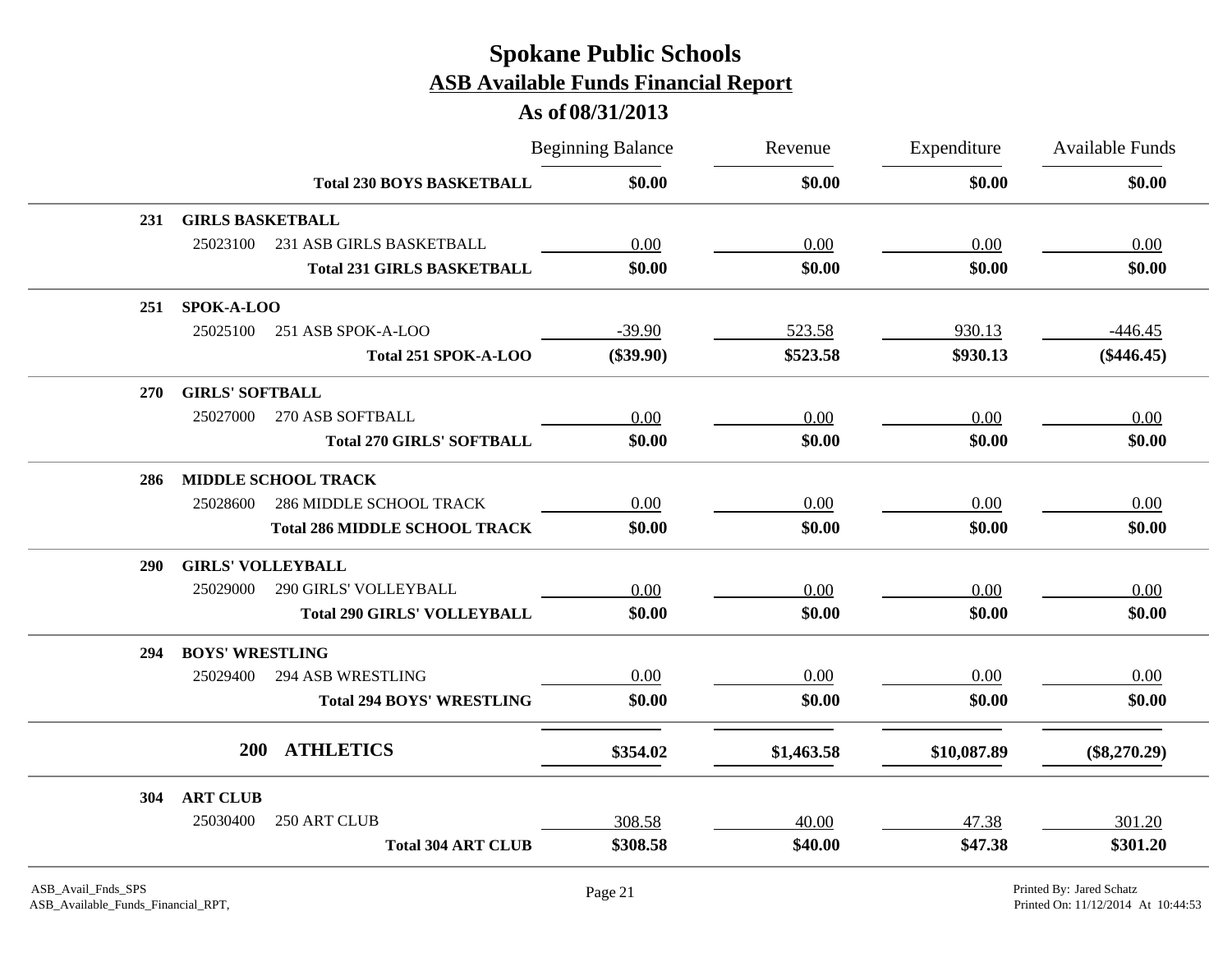|     |                       |                                            | <b>Beginning Balance</b> | Revenue    | Expenditure | <b>Available Funds</b> |
|-----|-----------------------|--------------------------------------------|--------------------------|------------|-------------|------------------------|
| 307 |                       | ASB MS SPECIAL ED PRE-VOC                  |                          |            |             |                        |
|     | 25030700              | 307 ASB SPECIAL ED PRE VOC                 | 0.00                     | 0.00       | 0.00        | 0.00                   |
|     |                       | <b>Total 307 ASB MS SPECIAL ED PRE-VOC</b> | \$0.00                   | \$0.00     | \$0.00      | \$0.00                 |
| 315 | <b>DRAMA CLUB</b>     |                                            |                          |            |             |                        |
|     | 25031500              | 315 ASB DRAMA CLUB                         | 851.32                   | 716.00     | 402.61      | 1,164.71               |
|     |                       | <b>Total 315 DRAMA CLUB</b>                | \$851.32                 | \$716.00   | \$402.61    | \$1,164.71             |
| 317 | <b>RECYCLE CLUB</b>   |                                            |                          |            |             |                        |
|     | 25031700              | <b>250 ASB RECYCLE CLUB</b>                | 0.00                     | 0.00       | 0.00        | 0.00                   |
|     |                       | <b>Total 317 RECYCLE CLUB</b>              | \$0.00                   | \$0.00     | \$0.00      | \$0.00                 |
| 356 | <b>BAND CLUB</b>      |                                            |                          |            |             |                        |
|     | 25035600              | 356 ASB BAND                               | $-809.59$                | 0.00       | 3,675.37    | $-4,484.96$            |
|     | 25035610              | 35610 BAND UNIFORM CLEANING                | $-307.46$                | 3,462.00   | 2,981.40    | 173.14                 |
|     | 25035612              | 35612 ASB BAND SHIRTS                      | 0.00                     | 0.00       | 0.00        | 0.00                   |
|     | 25035615              | 35615 BAND IN AND OUT                      | 505.00                   | 990.00     | 1,160.00    | 335.00                 |
|     | 25035620              | 35620 BAND SPECIAL                         | 1,799.62                 | 2,201.50   | 672.52      | 3,328.60               |
|     | 25035630              | 35630 BAND SILVERWOOD                      | 0.00                     | 0.00       | 0.00        | 0.00                   |
|     |                       | <b>Total 356 BAND CLUB</b>                 | \$1,187.57               | \$6,653.50 | \$8,489.29  | $(\$648.22)$           |
| 357 | <b>ORCHESTRA CLUB</b> |                                            |                          |            |             |                        |
|     | 25035700              | <b>357 ASB ORCHESTRA</b>                   | 384.91                   | 0.00       | 1,268.73    | $-883.82$              |
|     | 25035710              | 35710 ORCHESTRA CLEANING                   | 938.58                   | 1,630.00   | 1,184.05    | 1,384.53               |
|     | 25035715              | 35715 ORCHESTRA IN AND OUT                 | 6,594.90                 | 135.00     | 135.00      | 6,594.90               |
|     | 25035720              | 35720 ORCHESTRA SPECIAL                    | 591.94                   | 0.00       | 0.00        | 591.94                 |
|     |                       | <b>Total 357 ORCHESTRA CLUB</b>            | \$8,510.33               | \$1,765.00 | \$2,587.78  | \$7,687.55             |
| 358 | <b>CHORAL CLUB</b>    |                                            |                          |            |             |                        |
|     | 25035800              | 358 ASB CHORAL                             | 480.49                   | 0.00       | 990.20      | $-509.71$              |
|     | 25035810              | 35810 CHORAL CLEANING                      | 2,050.16                 | 2,660.00   | 2,418.17    | 2,291.99               |
|     | 25035815              | 35815 CHORAL IN AND OUT                    | $-63.00$                 | 88.00      | 266.26      | $-241.26$              |
|     | 25035820              | 358120 CHORAL SPECIAL                      | 102.19                   | 0.00       | 0.00        | 102.19                 |
|     |                       |                                            |                          |            |             |                        |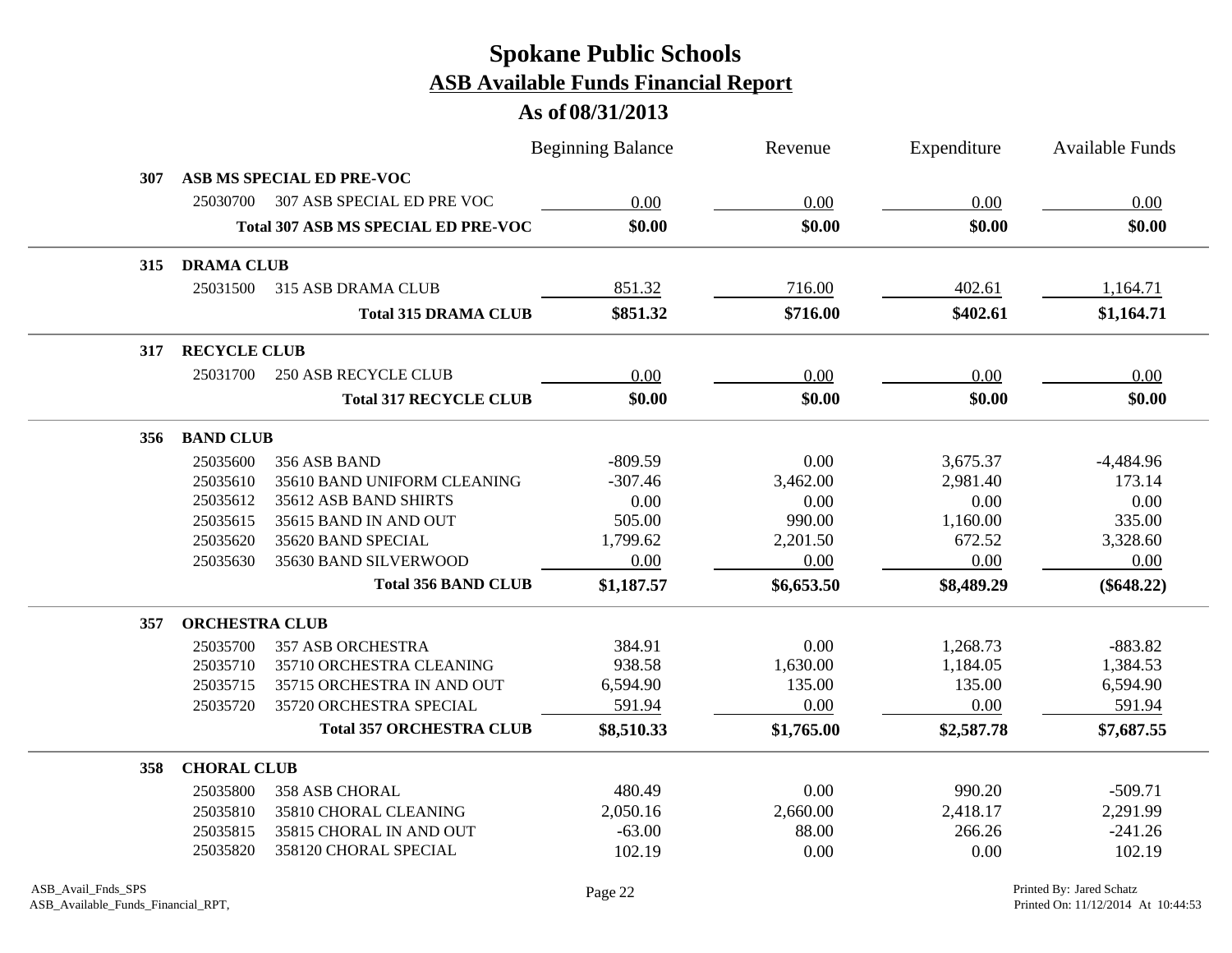|     |                                              | <b>Beginning Balance</b> | Revenue     | Expenditure | <b>Available Funds</b> |
|-----|----------------------------------------------|--------------------------|-------------|-------------|------------------------|
|     | <b>Total 358 CHORAL CLUB</b>                 | \$2,569.84               | \$2,748.00  | \$3,674.63  | \$1,643.21             |
| 382 | <b>ASB COMPUTER</b>                          |                          |             |             |                        |
|     | 25038200<br><b>382 ASB COMPUTER</b>          | 0.00                     | 0.00        | 0.00        | 0.00                   |
|     | <b>Total 382 ASB COMPUTER</b>                | \$0.00                   | \$0.00      | \$0.00      | \$0.00                 |
|     | 300 CLASS                                    | \$13,427.64              | \$11,922.50 | \$15,201.69 | \$10,148.45            |
| 401 | ASB MIDDLE SCHOOL HIGH FIVE                  |                          |             |             |                        |
|     | <b>401 ASB HIGH FIVE</b><br>25040100         | 0.00                     | 0.00        | 0.00        | 0.00                   |
|     | 25040101<br>40101 HIGH 5 B                   | 0.00                     | 0.00        | 0.00        | 0.00                   |
|     | 40103 HIGH 5B CANDY CANE<br>25040103         | 0.00                     | 0.00        | 0.00        | 0.00                   |
|     | 40104 HIGH 5B VALENTINE SALE<br>25040104     | 0.00                     | 0.00        | 0.00        | 0.00                   |
|     | <b>Total 401 ASB MIDDLE SCHOOL HIGH FIVE</b> | \$0.00                   | \$0.00      | \$0.00      | \$0.00                 |
| 428 | <b>MOM/DAD NIGHT</b>                         |                          |             |             |                        |
|     | 25042800<br><b>428 ASB FAMILY NIGHT</b>      | 0.00                     | 0.00        | 0.00        | 0.00                   |
|     | 42828 MOM'S NIGHT<br>25042828                | 0.00                     | 0.00        | 0.00        | 0.00                   |
|     | <b>Total 428 MOM/DAD NIGHT</b>               | \$0.00                   | \$0.00      | \$0.00      | \$0.00                 |
| 444 | <b>ASB PHOTO CLUB</b>                        |                          |             |             |                        |
|     | 444 ASB PHOTOGRAPHY CLUB<br>25044400         | 0.00                     | 0.00        | 0.00        | 0.00                   |
|     | <b>Total 444 ASB PHOTO CLUB</b>              | \$0.00                   | \$0.00      | \$0.00      | \$0.00                 |
| 460 | <b>MATH CLUB</b>                             |                          |             |             |                        |
|     | 25046000<br><b>460 ASB MATH CLUB</b>         | 0.00                     | 0.00        | 206.53      | $-206.53$              |
|     | <b>Total 460 MATH CLUB</b>                   | \$0.00                   | \$0.00      | \$206.53    | $(\$206.53)$           |
| 464 | <b>FAMILY CAREER N COMMUNITY LDRS</b>        |                          |             |             |                        |
|     | 25046400<br>464 ASB FCCLA                    | 0.00                     | 0.00        | 0.00        | 0.00                   |
|     | <b>Total 464 FAMILY CAREER N COMMUNITY</b>   | \$0.00                   | \$0.00      | \$0.00      | \$0.00                 |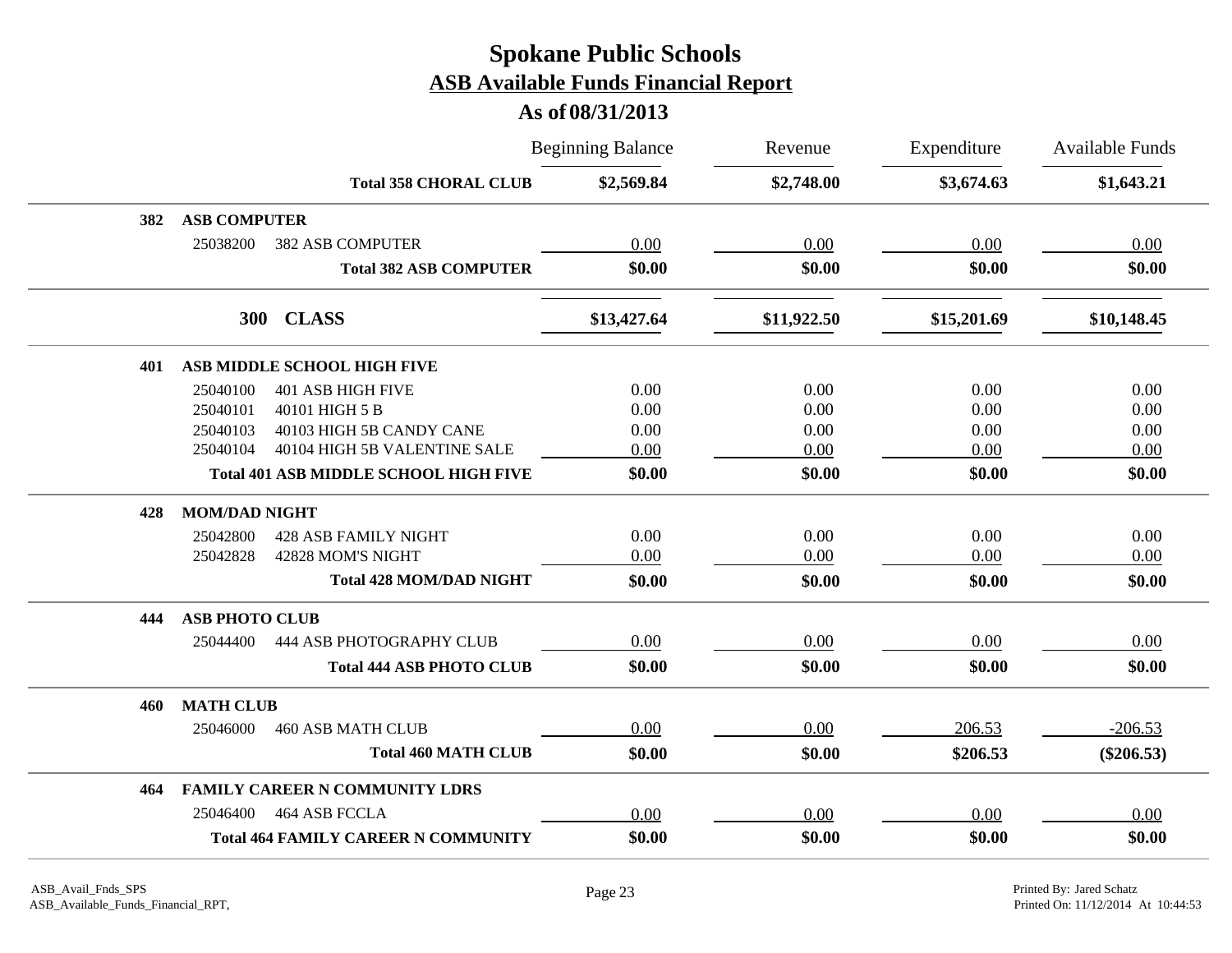|     |     |                           |                                     | <b>Beginning Balance</b> | Revenue     | Expenditure | <b>Available Funds</b> |
|-----|-----|---------------------------|-------------------------------------|--------------------------|-------------|-------------|------------------------|
|     | 466 | <b>DRILL TEAM</b>         |                                     |                          |             |             |                        |
|     |     | 25046600                  | <b>466 ASB DRILL TEAM</b>           | 241.41                   | 0.00        | 75.00       | 166.41                 |
|     |     | 25046605                  | <b>466 DRILL TEAM SHIRT ACCOUNT</b> | 279.34                   | 690.00      | 538.62      | 430.72                 |
|     |     | 25046610                  | 46610 DRILL TEAM CLEANING           | 1,866.57                 | 0.00        | 0.00        | 1,866.57               |
|     |     | 25046625                  | 46646 ASB DRILL TEAM PARADE         | 688.08                   | 1,060.00    | 963.38      | 784.70                 |
|     |     | 25046646                  | 46646 DRILL TEAM B                  | 973.05                   | 0.00        | 0.00        | 973.05                 |
|     |     | 25046666                  | 46666 COLORGUARD                    | 0.00                     | 0.00        | 0.00        | 0.00                   |
|     |     |                           | <b>Total 466 DRILL TEAM</b>         | \$4,048.45               | \$1,750.00  | \$1,577.00  | \$4,221.45             |
|     |     | 400                       | <b>CLUBS</b>                        | \$4,048.45               | \$1,750.00  | \$1,783.53  | \$4,014.92             |
|     |     |                           |                                     |                          |             |             |                        |
| 252 |     | <b>SALK MIDDLE SCHOOL</b> |                                     |                          |             |             |                        |
|     | 102 | <b>ASB RESERVE</b>        |                                     |                          |             |             |                        |
|     |     | 25210200                  | <b>252 ASB RESERVE</b>              | 2,004.00                 | 0.00        | 0.00        | 2,004.00               |
|     |     |                           | <b>Total 102 ASB RESERVE</b>        | \$2,004.00               | \$0.00      | \$0.00      | \$2,004.00             |
|     | 104 | <b>ASB GENERAL</b>        |                                     |                          |             |             |                        |
|     |     | 25210400                  | 104 ASB GENERAL                     | 5,235.45                 | 11,931.14   | 13,582.10   | 3,584.49               |
|     |     |                           | <b>Total 104 ASB GENERAL</b>        | \$5,235.45               | \$11,931.14 | \$13,582.10 | \$3,584.49             |
|     | 107 | <b>ASB BOOKROOM</b>       |                                     |                          |             |             |                        |
|     |     | 25210700                  | 107 ASB BOOKROOM                    | 77.64                    | 149.70      | 0.00        | 227.34                 |
|     |     |                           | <b>Total 107 ASB BOOKROOM</b>       | \$77.64                  | \$149.70    | \$0.00      | \$227.34               |
|     | 108 | <b>ASB MISCELLANEOUS</b>  |                                     |                          |             |             |                        |
|     |     | 25210800                  | <b>252 ASB MISCELLANEOUS</b>        | 0.00                     | 0.00        | 0.00        | 0.00                   |
|     |     |                           | <b>Total 108 ASB MISCELLANEOUS</b>  | \$0.00                   | \$0.00      | \$0.00      | \$0.00                 |
|     | 109 | <b>ASB MEMBERSHIP</b>     |                                     |                          |             |             |                        |
|     |     | 25210900                  | 109 ASB MEMBERSHIP                  | 940.00                   | 3,760.00    | 3,870.00    | 830.00                 |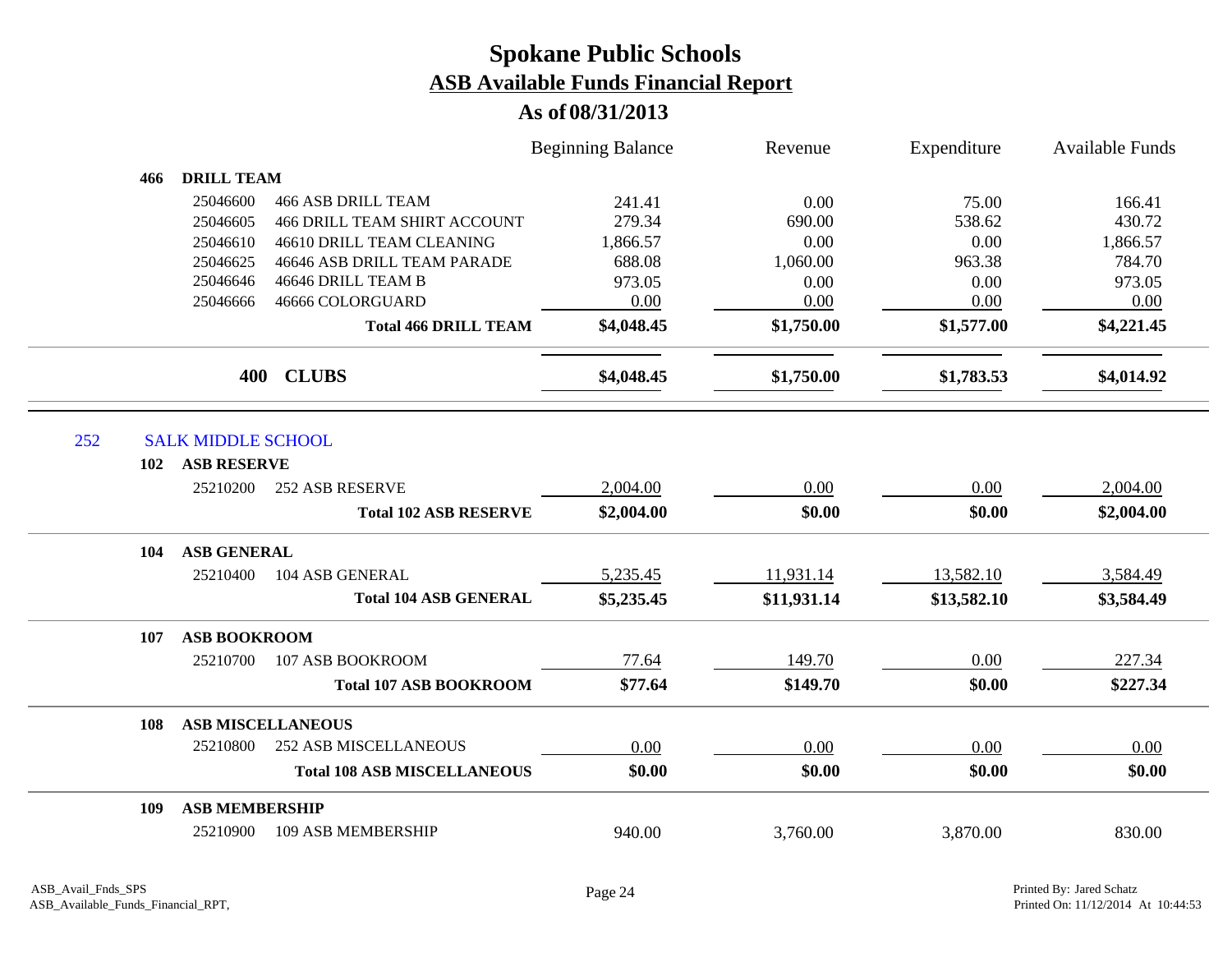|            |                                              | <b>Beginning Balance</b> | Revenue     | Expenditure | <b>Available Funds</b> |
|------------|----------------------------------------------|--------------------------|-------------|-------------|------------------------|
|            | <b>Total 109 ASB MEMBERSHIP</b>              | \$940.00                 | \$3,760.00  | \$3,870.00  | \$830.00               |
| 131        | <b>ASB YEARBOOK</b>                          |                          |             |             |                        |
|            | 25213100<br><b>131 ASB YEARBOOK</b>          | 16,262.46                | 12,190.00   | 11,300.71   | 17,151.75              |
|            | <b>Total 131 ASB YEARBOOK</b>                | \$16,262.46              | \$12,190.00 | \$11,300.71 | \$17,151.75            |
| 160        | <b>ASB INSURANCE</b>                         |                          |             |             |                        |
|            | 25216000<br><b>160 ASB INSURANCE</b>         | 0.00                     | 0.00        | 0.00        | 0.00                   |
|            | <b>Total 160 ASB INSURANCE</b>               | \$0.00                   | \$0.00      | \$0.00      | \$0.00                 |
| <b>170</b> | ASB ALL SCHOOL FUNDRAISER                    |                          |             |             |                        |
|            | 170 ALL SCHOOL FUNDRAISER<br>25217000        | 0.00                     | 0.00        | 0.00        | 0.00                   |
|            | <b>Total 170 ASB ALL SCHOOL FUNDRAISER</b>   | \$0.00                   | \$0.00      | \$0.00      | \$0.00                 |
| 191        | <b>ASB AWARDS</b>                            |                          |             |             |                        |
|            | 25219100<br>191 ASB AWARDS                   | 0.00                     | 0.00        | 0.00        | 0.00                   |
|            | <b>Total 191 ASB AWARDS</b>                  | \$0.00                   | \$0.00      | \$0.00      | \$0.00                 |
|            | <b>GENERAL ASB</b><br><b>100</b>             | \$24,519.55              | \$28,030.84 | \$28,752.81 | \$23,797.58            |
| 202        | ASB ATHLETIC EQUIPMENT                       |                          |             |             |                        |
|            | 202 ASB ATHLETIC EQUIPMENT<br>25220200       | 0.00                     | 0.00        | 0.00        | 0.00                   |
|            | <b>Total 202 ASB ATHLETIC EQUIPMENT</b>      | \$0.00                   | \$0.00      | \$0.00      | \$0.00                 |
| 205        | <b>GENERAL ATHLETICS</b>                     |                          |             |             |                        |
|            | <b>205 ASB GENERAL ATHLETICS</b><br>25220500 | 7,166.83                 | 2,598.93    | 60.09       | 9,705.67               |
|            | <b>Total 205 GENERAL ATHLETICS</b>           | \$7,166.83               | \$2,598.93  | \$60.09     | \$9,705.67             |
| 209        | ASB ATHLETIC UNIFORMS                        |                          |             |             |                        |
|            | <b>252 ATHLETIC UNIFORMS</b><br>25220900     | 0.00                     | 0.00        | 0.00        | 0.00                   |
|            | <b>Total 209 ASB ATHLETIC UNIFORMS</b>       | \$0.00                   | \$0.00      | \$0.00      | \$0.00                 |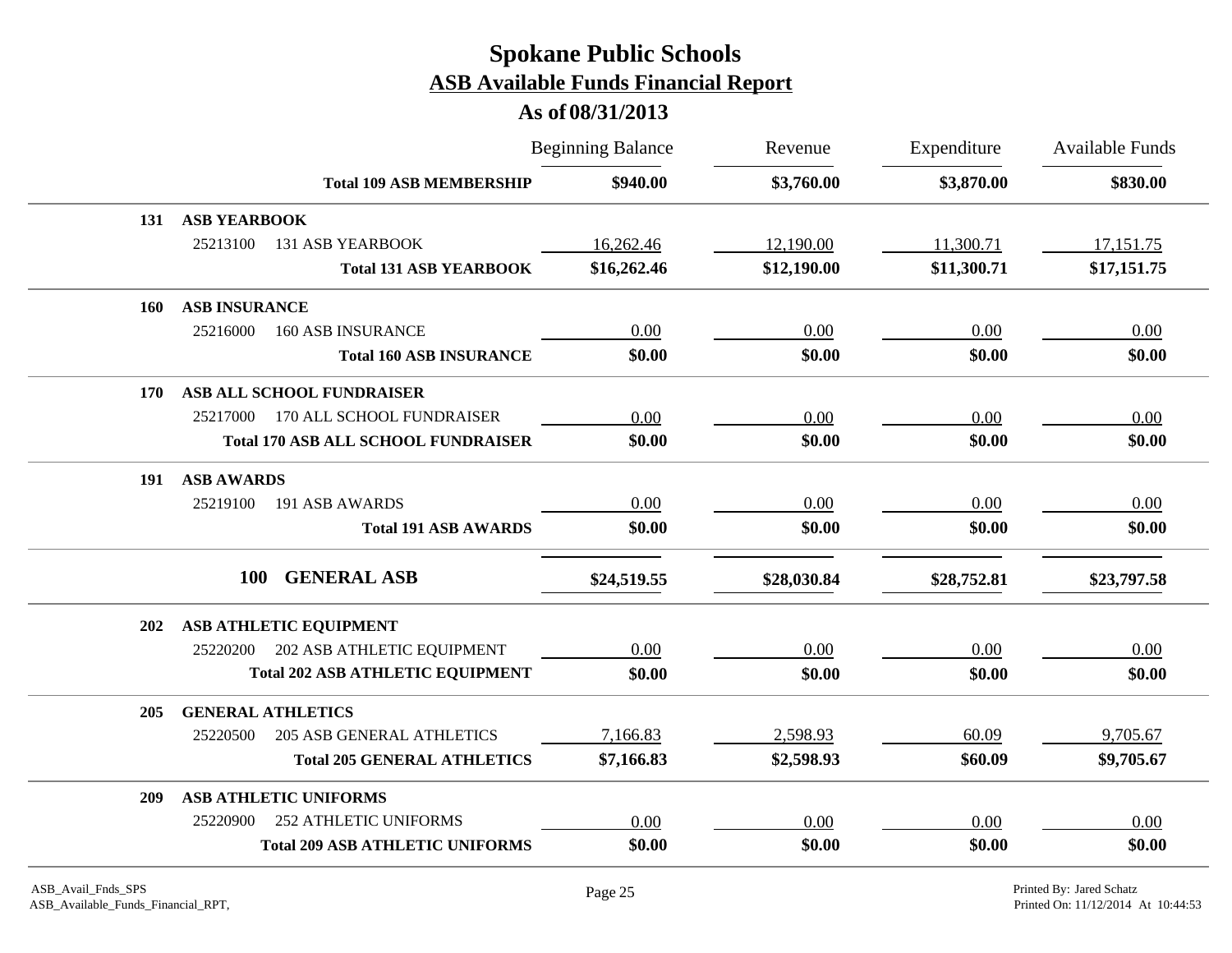|                                                          |                       |                                             | <b>Beginning Balance</b> | Revenue    | Expenditure | <b>Available Funds</b>                                         |
|----------------------------------------------------------|-----------------------|---------------------------------------------|--------------------------|------------|-------------|----------------------------------------------------------------|
| 251                                                      | SPOK-A-LOO            |                                             |                          |            |             |                                                                |
|                                                          | 25225100              | 25100 SALK SPOKALOO                         | 0.00                     | 0.00       | 0.00        | 0.00                                                           |
|                                                          |                       | Total 251 SPOK-A-LOO                        | \$0.00                   | \$0.00     | \$0.00      | \$0.00                                                         |
|                                                          |                       | 200 ATHLETICS                               | \$7,166.83               | \$2,598.93 | \$60.09     | \$9,705.67                                                     |
| <b>300</b>                                               |                       | ASB GENERAL CLASS ACTIVITY                  |                          |            |             |                                                                |
|                                                          |                       | 25230000 300 ASB GENERAL CLASS ACTIVITY     | 324.00                   | 0.00       | 324.00      | 0.00                                                           |
|                                                          |                       | <b>Total 300 ASB GENERAL CLASS ACTIVITY</b> | \$324.00                 | \$0.00     | \$324.00    | \$0.00                                                         |
| 304                                                      | <b>ART CLUB</b>       |                                             |                          |            |             |                                                                |
|                                                          | 25230400              | <b>304 ASB ART CLUB</b>                     | 0.00                     | 0.00       | 0.00        | 0.00                                                           |
|                                                          |                       | <b>Total 304 ART CLUB</b>                   | \$0.00                   | \$0.00     | \$0.00      | \$0.00                                                         |
| 307                                                      |                       | ASB MS SPECIAL ED PRE-VOC                   |                          |            |             |                                                                |
|                                                          |                       | 25230700 307 ASB SPECIAL ED PRE VOC         | 0.00                     | 0.00       | 0.00        | 0.00                                                           |
|                                                          |                       | Total 307 ASB MS SPECIAL ED PRE-VOC         | \$0.00                   | \$0.00     | \$0.00      | \$0.00                                                         |
| 356                                                      | <b>BAND CLUB</b>      |                                             |                          |            |             |                                                                |
|                                                          | 25235600              | 356 ASB BAND                                | 428.89                   | 1,663.35   | 1,213.56    | 878.68                                                         |
|                                                          | 25235601              | 35601 AUCTION/SPAGHETTI DINNER              | 0.00                     | 0.00       | 0.00        | 0.00                                                           |
|                                                          | 25235602              | 35602 BAND FUNDRAISING                      | 0.00                     | 0.00       | 0.00        | 0.00                                                           |
|                                                          | 25235603              | 35603 SPRING FUNDRAISER                     | 0.00                     | 0.00       | 0.00        | 0.00                                                           |
|                                                          | 25235604              | 35604 BAND UNIFORMS                         | 0.00                     | 0.00       | 0.00        | 0.00                                                           |
|                                                          |                       | <b>Total 356 BAND CLUB</b>                  | \$428.89                 | \$1,663.35 | \$1,213.56  | \$878.68                                                       |
| 357                                                      | <b>ORCHESTRA CLUB</b> |                                             |                          |            |             |                                                                |
|                                                          | 25235700              | 357 ASB ORCHESTRA                           | 1,598.42                 | 132.00     | 0.00        | 1,730.42                                                       |
|                                                          |                       | <b>Total 357 ORCHESTRA CLUB</b>             | \$1,598.42               | \$132.00   | \$0.00      | \$1,730.42                                                     |
| 358                                                      | <b>CHORAL CLUB</b>    |                                             |                          |            |             |                                                                |
|                                                          | 25235800              | <b>358 ASB CHORAL</b>                       | 408.94                   | 346.00     | 593.22      | 161.72                                                         |
| ASB_Avail_Fnds_SPS<br>ASB_Available_Funds_Financial_RPT, |                       |                                             | Page 26                  |            |             | Printed By: Jared Schatz<br>Printed On: 11/12/2014 At 10:44:53 |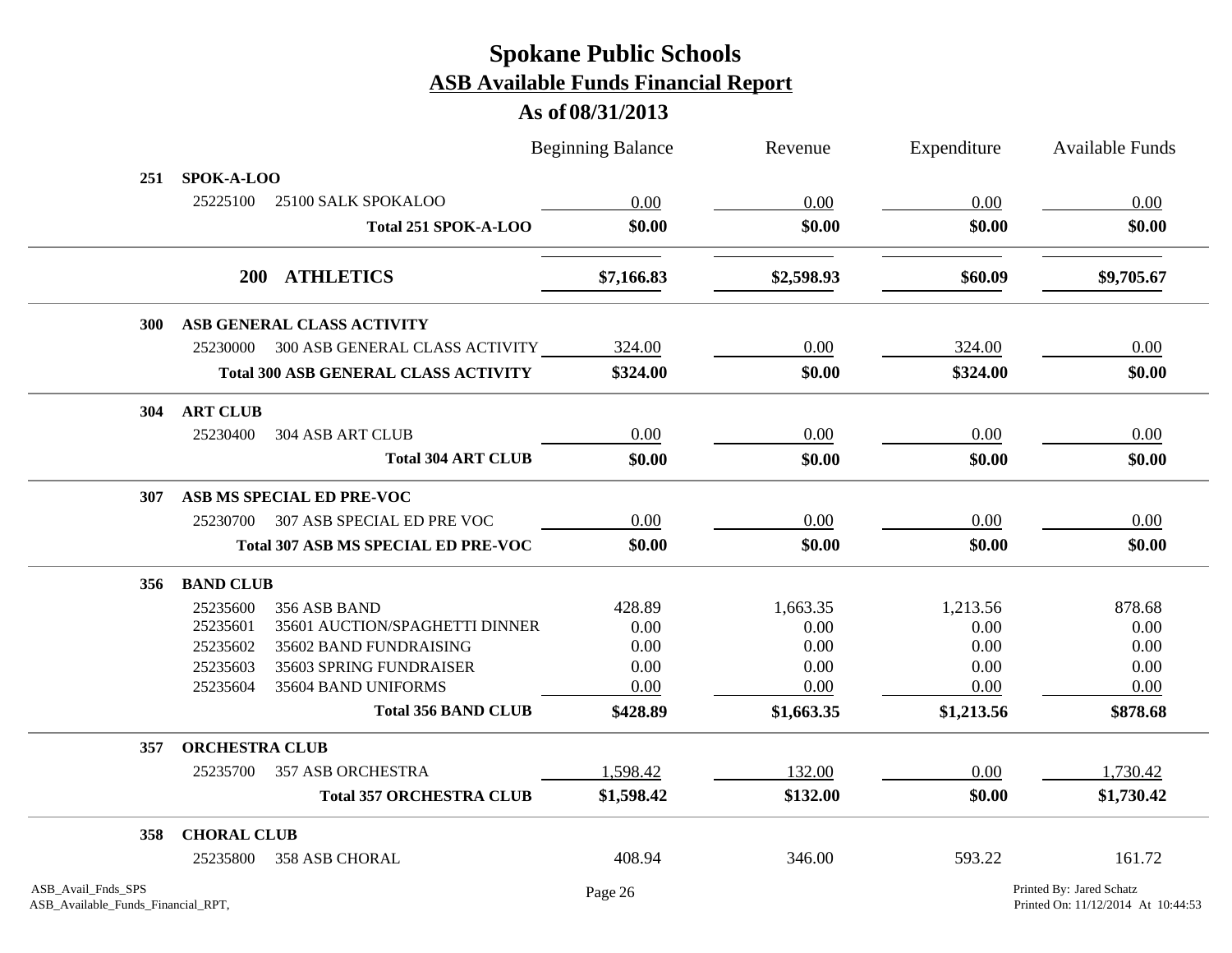**As of 08/31/2013**

|                                                 | <b>Beginning Balance</b> | Revenue    | Expenditure | Available Funds |
|-------------------------------------------------|--------------------------|------------|-------------|-----------------|
| 35801 CHORAL HAWAII TRIP<br>25235801            | 0.00                     | 0.00       | 0.00        | 0.00            |
| 25235802<br>35802 CHOIR HAWAII TRIP 2           | 0.00                     | 0.00       | 0.00        | 0.00            |
| <b>Total 358 CHORAL CLUB</b>                    | \$408.94                 | \$346.00   | \$593.22    | \$161.72        |
| 300 CLASS                                       | \$2,760.25               | \$2,141.35 | \$2,130.78  | \$2,770.82      |
| ASB SPECIAL OLYMPICS<br>410                     |                          |            |             |                 |
| 25241000<br>252 SPECIAL OLYMPICS                | 0.00                     | 0.00       | 0.00        | 0.00            |
| <b>Total 410 ASB SPECIAL OLYMPICS</b>           | \$0.00                   | \$0.00     | \$0.00      | \$0.00          |
| <b>ASB FFA</b><br>419                           |                          |            |             |                 |
| 25241900<br><b>252 FFA</b>                      | 0.00                     | 0.00       | 0.00        | 0.00            |
| <b>Total 419 ASB FFA</b>                        | \$0.00                   | \$0.00     | \$0.00      | \$0.00          |
| <b>MOM/DAD NIGHT</b><br>428                     |                          |            |             |                 |
| 25242800<br>428 ASB MOM/DAD NIGHT               | 1,108.83                 | 0.00       | 363.89      | 744.94          |
| <b>Total 428 MOM/DAD NIGHT</b>                  | \$1,108.83               | \$0.00     | \$363.89    | \$744.94        |
| <b>INDUSTRIAL ARTS CLUB</b><br>449              |                          |            |             |                 |
| <b>449 ASB INDUSTRIAL ARTS CLUB</b><br>25244900 | 0.00                     | 0.00       | 0.00        | 0.00            |
| <b>Total 449 INDUSTRIAL ARTS CLUB</b>           | \$0.00                   | \$0.00     | \$0.00      | \$0.00          |
| <b>DRILL TEAM</b><br>466                        |                          |            |             |                 |
| <b>466 ASB DRILL TEAM</b><br>25246600           | 618.87                   | 0.00       | $-229.53$   | 848.40          |
| 25246601<br>46601 DRILL TEAM FUNDRAISING        | 172.84                   | 0.00       | 172.84      | 0.00            |
| <b>Total 466 DRILL TEAM</b>                     | \$791.71                 | \$0.00     | $(\$56.69)$ | \$848.40        |
| <b>FLAG GIRLS</b><br>467                        |                          |            |             |                 |
| 25246700<br>252 ASB FLAG GIRLS                  | 134.22                   | 0.00       | 0.00        | 134.22          |
| <b>Total 467 FLAG GIRLS</b>                     | \$134.22                 | \$0.00     | \$0.00      | \$134.22        |

**468 PERCUSSION CLUB**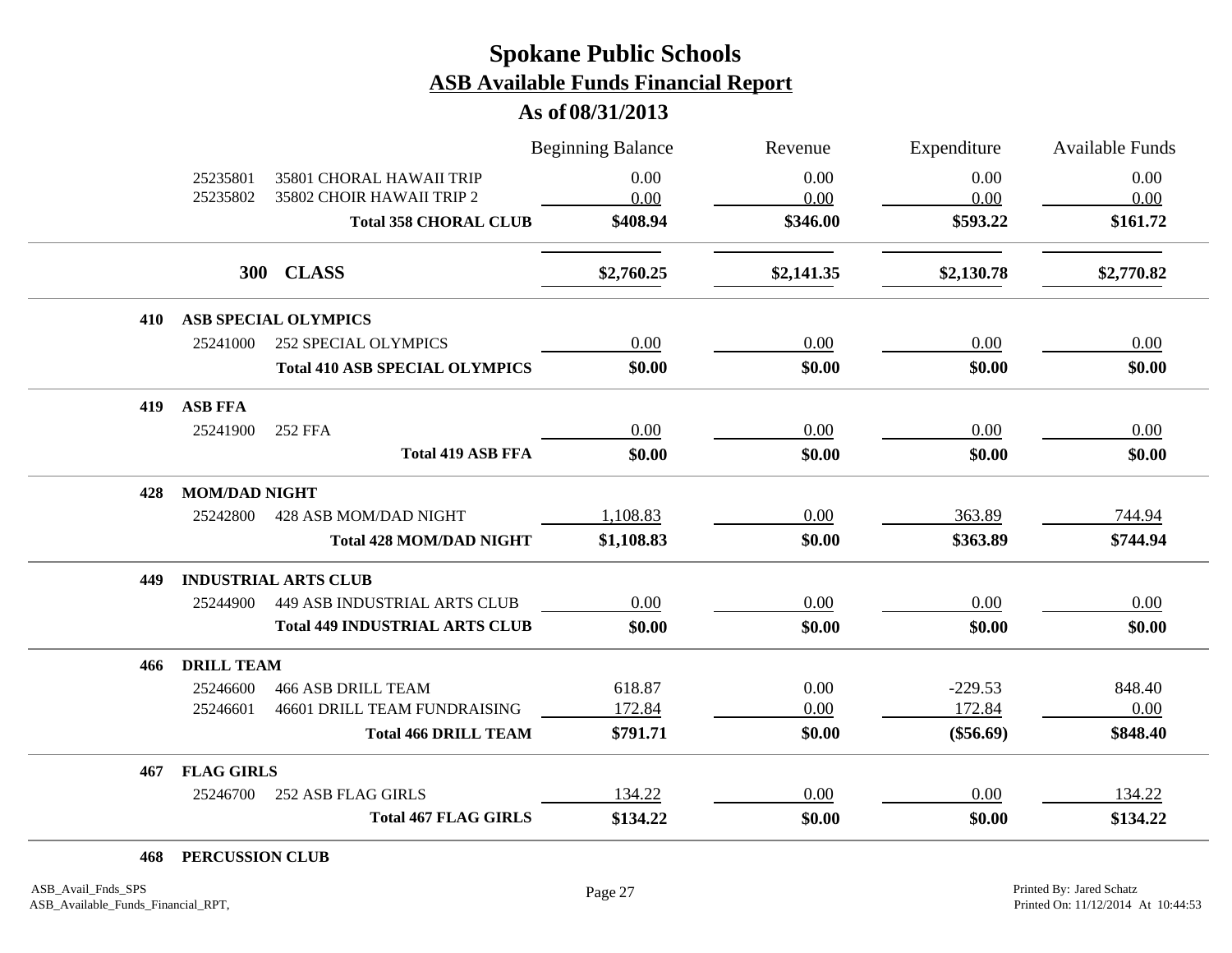**As of 08/31/2013**

|     |                           |                                       | <b>Beginning Balance</b> | Revenue    | Expenditure     | Available Funds |
|-----|---------------------------|---------------------------------------|--------------------------|------------|-----------------|-----------------|
|     | 25246800                  | <b>468 ASB PERCUSSION</b>             | 0.00                     | 0.00       | 0.00            | 0.00            |
|     |                           | <b>Total 468 PERCUSSION CLUB</b>      | \$0.00                   | \$0.00     | \$0.00          | \$0.00          |
| 489 |                           | <b>ASB CITIZENSHIP CLUB</b>           |                          |            |                 |                 |
|     | 25248900                  | <b>489 ASB CITIZENSHIP CLUB</b>       | 211.48                   | 0.00       | 211.48          | 0.00            |
|     |                           | <b>Total 489 ASB CITIZENSHIP CLUB</b> | \$211.48                 | \$0.00     | \$211.48        | \$0.00          |
|     |                           | 400 CLUBS                             | \$2,246.24               | \$0.00     | \$518.68        | \$1,727.56      |
| 255 | <b>SHAW MIDDLE SCHOOL</b> |                                       |                          |            |                 |                 |
| 104 | <b>ASB GENERAL</b>        |                                       |                          |            |                 |                 |
|     | 25510400                  | 104 ASB GENERAL                       | 31,476.77                | 4,875.20   | $-13,289.67$    | 49,641.64       |
|     |                           | <b>Total 104 ASB GENERAL</b>          | \$31,476.77              | \$4,875.20 | $(\$13,289.67)$ | \$49,641.64     |
| 107 | <b>ASB BOOKROOM</b>       |                                       |                          |            |                 |                 |
|     | 25510700                  | 107 ASB BOOKROOM                      | $-25.00$                 | 0.00       | 0.00            | $-25.00$        |
|     | 25510701                  | 10701 STUDENT STORE                   | 2,256.44                 | 288.05     | 264.66          | 2,279.83        |
|     | 25510702                  | 10702 T-SHIRT SALES                   | 1,414.68                 | 435.00     | 0.00            | 1,849.68        |
|     | 25510703                  | 10703 BASEBALL CAPS SALES             | 303.12                   | 312.00     | 303.82          | 311.30          |
|     | 25510704                  | 10704 SHAW BUTTONS                    | 64.00                    | 0.00       | 0.00            | 64.00           |
|     |                           | <b>Total 107 ASB BOOKROOM</b>         | \$4,013.24               | \$1,035.05 | \$568.48        | \$4,479.81      |
| 109 | <b>ASB MEMBERSHIP</b>     |                                       |                          |            |                 |                 |
|     | 25510900                  | 109 ASB MEMBERSHIP                    | 14,338.75                | 3,235.00   | 14,338.75       | 3,235.00        |
|     |                           | <b>Total 109 ASB MEMBERSHIP</b>       | \$14,338.75              | \$3,235.00 | \$14,338.75     | \$3,235.00      |
| 131 | <b>ASB YEARBOOK</b>       |                                       |                          |            |                 |                 |
|     | 25513100                  | <b>131 ASB YEARBOOK</b>               | 9,179.38                 | 6,423.00   | 7,483.31        | 8,119.07        |
|     |                           | <b>Total 131 ASB YEARBOOK</b>         | \$9,179.38               | \$6,423.00 | \$7,483.31      | \$8,119.07      |

**140 ASB CONCESSIONS**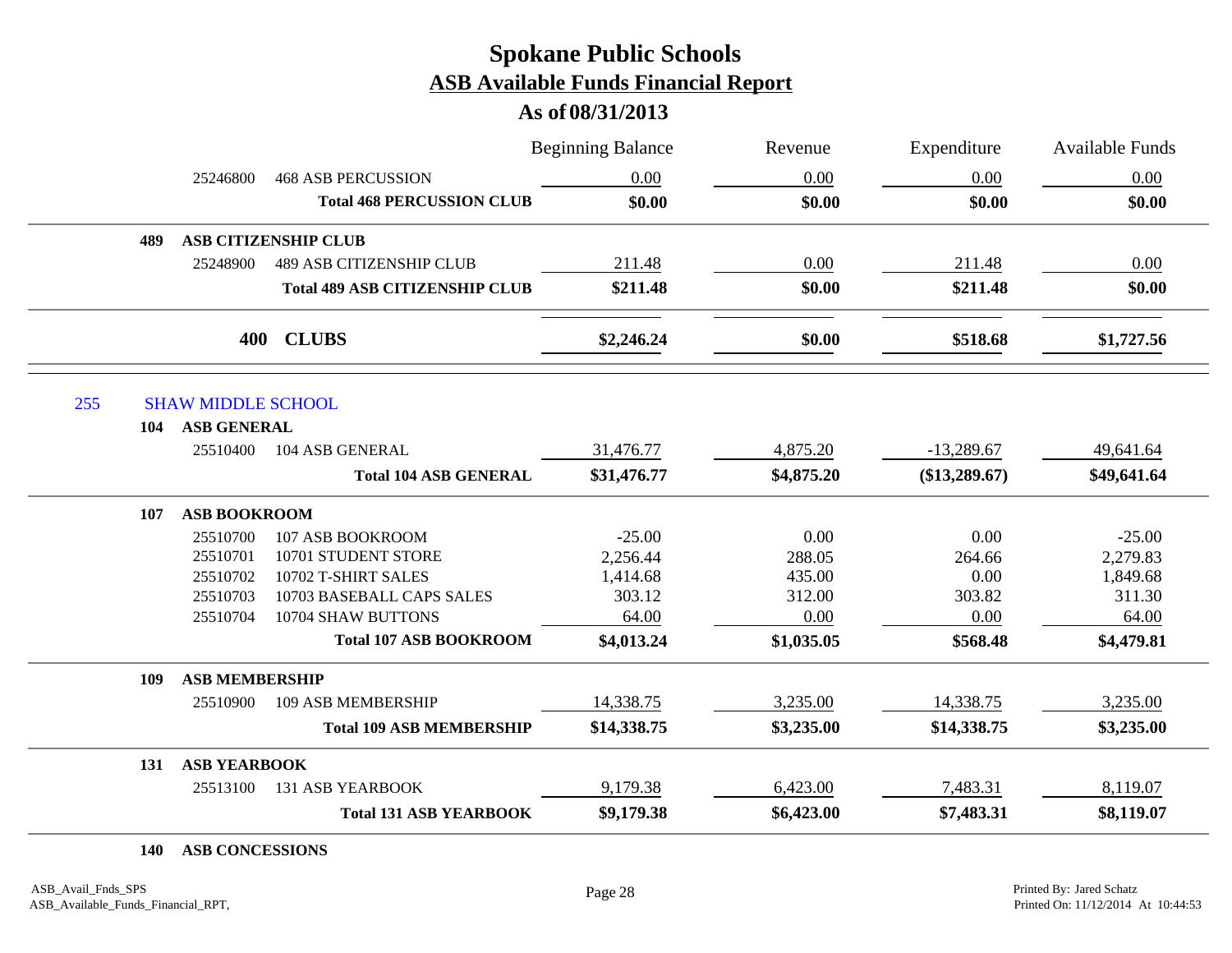|     |                        |                                            | <b>Beginning Balance</b> | Revenue     | Expenditure     | <b>Available Funds</b> |
|-----|------------------------|--------------------------------------------|--------------------------|-------------|-----------------|------------------------|
|     | 25514000               | <b>140 ASB CONCESSIONS</b>                 | 13,307.92                | 3,706.22    | 15,460.42       | 1,553.72               |
|     |                        | <b>Total 140 ASB CONCESSIONS</b>           | \$13,307.92              | \$3,706.22  | \$15,460.42     | \$1,553.72             |
| 160 | <b>ASB INSURANCE</b>   |                                            |                          |             |                 |                        |
|     | 25516000               | <b>160 ASB INSURANCE</b>                   | 0.00                     | 0.00        | 0.00            | 0.00                   |
|     |                        | <b>Total 160 ASB INSURANCE</b>             | \$0.00                   | \$0.00      | \$0.00          | \$0.00                 |
| 170 |                        | ASB ALL SCHOOL FUNDRAISER                  |                          |             |                 |                        |
|     | 25517000               | 17000 ALL SCHOOL FUNDRAISER                | 11,663.44                | 0.00        | 11,663.44       | 0.00                   |
|     |                        | <b>Total 170 ASB ALL SCHOOL FUNDRAISER</b> | \$11,663.44              | \$0.00      | \$11,663.44     | \$0.00                 |
| 175 | <b>SHAW'S CLOSET</b>   |                                            |                          |             |                 |                        |
|     | 25517500               | 17500 SHAW'S CLOSET                        | 2,310.93                 | 0.00        | 2,310.93        | 0.00                   |
|     |                        | <b>Total 175 SHAW'S CLOSET</b>             | \$2,310.93               | \$0.00      | \$2,310.93      | \$0.00                 |
|     | <b>100</b>             | <b>GENERAL ASB</b>                         | \$86,290.43              | \$19,274.47 | \$38,535.66     | \$67,029.24            |
| 205 |                        | <b>GENERAL ATHLETICS</b>                   |                          |             |                 |                        |
|     | 25520500               | <b>205 ASB GENERAL ATHLETICS</b>           | $-23,475.06$             | 137.76      | $-15,653.43$    | $-7,683.87$            |
|     |                        | <b>Total 205 GENERAL ATHLETICS</b>         | $(\$23,475.06)$          | \$137.76    | $(\$15,653.43)$ | $(\$7,683.87)$         |
| 209 |                        | ASB ATHLETIC UNIFORMS                      |                          |             |                 |                        |
|     | 25520900               | <b>209 ASB ATHLETIC UNIFORMS</b>           | 1.08                     | 0.00        | 0.00            | 1.08                   |
|     |                        | <b>Total 209 ASB ATHLETIC UNIFORMS</b>     | \$1.08                   | \$0.00      | \$0.00          | \$1.08                 |
| 294 | <b>BOYS' WRESTLING</b> |                                            |                          |             |                 |                        |
|     | 25529400               | 29400 WRESTLING                            | 0.00                     | 0.00        | 0.00            | 0.00                   |
|     |                        | <b>Total 294 BOYS' WRESTLING</b>           | \$0.00                   | \$0.00      | \$0.00          | \$0.00                 |
|     | <b>200</b>             | <b>ATHLETICS</b>                           | $(\$23,473.98)$          | \$137.76    | (\$15,653.43)   | $(\$7,682.79)$         |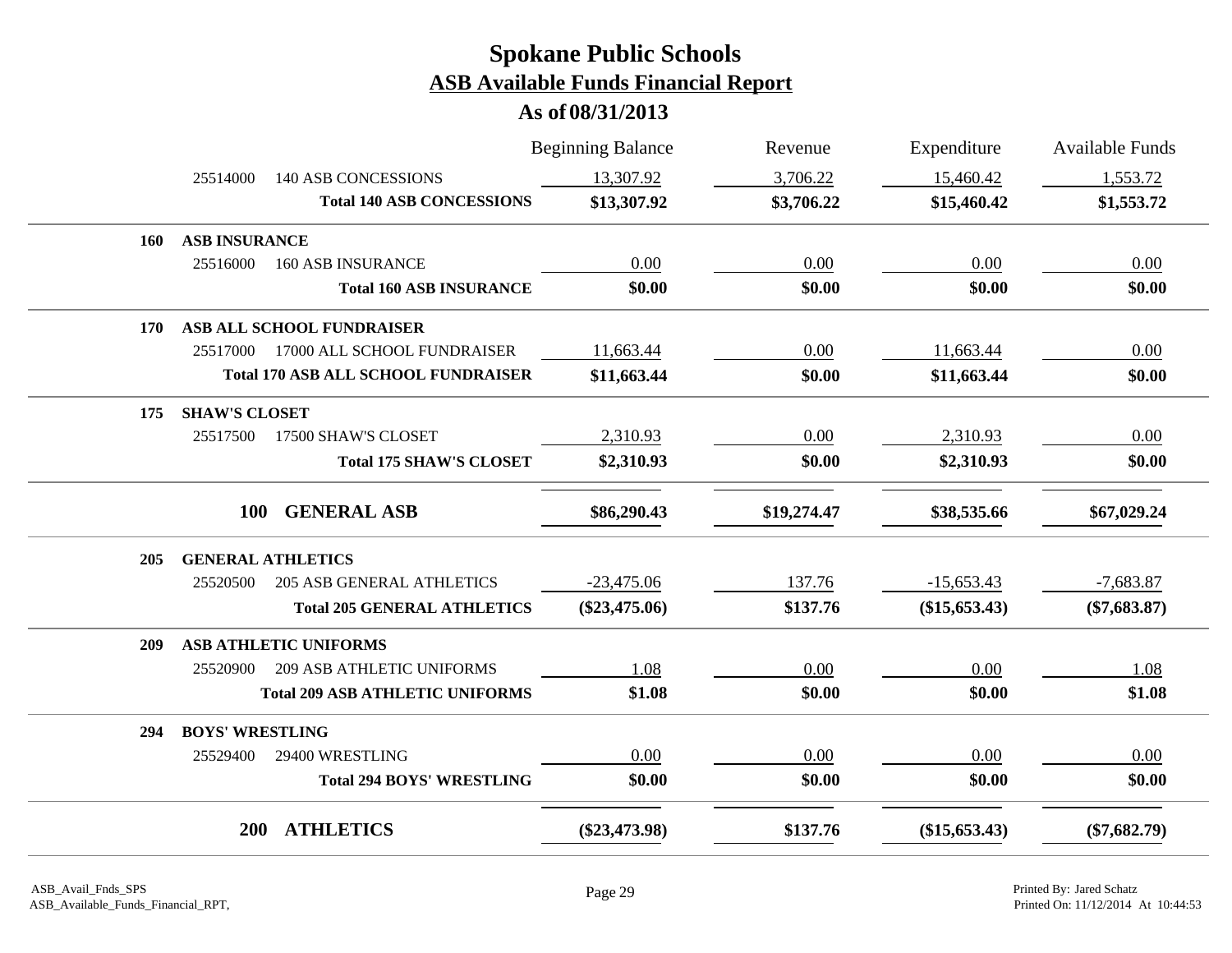**As of 08/31/2013**

|            |                       |                                             | <b>Beginning Balance</b> | Revenue    | Expenditure | Available Funds |
|------------|-----------------------|---------------------------------------------|--------------------------|------------|-------------|-----------------|
| 300        |                       | ASB GENERAL CLASS ACTIVITY                  |                          |            |             |                 |
|            | 25530000              | 300 ASB GENRAL CLASS ACCOUNT                | 62.49                    | 0.00       | 0.00        | 62.49           |
|            |                       | <b>Total 300 ASB GENERAL CLASS ACTIVITY</b> | \$62.49                  | \$0.00     | \$0.00      | \$62.49         |
| <b>302</b> | <b>ASB 8TH GRADE</b>  |                                             |                          |            |             |                 |
|            | 25530200              | 302 ASB 8TH GRADE                           | 0.00                     | 0.00       | 0.00        | 0.00            |
|            |                       | <b>Total 302 ASB 8TH GRADE</b>              | \$0.00                   | \$0.00     | \$0.00      | \$0.00          |
| 307        |                       | ASB MS SPECIAL ED PRE-VOC                   |                          |            |             |                 |
|            | 25530700              | 307 ASB SPECIAL ED PRE VOC                  | 191.02                   | 1,040.80   | 861.49      | 370.33          |
|            |                       | <b>Total 307 ASB MS SPECIAL ED PRE-VOC</b>  | \$191.02                 | \$1,040.80 | \$861.49    | \$370.33        |
| 356        | <b>BAND CLUB</b>      |                                             |                          |            |             |                 |
|            | 25535600              | 356 ASB BAND                                | $-447.22$                | 654.64     | 255.00      | $-47.58$        |
|            | 25535601              | 35601 BAND UNIFORM CLEANING                 | 1,119.47                 | 1,030.00   | 702.55      | 1,446.92        |
|            | 25535602              | 35602 BAND FUNDRAISER                       | 425.68                   | 50.00      | 0.00        | 475.68          |
|            | 25535603              | 35603 BAND SUPPLIES SOLD                    | 112.25                   | 193.25     | 112.10      | 193.40          |
|            |                       | <b>Total 356 BAND CLUB</b>                  | \$1,210.18               | \$1,927.89 | \$1,069.65  | \$2,068.42      |
| 357        | <b>ORCHESTRA CLUB</b> |                                             |                          |            |             |                 |
|            | 25535700              | <b>357 ASB ORCHESTRA</b>                    | 0.00                     | 0.00       | 0.00        | 0.00            |
|            |                       | <b>Total 357 ORCHESTRA CLUB</b>             | \$0.00                   | \$0.00     | \$0.00      | \$0.00          |
| 358        | <b>CHORAL CLUB</b>    |                                             |                          |            |             |                 |
|            | 25535800              | <b>358 ASB CHORAL</b>                       | $-3,385.70$              | 322.44     | 130.00      | $-3,193.26$     |
|            | 25535801              | 35801 CHORAL CLEANING FEE                   | 3,688.11                 | 532.00     | 664.70      | 3,555.41        |
|            | 25535802              | 35802 CHORAL FUNDRAISER                     | 793.01                   | 20.00      | 81.25       | 731.76          |
|            |                       | <b>Total 358 CHORAL CLUB</b>                | \$1,095.42               | \$874.44   | \$875.95    | \$1,093.91      |
|            | 300                   | <b>CLASS</b>                                | \$2,559.11               | \$3,843.13 | \$2,807.09  | \$3,595.15      |

**401 ASB MIDDLE SCHOOL HIGH FIVE**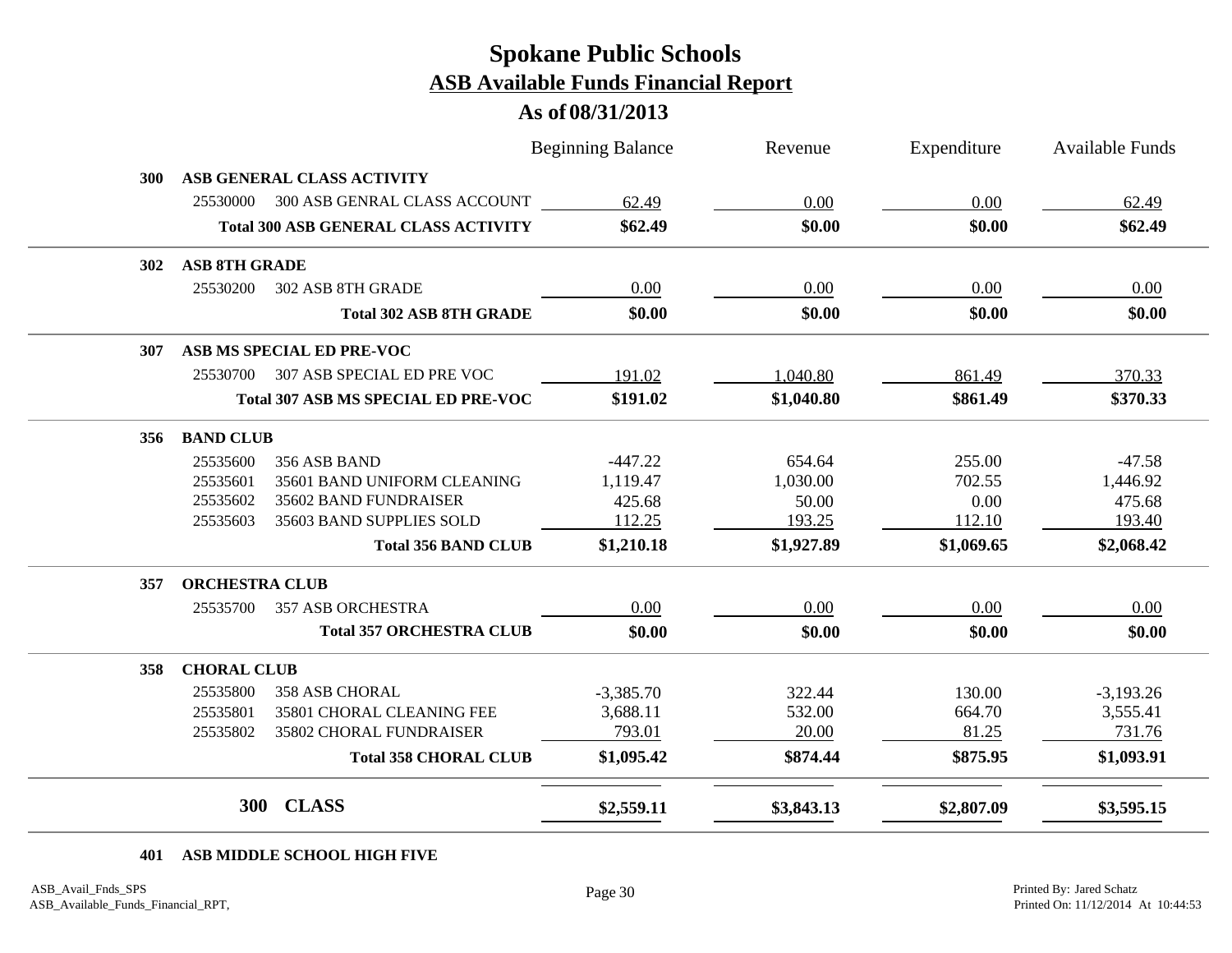|     |                       |                                              | <b>Beginning Balance</b> | Revenue  | Expenditure | <b>Available Funds</b> |
|-----|-----------------------|----------------------------------------------|--------------------------|----------|-------------|------------------------|
|     | 25540100              | 401 ASB MIDDLE SCHOOL HIGH 5                 | 295.01                   | 0.00     | 220.92      | 74.09                  |
|     |                       | <b>Total 401 ASB MIDDLE SCHOOL HIGH FIVE</b> | \$295.01                 | \$0.00   | \$220.92    | \$74.09                |
| 427 | <b>ASB AIM HIGH</b>   |                                              |                          |          |             |                        |
|     | 25542700              | 427 ASB AIM HIGH                             | 0.00                     | 0.00     | 0.00        | 0.00                   |
|     |                       | <b>Total 427 ASB AIM HIGH</b>                | \$0.00                   | \$0.00   | \$0.00      | \$0.00                 |
| 466 | <b>DRILL TEAM</b>     |                                              |                          |          |             |                        |
|     | 25546600              | <b>466 ASB DRILL TEAM</b>                    | $-1,560.62$              | 0.00     | 0.00        | $-1,560.62$            |
|     | 25546601              | <b>46601 DRILL TEAM FUNDRAISER</b>           | 1,511.61                 | 907.00   | 544.16      | 1,874.45               |
|     | 25546602              | 46602 UNIFORM/ACCESSORIES                    | 66.39                    | 0.00     | 386.82      | $-320.43$              |
|     | 25546603              | 46603 SPIRIT SQUAD DUES/FEES                 | 388.51                   | 20.00    | 161.91      | 246.60                 |
|     |                       | <b>Total 466 DRILL TEAM</b>                  | \$405.89                 | \$927.00 | \$1,092.89  | \$240.00               |
| 490 | <b>ASB DREAM TEAM</b> |                                              |                          |          |             |                        |
|     | 25549000              | <b>490 ASB DREAM TEAM</b>                    | 0.00                     | 0.00     | 0.00        | 0.00                   |
|     |                       | <b>Total 490 ASB DREAM TEAM</b>              | \$0.00                   | \$0.00   | \$0.00      | \$0.00                 |
| 491 |                       | <b>ASB BIRD HOUSE TEAM</b>                   |                          |          |             |                        |
|     | 25549100              | 491 ASB BIRDHOUSE TEAM                       | $-14.28$                 | 0.00     | 0.00        | $-14.28$               |
|     |                       | <b>Total 491 ASB BIRD HOUSE TEAM</b>         | (\$14.28)                | \$0.00   | \$0.00      | (\$14.28)              |
| 492 | <b>ASB GOLD TEAM</b>  |                                              |                          |          |             |                        |
|     | 25549200              | 492 ASB GOLD TEAM                            | 0.00                     | 0.00     | 0.00        | 0.00                   |
|     |                       | <b>Total 492 ASB GOLD TEAM</b>               | \$0.00                   | \$0.00   | \$0.00      | \$0.00                 |
| 493 |                       | <b>ASB EXPLORER TEAM</b>                     |                          |          |             |                        |
|     | 25549300              | <b>493 ASB EXPLORER TEAM</b>                 | 0.00                     | 0.00     | 0.00        | 0.00                   |
|     |                       | <b>Total 493 ASB EXPLORER TEAM</b>           | \$0.00                   | \$0.00   | \$0.00      | \$0.00                 |
| 494 |                       | <b>ASB SHAWKERS TEAM</b>                     |                          |          |             |                        |
|     | 25549400              | <b>494 ASB SHAWKERS TEAM</b>                 | 0.00                     | 0.00     | 0.00        | 0.00                   |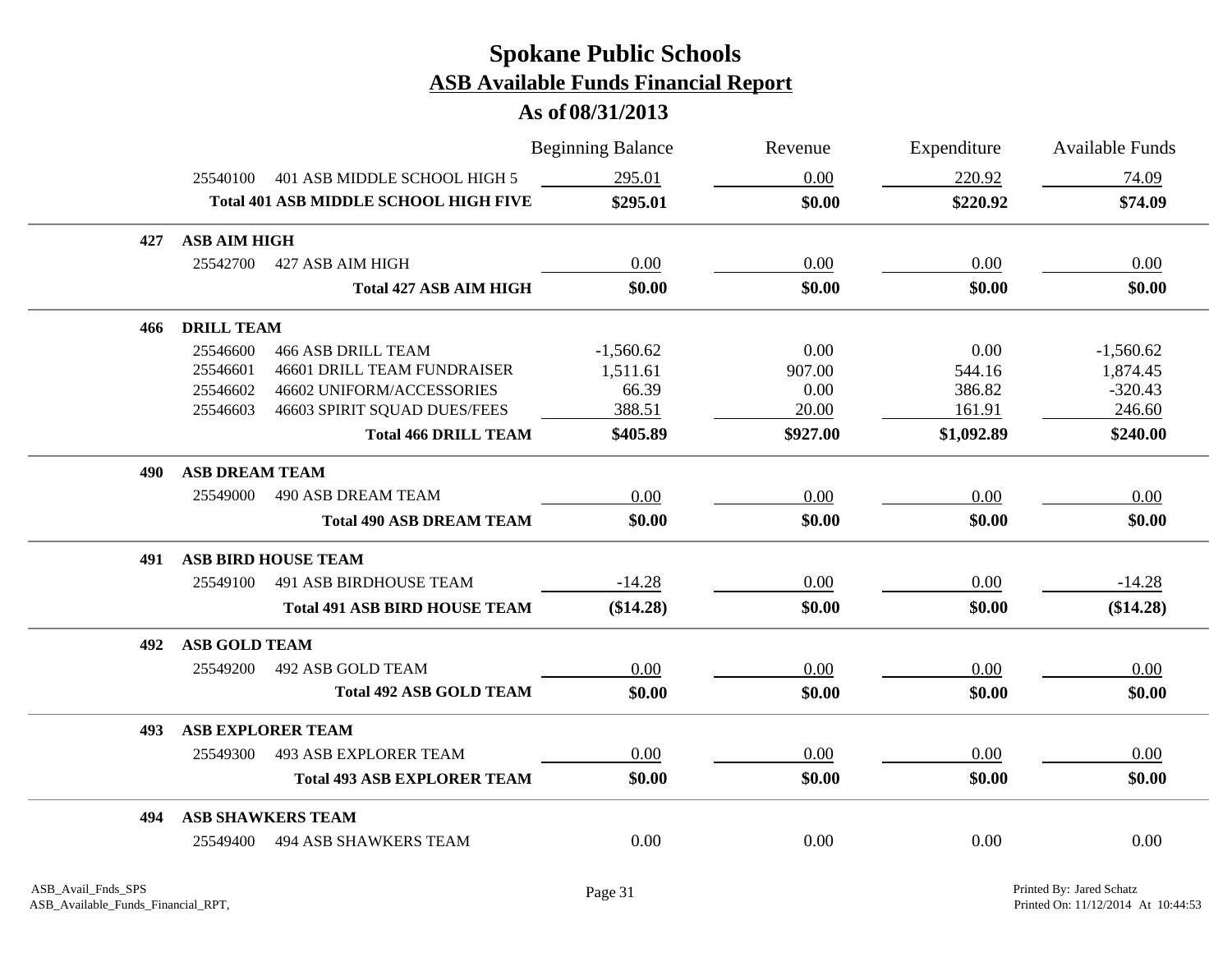|     |                           |                                       | <b>Beginning Balance</b> | Revenue      | Expenditure | <b>Available Funds</b> |
|-----|---------------------------|---------------------------------------|--------------------------|--------------|-------------|------------------------|
|     |                           | <b>Total 494 ASB SHAWKERS TEAM</b>    | \$0.00                   | \$0.00       | \$0.00      | \$0.00                 |
|     |                           | <b>CLUBS</b><br>400                   | \$686.62                 | \$927.00     | \$1,313.81  | \$299.81               |
| 260 |                           | <b>GARRY MIDDLE SCHOOL</b>            |                          |              |             |                        |
|     | <b>ASB GENERAL</b><br>104 |                                       |                          |              |             |                        |
|     | 26010400                  | 104 ASB GENERAL                       | 5,146.98                 | 9,691.10     | 9,763.28    | 5,074.80               |
|     |                           | <b>Total 104 ASB GENERAL</b>          | \$5,146.98               | \$9,691.10   | \$9,763.28  | \$5,074.80             |
|     | 107                       | <b>ASB BOOKROOM</b>                   |                          |              |             |                        |
|     | 26010700                  | 107 ASB BOOKROOM                      | 1,539.61                 | 1,088.66     | 759.12      | 1,869.15               |
|     |                           | <b>Total 107 ASB BOOKROOM</b>         | \$1,539.61               | \$1,088.66   | \$759.12    | \$1,869.15             |
|     | 131                       | <b>ASB YEARBOOK</b>                   |                          |              |             |                        |
|     | 26013100                  | <b>131 ASB YEARBOOK</b>               | 6,691.79                 | 8,620.00     | 9,123.44    | 6,188.35               |
|     |                           | <b>Total 131 ASB YEARBOOK</b>         | \$6,691.79               | \$8,620.00   | \$9,123.44  | \$6,188.35             |
|     | 140                       | <b>ASB CONCESSIONS</b>                |                          |              |             |                        |
|     | 26014000                  | <b>140 ASB CONCESSIONS</b>            | 6,789.48                 | $-1,257.94$  | 1,922.68    | 3,608.86               |
|     |                           | <b>Total 140 ASB CONCESSIONS</b>      | \$6,789.48               | (\$1,257.94) | \$1,922.68  | \$3,608.86             |
|     | 160                       | <b>ASB INSURANCE</b>                  |                          |              |             |                        |
|     | 26016000                  | <b>160 ASB INSURANCE</b>              | 0.00                     | 0.00         | 0.00        | 0.00                   |
|     |                           | <b>Total 160 ASB INSURANCE</b>        | \$0.00                   | \$0.00       | \$0.00      | \$0.00                 |
|     | 182                       | <b>ASB SPECIAL PROJECTS</b>           |                          |              |             |                        |
|     | 26018200                  | <b>182 ASB SPECIAL PROJECTS</b>       | 0.00                     | 2,646.92     | 2,024.58    | 622.34                 |
|     |                           | <b>Total 182 ASB SPECIAL PROJECTS</b> | \$0.00                   | \$2,646.92   | \$2,024.58  | \$622.34               |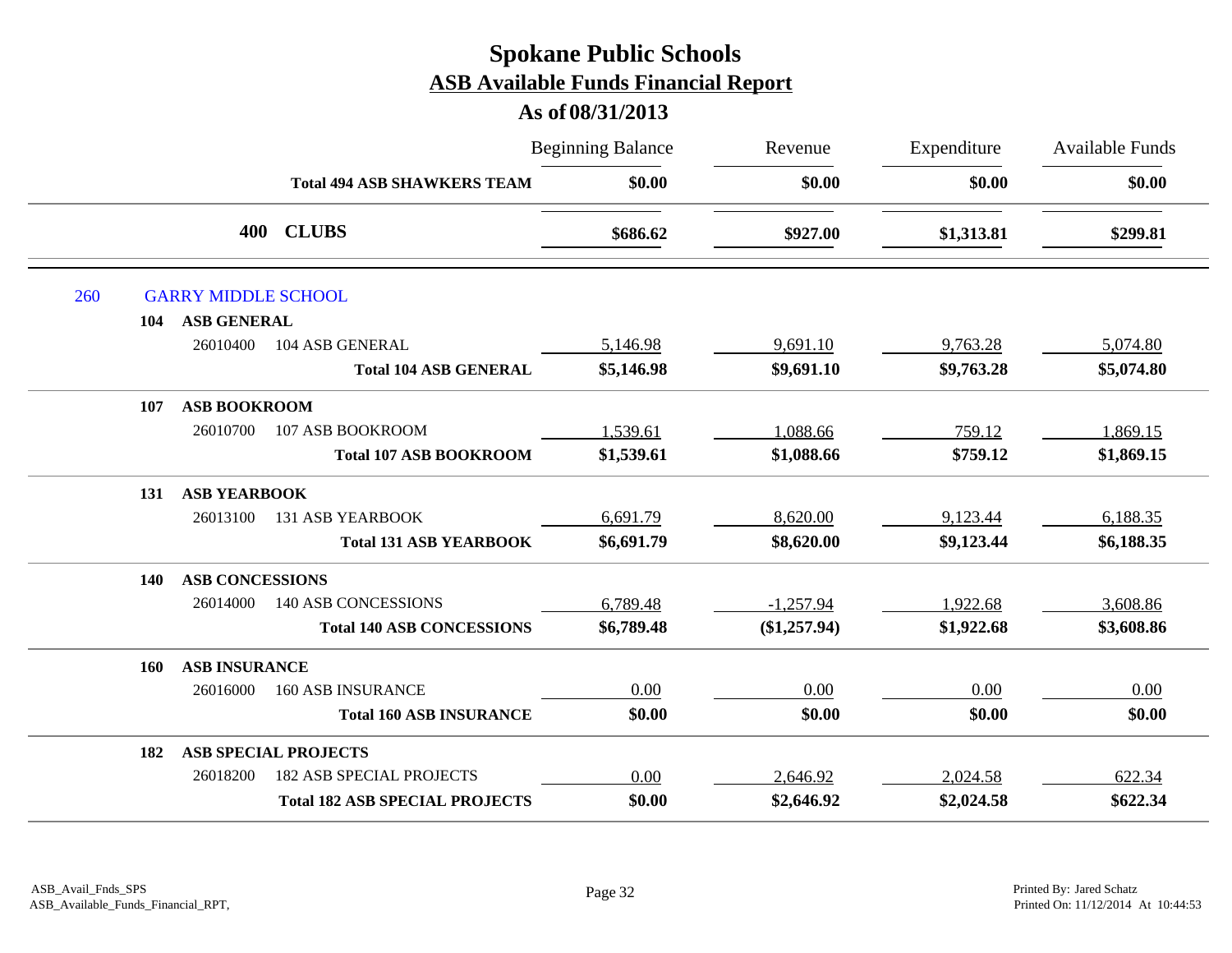|                                     |                                           | <b>Beginning Balance</b> | Revenue     | Expenditure | <b>Available Funds</b> |
|-------------------------------------|-------------------------------------------|--------------------------|-------------|-------------|------------------------|
| 100                                 | <b>GENERAL ASB</b>                        | \$20,167.86              | \$20,788.74 | \$23,593.10 | \$17,363.50            |
| <b>GENERAL ATHLETICS</b><br>205     |                                           |                          |             |             |                        |
| 26020500                            | <b>205 ASB GENERAL ATHLETICS</b>          | 1,179.98                 | 3,416.34    | 2,101.24    | 2,495.08               |
| 26020501                            | 20501 GNL ATHLETICS DONATIONS             | 0.00                     | 30.00       | 0.00        | 30.00                  |
| 26020502                            | 20502 GNL ATHLETICS FUNDRAISER            | 1,015.00                 | 0.00        | 0.00        | 1,015.00               |
|                                     | <b>Total 205 GENERAL ATHLETICS</b>        | \$2,194.98               | \$3,446.34  | \$2,101.24  | \$3,540.08             |
| <b>ASB ATHLETIC UNIFORMS</b><br>209 |                                           |                          |             |             |                        |
| 26020900                            | <b>209 ASB ATHLETIC UNIFORMS</b>          | 836.33                   | 1,626.01    | 1,665.12    | 797.22                 |
|                                     | <b>Total 209 ASB ATHLETIC UNIFORMS</b>    | \$836.33                 | \$1,626.01  | \$1,665.12  | \$797.22               |
| <b>ATHLETICS</b><br><b>200</b>      |                                           | \$3,031.31               | \$5,072.35  | \$3,766.36  | \$4,337.30             |
| MIDDLE SCHOOL MUSIC CLUB<br>355     |                                           |                          |             |             |                        |
| 26035500                            | 355 MIDDLE SCHOOL MUSIC CLUB              | 4,346.33                 | 2,368.41    | 5,883.18    | 831.56                 |
| 26035501                            | 35501 MUSIC CLUB CANDY SALE               | 0.00                     | 322.50      | 0.00        | 322.50                 |
| 26035503                            | 35503 MUSIC CLUB FUNDRAISERS              | 0.00                     | 0.00        | 0.00        | 0.00                   |
|                                     | <b>Total 355 MIDDLE SCHOOL MUSIC CLUB</b> | \$4,346.33               | \$2,690.91  | \$5,883.18  | \$1,154.06             |
| <b>BAND CLUB</b><br>356             |                                           |                          |             |             |                        |
| 26035600<br><b>356 BAND</b>         |                                           | 789.15                   | 5.00        | 710.08      | 84.07                  |
| 26035601                            | 35601 BAND/CHOIR CANDY SALE               | 0.00                     | 0.00        | 0.00        | 0.00                   |
|                                     | <b>Total 356 BAND CLUB</b>                | \$789.15                 | \$5.00      | \$710.08    | \$84.07                |
| <b>MUSIC ORCHESTRA</b><br>365       |                                           |                          |             |             |                        |
| 26036500                            | 365 ASB MUSIC/ORCHESTRA                   | 139.67                   | 0.00        | 0.00        | 139.67                 |
|                                     | <b>Total 365 MUSIC ORCHESTRA</b>          | \$139.67                 | \$0.00      | \$0.00      | \$139.67               |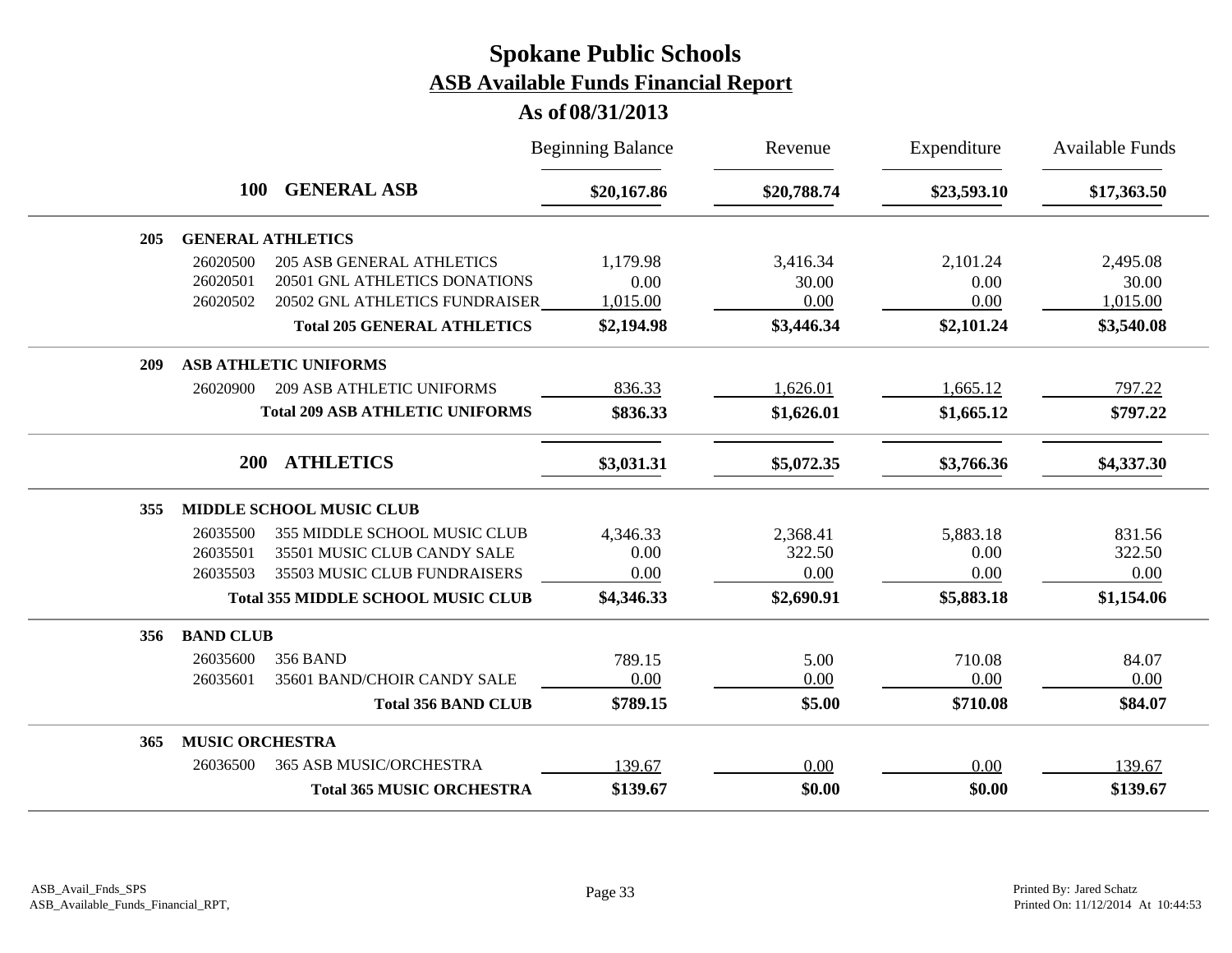|                                                          |                          |                                       | <b>Beginning Balance</b> | Revenue    | Expenditure | <b>Available Funds</b>                                         |
|----------------------------------------------------------|--------------------------|---------------------------------------|--------------------------|------------|-------------|----------------------------------------------------------------|
|                                                          |                          | 300 CLASS                             | \$5,275.15               | \$2,695.91 | \$6,593.26  | \$1,377.80                                                     |
| 406                                                      | <b>ASB CLIMBING CLUB</b> |                                       |                          |            |             |                                                                |
|                                                          | 26040600                 | <b>406 ASB CLIMBING CLUB</b>          | 0.00                     | 0.00       | 0.00        | 0.00                                                           |
|                                                          |                          | <b>Total 406 ASB CLIMBING CLUB</b>    | \$0.00                   | \$0.00     | \$0.00      | \$0.00                                                         |
| 407                                                      | <b>ASB SCIENCE CLUB</b>  |                                       |                          |            |             |                                                                |
|                                                          | 26040700                 | <b>407 ASB SCIENCE CLUB</b>           | 0.00                     | 0.00       | 0.00        | 0.00                                                           |
|                                                          |                          | <b>Total 407 ASB SCIENCE CLUB</b>     | \$0.00                   | \$0.00     | \$0.00      | \$0.00                                                         |
| 410                                                      |                          | <b>ASB SPECIAL OLYMPICS</b>           |                          |            |             |                                                                |
|                                                          | 26041000                 | 410 ASB SPECIAL OLYMPICS              | $0.00\,$                 | 0.00       | 0.00        | 0.00                                                           |
|                                                          |                          | <b>Total 410 ASB SPECIAL OLYMPICS</b> | \$0.00                   | \$0.00     | \$0.00      | \$0.00                                                         |
| 419                                                      | <b>ASB FFA</b>           |                                       |                          |            |             |                                                                |
|                                                          | 26041900                 | 419 ASB FFA                           | 0.00                     | 0.00       | 0.00        | 0.00                                                           |
|                                                          |                          | <b>Total 419 ASB FFA</b>              | \$0.00                   | \$0.00     | \$0.00      | \$0.00                                                         |
| 427                                                      | <b>ASB AIM HIGH</b>      |                                       |                          |            |             |                                                                |
|                                                          | 26042700                 | 427 ASB AIM HIGH                      | 148.04                   | 0.00       | 0.00        | 148.04                                                         |
|                                                          |                          | <b>Total 427 ASB AIM HIGH</b>         | \$148.04                 | \$0.00     | \$0.00      | \$148.04                                                       |
| 466                                                      | <b>DRILL TEAM</b>        |                                       |                          |            |             |                                                                |
|                                                          | 26046600                 | <b>466 ASB DRILL TEAM</b>             | 92.20                    | 0.00       | 0.00        | 92.20                                                          |
|                                                          |                          | <b>Total 466 DRILL TEAM</b>           | \$92.20                  | \$0.00     | \$0.00      | \$92.20                                                        |
| 470                                                      | <b>HONOR SOCIETY</b>     |                                       |                          |            |             |                                                                |
|                                                          | 26047000                 | 47000 NATIONAL HONOR SOCIETY          | 889.76                   | 590.05     | 897.04      | 582.77                                                         |
|                                                          |                          | <b>Total 470 HONOR SOCIETY</b>        | \$889.76                 | \$590.05   | \$897.04    | \$582.77                                                       |
| 479                                                      | PEER MEDIATION           |                                       |                          |            |             |                                                                |
|                                                          | 26047900                 | 47900 PEER MEDIATION                  | 0.00                     | 0.00       | 0.00        | 0.00                                                           |
| ASB_Avail_Fnds_SPS<br>ASB_Available_Funds_Financial_RPT, |                          |                                       | Page 34                  |            |             | Printed By: Jared Schatz<br>Printed On: 11/12/2014 At 10:44:53 |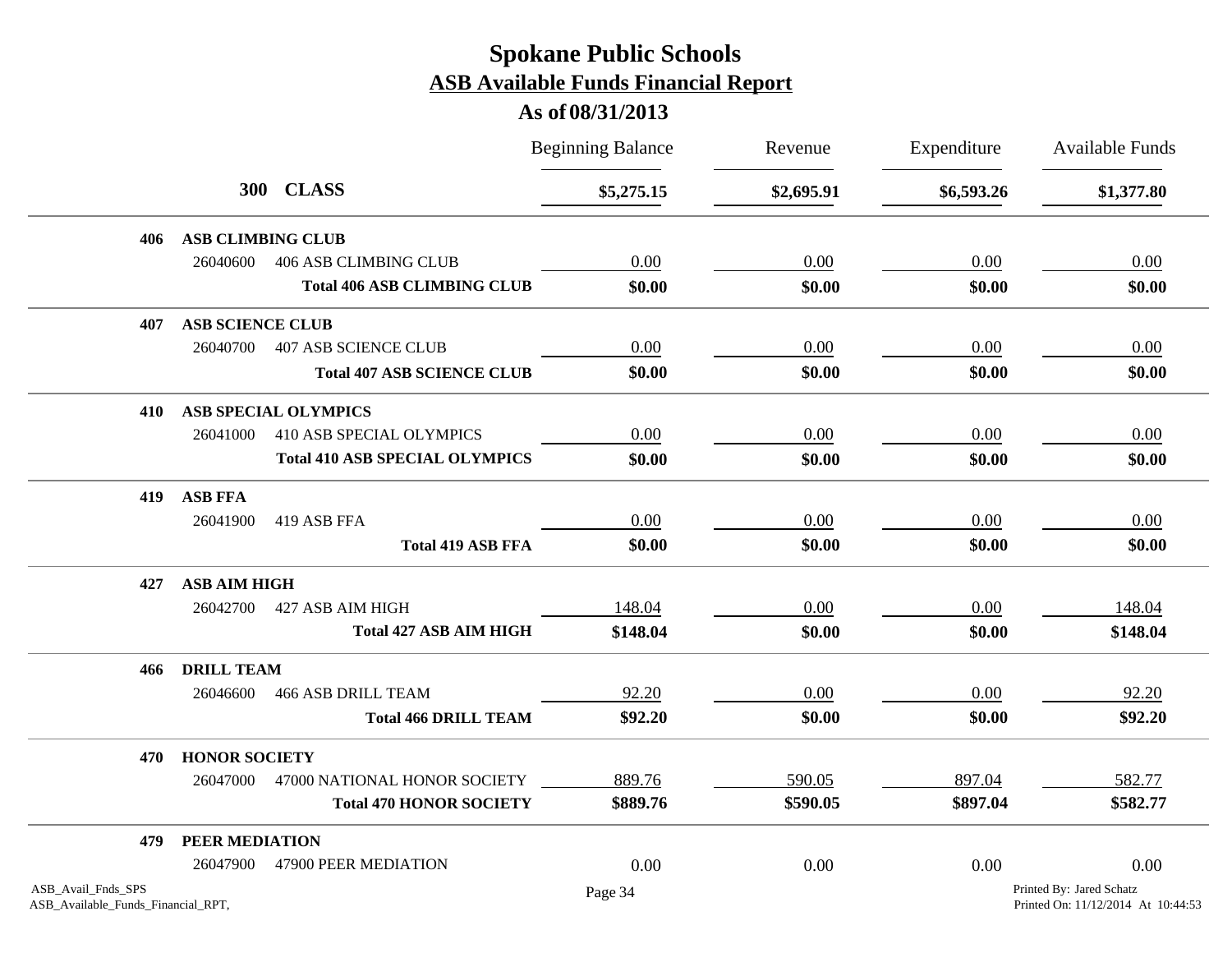|            |                           | <b>Beginning Balance</b><br>Revenue |             | Expenditure | <b>Available Funds</b> |             |
|------------|---------------------------|-------------------------------------|-------------|-------------|------------------------|-------------|
|            |                           | <b>Total 479 PEER MEDIATION</b>     | \$0.00      | \$0.00      | \$0.00                 | \$0.00      |
|            | 400                       | <b>CLUBS</b>                        | \$1,130.00  | \$590.05    | \$897.04               | \$823.01    |
| 303        | <b>FERRIS HIGH SCHOOL</b> |                                     |             |             |                        |             |
| 102        | <b>ASB RESERVE</b>        |                                     |             |             |                        |             |
|            | 30310200                  | <b>102 ASB RESERVE</b>              | 62,400.00   | 10.00       | 41,600.00              | 20,810.00   |
|            |                           | <b>Total 102 ASB RESERVE</b>        | \$62,400.00 | \$10.00     | \$41,600.00            | \$20,810.00 |
| 104        | <b>ASB GENERAL</b>        |                                     |             |             |                        |             |
|            | 30310400                  | 104 ASB GENERAL                     | 11,078.43   | 9,801.08    | 22,538.95              | $-1,659.44$ |
|            | 30310401                  | 10401 GEN ASB BOUTIQUE ITEMS        | 0.00        | 0.00        | 0.00                   | 0.00        |
|            | 30310402                  | 10402 ASB HOMECOMING T-SHIRTS       | 0.00        | 0.00        | 0.00                   | 0.00        |
|            | 30310403                  | 10403 SPIRIT WEAR                   | 3,547.00    | 2,890.00    | 3,547.00               | 2,890.00    |
|            | 30310404                  | 10404 DANCE CASINO                  | 0.00        | 0.00        | 0.00                   | 0.00        |
|            | 30310405                  | 10405 ASB LEADERSHIP CAMP           | $-340.00$   | 0.00        | $-340.00$              | 0.00        |
|            | 30310406                  | 10406 LANYARDS                      | 0.00        | 0.00        | 0.00                   | 0.00        |
|            | 30310407                  | 10407 RUBBER CHICKEN                | $-9,601.20$ | 0.00        | $-9,601.20$            | 0.00        |
|            | 30310408                  | 10408 ASB CONCESSIONS               | $-281.07$   | 0.00        | $-281.07$              | 0.00        |
|            |                           | <b>Total 104 ASB GENERAL</b>        | \$4,403.16  | \$12,691.08 | \$15,863.68            | \$1,230.56  |
| <b>110</b> | <b>ASB GSL CARD</b>       |                                     |             |             |                        |             |
|            | 30311000                  | 110 ASB GSL ACTIVITY CARDS          | 37,640.00   | 16,920.00   | 53,720.00              | 840.00      |
|            | 30311007                  | 11007 2007 GSL CARD                 | 0.00        | 0.00        | 0.00                   | 0.00        |
|            | 30311008                  | 11008 GSL CARD 07-08                | 0.00        | 0.00        | 0.00                   | 0.00        |
|            | 30311009                  | 11009 ASB/GSL CARDS 08-09           | 0.00        | 0.00        | 0.00                   | 0.00        |
|            | 30311010                  | 11010 2009-2010 GSL CARDS           | 0.00        | 0.00        | 0.00                   | 0.00        |
|            | 30311011                  | 11011 GSL CARDS 2010-2011           | 0.00        | 0.00        | 0.00                   | 0.00        |
|            | 30311013                  | 11013 GSL CARDS 2012-2013           | 15,960.00   | 19,960.00   | 0.00                   | 35,920.00   |
|            | 30311014                  | 11014 GSL CARD 2013-2014            | 0.00        | 0.00        | $-16,080.00$           | 16,080.00   |
|            |                           | <b>Total 110 ASB GSL CARD</b>       | \$53,600.00 | \$36,880.00 | \$37,640.00            | \$52,840.00 |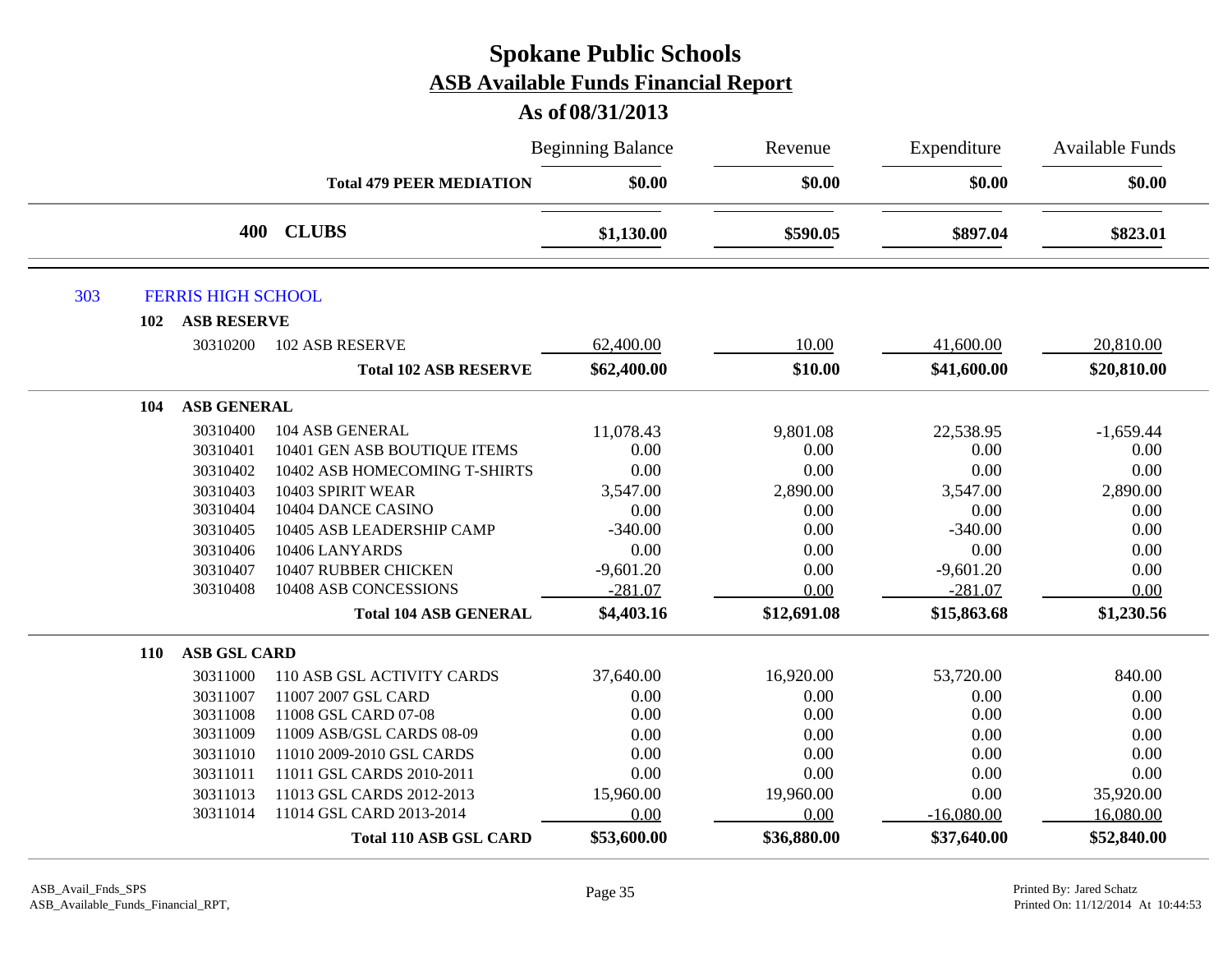|                                                          |                         |                                          | <b>Beginning Balance</b> | Revenue      | Expenditure  | <b>Available Funds</b>                                         |
|----------------------------------------------------------|-------------------------|------------------------------------------|--------------------------|--------------|--------------|----------------------------------------------------------------|
| 131                                                      | <b>ASB YEARBOOK</b>     |                                          |                          |              |              |                                                                |
|                                                          | 30313100                | <b>131 ASB YEARBOOK</b>                  | 104,324.26               | 11,416.31    | 47,117.88    | 68,622.69                                                      |
|                                                          | 30313102                | <b>131 YEARBOOK SENIOR SALUTES</b>       | 1,250.00                 | 3,206.25     | 1,250.00     | 3,206.25                                                       |
|                                                          | 30313108                | 13108 YEARBOOK 2008                      | 0.00                     | 0.00         | 0.00         | 0.00                                                           |
|                                                          | 30313109                | 13109 YEAR BOOK 08-09                    | 0.00                     | 0.00         | 0.00         | 0.00                                                           |
|                                                          | 30313110                | 13110 2009-2010 YEARBOOKS                | $-31,427.73$             | 0.00         | 0.00         | $-31,427.73$                                                   |
|                                                          | 30313111                | 13111 YEARBOOK 10-11                     | 0.00                     | 0.00         | 0.00         | 0.00                                                           |
|                                                          | 30313113                | 13113 YEARBOOK 12-13                     | 3,645.00                 | 38,700.00    | 7,826.20     | 34,518.80                                                      |
|                                                          | 30313114                | 13114 YEARBOOK 2013-2014                 | 0.00                     | 0.00         | 0.00         | 0.00                                                           |
|                                                          |                         | <b>Total 131 ASB YEARBOOK</b>            | \$77,791.53              | \$53,322.56  | \$56,194.08  | \$74,920.01                                                    |
| 181                                                      | <b>ASB LINK CREW</b>    |                                          |                          |              |              |                                                                |
|                                                          | 30318100                | <b>181 ASB LINK CREW</b>                 | 1,005.75                 | 174.00       | 1,541.39     | $-361.64$                                                      |
|                                                          |                         | <b>Total 181 ASB LINK CREW</b>           | \$1,005.75               | \$174.00     | \$1,541.39   | $(\$361.64)$                                                   |
| 190                                                      |                         | <b>ASB HONOR CORD MEDALION</b>           |                          |              |              |                                                                |
|                                                          | 30319000                | 190 ASB HONOR CORD MEDALION              | 152.68                   | 0.00         | 0.00         | 152.68                                                         |
|                                                          |                         | <b>Total 190 ASB HONOR CORD MEDALION</b> | \$152.68                 | \$0.00       | \$0.00       | \$152.68                                                       |
|                                                          | <b>100</b>              | <b>GENERAL ASB</b>                       | \$199,353.12             | \$103,077.64 | \$152,839.15 | \$149,591.61                                                   |
| 205                                                      |                         | <b>GENERAL ATHLETICS</b>                 |                          |              |              |                                                                |
|                                                          | 30320500                | <b>205 ASB GENERAL ATHLETICS</b>         | 22,182.08                | 6,558.00     | $-1,462.44$  | 30,202.52                                                      |
|                                                          | 30320501                | 20501 TACOMA DOME SALES-POST             | 185.50                   | 0.00         | 185.50       | 0.00                                                           |
|                                                          | 30320506                | 20506 06 GENERAL ATHLETICS               | $-7,471.99$              | 0.00         | 0.00         | $-7,471.99$                                                    |
|                                                          | 30320507                | 20507 07 GENERAL ATHLETICS               | $-19,945.69$             | 0.00         | 0.00         | $-19,945.69$                                                   |
|                                                          | 30320508                | 20508 GENERAL ATHLETICS                  | $-24,992.40$             | 0.00         | 0.00         | $-24,992.40$                                                   |
|                                                          | 30320509                | 20509 09 GENERAL ATHLETICS               | 70.87                    | 0.00         | 70.87        | 0.00                                                           |
|                                                          |                         | <b>Total 205 GENERAL ATHLETICS</b>       | $(\$29,971.63)$          | \$6,558.00   | (\$1,206.07) | $(\$22, 207.56)$                                               |
| 206                                                      | <b>LEAGUE ATHLETICS</b> |                                          |                          |              |              |                                                                |
|                                                          | 30320600                | <b>206 ASB LEAGUE ATHLETICS</b>          | $-155,023.11$            | 28,638.40    | $-14,242.18$ | $-112,142.53$                                                  |
|                                                          | 30320601                | 20601 ATHLETICS DONATIONS                | 0.00                     | 0.00         | 0.00         | 0.00                                                           |
| ASB_Avail_Fnds_SPS<br>ASB_Available_Funds_Financial_RPT, |                         |                                          | Page 36                  |              |              | Printed By: Jared Schatz<br>Printed On: 11/12/2014 At 10:44:53 |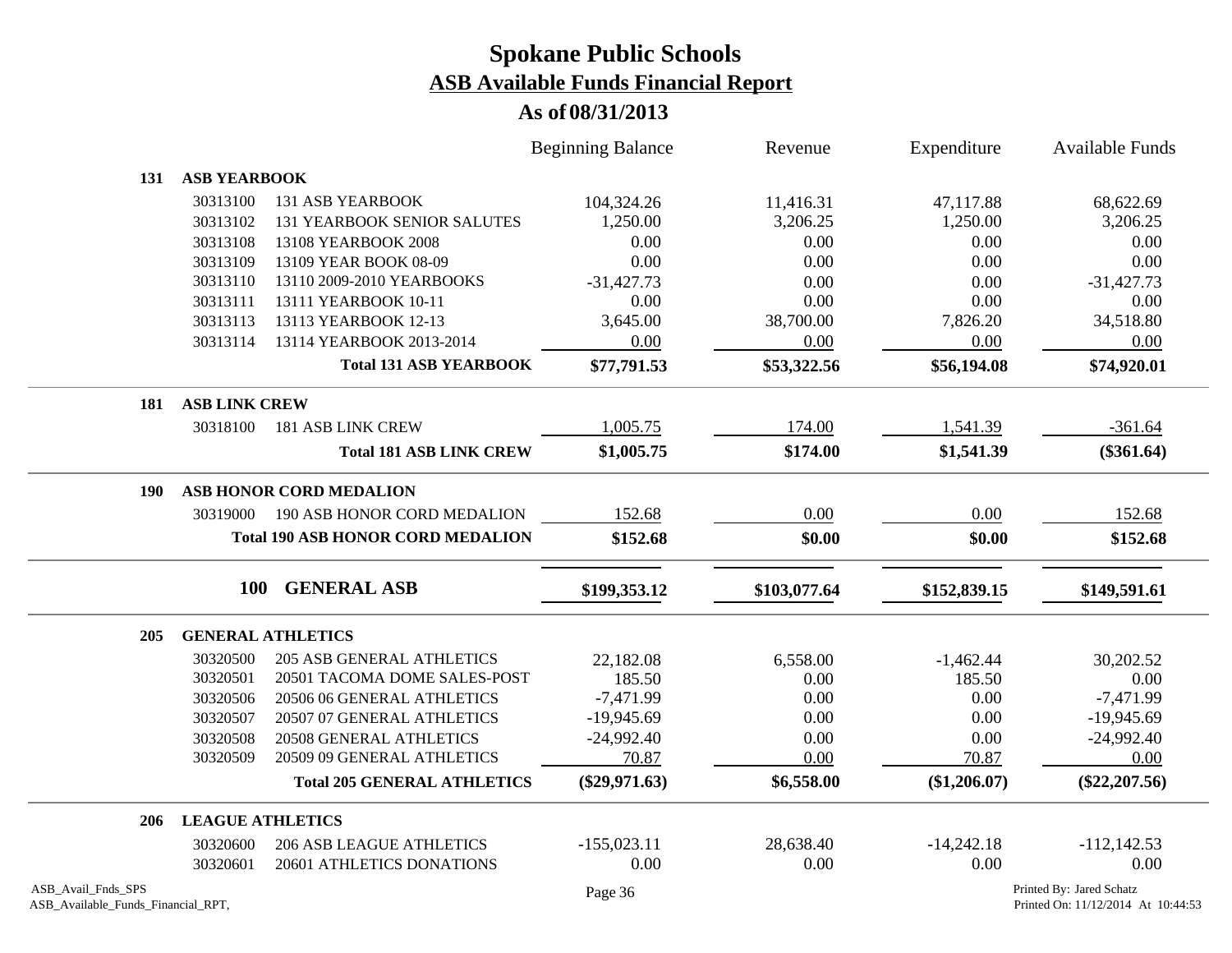|                                                          |                         |                                      | <b>Beginning Balance</b> | Revenue     | Expenditure  | <b>Available Funds</b>                                         |
|----------------------------------------------------------|-------------------------|--------------------------------------|--------------------------|-------------|--------------|----------------------------------------------------------------|
|                                                          | 30320602                | 20602 LEAGUE ATHLETICS RAFFLES       | 0.00                     | 0.00        | 0.00         | 0.00                                                           |
|                                                          | 30320603                | 20603 INTRAMURAL SPORTS              | 0.00                     | 0.00        | 0.00         | 0.00                                                           |
|                                                          | 30320612                | 20620 RUBBER CHICKEN                 | 12,291.15                | 0.00        | 12,291.15    | 0.00                                                           |
|                                                          | 30320620                | 20620 JEFF ROBINSON DONATION         | 182.81                   | 0.00        | 0.00         | 182.81                                                         |
|                                                          |                         | <b>Total 206 LEAGUE ATHLETICS</b>    | $(\$142,549.15)$         | \$28,638.40 | (\$1,951.03) | $(\$111,959.72)$                                               |
| <b>210</b>                                               | <b>ATHLETIC DEFICIT</b> |                                      |                          |             |              |                                                                |
|                                                          | 30321000                | 210 ASB ATHLETIC DEFICIT             | 0.00                     | 0.00        | 0.00         | 0.00                                                           |
|                                                          | 30321001                | 21001 ATHL DEFICIT FUNDRAISER        | 0.00                     | 0.00        | 0.00         | 0.00                                                           |
|                                                          |                         | <b>Total 210 ATHLETIC DEFICIT</b>    | \$0.00                   | \$0.00      | \$0.00       | \$0.00                                                         |
| 227                                                      | <b>BASEBALL</b>         |                                      |                          |             |              |                                                                |
|                                                          | 30322700                | 227 ASB BASEBALL                     | 588.31                   | 3,250.00    | 4,684.49     | $-846.18$                                                      |
|                                                          |                         | <b>Total 227 BASEBALL</b>            | \$588.31                 | \$3,250.00  | \$4,684.49   | $(\$846.18)$                                                   |
| <b>230</b>                                               | <b>BOYS BASKETBALL</b>  |                                      |                          |             |              |                                                                |
|                                                          | 30323000                | 230 ASB BOYS BASKETBALL              | 372.52                   | 4,526.94    | 5,161.10     | $-261.64$                                                      |
|                                                          |                         | <b>Total 230 BOYS BASKETBALL</b>     | \$372.52                 | \$4,526.94  | \$5,161.10   | $(\$261.64)$                                                   |
| 231                                                      | <b>GIRLS BASKETBALL</b> |                                      |                          |             |              |                                                                |
|                                                          | 30323100                | 231 ASB GIRLS BASKETBALL             | 3,124.15                 | 305.00      | 647.26       | 2,781.89                                                       |
|                                                          |                         | <b>Total 231 GIRLS BASKETBALL</b>    | \$3,124.15               | \$305.00    | \$647.26     | \$2,781.89                                                     |
| 236                                                      |                         | <b>BOYS CROSS COUNTRY</b>            |                          |             |              |                                                                |
|                                                          | 30323600                | 236 ASB BOYS CROSS COUNTRY           | $-1,794.40$              | 2,152.36    | 250.12       | 107.84                                                         |
|                                                          |                         | <b>Total 236 BOYS CROSS COUNTRY</b>  | $(\$1,794.40)$           | \$2,152.36  | \$250.12     | \$107.84                                                       |
| 237                                                      |                         | <b>GIRLS CROSS COUNTRY</b>           |                          |             |              |                                                                |
|                                                          | 30323700                | 237 ASB GIRLS CROSS COUNTRY          | 1,461.88                 | 1,093.21    | 603.00       | 1,952.09                                                       |
|                                                          |                         | <b>Total 237 GIRLS CROSS COUNTRY</b> | \$1,461.88               | \$1,093.21  | \$603.00     | \$1,952.09                                                     |
| 240                                                      | <b>FOOTBALL</b>         |                                      |                          |             |              |                                                                |
|                                                          | 30324000                | <b>240 ASB FOOTBALL</b>              | 39,663.52                | 20,366.00   | 15,432.20    | 44,597.32                                                      |
| ASB_Avail_Fnds_SPS<br>ASB_Available_Funds_Financial_RPT, |                         |                                      | Page 37                  |             |              | Printed By: Jared Schatz<br>Printed On: 11/12/2014 At 10:44:53 |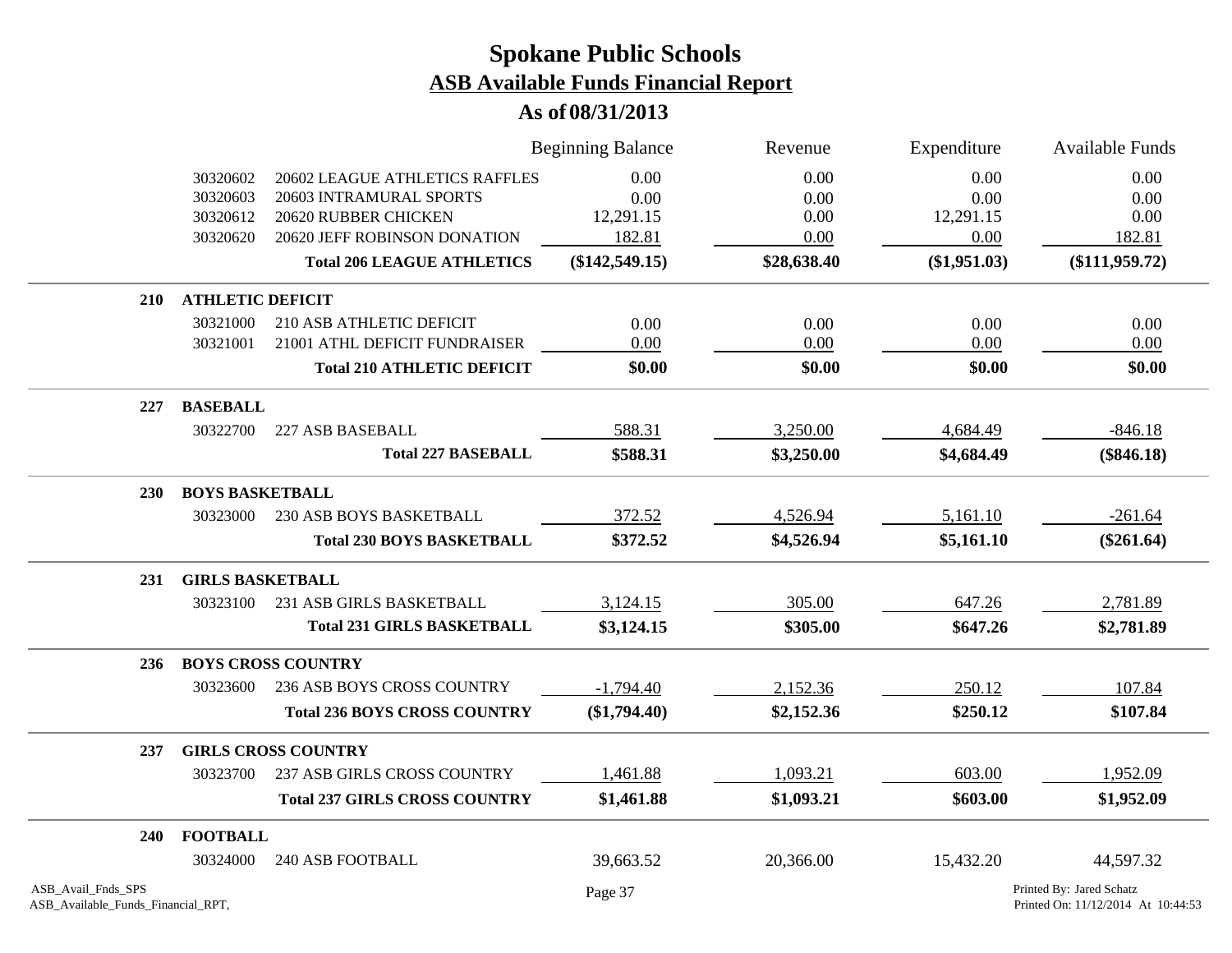|            |                        |                                                          | <b>Beginning Balance</b> | Revenue      | Expenditure    | <b>Available Funds</b> |
|------------|------------------------|----------------------------------------------------------|--------------------------|--------------|----------------|------------------------|
|            | 30324001<br>30324002   | 24001 BORDER LEAGUE FOOTBALL<br>24002 FOOTBALL - ANAHEIM | 0.00<br>0.00             | 0.00<br>0.00 | 100.56<br>0.00 | $-100.56$<br>0.00      |
|            |                        | <b>Total 240 FOOTBALL</b>                                | \$39,663.52              | \$20,366.00  | \$15,532.76    | \$44,496.76            |
| 242        | <b>BOYS GOLF</b>       |                                                          |                          |              |                |                        |
|            | 30324200               | 242 ASB BOYS GOLF                                        | 107.26                   | 0.00         | 60.00          | 47.26                  |
|            |                        | <b>Total 242 BOYS GOLF</b>                               | \$107.26                 | \$0.00       | \$60.00        | \$47.26                |
| 243        | <b>GIRLS GOLF</b>      |                                                          |                          |              |                |                        |
|            | 30324300               | 24300 GIRLS GOLF                                         | 441.28                   | 0.00         | $-115.88$      | 557.16                 |
|            |                        | <b>Total 243 GIRLS GOLF</b>                              | \$441.28                 | \$0.00       | (\$115.88)     | \$557.16               |
| 248        | <b>GYMNASTICS</b>      |                                                          |                          |              |                |                        |
|            | 30324800               | <b>248 ASB GYMNASTICS</b>                                | 3,289.01                 | 1,706.75     | 1,887.05       | 3,108.71               |
|            |                        | <b>Total 248 GYMNASTICS</b>                              | \$3,289.01               | \$1,706.75   | \$1,887.05     | \$3,108.71             |
| 264        | <b>SLOW PITCH</b>      |                                                          |                          |              |                |                        |
|            | 30326400               | <b>264 ASB SLOW PITCH SOFTBALL</b>                       | $-762.27$                | 740.15       | $-627.37$      | 605.25                 |
|            | 30326401               | 26401 SLOW PITCH PIE SALE                                | 0.00                     | 0.00         | 0.00           | 0.00                   |
|            |                        | <b>Total 264 SLOW PITCH</b>                              | $(\$762.27)$             | \$740.15     | $(\$627.37)$   | \$605.25               |
| 266        | <b>BOYS' SOCCER</b>    |                                                          |                          |              |                |                        |
|            | 30326600               | <b>266 ASB BOYS SOCCER</b>                               | 299.00                   | 6,725.00     | 3,899.41       | 3,124.59               |
|            | 30326620               | 26620 JEFF ROBINSON DONATION                             | 0.00                     | 0.00         | 0.00           | 0.00                   |
|            |                        | <b>Total 266 BOYS' SOCCER</b>                            | \$299.00                 | \$6,725.00   | \$3,899.41     | \$3,124.59             |
| 267        | <b>GIRLS' SOCCER</b>   |                                                          |                          |              |                |                        |
|            | 30326700               | <b>267 ASB GIRLS SOCCER</b>                              | 784.61                   | 1,420.00     | 190.84         | 2,013.77               |
|            |                        | <b>Total 267 GIRLS' SOCCER</b>                           | \$784.61                 | \$1,420.00   | \$190.84       | \$2,013.77             |
| <b>270</b> | <b>GIRLS' SOFTBALL</b> |                                                          |                          |              |                |                        |
|            | 30327000               | 270 ASB GIRLS SOFTBALL                                   | 278.34                   | 2,333.07     | 2,645.74       | $-34.33$               |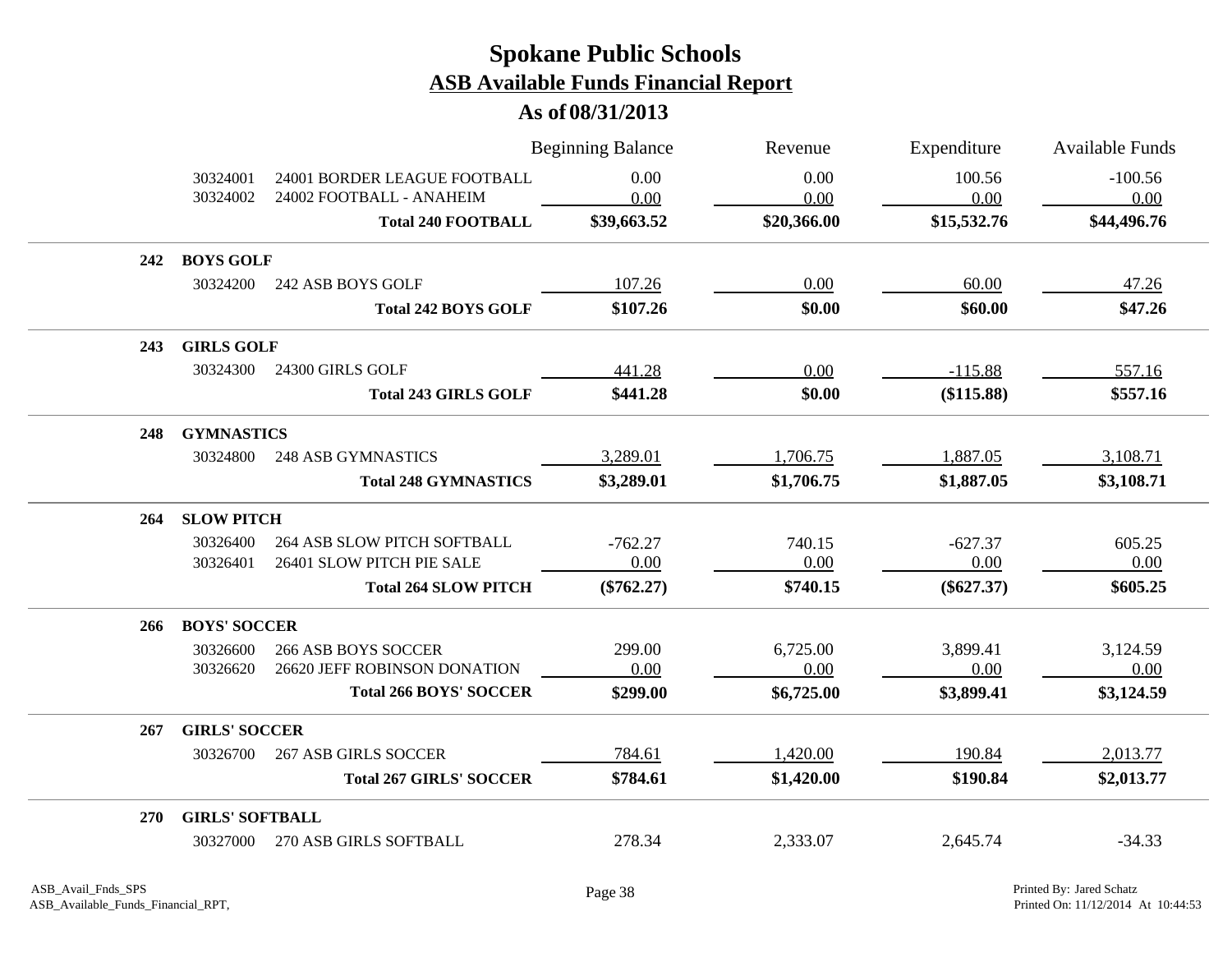|     |                          |                                    | <b>Beginning Balance</b> | Revenue    | Expenditure | <b>Available Funds</b> |
|-----|--------------------------|------------------------------------|--------------------------|------------|-------------|------------------------|
|     |                          | <b>Total 270 GIRLS' SOFTBALL</b>   | \$278.34                 | \$2,333.07 | \$2,645.74  | $(\$34.33)$            |
| 278 | <b>BOYS' TENNIS</b>      |                                    |                          |            |             |                        |
|     | 30327800                 | <b>278 ASB BOYS TENNIS</b>         | 158.96                   | 4,322.00   | 3,904.42    | 576.54                 |
|     | 30327801                 | 27801 B-TENNIS-A-THON              | 0.00                     | 0.00       | 0.00        | 0.00                   |
|     | 30327802                 | 27802 TENNIS RACKET STRINGING      | 0.00                     | 0.00       | 0.00        | 0.00                   |
|     |                          | <b>Total 278 BOYS' TENNIS</b>      | \$158.96                 | \$4,322.00 | \$3,904.42  | \$576.54               |
| 279 | <b>GIRLS' TENNIS</b>     |                                    |                          |            |             |                        |
|     | 30327900                 | 279 ASB GIRLS TENNIS               | 4,309.17                 | 5,486.00   | 5,442.17    | 4,353.00               |
|     |                          | <b>Total 279 GIRLS' TENNIS</b>     | \$4,309.17               | \$5,486.00 | \$5,442.17  | \$4,353.00             |
| 284 | <b>BOYS' TRACK</b>       |                                    |                          |            |             |                        |
|     | 30328400                 | <b>284 ASB BOYS TRACK</b>          | 469.74                   | 7,160.00   | 7,657.34    | $-27.60$               |
|     | 30328401                 | 28401 B-TRACK SPIRIT PACKS         | 0.00                     | 0.00       | 0.00        | 0.00                   |
|     |                          | <b>Total 284 BOYS' TRACK</b>       | \$469.74                 | \$7,160.00 | \$7,657.34  | $(\$27.60)$            |
| 285 | <b>GIRLS' TRACK</b>      |                                    |                          |            |             |                        |
|     | 30328500                 | <b>285 ASB GIRLS TRACK</b>         | $-883.47$                | 5,340.50   | 7,372.54    | $-2,915.51$            |
|     | 30328501                 | 30328501 CLOTHING FUNDRAISER       | 0.00                     | 0.00       | 0.00        | 0.00                   |
|     |                          | <b>Total 285 GIRLS' TRACK</b>      | $(\$883.47)$             | \$5,340.50 | \$7,372.54  | $(\$2,915.51)$         |
| 290 | <b>GIRLS' VOLLEYBALL</b> |                                    |                          |            |             |                        |
|     | 30329000                 | 290 ASB GIRLS VOLLEYBALL           | 14,052.42                | 2,641.85   | 1,027.09    | 15,667.18              |
|     | 30329001                 | 29001 G-VB MEDIA GUIDE             | $-354.80$                | 0.00       | $-354.80$   | 0.00                   |
|     | 30329002                 | 29002 08 VOLLEYBALL CROSSOVER      | 0.00                     | 0.00       | 0.00        | 0.00                   |
|     | 30329003                 | 29003 VOLLEYBALL CROSSOVER 09      | 0.00                     | 0.00       | 0.00        | 0.00                   |
|     | 30329004                 | 29004 VLLYBLL EDGE CLASSIC TOU     | 0.00                     | 0.00       | 0.00        | 0.00                   |
|     | 30329005                 | 29005 2010 CROSSOVER CLASSIC       | 0.00                     | 0.00       | 0.00        | 0.00                   |
|     |                          | <b>Total 290 GIRLS' VOLLEYBALL</b> | \$13,697.62              | \$2,641.85 | \$672.29    | \$15,667.18            |
| 291 |                          | <b>VOLLEY BALL CROSS OVER</b>      |                          |            |             |                        |
|     | 30329100                 | 29100 VOLLEY BALL CROSS OVER       | 14,242.65                | 20,331.00  | 7,467.57    | 27,106.08              |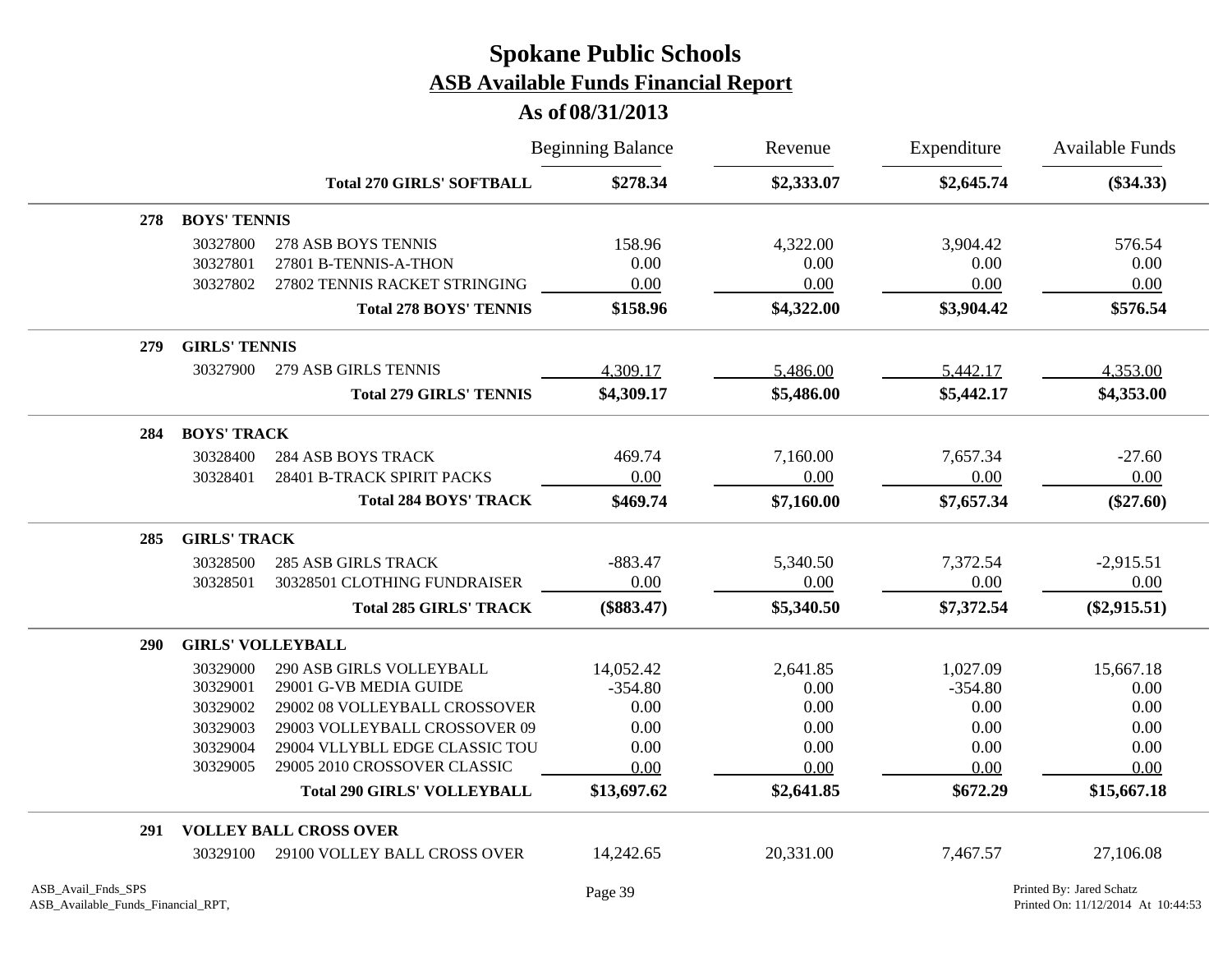|     |                        |                                           | <b>Beginning Balance</b> | Revenue      | Expenditure | <b>Available Funds</b> |
|-----|------------------------|-------------------------------------------|--------------------------|--------------|-------------|------------------------|
|     | 30329101               | 29101 COACHES CLINIC                      | 2,583.19                 | 0.00         | 810.77      | 1,772.42               |
|     |                        | <b>Total 291 VOLLEY BALL CROSS OVER</b>   | \$16,825.84              | \$20,331.00  | \$8,278.34  | \$28,878.50            |
| 294 | <b>BOYS' WRESTLING</b> |                                           |                          |              |             |                        |
|     | 30329400               | <b>294 ASB WRESTLING</b>                  | 1,515.91                 | 4,223.05     | 2,194.66    | 3,544.30               |
|     | 30329401               | 29401 WRESTLING - FUNDRAISING             | 3,230.00                 | $0.00\,$     | 3,230.00    | 0.00                   |
|     | 30329402               | 29402 B WRSTLNG CRSSOVR TOURN             | 0.00                     | 0.00         | 0.00        | 0.00                   |
|     |                        | <b>Total 294 BOYS' WRESTLING</b>          | \$4,745.91               | \$4,223.05   | \$5,424.66  | \$3,544.30             |
|     |                        | 200 ATHLETICS                             | $(\$85,343.80)$          | \$129,319.28 | \$70,413.18 | $(\$26,437.70)$        |
| 308 |                        | <b>VOCATIONAL TRAINING CLUB</b>           |                          |              |             |                        |
|     | 30330800               | 308 ASB VOCATIONAL TRAINING               | 646.58                   | 2,530.68     | 1,686.29    | 1,490.97               |
|     | 30330801               | 30801 POPCORN SALES                       | $-59.64$                 | 0.00         | 38.76       | $-98.40$               |
|     |                        | <b>Total 308 VOCATIONAL TRAINING CLUB</b> | \$586.94                 | \$2,530.68   | \$1,725.05  | \$1,392.57             |
| 312 | <b>DEBATE CLUB</b>     |                                           |                          |              |             |                        |
|     | 30331200               | 312 ASB DEBATE                            | $-6,109.98$              | 15,915.12    | 26,037.76   | $-16,232.62$           |
|     | 30331201               | 31201 DEBATE JUDGES                       | 0.00                     | 0.00         | 0.00        | 0.00                   |
|     | 30331202               | 31202 Whitman College WW                  | 0.00                     | 0.00         | 0.00        | 0.00                   |
|     | 30331203               | 31203 DEBATE MEAD TOURNAMENT              | 0.00                     | 0.00         | 0.00        | 0.00                   |
|     | 30331204               | 31204 DEBATE GONZAGA                      | 0.00                     | 0.00         | 0.00        | 0.00                   |
|     | 30331205               | 31205 Berkely Invitational                | 0.00                     | 0.00         | 0.00        | 0.00                   |
|     | 30331206               | 31206 DEBATE T FOLEY TOURNMNT             | 0.00                     | 0.00         | 0.00        | 0.00                   |
|     | 30331207               | 31207 DEBATE SOUTHSIDE INVITE             | 5,148.06                 | 5,342.77     | 617.14      | 9,873.69               |
|     |                        | <b>Total 312 DEBATE CLUB</b>              | $(\$961.92)$             | \$21,257.89  | \$26,654.90 | $(\$6,358.93)$         |
| 313 | <b>DECA CLUB</b>       |                                           |                          |              |             |                        |
|     | 30331300               | 313 ASB D E C A                           | $-3,117.21$              | 7,382.23     | 10,024.03   | $-5,759.01$            |
|     | 30331301               | 31301 FALL LEADERSHP CONFERNCE            | 0.00                     | 0.00         | 0.00        | 0.00                   |
|     | 30331302               | 31302 ICDC International Conf             | 0.00                     | 0.00         | 0.00        | 0.00                   |
|     | 30331303               | 31303 DECA APPAREL                        | 0.00                     | 0.00         | 0.00        | 0.00                   |
|     | 30331304               | 31304 DECA FIELD TRIPS                    | 0.00                     | 0.00         | 0.00        | 0.00                   |
|     |                        |                                           |                          |              |             |                        |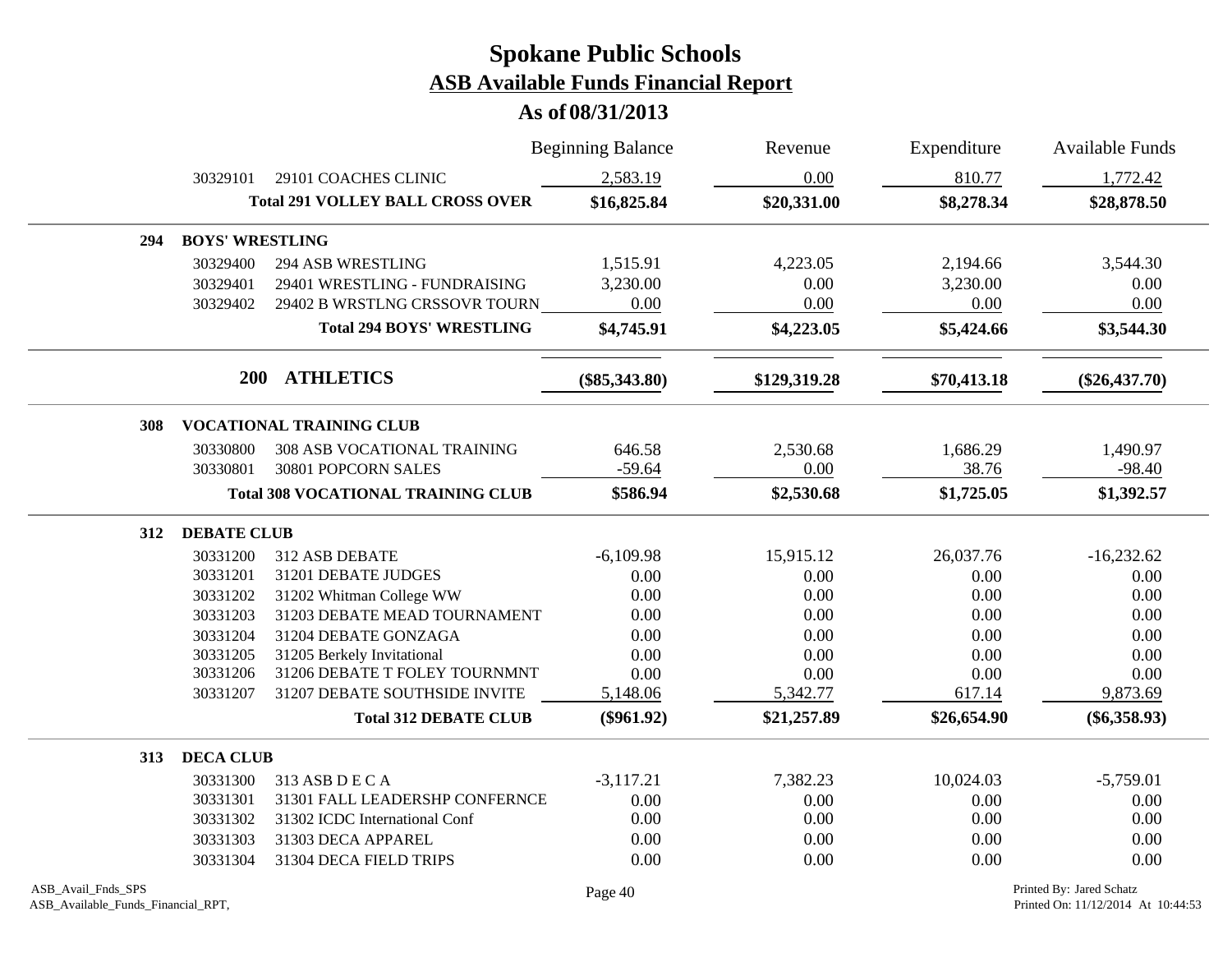|     |                     |                                            | <b>Beginning Balance</b> | Revenue     | Expenditure | Available Funds |
|-----|---------------------|--------------------------------------------|--------------------------|-------------|-------------|-----------------|
|     | 30331305            | 31305 DECA WESTERN REGIONALS               | 0.00                     | 0.00        | 0.00        | 0.00            |
|     | 30331307            | 31307 DECA AREA 11 COMPETITION             | 0.00                     | 0.00        | 0.00        | 0.00            |
|     | 30331308            | 31308 DECA STATE                           | 0.00                     | 0.00        | 0.00        | 0.00            |
|     | 30331311            | 31311 DECA TIES                            | 0.00                     | 0.00        | 0.00        | 0.00            |
|     |                     | <b>Total 313 DECA CLUB</b>                 | $(\$3,117.21)$           | \$7,382.23  | \$10,024.03 | $(\$5,759.01)$  |
| 314 | <b>DECA STORE</b>   |                                            |                          |             |             |                 |
|     | 30331400            | 314 ASB DECA STORE                         | 7,860.66                 | 34,826.49   | 24,481.00   | 18,206.15       |
|     |                     | <b>Total 314 DECA STORE</b>                | \$7,860.66               | \$34,826.49 | \$24,481.00 | \$18,206.15     |
| 315 | <b>DRAMA CLUB</b>   |                                            |                          |             |             |                 |
|     | 30331500            | 315 ASB DRAMA                              | 9,259.04                 | 8,881.65    | 14,194.50   | 3,946.19        |
|     | 30331501            | 31501 DRAMA THESPERADOS                    | $-884.83$                | 0.00        | 0.00        | $-884.83$       |
|     | 30331503            | 31503 DRAMA FESTIVALS                      | 0.00                     | 0.00        | 0.00        | 0.00            |
|     | 30331504            | 31504 DRAMA SEE'S CANDY FNDRSR             | 0.00                     | 0.00        | 0.00        | 0.00            |
|     | 30331505            | 31505 LONDON TRIP                          | 0.00                     | 0.00        | 0.00        | 0.00            |
|     | 30331506            | 31506 DRAMA ONE ACTS                       | 0.00                     | 0.00        | 0.00        | 0.00            |
|     | 30331507            | 31507 DRAMA KRISPY KREME                   | 0.00                     | 0.00        | 0.00        | 0.00            |
|     | 30331508            | 31508 DRAMA KRISPY KREME                   | 0.00                     | 0.00        | 0.00        | 0.00            |
|     | 30331509            | 31509 WASH ALLIANCE THEATER ED             | 0.00                     | 0.00        | 0.00        | 0.00            |
|     |                     | <b>Total 315 DRAMA CLUB</b>                | \$8,374.21               | \$8,881.65  | \$14,194.50 | \$3,061.36      |
| 316 |                     | <b>DRAMATIC PRODUCTIONS CLUB</b>           |                          |             |             |                 |
|     | 30331600            | 316 ASB DRAMA PRODUCTION                   | 1,380.83                 | 10,338.70   | 10,195.79   | 1,523.74        |
|     |                     | <b>Total 316 DRAMATIC PRODUCTIONS CLUB</b> | \$1,380.83               | \$10,338.70 | \$10,195.79 | \$1,523.74      |
| 323 | <b>HORTICULTURE</b> |                                            |                          |             |             |                 |
|     | 30332300            | 323 ASB HORTICULTURE                       | 40.00                    | 0.00        | 40.00       | 0.00            |
|     |                     | <b>Total 323 HORTICULTURE</b>              | \$40.00                  | \$0.00      | \$40.00     | \$0.00          |
| 326 |                     | VALUING INDIVIDUAL PEOPLE                  |                          |             |             |                 |
|     | 30332600            | 326 VALUING INDIVIDUAL PEOPLE              | $-39.92$                 | 405.25      | 382.93      | $-17.60$        |
|     | 30332601            | 32601 VIP FACT CLUB                        | 0.00                     | 0.00        | 0.00        | 0.00            |
|     |                     |                                            |                          |             |             |                 |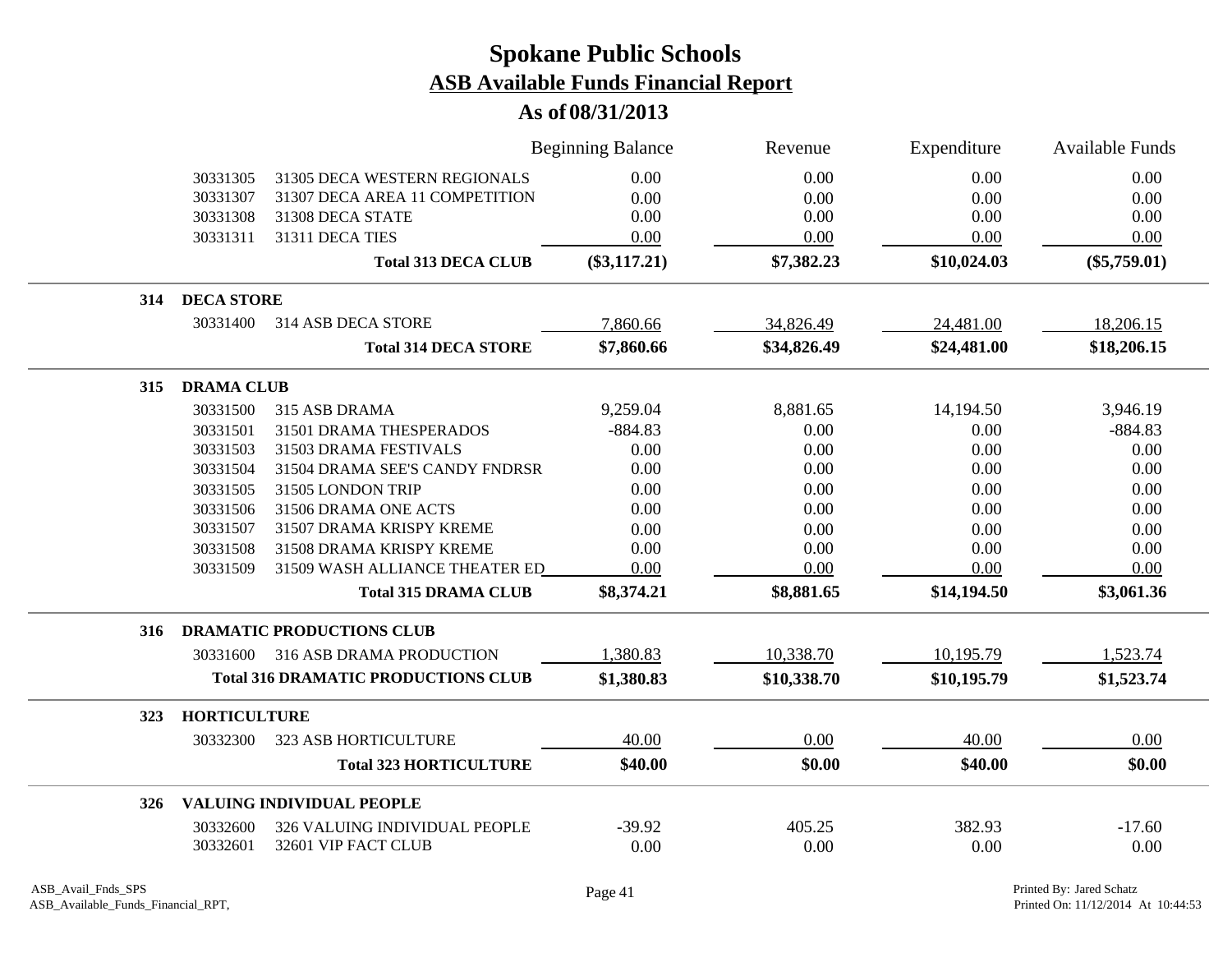|                                                          |                                            |                                                          | <b>Beginning Balance</b> | Revenue              | Expenditure          | <b>Available Funds</b>                                         |  |  |
|----------------------------------------------------------|--------------------------------------------|----------------------------------------------------------|--------------------------|----------------------|----------------------|----------------------------------------------------------------|--|--|
|                                                          | <b>Total 326 VALUING INDIVIDUAL PEOPLE</b> |                                                          | $(\$39.92)$              | \$405.25             | \$382.93             | $(\$17.60)$                                                    |  |  |
| 329                                                      |                                            | PRO START - FOOD SERVICES CLUB                           |                          |                      |                      |                                                                |  |  |
|                                                          | 30332900<br>30332901                       | 329 ASB FOOD SERVICE CLUB<br>32901 FOOD SERVICE ESPRESSO | 329.79<br>817.47         | 2,317.98<br>6,052.50 | 3,650.55<br>5,131.51 | $-1,002.78$<br>1,738.46                                        |  |  |
|                                                          |                                            | <b>Total 329 PRO START - FOOD SERVICES CLUB</b>          | \$1,147.26               | \$8,370.48           | \$8,782.06           | \$735.68                                                       |  |  |
| 332                                                      |                                            | <b>GERMAN CLUB</b>                                       |                          |                      |                      |                                                                |  |  |
|                                                          | 30333200                                   | <b>332 ASB GERMAN CLUB</b>                               | 183.47                   | 50.00                | 70.55                | 162.92                                                         |  |  |
|                                                          |                                            | <b>Total 332 GERMAN CLUB</b>                             | \$183.47                 | \$50.00              | \$70.55              | \$162.92                                                       |  |  |
| 333                                                      | <b>JAPANESE CLUB</b>                       |                                                          |                          |                      |                      |                                                                |  |  |
|                                                          | 30333300                                   | 33300 JAPANESE CLASS                                     | 130.02                   | 0.00                 | 0.00                 | 130.02                                                         |  |  |
|                                                          | 30333301                                   | 33301 TRAVEL DEPOSIT BY STUDNT                           | 0.00                     | 0.00                 | 0.00                 | 0.00                                                           |  |  |
|                                                          | 30333302                                   | 33302 JAPANESE CLUB ACTIVITIES                           | 0.00                     | 0.00                 | 0.00                 | 0.00                                                           |  |  |
|                                                          |                                            | <b>Total 333 JAPANESE CLUB</b>                           | \$130.02                 | \$0.00               | \$0.00               | \$130.02                                                       |  |  |
| 334                                                      | <b>SPANISH CLUB</b>                        |                                                          |                          |                      |                      |                                                                |  |  |
|                                                          | 30333400                                   | 334 ASB SPANISH CLUB                                     | 11.52                    | 0.00                 | 0.00                 | 11.52                                                          |  |  |
|                                                          |                                            | <b>Total 334 SPANISH CLUB</b>                            | \$11.52                  | \$0.00               | \$0.00               | \$11.52                                                        |  |  |
| 335                                                      | <b>FRENCH CLUB</b>                         |                                                          |                          |                      |                      |                                                                |  |  |
|                                                          | 30333500                                   | <b>335 ASB FRENCH CLUB</b>                               | 0.26                     | 1,504.00             | 1,423.74             | 80.52                                                          |  |  |
|                                                          | 30333501                                   | 33501 FRENCH CLUB CANDY SALE                             | 0.00                     | 0.00                 | 0.00                 | 0.00                                                           |  |  |
|                                                          |                                            | <b>Total 335 FRENCH CLUB</b>                             | \$0.26                   | \$1,504.00           | \$1,423.74           | \$80.52                                                        |  |  |
| 356                                                      | <b>BAND CLUB</b>                           |                                                          |                          |                      |                      |                                                                |  |  |
|                                                          | 30335600                                   | 356 ASB BAND                                             | $-1,594.36$              | 189,344.49           | 192,503.98           | $-4,753.85$                                                    |  |  |
|                                                          | 30335601                                   | 35601 HOMECOMING DANCE                                   | 2,754.71                 | 0.00                 | 0.00                 | 2,754.71                                                       |  |  |
|                                                          |                                            | <b>Total 356 BAND CLUB</b>                               | \$1,160.35               | \$189,344.49         | \$192,503.98         | $(\$1,999.14)$                                                 |  |  |
| 358                                                      | <b>CHORAL CLUB</b>                         |                                                          |                          |                      |                      |                                                                |  |  |
|                                                          | 30335800                                   | 358 ASB CHORAL                                           | 0.00                     | 9,282.09             | 6,395.00             | 2,887.09                                                       |  |  |
| ASB Avail Fnds SPS<br>ASB_Available_Funds_Financial_RPT, |                                            |                                                          | Page 42                  |                      |                      | Printed By: Jared Schatz<br>Printed On: 11/12/2014 At 10:44:53 |  |  |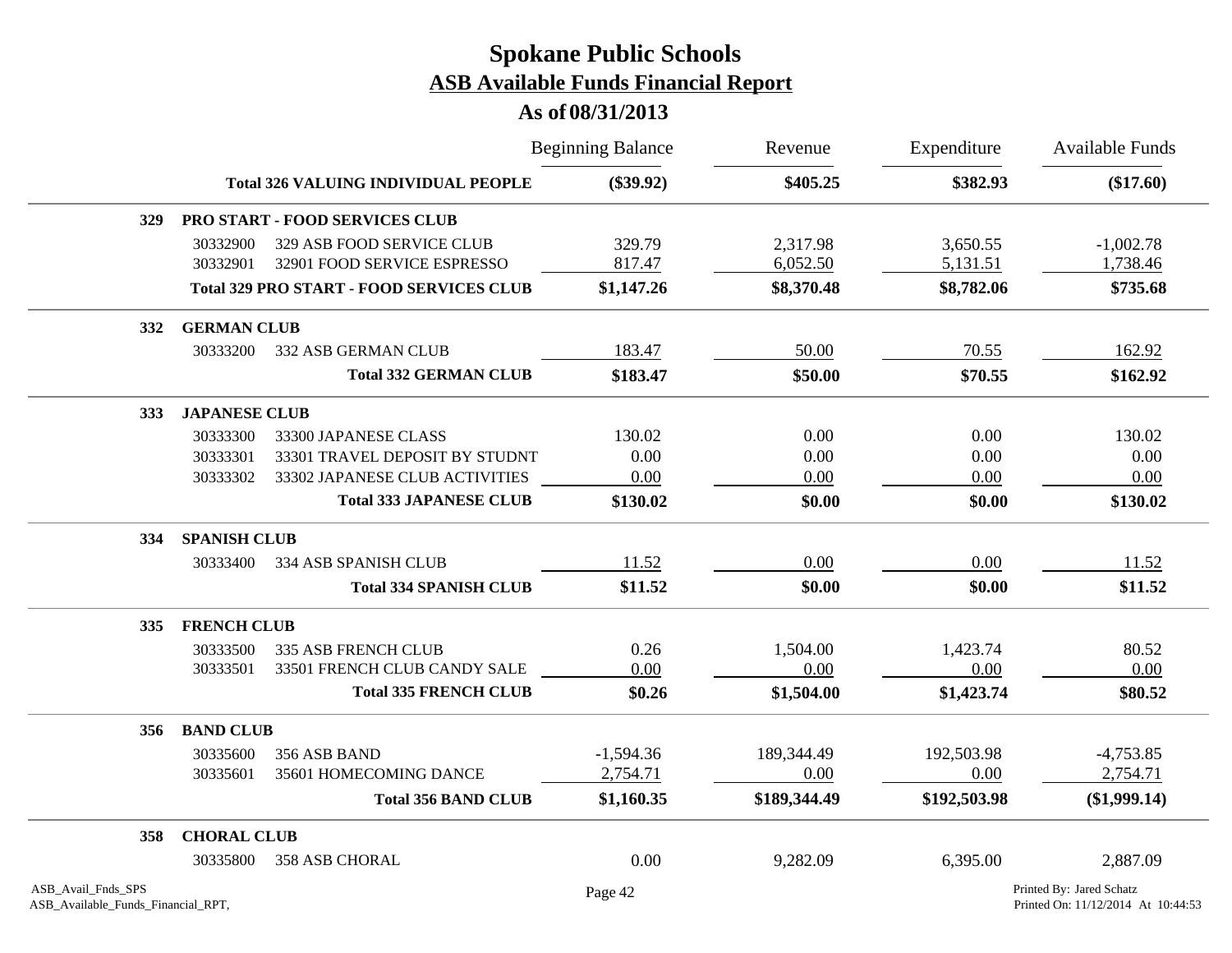|            |                        |                                  | <b>Beginning Balance</b> | Revenue     | Expenditure  | Available Funds |
|------------|------------------------|----------------------------------|--------------------------|-------------|--------------|-----------------|
|            |                        | <b>Total 358 CHORAL CLUB</b>     | \$0.00                   | \$9,282.09  | \$6,395.00   | \$2,887.09      |
| 365        | <b>MUSIC ORCHESTRA</b> |                                  |                          |             |              |                 |
|            | 30336500               | <b>365 ASB ORCHESTRA</b>         | $-279.00$                | 742.60      | $-5.00$      | 468.60          |
|            |                        | <b>Total 365 MUSIC ORCHESTRA</b> | $(\$279.00)$             | \$742.60    | $(\$5.00)$   | \$468.60        |
| <b>390</b> | <b>CLASS OF 2020</b>   |                                  |                          |             |              |                 |
|            | 30339000               | 39000 CLASS OF 2020              | $-429.67$                | 0.00        | 0.00         | $-429.67$       |
|            | 30339001               | 39001 T-SHIRTS                   | 942.00                   | 0.00        | 0.00         | 942.00          |
|            | 30339002               | 39002 RUBBER CHICKEN SHIRTS      | 733.00                   | 0.00        | 0.00         | 733.00          |
|            | 30339003               | 39003 CLSS 2020 SAXON            | 1,441.05                 | 0.00        | 0.00         | 1,441.05        |
|            | 30339004               | 39004 CLASS 2020 SENIOR PROM     | $-2,686.38$              | 0.00        | 0.00         | $-2,686.38$     |
|            |                        | <b>Total 390 CLASS OF 2020</b>   | \$0.00                   | \$0.00      | \$0.00       | \$0.00          |
| 391        | <b>CLASS OF 2011</b>   |                                  |                          |             |              |                 |
|            | 30339100               | 39100 CLASS OF 2011              | 9,146.47                 | 0.00        | 9,146.47     | 0.00            |
|            | 30339101               | 39101 CLASS 2011 T-SHIRTS        | 2,692.00                 | 0.00        | 2,692.00     | 0.00            |
|            | 30339104               | 39104 CLASS 2011 PROM            | $-10,584.47$             | 0.00        | $-10,584.47$ | 0.00            |
|            |                        | <b>Total 391 CLASS OF 2011</b>   | \$1,254.00               | \$0.00      | \$1,254.00   | $(\$0.00)$      |
| 392        | <b>CLASS OF 2012</b>   |                                  |                          |             |              |                 |
|            | 30339200               | 39200 CLASS OF 2012              | 3,993.79                 | 0.00        | 3,993.79     | 0.00            |
|            | 30339201               | 39201 CLASS 2012 T-SHIRTS        | 0.00                     | 0.00        | 0.00         | 0.00            |
|            |                        | <b>Total 392 CLASS OF 2012</b>   | \$3,993.79               | \$0.00      | \$3,993.79   | \$0.00          |
| 393        | ASB CLASS 2013         |                                  |                          |             |              |                 |
|            | 30339300               | 393 ASB CLASS OF 2013            | 128.13                   | 14,007.11   | 8,502.14     | 5,633.10        |
|            |                        | Total 393 ASB CLASS 2013         | \$128.13                 | \$14,007.11 | \$8,502.14   | \$5,633.10      |
| 394        | ASB CLASS 2014         |                                  |                          |             |              |                 |
|            | 30339400               | 394 ASB CLASS OF 2014            | 399.00                   | 0.00        | $-80.00$     | 479.00          |
|            | 30339401               | 39401 2014 SENIOR T-SHIRTS       | $0.00\,$                 | 0.00        | 0.00         | 0.00            |
|            | 30339402               | 39402 CLS 2014 R CHICK DANCE     | 0.00                     | 0.00        | 0.00         | 0.00            |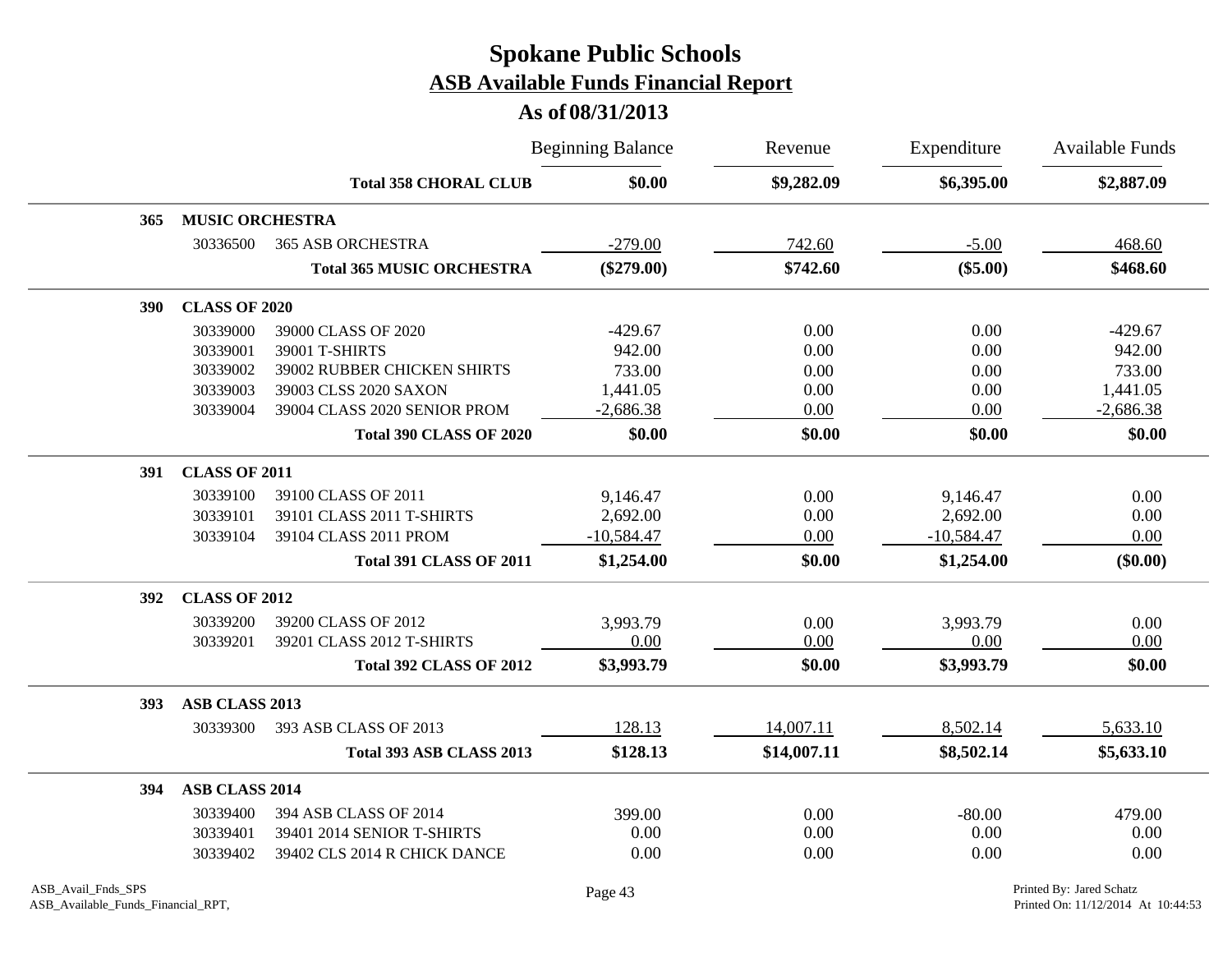|     |                       |                                | <b>Beginning Balance</b> | Revenue  | Expenditure  | <b>Available Funds</b> |
|-----|-----------------------|--------------------------------|--------------------------|----------|--------------|------------------------|
|     | 30339403              | 39403 RUBBER CHICKEN SHIRTS    | 0.00                     | 0.00     | 0.00         | 0.00                   |
|     | 30339404              | 39404 MR SAXON                 | 0.00                     | 0.00     | 0.00         | 0.00                   |
|     | 30339405              | 39405 CLASS 2014 SENIOR PROM   | $0.00\,$                 | 0.00     | $0.00\,$     | 0.00                   |
|     | 30339406              | 39406 CLASS 2014 TALENT SHOW   | 0.00                     | 0.00     | 0.00         | 0.00                   |
|     |                       | Total 394 ASB CLASS 2014       | \$399.00                 | \$0.00   | $(\$80.00)$  | \$479.00               |
| 395 | ASB CLASS 2015        |                                |                          |          |              |                        |
|     | 30339500              | 395 ASB CLASS OF 2015          | 50.00                    | 0.00     | $-120.00$    | 170.00                 |
|     |                       | Total 395 ASB CLASS 2015       | \$50.00                  | \$0.00   | $(\$120.00)$ | \$170.00               |
| 396 | ASB CLASS 2016        |                                |                          |          |              |                        |
|     | 30339600              | 396 ASB CLASS OF 2016          | 0.00                     | 778.00   | 540.68       | 237.32                 |
|     |                       | Total 396 ASB CLASS 2016       | \$0.00                   | \$778.00 | \$540.68     | \$237.32               |
| 397 | ASB CLASS 2017        |                                |                          |          |              |                        |
|     | 30339700              | 397 CLASS OF 2017              | 0.00                     | 0.00     | 0.00         | 0.00                   |
|     |                       | Total 397 ASB CLASS 2017       | \$0.00                   | \$0.00   | \$0.00       | \$0.00                 |
| 398 | <b>ASB CLASS 2018</b> |                                |                          |          |              |                        |
|     | 30339800              | 398 CLASS OF 2018              | 0.00                     | 0.00     | 0.00         | 0.00                   |
|     | 30339801              | 39801 ASB 2018SADIE HAWKINS    | 0.00                     | 0.00     | 0.00         | 0.00                   |
|     | 30339802              | 39802 RUBBER CHICKEN SHIRTS    | 0.00                     | 0.00     | 0.00         | 0.00                   |
|     | 30339803              | 39803 CLASS 2018 MR. SAXON     | 0.00                     | 0.00     | 0.00         | 0.00                   |
|     | 30339804              | 39804 CLASS 2018 PROM          | 0.00                     | 0.00     | 0.00         | 0.00                   |
|     |                       | Total 398 ASB CLASS 2018       | \$0.00                   | \$0.00   | \$0.00       | \$0.00                 |
| 399 | <b>ASB CLASS 2019</b> |                                |                          |          |              |                        |
|     | 30339900              | 399 CLASS OF 2019              | 0.00                     | 0.00     | 0.00         | 0.00                   |
|     | 30339901              | 39901 CLASS 2019 T-SHIRTS      | 0.00                     | 0.00     | 0.00         | 0.00                   |
|     | 30339902              | 39902 CLASS 2019 RUBBER CHICKN | 0.00                     | 0.00     | 0.00         | 0.00                   |
|     | 30339903              | 39902 CLASS 2019 MR. SAXON     | 0.00                     | 0.00     | 0.00         | 0.00                   |
|     | 30339904              | 39904 CLASS OF 2019 PROM       | 0.00                     | 0.00     | 0.00         | 0.00                   |
|     |                       | Total 399 ASB CLASS 2019       | \$0.00                   | \$0.00   | \$0.00       | \$0.00                 |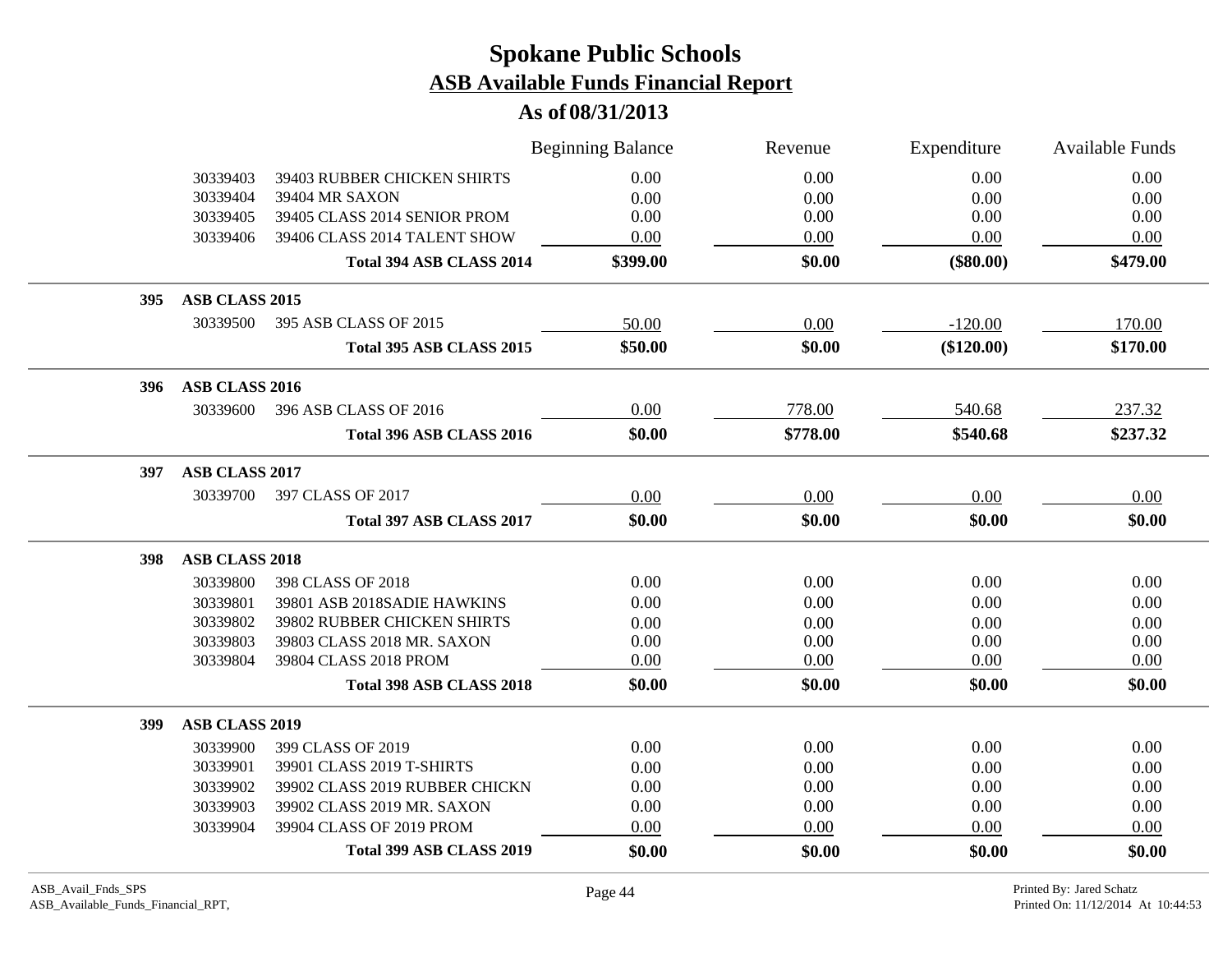|     |                         |                                        | <b>Beginning Balance</b> | Revenue      | Expenditure    | <b>Available Funds</b> |
|-----|-------------------------|----------------------------------------|--------------------------|--------------|----------------|------------------------|
|     |                         | 300 CLASS                              | \$22,302.39              | \$309,701.66 | \$310,959.14   | \$21,044.91            |
| 415 | <b>ASB CHEERLEADERS</b> |                                        |                          |              |                |                        |
|     | 30341500                | <b>415 ASB CHEERLEADERS</b>            | 1,354.62                 | 28,819.21    | 31,963.71      | $-1,789.88$            |
|     | 30341502                | 41502 CHEER CLINIC                     | 0.00                     | $-20.00$     | 92.40          | $-112.40$              |
|     | 30341503                | 41503 CHEERLEADERS PIE SALE            | 0.00                     | 0.00         | 0.00           | 0.00                   |
|     | 30341504                | 41504 FATHER DAUGHTER DANCE            | $-348.00$                | 0.00         | 97.20          | $-445.20$              |
|     | 30341505                | 41505 SUMMER CHEER CAMP                | 0.00                     | 0.00         | 0.00           | 0.00                   |
|     | 30341508                | 41508 CHEERLEADERS 2008                | 0.00                     | 0.00         | 0.00           | 0.00                   |
|     |                         | <b>Total 415 ASB CHEERLEADERS</b>      | \$1,006.62               | \$28,799.21  | \$32,153.31    | $(\$2,347.48)$         |
| 420 | <b>ASB LEADERSHIP</b>   |                                        |                          |              |                |                        |
|     | 30342000                | <b>420 ASB LEADERSHIP</b>              | $-1,116.92$              | 0.00         | $-1,531.11$    | 414.19                 |
|     | 30342001                | <b>42001 LEADERSHIP SHIRTS</b>         | 0.00                     | 0.00         | 0.00           | 0.00                   |
|     |                         | <b>Total 420 ASB LEADERSHIP</b>        | $(\$1,116.92)$           | \$0.00       | $(\$1,531.11)$ | \$414.19               |
| 426 |                         | <b>WA DRUG FREE YOUTH</b>              |                          |              |                |                        |
|     | 30342600                | 426 ASB WA DRUG FREE YOUTH             | 0.00                     | 0.00         | 0.00           | 0.00                   |
|     |                         | <b>Total 426 WA DRUG FREE YOUTH</b>    | \$0.00                   | \$0.00       | \$0.00         | \$0.00                 |
| 429 |                         | <b>CREATIVE WRITING CLUB</b>           |                          |              |                |                        |
|     | 30342900                | 42900 CREATIVE WRITING                 | 37.18                    | 0.00         | 0.00           | 37.18                  |
|     |                         | <b>Total 429 CREATIVE WRITING CLUB</b> | \$37.18                  | \$0.00       | \$0.00         | \$37.18                |
| 447 | <b>ART CLUB</b>         |                                        |                          |              |                |                        |
|     | 30344700                | 44700 ART CLUB                         | 67.33                    | 15.80        | 0.00           | 83.13                  |
|     |                         | <b>Total 447 ART CLUB</b>              | \$67.33                  | \$15.80      | \$0.00         | \$83.13                |
| 453 | <b>SCIENCE OLYMPIAD</b> |                                        |                          |              |                |                        |
|     | 30345300                | <b>453 ASB SCIENCE CLUB</b>            | 1,211.54                 | 0.00         | 266.32         | 945.22                 |
|     |                         | <b>Total 453 SCIENCE OLYMPIAD</b>      | \$1,211.54               | \$0.00       | \$266.32       | \$945.22               |
|     |                         |                                        |                          |              |                |                        |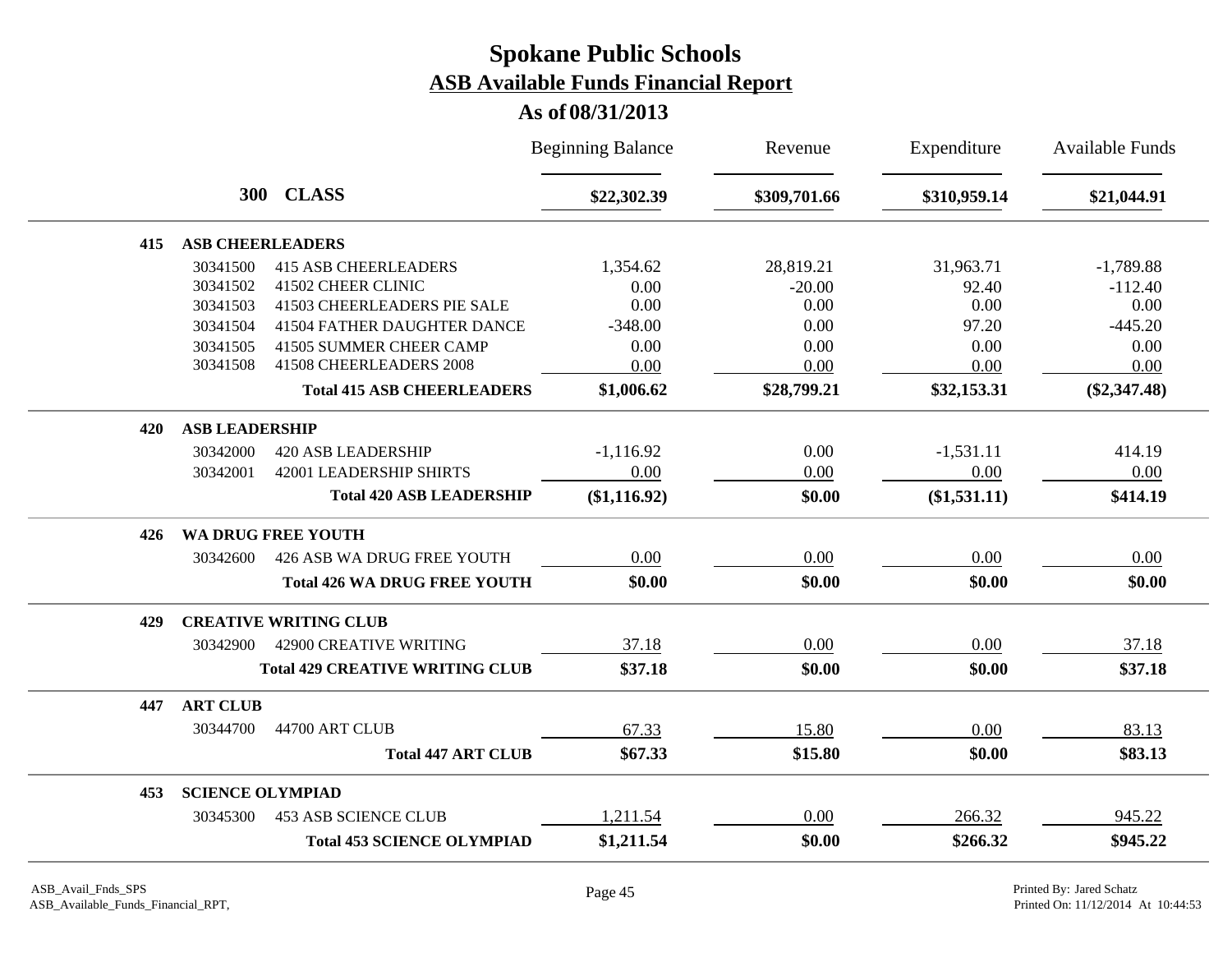|     |                         |                                     | <b>Beginning Balance</b> | Revenue     | Expenditure   | <b>Available Funds</b> |
|-----|-------------------------|-------------------------------------|--------------------------|-------------|---------------|------------------------|
| 458 | <b>FASHION CLUB</b>     |                                     |                          |             |               |                        |
|     | 30345800                | <b>45800 FASHION CLUB</b>           | 249.92                   | 0.00        | <u>145.79</u> | 104.13                 |
|     |                         | <b>Total 458 FASHION CLUB</b>       | \$249.92                 | \$0.00      | \$145.79      | \$104.13               |
| 463 | <b>LILAC CORONATION</b> |                                     |                          |             |               |                        |
|     | 30346300                | <b>463 ASB LILAC CORONATION</b>     | 0.00                     | 0.00        | 0.00          | 0.00                   |
|     |                         | <b>Total 463 LILAC CORONATION</b>   | \$0.00                   | \$0.00      | \$0.00        | \$0.00                 |
| 466 | <b>DRILL TEAM</b>       |                                     |                          |             |               |                        |
|     | 30346600                | <b>466 ASB DANCE TEAM</b>           | $-11,260.58$             | 23,536.93   | 15,386.67     | $-3,110.32$            |
|     | 30346601                | 46601 SWEETHEART DANCE              | 0.00                     | 0.00        | 0.00          | 0.00                   |
|     | 30346602                | 46602 DANCE TEAM DANCE CLINIC       | 0.00                     | 0.00        | 0.00          | 0.00                   |
|     | 30346603                | 46603 DRILL TEAM SUCKER SALE        | 0.00                     | 0.00        | 0.00          | 0.00                   |
|     | 30346605                | 46605 SUMMER DRILL TEAM CAMP        | 0.00                     | 0.00        | 0.00          | 0.00                   |
|     |                         | <b>Total 466 DRILL TEAM</b>         | (\$11,260.58)            | \$23,536.93 | \$15,386.67   | $(\$3,110.32)$         |
| 470 | <b>HONOR SOCIETY</b>    |                                     |                          |             |               |                        |
|     | 30347000                | 470 ASB HONOR SOCIETY               | 1,128.71                 | 1,270.00    | 946.66        | 1,452.05               |
|     |                         | <b>Total 470 HONOR SOCIETY</b>      | \$1,128.71               | \$1,270.00  | \$946.66      | \$1,452.05             |
| 481 | <b>ASTRONOMY CLUB</b>   |                                     |                          |             |               |                        |
|     | 30348100                | <b>481 ASB ASTRONOMY CLUB</b>       | 165.11                   | 0.00        | 0.00          | 165.11                 |
|     |                         | <b>Total 481 ASTRONOMY CLUB</b>     | \$165.11                 | \$0.00      | \$0.00        | \$165.11               |
| 483 |                         | <b>FERRIS ACTION TEAM</b>           |                          |             |               |                        |
|     | 30348300                | <b>48300 FERRIS ACTION TEAM</b>     | $-10.88$                 | 11.00       | 0.00          | 0.12                   |
|     |                         | <b>Total 483 FERRIS ACTION TEAM</b> | (\$10.88)                | \$11.00     | \$0.00        | \$0.12                 |
| 498 | <b>ASB MEDALS CLUB</b>  |                                     |                          |             |               |                        |
|     | 30349800                | <b>498 ASB MEDALS CLUB</b>          | 0.00                     | 0.00        | 0.00          | 0.00                   |
|     |                         | <b>Total 498 ASB MEDALS CLUB</b>    | \$0.00                   | \$0.00      | \$0.00        | \$0.00                 |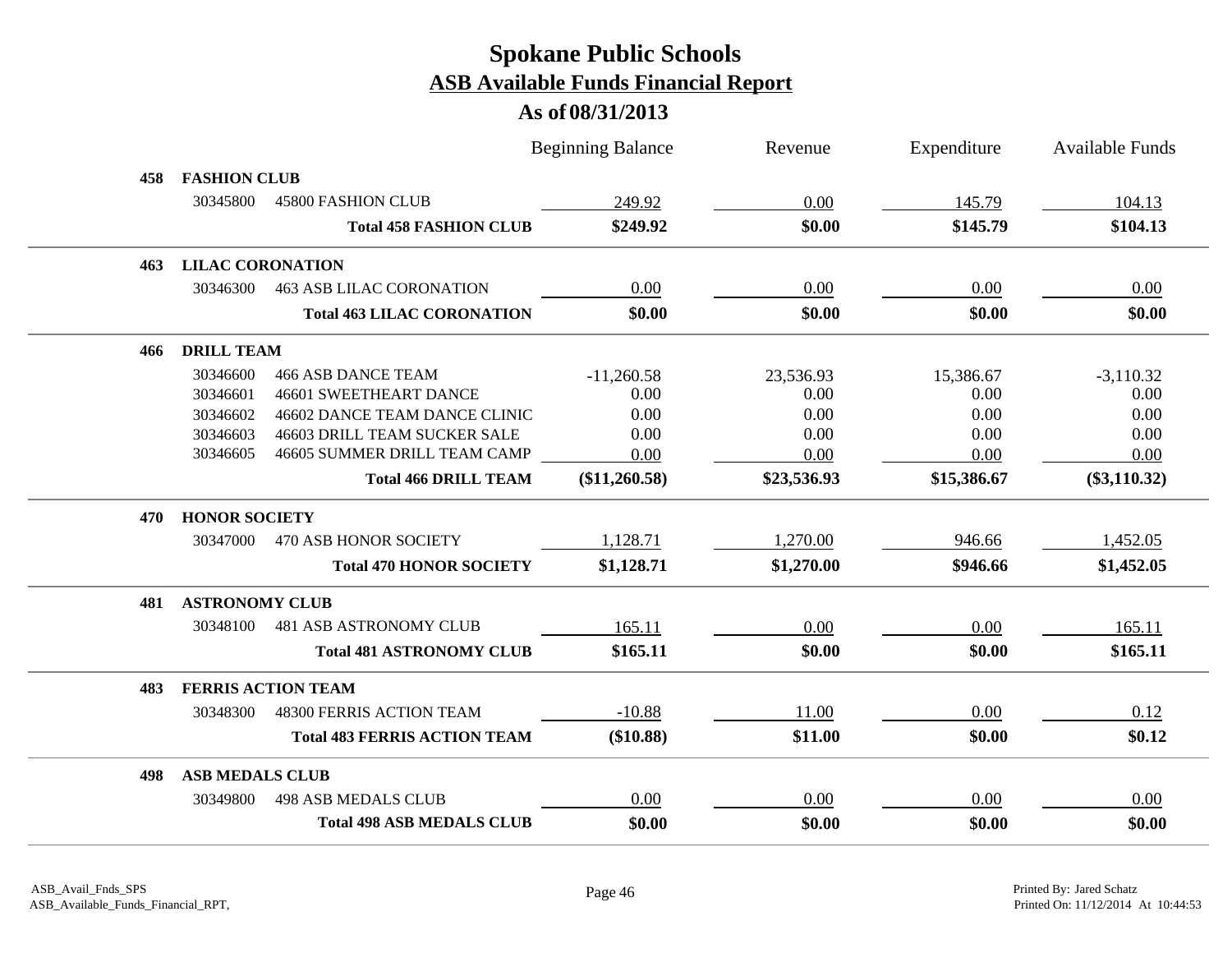|     |                            |                                       | <b>Beginning Balance</b> | Revenue     | Expenditure     | Available Funds |
|-----|----------------------------|---------------------------------------|--------------------------|-------------|-----------------|-----------------|
|     | 400                        | <b>CLUBS</b>                          | $(\$8,521.97)$           | \$53,632.94 | \$47,367.64     | $(\$2,256.67)$  |
| 305 |                            | <b>LEWIS &amp; CLARK HIGH SCHOOL</b>  |                          |             |                 |                 |
|     | <b>ASB RESERVE</b><br>102  |                                       |                          |             |                 |                 |
|     | 30510200                   | <b>102 ASB RESERVE</b>                | 109,873.21               | 165.00      | $-60,627.18$    | 170,665.39      |
|     | 30510222                   | <b>10222 ASB RESERVE DONATIONS</b>    | 0.00                     | 0.00        | 0.00            | 0.00            |
|     | 30510254                   | 10254 ASB RES LC ITEMS                | 0.00                     | 0.00        | 0.00            | 0.00            |
|     | 30510269                   | 10269 ASB RESERVE REPLACEMENT         | 35.00                    | 40.00       | 0.00            | 75.00           |
|     | 30510275                   | 10275 RUBBER CHICKEN SHIRTS           | 0.00                     | 0.00        | 0.00            | 0.00            |
|     |                            | <b>Total 102 ASB RESERVE</b>          | \$109,908.21             | \$205.00    | $(\$60,627.18)$ | \$170,740.39    |
|     | <b>ASB GENERAL</b><br>104  |                                       |                          |             |                 |                 |
|     | 30510400                   | 104 ASB GENERAL                       | 2,558.09                 | 19,899.71   | 20,898.13       | 1,559.67        |
|     | 30510422                   | 10422 RUBBER CHICKEN                  | 37.82                    | 0.00        | 75.00           | $-37.18$        |
|     | 30510442                   | 10442 ASB GENERAL MEET-N-GREET        | $-289.65$                | 0.00        | 43.89           | $-333.54$       |
|     |                            | <b>Total 104 ASB GENERAL</b>          | \$2,306.26               | \$19,899.71 | \$21,017.02     | \$1,188.95      |
|     | <b>ASB BOOKROOM</b><br>107 |                                       |                          |             |                 |                 |
|     | 30510700                   | 107 ASB BOOKROOM                      | 4,096.45                 | 0.00        | 483.72          | 3,612.73        |
|     | 30510772                   | 10772 ASB BOOKROOM RESALE ITEM        | 0.00                     | 0.00        | 0.00            | 0.00            |
|     |                            | <b>Total 107 ASB BOOKROOM</b>         | \$4,096.45               | \$0.00      | \$483.72        | \$3,612.73      |
|     | <b>ASB GSL CARD</b><br>110 |                                       |                          |             |                 |                 |
|     | 30511000                   | 110 ASB GSL CARDS                     | 62,752.00                | 17,500.00   | 80,252.00       | 0.00            |
|     | 30511059                   | 11059 GSL CARDS PAYMENTS              | 0.00                     | 21,540.00   | 0.00            | 21,540.00       |
|     | 30511069                   | 11069 GSL REPLACEMENT CARDS           | 0.00                     | 0.00        | 0.00            | 0.00            |
|     |                            | <b>Total 110 ASB GSL CARD</b>         | \$62,752.00              | \$39,040.00 | \$80,252.00     | \$21,540.00     |
|     | 111                        | <b>ASB STUDENT TRAINERS</b>           |                          |             |                 |                 |
|     | 30511100                   | 111 ASB STUDENT TRAINERS              | $-174.24$                | 0.00        | 0.00            | $-174.24$       |
|     |                            | <b>Total 111 ASB STUDENT TRAINERS</b> | $(\$174.24)$             | \$0.00      | \$0.00          | (\$174.24)      |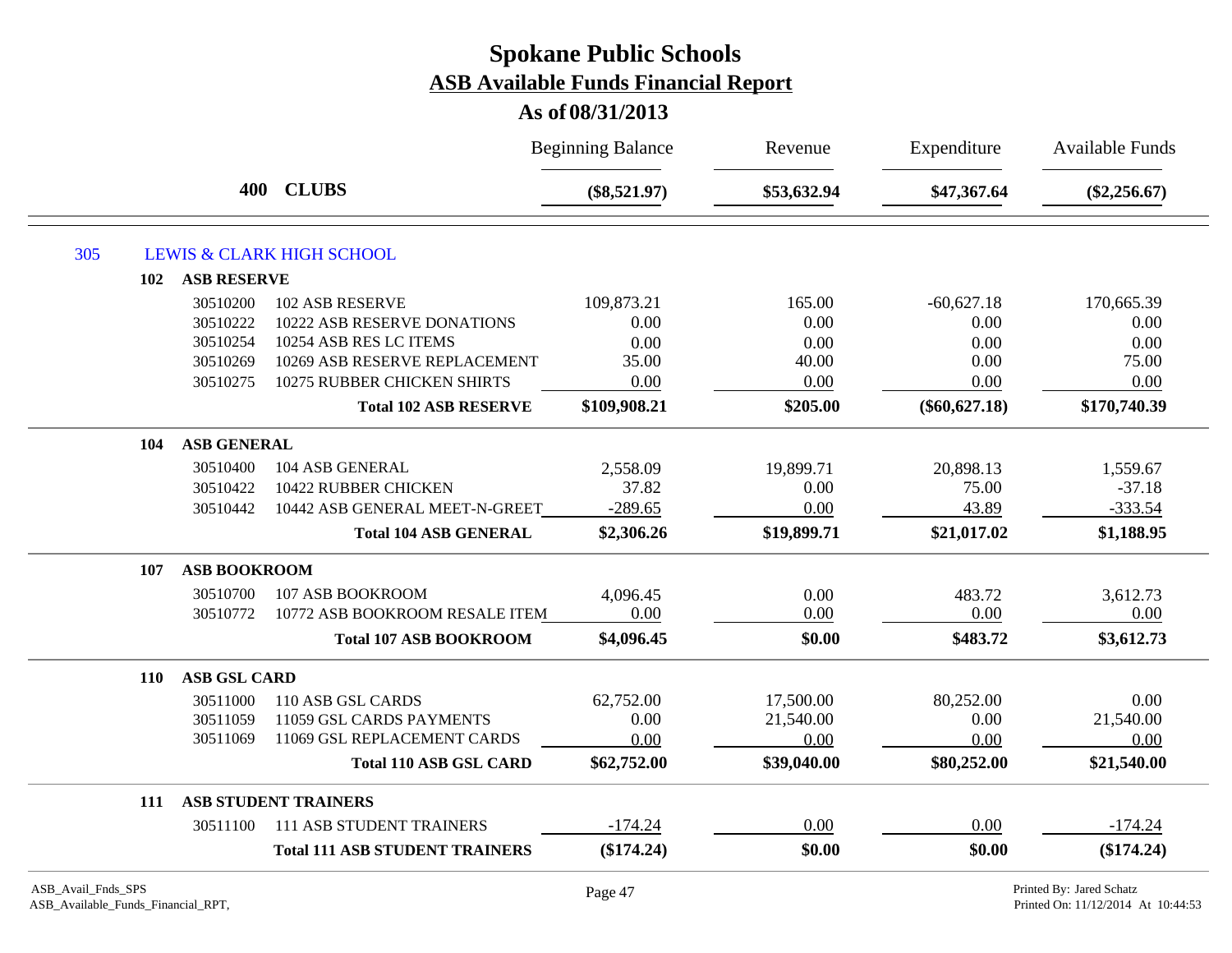### **As of 08/31/2013**

|            |                        |                                  | <b>Beginning Balance</b> | Revenue     | Expenditure | <b>Available Funds</b> |
|------------|------------------------|----------------------------------|--------------------------|-------------|-------------|------------------------|
| 131        | <b>ASB YEARBOOK</b>    |                                  |                          |             |             |                        |
|            | 30513100               | <b>131 ASB YEARBOOK</b>          | 44,178.15                | 59,628.50   | 53,067.78   | 50,738.87              |
|            | 30513103               | 13103 YEARBOOK ADS               | 0.00                     | 0.00        | 0.00        | 0.00                   |
|            | 30513105               | 13105 2005_06 YEARBOOK SALES     | 0.00                     | 0.00        | 0.00        | 0.00                   |
|            | 30513106               | 13106 YEARBOOK BABY ADS          | 1,200.00                 | 0.00        | 0.00        | 1,200.00               |
|            | 30513122               | 13122 ASB YEARBOOK, DONATIONS    | 0.00                     | 0.00        | 0.00        | 0.00                   |
|            | 30513154               | 13154 YEARBOOK LC ITEMS          | 0.00                     | 0.00        | 0.00        | 0.00                   |
|            | 30513159               | 13159 YEARBOOK PAYMENTS          | 0.00                     | 0.00        | 0.00        | 0.00                   |
|            | 30513172               | 13172 YEARBOOK RESALE ITEMS      | 0.00                     | 0.00        | 0.00        | 0.00                   |
|            | 30513190               | 13190 ARCHIVE YRBK SALE - WEB    | 891.07                   | 1,063.00    | 14.23       | 1,939.84               |
|            | 30513199               | 13199 YEARBOOK YEARBOOK          | 0.00                     | 0.00        | 0.00        | 0.00                   |
|            |                        | <b>Total 131 ASB YEARBOOK</b>    | \$46,269.22              | \$60,691.50 | \$53,082.01 | \$53,878.71            |
| 140        | <b>ASB CONCESSIONS</b> |                                  |                          |             |             |                        |
|            | 30514000               | <b>140 ASB CONCESSIONS</b>       | 8,577.31                 | 6,746.26    | 15,323.57   | 0.00                   |
|            | 30514018               | 14018 ASB CONCESSIONS            | 0.00                     | 0.00        | 0.00        | 0.00                   |
|            | 30514059               | 14059 SCOREBOARD PARENTS-CONCE   | 0.00                     | 0.00        | 0.00        | 0.00                   |
|            | 30514063               | 14063 ASB CONCESSIONS - POP      | 0.00                     | 0.00        | 0.00        | 0.00                   |
|            | 30514081               | 14081 ASB CONCESSION STORE SAL   | 0.00                     | 0.00        | 0.00        | 0.00                   |
|            |                        | <b>Total 140 ASB CONCESSIONS</b> | \$8,577.31               | \$6,746.26  | \$15,323.57 | \$0.00                 |
| <b>160</b> | <b>ASB INSURANCE</b>   |                                  |                          |             |             |                        |
|            | 30516000               | <b>160 ASB INSURANCE</b>         | 0.00                     | 0.00        | 0.00        | 0.00                   |
|            |                        | <b>Total 160 ASB INSURANCE</b>   | \$0.00                   | \$0.00      | \$0.00      | \$0.00                 |
| 165        | <b>ASB NEWSPAPER</b>   |                                  |                          |             |             |                        |
|            | 30516500               | <b>165 ASB NEWSPAPER</b>         | 960.95                   | 2,399.50    | 2,991.08    | 369.37                 |
|            | 30516503               | 16503 NEWPAPER ADS               | 0.00                     | 55.00       | 0.00        | 55.00                  |
|            | 30516522               | 16522 ASB NEWSPAPER DONATION     | 0.00                     | 0.00        | 0.00        | 0.00                   |
|            | 30516533               | 16533 NWSPAPER ENTERTNMENT BKS   | 0.00                     | 0.00        | 0.00        | 0.00                   |
|            |                        | <b>Total 165 ASB NEWSPAPER</b>   | \$960.95                 | \$2,454.50  | \$2,991.08  | \$424.37               |

**ASB SPECIAL PROJECTS**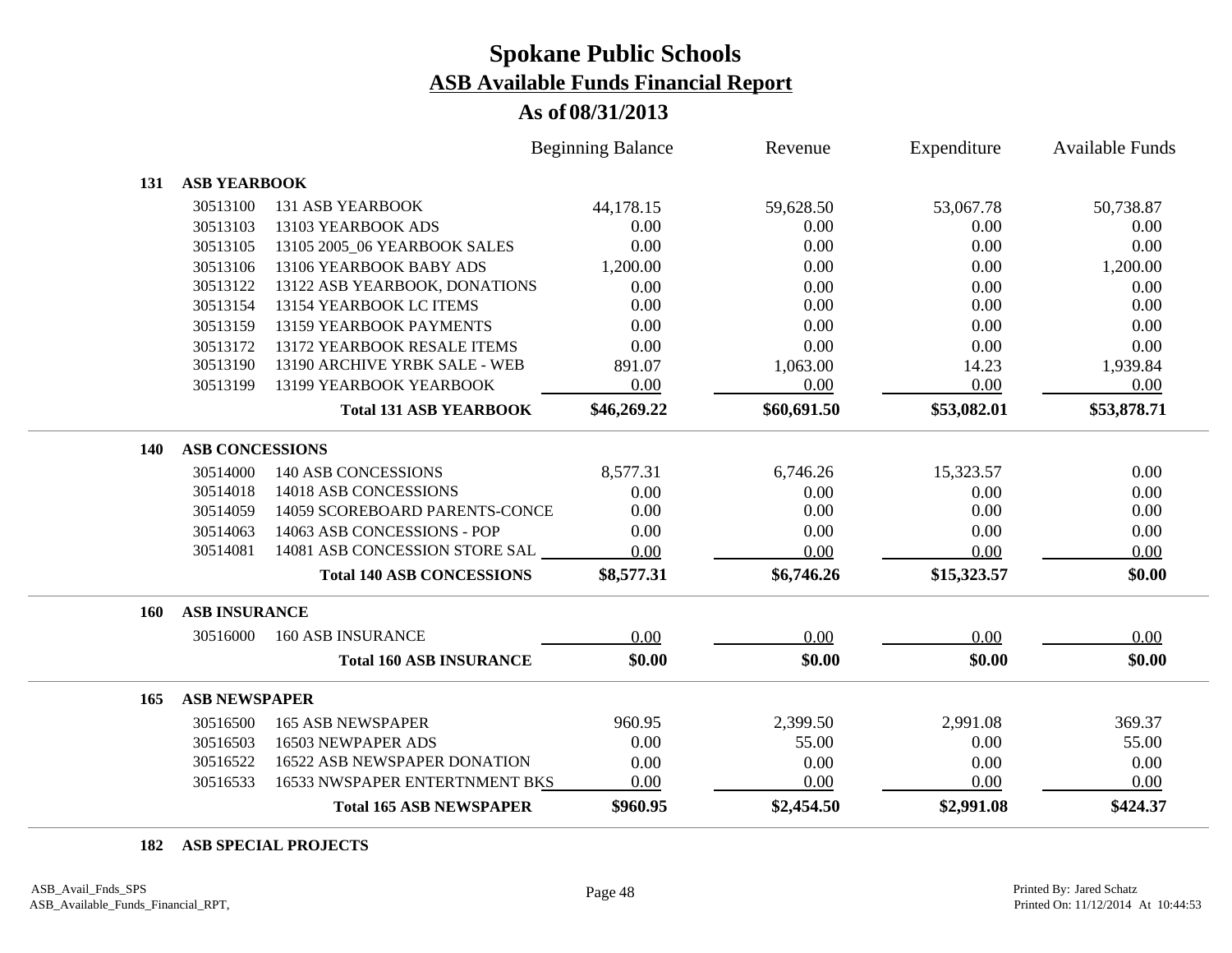|     |                         |                                         | <b>Beginning Balance</b> | Revenue      | Expenditure  | <b>Available Funds</b> |
|-----|-------------------------|-----------------------------------------|--------------------------|--------------|--------------|------------------------|
|     | 30518200                | <b>182 ASB SPECIAL PROJECTS</b>         | 0.00                     | 0.00         | 0.00         | 0.00                   |
|     | 30518202                | <b>18202 SPL PROJ ACTIVITIES</b>        | 0.00                     | 0.00         | 0.00         | 0.00                   |
|     | 30518222                | 18222 ASB SPECIAL PROJ DONATIO          | 0.00                     | 0.00         | 0.00         | 0.00                   |
|     | 30518263                | 18263 SPL PROJ POP MACHINE              | 0.00                     | 0.00         | 0.00         | 0.00                   |
|     |                         | <b>Total 182 ASB SPECIAL PROJECTS</b>   | \$0.00                   | \$0.00       | \$0.00       | \$0.00                 |
| 192 | <b>ASB PARKING LOT</b>  |                                         |                          |              |              |                        |
|     | 30519200                | <b>192 ASB PARKING LOT</b>              | 2,605.00                 | 2,035.00     | 3,885.00     | 755.00                 |
|     |                         | <b>Total 192 ASB PARKING LOT</b>        | \$2,605.00               | \$2,035.00   | \$3,885.00   | \$755.00               |
|     | <b>100</b>              | <b>GENERAL ASB</b>                      | \$237,301.16             | \$131,071.97 | \$116,407.22 | \$251,965.91           |
| 202 |                         | ASB ATHLETIC EQUIPMENT                  |                          |              |              |                        |
|     | 30520200                | 202 ASB ATHLETIC EQUIPMENT              | $-8,082.74$              | 0.00         | 3,502.83     | $-11,585.57$           |
|     |                         | <b>Total 202 ASB ATHLETIC EQUIPMENT</b> | $(\$8,082.74)$           | \$0.00       | \$3,502.83   | $(\$11,585.57)$        |
| 205 |                         | <b>GENERAL ATHLETICS</b>                |                          |              |              |                        |
|     | 30520500                | <b>205 ASB GENERAL ATHLETICS</b>        | 53,458.15                | 22,754.40    | 14,028.24    | 62,184.31              |
|     | 30520522                | <b>205 ASB GENL ATHLETIC WORLD</b>      | 0.00                     | 0.00         | 0.00         | 0.00                   |
|     | 30520544                | 20544 GENERAL ATHLETICS - GATE          | 0.00                     | 0.00         | 0.00         | 0.00                   |
|     | 30520590                | 30590 GENERAL RUBBER CHICKEN            | 0.00                     | 0.00         | 0.00         | 0.00                   |
|     |                         | <b>Total 205 GENERAL ATHLETICS</b>      | \$53,458.15              | \$22,754.40  | \$14,028.24  | \$62,184.31            |
| 206 | <b>LEAGUE ATHLETICS</b> |                                         |                          |              |              |                        |
|     | 30520600                | <b>206 ASB LEAGUE ATHLETICS</b>         | $-210,668.95$            | 0.00         | 10,520.08    | $-221,189.03$          |
|     | 30520668                | 20668 ASB LEAGUE ATHL REIMB             | 0.00                     | 0.00         | 0.00         | 0.00                   |
|     |                         | <b>Total 206 LEAGUE ATHLETICS</b>       | $(\$210,668.95)$         | \$0.00       | \$10,520.08  | $(\$221,189.03)$       |
| 208 |                         | <b>ASB ATHLETIC OFFICIALS</b>           |                          |              |              |                        |
|     | 30520800                | <b>208 ASB ATHLETIC OFFICIALS</b>       | 6,106.80                 | 15,275.75    | 26,647.27    | $-5,264.72$            |
|     |                         | <b>Total 208 ASB ATHLETIC OFFICIALS</b> | \$6,106.80               | \$15,275.75  | \$26,647.27  | $(\$5,264.72)$         |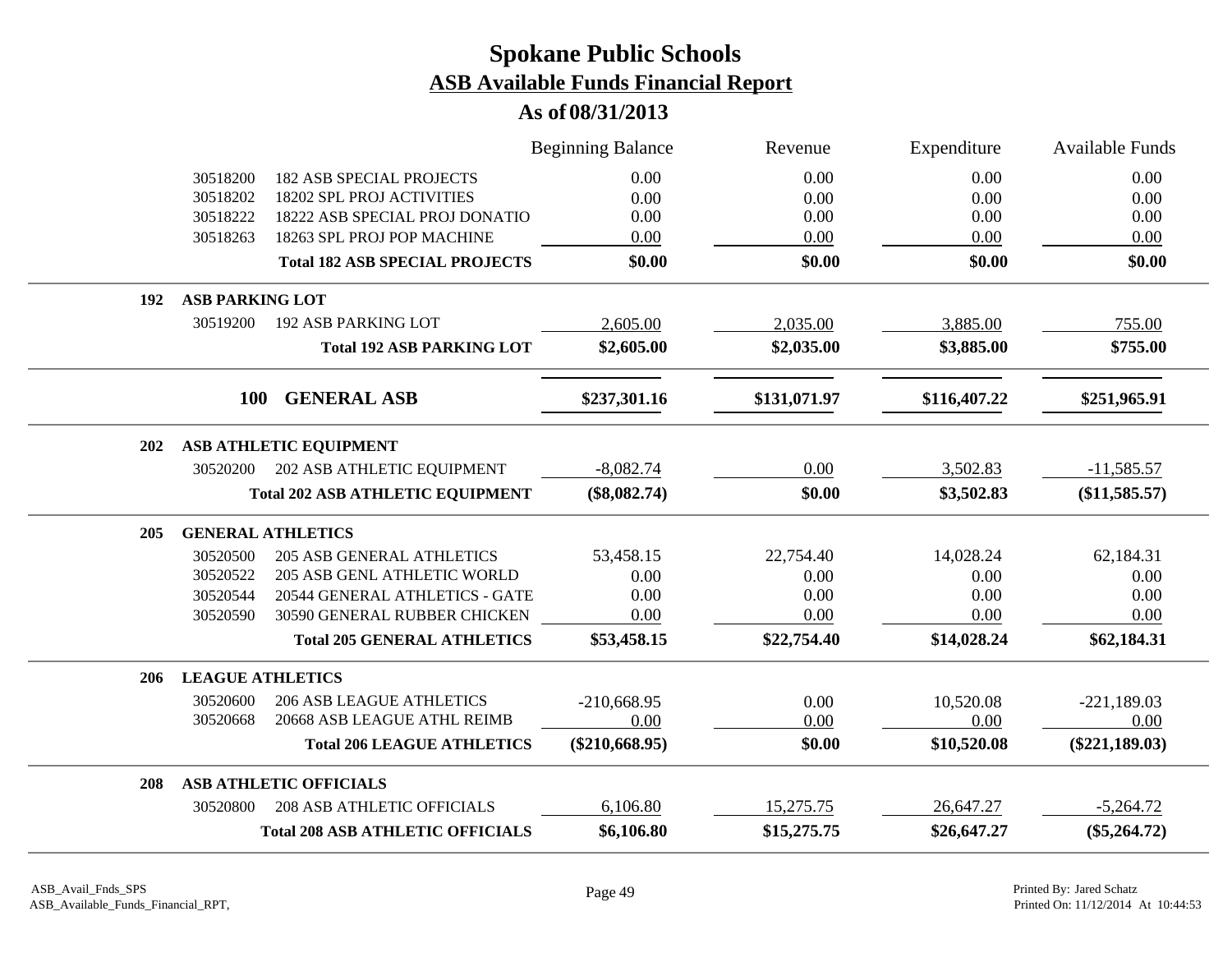|            |                         |                                        | <b>Beginning Balance</b> | Revenue    | Expenditure  | <b>Available Funds</b> |
|------------|-------------------------|----------------------------------------|--------------------------|------------|--------------|------------------------|
| 209        |                         | <b>ASB ATHLETIC UNIFORMS</b>           |                          |            |              |                        |
|            | 30520900                | <b>209 ASB ATHLETIC UNIFORMS</b>       | 0.00                     | 0.00       | 0.00         | 0.00                   |
|            | 30520918                | 20918 ASB ATHLETIC CONCESSION          | 0.00                     | 0.00       | 0.00         | 0.00                   |
|            |                         | <b>Total 209 ASB ATHLETIC UNIFORMS</b> | \$0.00                   | \$0.00     | \$0.00       | \$0.00                 |
| 227        | <b>BASEBALL</b>         |                                        |                          |            |              |                        |
|            | 30522700                | 227 ASB BASEBALL                       | 58.61                    | 2,325.00   | 4,178.66     | $-1,795.05$            |
|            | 30522722                | 22722 ASB BASEBALL DONATIONS           | 0.00                     | 0.00       | 0.00         | 0.00                   |
|            | 30522748                | 22748 ASB BASEBALL HAT SALES           | 0.00                     | 0.00       | 0.00         | 0.00                   |
|            | 30522787                | 22787 ASB BASEBALL SWEATS              | 0.00                     | 0.00       | 0.00         | 0.00                   |
|            |                         | <b>Total 227 BASEBALL</b>              | \$58.61                  | \$2,325.00 | \$4,178.66   | $(\$1,795.05)$         |
| <b>230</b> | <b>BOYS BASKETBALL</b>  |                                        |                          |            |              |                        |
|            | 30523000                | 230 ASB BOYS BASKETBALL                | 1,159.27                 | 5,000.00   | $-592.74$    | 6,752.01               |
|            | 30523036                | 23036 BOYS BASKETBALL ENTRY FE         | 0.00                     | 0.00       | 0.00         | 0.00                   |
|            |                         | <b>Total 230 BOYS BASKETBALL</b>       | \$1,159.27               | \$5,000.00 | $(\$592.74)$ | \$6,752.01             |
| 231        | <b>GIRLS BASKETBALL</b> |                                        |                          |            |              |                        |
|            | 30523100                | 231 ASB GIRLS BASKETBALL               | 1,323.30                 | 1,391.00   | $-794.58$    | 3,508.88               |
|            | 30523122                | 23122 ASB GIRLS BBALL DONATION         | 0.00                     | 0.00       | 0.00         | 0.00                   |
|            | 30523175                | 23175 G BASKETBALL SHIRTS              | 0.00                     | 0.00       | 0.00         | 0.00                   |
|            | 30523193                | 23193 G BASKETBALL TRIP                | 0.00                     | 0.00       | 0.00         | 0.00                   |
|            | 30523196                | 23196 GIRLS BASKETBALL UNIFORM         | 0.00                     | 0.00       | 0.00         | 0.00                   |
|            |                         | <b>Total 231 GIRLS BASKETBALL</b>      | \$1,323.30               | \$1,391.00 | $(\$794.58)$ | \$3,508.88             |
| 236        |                         | <b>BOYS CROSS COUNTRY</b>              |                          |            |              |                        |
|            | 30523600                | 236 ASB BOYS CROSS COUNTRY             | 1,868.19                 | 4,394.00   | 3,015.62     | 3,246.57               |
|            | 30523622                | 23622 B XCOUNTRY DONATIONS             | 0.00                     | 0.00       | 0.00         | 0.00                   |
|            | 30523639                | 23639 ASB FINES/FEES BOYS CROS         | 0.00                     | 0.00       | 0.00         | 0.00                   |
|            | 30523687                | 23687 B-XCOUNTRY SWEATS                | 0.00                     | 0.00       | 0.00         | 0.00                   |
|            | 30523693                | 23693 B XCOUNTRY TRIP MONEY            | 0.00                     | 0.00       | 0.00         | 0.00                   |
|            | 30523696                | 23696 B XCOUNTRY UNIFORMS              | 0.00                     | 0.00       | 0.00         | 0.00                   |
|            |                         | <b>Total 236 BOYS CROSS COUNTRY</b>    | \$1,868.19               | \$4,394.00 | \$3,015.62   | \$3,246.57             |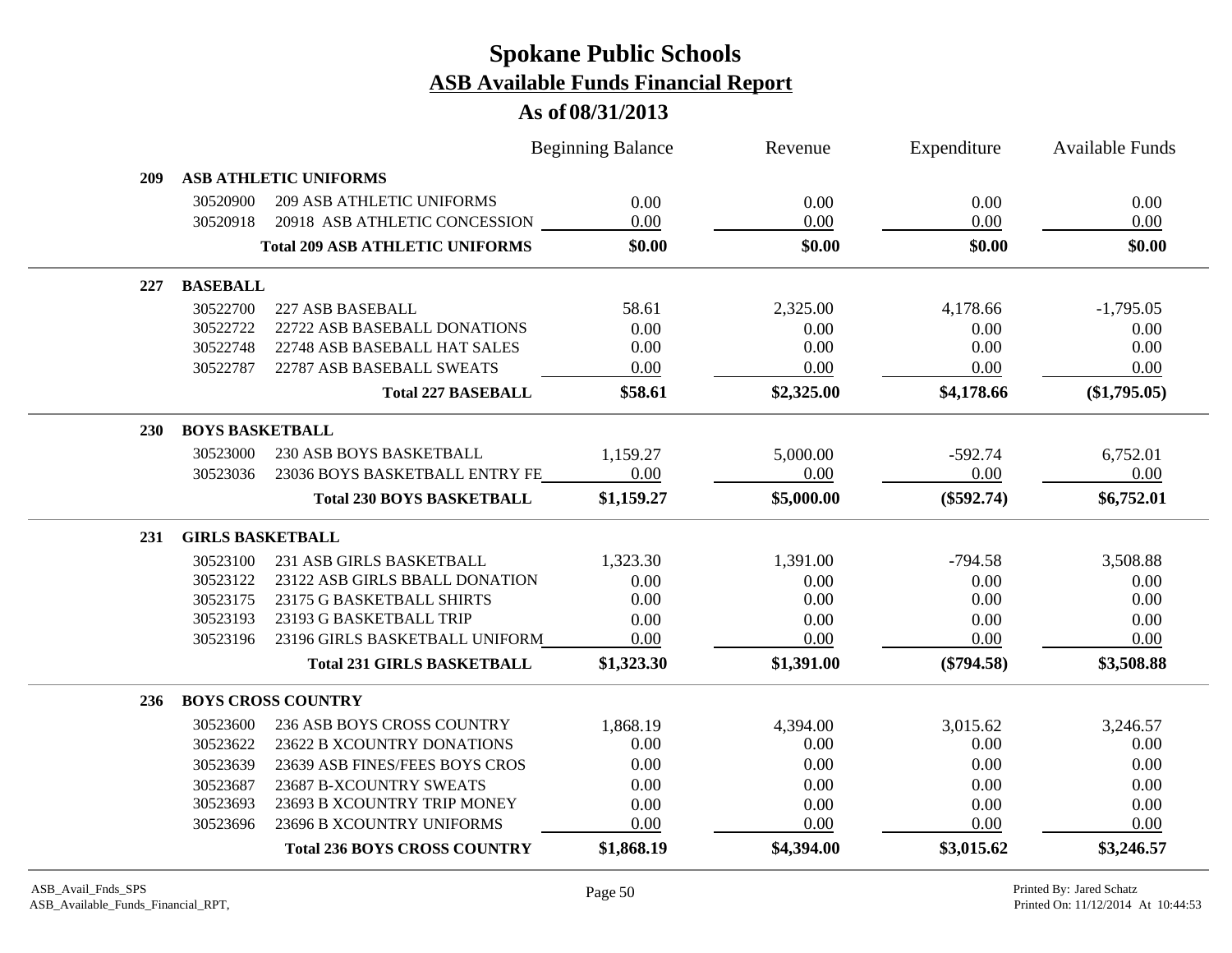|     |                         |                                      | <b>Beginning Balance</b> | Revenue     | Expenditure | Available Funds |
|-----|-------------------------|--------------------------------------|--------------------------|-------------|-------------|-----------------|
| 237 |                         | <b>GIRLS CROSS COUNTRY</b>           |                          |             |             |                 |
|     | 30523700                | 237 ASB GIRLS CROSS COUNTRY          | 1,165.79                 | 3,522.00    | 1,840.10    | 2,847.69        |
|     | 30523722                | 23722 GIRL CROSS COUNTRY DONAT       | 0.00                     | 0.00        | 0.00        | 0.00            |
|     | 30523736                | 23736 G-XCOUNTRY ENTRY FEES          | 0.00                     | 0.00        | 0.00        | 0.00            |
|     | 30523739                | 23739 ASB GIRLS X-CTRY FINES         | 0.00                     | 0.00        | 0.00        | 0.00            |
|     | 30523775                | 23775 G-XCOUNTRY SHIRTS              | 0.00                     | 0.00        | 0.00        | 0.00            |
|     | 30523787                | 23787 G-XCOUNTRY SWEATS              | 0.00                     | 0.00        | 0.00        | 0.00            |
|     | 30523793                | 23793 G-XCOUNTRY TRIP                | 0.00                     | 0.00        | 0.00        | 0.00            |
|     |                         | <b>Total 237 GIRLS CROSS COUNTRY</b> | \$1,165.79               | \$3,522.00  | \$1,840.10  | \$2,847.69      |
| 238 | <b>GIRLS FAST PITCH</b> |                                      |                          |             |             |                 |
|     | 30523800                | 238 ASB GIRLS FAST PITCH             | 418.95                   | 68.00       | $-98.88$    | 585.83          |
|     | 30523887                | 23887 ASB G FAST PITCH SWEATS        | 0.00                     | 0.00        | 0.00        | 0.00            |
|     |                         | <b>Total 238 GIRLS FAST PITCH</b>    | \$418.95                 | \$68.00     | (\$98.88)   | \$585.83        |
| 240 | <b>FOOTBALL</b>         |                                      |                          |             |             |                 |
|     | 30524000                | <b>240 ASB FOOTBALL</b>              | $-1,682.01$              | 12,798.24   | 4,285.81    | 6,830.42        |
|     | 30524075                | 24075 ASB FOOTBALL SHIRT SALES       | 0.00                     | 0.00        | 0.00        | 0.00            |
|     |                         | <b>Total 240 FOOTBALL</b>            | (\$1,682.01)             | \$12,798.24 | \$4,285.81  | \$6,830.42      |
| 242 | <b>BOYS GOLF</b>        |                                      |                          |             |             |                 |
|     | 30524200                | 242 ASB BOYS GOLF                    | 2,455.83                 | 4,939.50    | 3,100.29    | 4,295.04        |
|     | 30524222                | 242 ASB BOYS GOLF DONATIONS          | 0.00                     | 0.00        | 0.00        | 0.00            |
|     | 30524227                | 24227 B-GOLF DRIVE A THON            | 0.00                     | 0.00        | 0.00        | 0.00            |
|     | 30524230                | 24230 B-GOLF DUES                    | 0.00                     | 0.00        | 0.00        | 0.00            |
|     | 30524236                | 24236 B-GOLF ENTRY FEES              | 0.00                     | 0.00        | 0.00        | 0.00            |
|     | 30524251                | 24251 B-GOLF I.E. TOURNAMENT         | 0.00                     | 0.00        | 0.00        | 0.00            |
|     | 30524290                | 24290 ASB TOURNAMENT BOYS GOLF       | 0.00                     | 0.00        | $0.00\,$    | 0.00            |
|     | 30524293                | 24293 ASB TRIP MONEY BOYS GOLF       | 0.00                     | 0.00        | 0.00        | 0.00            |
|     |                         | <b>Total 242 BOYS GOLF</b>           | \$2,455.83               | \$4,939.50  | \$3,100.29  | \$4,295.04      |
| 243 | <b>GIRLS GOLF</b>       |                                      |                          |             |             |                 |
|     | 30524300                | 243 ASB GIRLS GOLF                   | 2,136.04                 | 3,354.00    | 2,564.90    | 2,925.14        |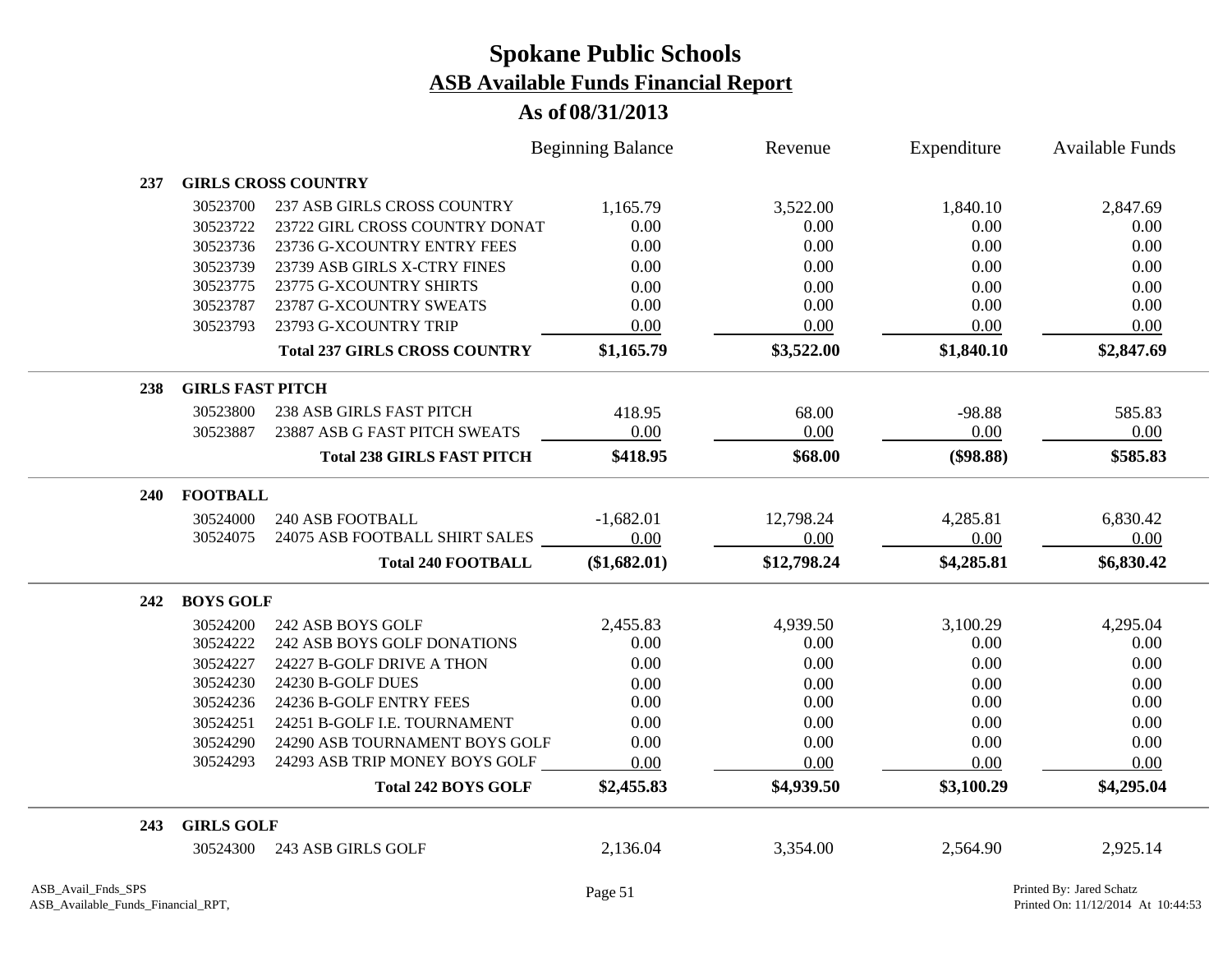|     |                      |                                             | <b>Beginning Balance</b> | Revenue    | Expenditure  | <b>Available Funds</b> |
|-----|----------------------|---------------------------------------------|--------------------------|------------|--------------|------------------------|
|     | 30524327             | 24327 G-GOLF DRIVE A THON                   | 0.00                     | 0.00       | 0.00         | 0.00                   |
|     | 30524330             | 24330 G-GOLF DUES                           | 0.00                     | 0.00       | 0.00         | 0.00                   |
|     | 30524336             | 24336 G-GOLF ENTRY FEES                     | 0.00                     | 0.00       | 0.00         | 0.00                   |
|     | 30524351             | 24351 G-GOLF I.E. TOURNAMENT                | 0.00                     | 0.00       | 0.00         | 0.00                   |
|     | 30524393             | 24393 ASB GIRLS GOLF TRIP MONE              | 0.00                     | 0.00       | 0.00         | 0.00                   |
|     |                      | <b>Total 243 GIRLS GOLF</b>                 | \$2,136.04               | \$3,354.00 | \$2,564.90   | \$2,925.14             |
| 248 | <b>GYMNASTICS</b>    |                                             |                          |            |              |                        |
|     | 30524800             | <b>248 ASB GYMNASTICS</b>                   | 4,352.14                 | 0.00       | $-1,000.00$  | 5,352.14               |
|     | 30524848             | 24848 ASB GYMNASTICS HATS                   | 0.00                     | 0.00       | 0.00         | 0.00                   |
|     | 30524872             | 24872 ASB GYM RESALE ITEM                   | 0.00                     | 0.00       | 0.00         | 0.00                   |
|     | 30524887             | <b>248 ASB GYMNASTICS SWEATS</b>            | 0.00                     | 0.00       | 0.00         | 0.00                   |
|     |                      | <b>Total 248 GYMNASTICS</b>                 | \$4,352.14               | \$0.00     | (\$1,000.00) | \$5,352.14             |
| 252 |                      | ASB VB CROSS OVER CLASSICS                  |                          |            |              |                        |
|     | 30525244             | 25244 GATE                                  | 0.00                     | 0.00       | 0.00         | 0.00                   |
|     | 30525290             | 25290 ASB TOURNAMENT VB CROSSO              | 0.00                     | 0.00       | 0.00         | 0.00                   |
|     |                      | <b>Total 252 ASB VB CROSS OVER CLASSICS</b> | \$0.00                   | \$0.00     | \$0.00       | \$0.00                 |
| 264 | <b>SLOW PITCH</b>    |                                             |                          |            |              |                        |
|     | 30526400             | <b>264 ASB SLOW PITCH SOFTBALL</b>          | 2,766.75                 | 0.00       | $-633.88$    | 3,400.63               |
|     | 30526475             | <b>26475 SLOWPITCH SHIRTS</b>               | 0.00                     | 0.00       | 0.00         | 0.00                   |
|     | 30526487             | <b>26487 SLOWPITCH SWEATS</b>               | 0.00                     | 0.00       | 0.00         | 0.00                   |
|     | 30526496             | 26496 SLOWPITCH UNIFORMS                    | 0.00                     | 0.00       | 0.00         | 0.00                   |
|     |                      | <b>Total 264 SLOW PITCH</b>                 | \$2,766.75               | \$0.00     | $(\$633.88)$ | \$3,400.63             |
| 266 | <b>BOYS' SOCCER</b>  |                                             |                          |            |              |                        |
|     | 30526600             | <b>266 ASB BOYS SOCCER</b>                  | 2,418.00                 | 510.00     | $-399.81$    | 3,327.81               |
|     |                      | <b>Total 266 BOYS' SOCCER</b>               | \$2,418.00               | \$510.00   | $(\$399.81)$ | \$3,327.81             |
| 267 | <b>GIRLS' SOCCER</b> |                                             |                          |            |              |                        |
|     | 30526700             | <b>267 ASB GIRLS SOCCER</b>                 | 3,726.21                 | 0.00       | $-574.80$    | 4,301.01               |
|     | 30526787             | 26787 ASB GIRLS SOCCER SWEATS               | 0.00                     | 0.00       | 0.00         | 0.00                   |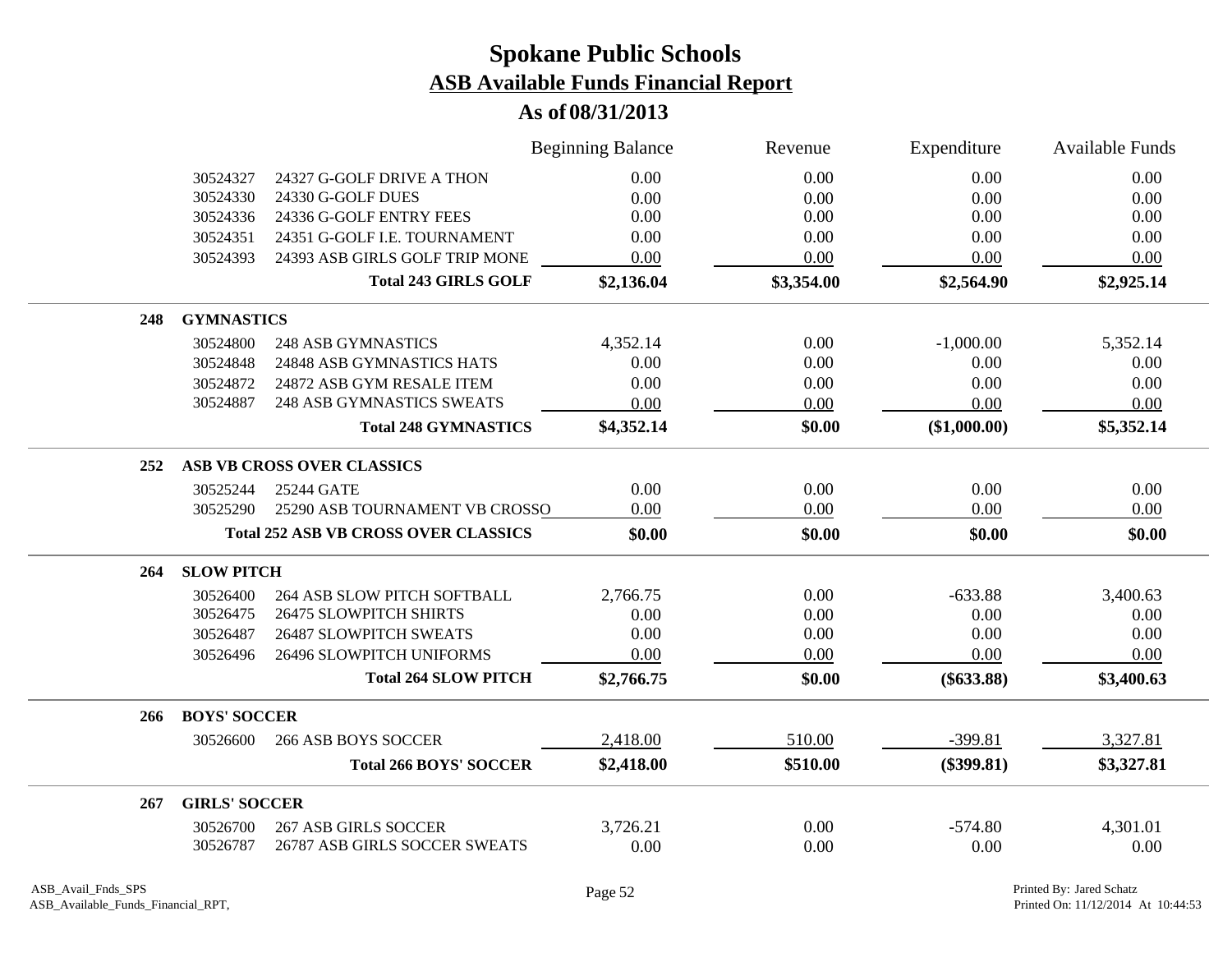|     |                          |                                    | <b>Beginning Balance</b> | Revenue    | Expenditure  | <b>Available Funds</b> |
|-----|--------------------------|------------------------------------|--------------------------|------------|--------------|------------------------|
|     |                          | <b>Total 267 GIRLS' SOCCER</b>     | \$3,726.21               | \$0.00     | $(\$574.80)$ | \$4,301.01             |
| 278 | <b>BOYS' TENNIS</b>      |                                    |                          |            |              |                        |
|     | 30527800                 | 278 ASB BOYS TENNIS                | 2,297.32                 | 495.00     | 575.21       | 2,217.11               |
|     | 30527822                 | 278 ASB BOYS TENNIS DONATIONS      | 0.00                     | 0.00       | 0.00         | 0.00                   |
|     | 30527887                 | 278 ASB BOYS TENNIS SWEATS         | 0.00                     | 0.00       | 0.00         | 0.00                   |
|     |                          | <b>Total 278 BOYS' TENNIS</b>      | \$2,297.32               | \$495.00   | \$575.21     | \$2,217.11             |
| 279 | <b>GIRLS' TENNIS</b>     |                                    |                          |            |              |                        |
|     | 30527900                 | 279 ASB GIRLS TENNIS               | 1,574.18                 | 370.00     | 237.37       | 1,706.81               |
|     | 30527922                 | 279 ASB GIRLS TENNIS DONATIONS     | 0.00                     | 0.00       | 0.00         | 0.00                   |
|     | 30527975                 | 27975 ASB GIRLS TENNIS SHIRTS      | 0.00                     | 0.00       | 0.00         | 0.00                   |
|     | 30527987                 | 27987 ASB GIRLS TENNIS SWEATS      | 0.00                     | 0.00       | 0.00         | 0.00                   |
|     |                          | <b>Total 279 GIRLS' TENNIS</b>     | \$1,574.18               | \$370.00   | \$237.37     | \$1,706.81             |
| 284 | <b>BOYS' TRACK</b>       |                                    |                          |            |              |                        |
|     | 30528400                 | <b>284 ASB BOYS TRACK</b>          | 1,434.46                 | 595.00     | 2,070.52     | $-41.06$               |
|     | 30528422                 | 28422 BOYS TRACK DONATIONS         | 0.00                     | 0.00       | 0.00         | 0.00                   |
|     | 30528439                 | <b>28439 BOYS TRACK FINES FEES</b> | 0.00                     | 0.00       | 0.00         | 0.00                   |
|     | 30528486                 | <b>28486 BOYS TRACK SWEATS</b>     | 0.00                     | 0.00       | 0.00         | 0.00                   |
|     | 30528487                 | 28487 BOYS TRACK SWEATS            | 0.00                     | 0.00       | 0.00         | 0.00                   |
|     | 30528493                 | 28493 BOYS TRACK TRIP MONEY        | 0.00                     | 0.00       | 0.00         | 0.00                   |
|     |                          | <b>Total 284 BOYS' TRACK</b>       | \$1,434.46               | \$595.00   | \$2,070.52   | $(\$41.06)$            |
| 285 | <b>GIRLS' TRACK</b>      |                                    |                          |            |              |                        |
|     | 30528500                 | <b>285 ASB GIRLS TRACK</b>         | 729.06                   | 1,441.50   | 1,912.11     | 258.45                 |
|     | 30528586                 | <b>28586 GIRLS TRACK SWEATS</b>    | 0.00                     | 0.00       | 0.00         | 0.00                   |
|     | 30528587                 | 28587 ASB GIRLS TRACK SWEATS       | 0.00                     | 0.00       | 0.00         | 0.00                   |
|     |                          | <b>Total 285 GIRLS' TRACK</b>      | \$729.06                 | \$1,441.50 | \$1,912.11   | \$258.45               |
| 290 | <b>GIRLS' VOLLEYBALL</b> |                                    |                          |            |              |                        |
|     | 30529000                 | <b>290 ASB VOLLEYBALL</b>          | 2,851.85                 | 665.00     | 726.13       | 2,790.72               |
|     | 30529044                 | 29044 ASB VOLLEYBALL GATE SALE     | 0.00                     | 0.00       | 0.00         | 0.00                   |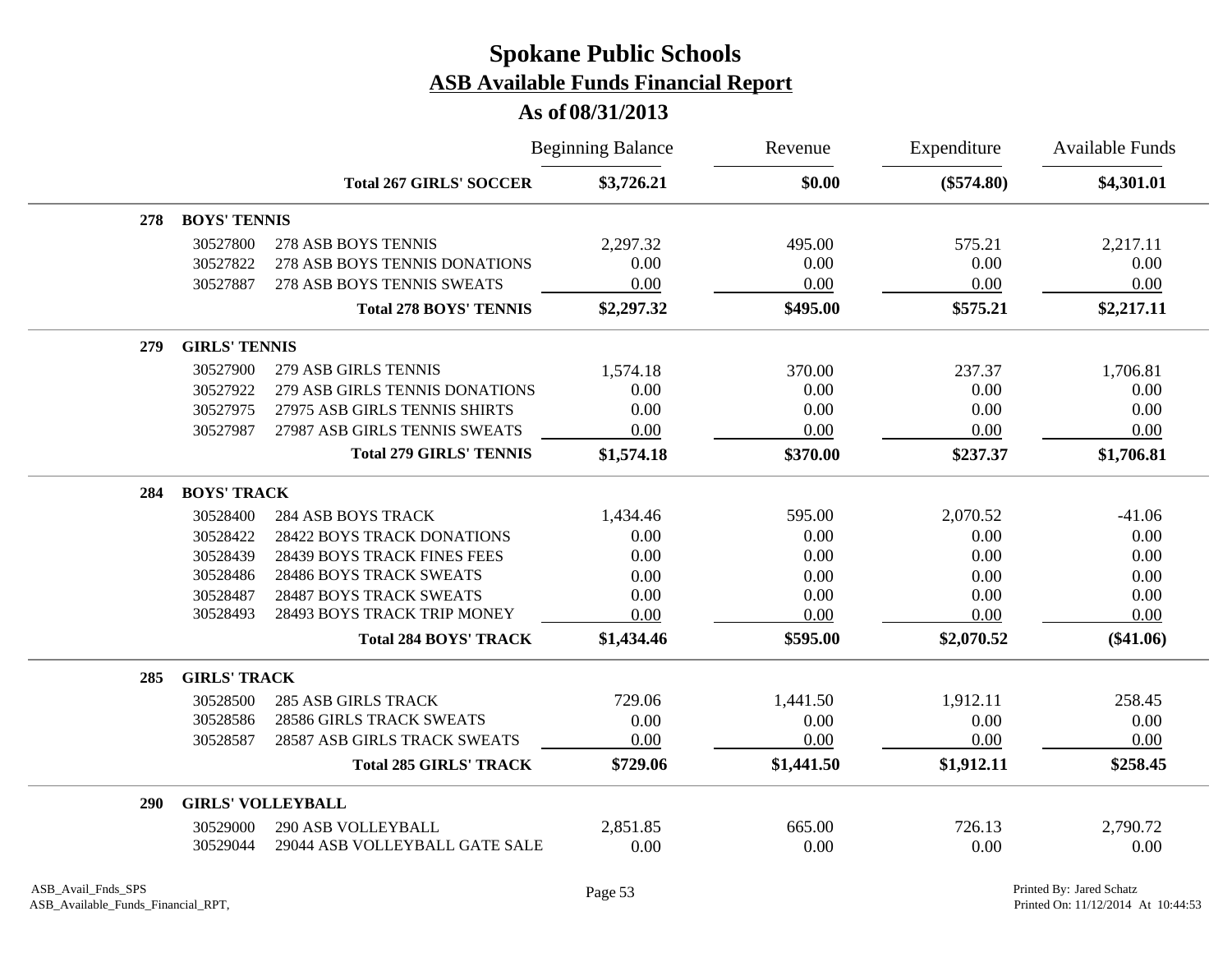|                           |                                    | <b>Beginning Balance</b> | Revenue     | Expenditure | <b>Available Funds</b> |
|---------------------------|------------------------------------|--------------------------|-------------|-------------|------------------------|
| 30529075                  | <b>290 ASB VOLLEYBALL SHIRTS</b>   | 0.00                     | 0.00        | 0.00        | 0.00                   |
| 30529090                  | 29090 ASB VOLLEYBALL TOURNAMEN     | 0.00                     | 0.00        | 0.00        | 0.00                   |
|                           | <b>Total 290 GIRLS' VOLLEYBALL</b> | \$2,851.85               | \$665.00    | \$726.13    | \$2,790.72             |
| 294                       | <b>BOYS' WRESTLING</b>             |                          |             |             |                        |
| 30529400                  | <b>294 ASB WRESTLING</b>           | 2,721.92                 | 18,135.00   | 17,533.84   | 3,323.08               |
| 30529418                  | 29418 B-WRESTLING CONCESSIONS      | 0.00                     | 0.00        | 0.00        | 0.00                   |
| 30529422                  | 29422 ASB WRESTLING DONATION       | 0.00                     | 0.00        | 0.00        | 0.00                   |
| 30529475                  | 29475 ASB WRESTLING SHIRTS         | 0.00                     | 0.00        | 0.00        | 0.00                   |
| 30529478                  | 29478 B WRESTLING - SHOES          | 0.00                     | 0.00        | 0.00        | 0.00                   |
| 30529490                  | 29490 B-WRESTLING TICKETS          | 0.00                     | 0.00        | 0.00        | 0.00                   |
|                           | <b>Total 294 BOYS' WRESTLING</b>   | \$2,721.92               | \$18,135.00 | \$17,533.84 | \$3,323.08             |
|                           | 200<br><b>ATHLETICS</b>            | $(\$125,410.88)$         | \$98,033.39 | \$92,644.29 | $(\$120,021.78)$       |
| <b>DEBATE CLUB</b><br>312 |                                    |                          |             |             |                        |
| 30531200                  | 312 ASB DEBATE                     | $-6,230.97$              | 414.00      | 989.18      | $-6,806.15$            |
| 30531218                  | 31218 ASB DEBATE CONCESSIONS       | 0.00                     | 0.00        | 0.00        | 0.00                   |
| 30531224                  | 31224 DEBATE DONUTS                | 0.00                     | 0.00        | 0.00        | 0.00                   |
| 30531230                  | 31230 DEBATE DUES                  | 0.00                     | 0.00        | 0.00        | 0.00                   |
| 30531266                  | 31266 DEBATE PROGRAMS              | 0.00                     | $0.00\,$    | 0.00        | 0.00                   |
| 30531275                  | 31275 DEBATE SHIRTS                | 0.00                     | 0.00        | 0.00        | 0.00                   |
| 30531290                  | 31290 ASB DEBATE TOURNAMENT FE     | 0.00                     | 0.00        | 0.00        | 0.00                   |
| 30531293                  | 31293 ASB DEBATE TRIP MONIES       | 0.00                     | 0.00        | 0.00        | 0.00                   |
|                           | <b>Total 312 DEBATE CLUB</b>       | $(\$6,230.97)$           | \$414.00    | \$989.18    | $(\$6,806.15)$         |
| <b>DECA CLUB</b><br>313   |                                    |                          |             |             |                        |
| 30531300                  | 313 ASB DECA                       | 8,619.69                 | 13,994.80   | 24,186.68   | $-1,572.19$            |
| 30531314                  | 31314 DECA CHANGE                  | 0.00                     | 0.00        | 0.00        | 0.00                   |
| 30531330                  | 31330 DECA DUES                    | 0.00                     | 0.00        | 0.00        | 0.00                   |
| 30531333                  | 31333 DECA ENTERTAINMENT BOOKS     | 0.00                     | 0.00        | 0.00        | 0.00                   |
| 30531339                  | 31314 DECA FINES FEES              | 0.00                     | 0.00        | 0.00        | 0.00                   |
| 30531345                  | 31345 DECA GREAT AMERICA           | 0.00                     | 0.00        | 0.00        | 0.00                   |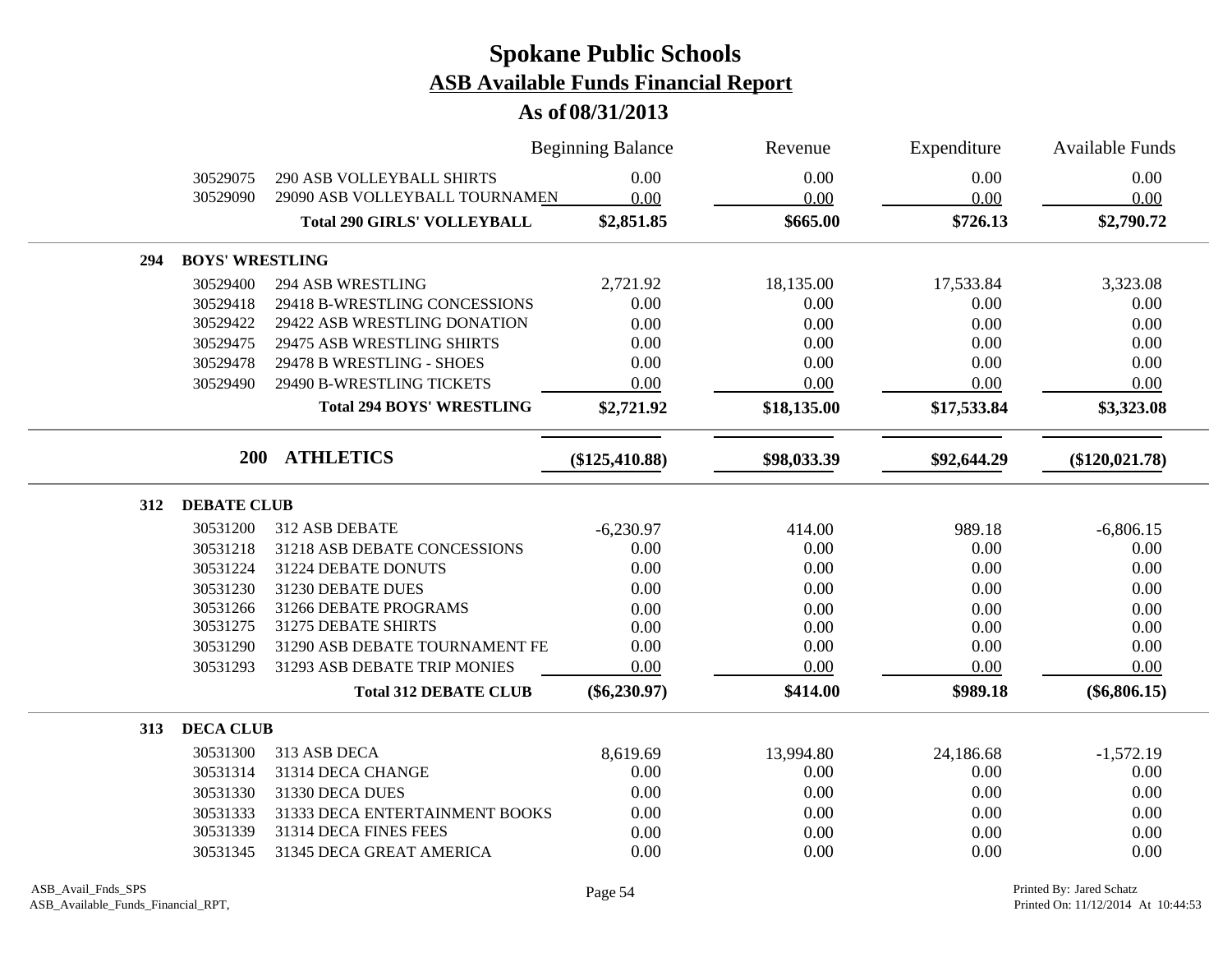|                    |                     |                                            | <b>Beginning Balance</b> | Revenue     | Expenditure | Available Funds          |
|--------------------|---------------------|--------------------------------------------|--------------------------|-------------|-------------|--------------------------|
|                    | 30531357            | 31357 DECA LEMONADE STAND                  | 0.00                     | 0.00        | 0.00        | 0.00                     |
|                    | 30531375            | 31375 DECA SHIRTS                          | 0.00                     | 0.00        | 0.00        | 0.00                     |
|                    |                     | <b>Total 313 DECA CLUB</b>                 | \$8,619.69               | \$13,994.80 | \$24,186.68 | (\$1,572.19)             |
| 314                | <b>DECA STORE</b>   |                                            |                          |             |             |                          |
|                    | 30531400            | 314 ASB DECA STORE                         | 0.00                     | 0.00        | 320.15      | $-320.15$                |
|                    | 30531414            | 31414 DECA STORE CHANGE                    | 0.00                     | 0.00        | 0.00        | 0.00                     |
|                    | 30531481            | 31481 ASB DECA STORE SALES                 | $-1,342.28$              | 36,333.96   | 24,768.96   | 10,222.72                |
|                    | 30531482            | 31482 DECA STORE SALES                     | 0.00                     | 0.00        | 0.00        | 0.00                     |
|                    |                     | <b>Total 314 DECA STORE</b>                | $(\$1,342.28)$           | \$36,333.96 | \$25,089.11 | \$9,902.57               |
| 315                | <b>DRAMA CLUB</b>   |                                            |                          |             |             |                          |
|                    | 30531500            | 315 ASB DRAMA                              | 7,476.48                 | 4,472.00    | 6,508.58    | 5,439.90                 |
|                    | 30531502            | 31502 MATINEE TICKET SALES                 | 0.00                     | 0.00        | 0.00        | 0.00                     |
|                    | 30531503            | 31503 DRAMA T-SHIRTS                       | 0.00                     | 0.00        | 0.00        | 0.00                     |
|                    | 30531512            | 31512 ASB DRAMA CANDY                      | 0.00                     | 0.00        | 0.00        | 0.00                     |
|                    | 30531522            | 31522 DRAMA DONATIONS                      | 0.00                     | 0.00        | 0.00        | 0.00                     |
|                    | 30531533            | 31533 DRAMA ENTERTAINMENT BKS              | 0.00                     | 0.00        | 0.00        | 0.00                     |
|                    | 30531536            | 31536 DRAMA ENTRY FEES                     | 0.00                     | 0.00        | 0.00        | 0.00                     |
|                    | 30531545            | 31545 DRAMA GREAT AMERICA                  | 0.00                     | 0.00        | 0.00        | 0.00                     |
|                    | 30531557            | 31557 DRAMA LEMONADE STAND                 | 0.00                     | 0.00        | 0.00        | 0.00                     |
|                    | 30531566            | 31566 DRAMA PROGRAMS                       | 0.00                     | 0.00        | 0.00        | 0.00                     |
|                    | 30531575            | 31575 DRAMA SHIRTS                         | 0.00                     | 0.00        | 0.00        | 0.00                     |
|                    | 30531589            | 31589 ASB DRAMA TICKET SALES               | 0.00                     | 0.00        | 0.00        | 0.00                     |
|                    | 30531590            | 31590 DRAMA TICKETS                        | 0.00                     | 0.00        | 0.00        | 0.00                     |
|                    | 30531593            | 31593 DRAMA TRIP MONEY                     | 0.00                     | 0.00        | 0.00        | 0.00                     |
|                    |                     | <b>Total 315 DRAMA CLUB</b>                | \$7,476.48               | \$4,472.00  | \$6,508.58  | \$5,439.90               |
| 316                |                     | <b>DRAMATIC PRODUCTIONS CLUB</b>           |                          |             |             |                          |
|                    |                     | 30531600 316 ASB DRAMA PRODUCTIONS         | 75.00                    | 0.00        | 75.00       | 0.00                     |
|                    |                     | <b>Total 316 DRAMATIC PRODUCTIONS CLUB</b> | \$75.00                  | \$0.00      | \$75.00     | \$0.00                   |
| 317                | <b>RECYCLE CLUB</b> |                                            |                          |             |             |                          |
|                    |                     | 30531700 317 RECYCLE CLUB                  | 0.00                     | 0.00        | 0.00        | 0.00                     |
| ASB_Avail_Fnds_SPS |                     |                                            | Page 55                  |             |             | Printed By: Jared Schatz |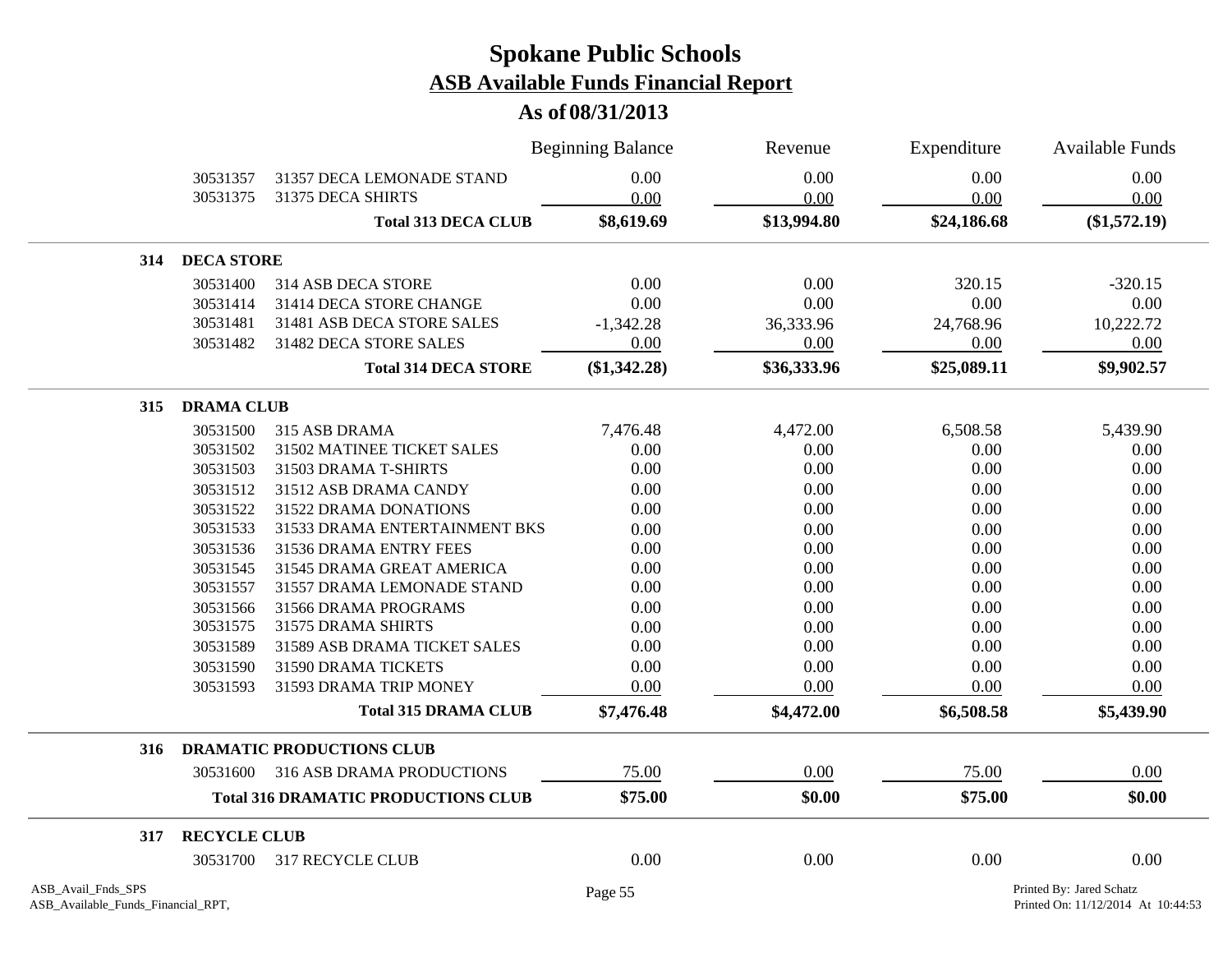|     |                        |                                                 | <b>Beginning Balance</b> | Revenue    | Expenditure<br>\$0.00 | Available Funds<br>\$0.00 |
|-----|------------------------|-------------------------------------------------|--------------------------|------------|-----------------------|---------------------------|
|     |                        | <b>Total 317 RECYCLE CLUB</b>                   | \$0.00                   | \$0.00     |                       |                           |
| 329 |                        | PRO START - FOOD SERVICES CLUB                  |                          |            |                       |                           |
|     | 30532900               | 329 ASB FOOD SERVICE                            | 3,402.04                 | 238.00     | 463.25                | 3,176.79                  |
|     | 30532912               | 32912 FOOD SERVICE CANDY GRAMS                  | 0.00                     | 0.00       | 0.00                  | 0.00                      |
|     | 30532919               | 32919 FOOD SVC COOKIE GRAMS                     | 0.00                     | 0.00       | 0.00                  | 0.00                      |
|     | 30532921               | 32921 PRO START GRAMS                           | 0.00                     | 0.00       | 0.00                  | 0.00                      |
|     | 30532942               | 32942 FOOD SVC FOOD ITEMS                       | 0.00                     | 0.00       | 0.00                  | 0.00                      |
|     | 30532960               | 32960 FOOD SVC PEANUT BRITTLE                   | 0.00                     | 0.00       | 0.00                  | 0.00                      |
|     | 30532981               | 32981 ASB FOOD SVC STORE SALES                  | 2,339.21                 | 4,290.87   | 2,255.69              | 4,374.39                  |
|     | 30532982               | 32982 FOOD SVC STORE SALES                      | 0.00                     | 0.00       | 0.00                  | 0.00                      |
|     | 30532987               | 32987 FOOD SVC SWEATS                           | 0.00                     | 0.00       | 0.00                  | 0.00                      |
|     | 30532989               | 32989 FOOD SVC TICKETS                          | 0.00                     | 0.00       | 0.00                  | 0.00                      |
|     |                        | <b>Total 329 PRO START - FOOD SERVICES CLUB</b> | \$5,741.25               | \$4,528.87 | \$2,718.94            | \$7,551.18                |
| 333 | <b>JAPANESE CLUB</b>   |                                                 |                          |            |                       |                           |
|     | 30533300               | 333 ASB JAPANESE CLUB                           | 0.00                     | 0.00       | 0.00                  | 0.00                      |
|     |                        | <b>Total 333 JAPANESE CLUB</b>                  | \$0.00                   | \$0.00     | \$0.00                | \$0.00                    |
| 342 | <b>STUDENT THEATER</b> |                                                 |                          |            |                       |                           |
|     | 30534200               | <b>342 ASB STUDENT THEATER</b>                  | 0.00                     | 0.00       | 0.00                  | 0.00                      |
|     | 30534222               | 34222 STUDENT THEATER DONATI                    | 0.00                     | 0.00       | 0.00                  | 0.00                      |
|     | 30534275               | 34275 STUDENT THEATER SHIRTS                    | 0.00                     | 0.00       | 0.00                  | 0.00                      |
|     | 30534289               | 34289 STUDENT THEATER TICKETS                   | 0.00                     | 0.00       | 0.00                  | 0.00                      |
|     |                        | <b>Total 342 STUDENT THEATER</b>                | \$0.00                   | \$0.00     | \$0.00                | \$0.00                    |
| 344 | <b>GEO-SOPH</b>        |                                                 |                          |            |                       |                           |
|     | 30534400               | 34400 GEO-SOPH                                  | 57.59                    | 0.00       | 0.00                  | 57.59                     |
|     |                        | <b>Total 344 GEO-SOPH</b>                       | \$57.59                  | \$0.00     | \$0.00                | \$57.59                   |
| 356 | <b>BAND CLUB</b>       |                                                 |                          |            |                       |                           |
|     | 30535600               | 356 ASB BAND                                    | 13,535.69                | 10,900.00  | 18,129.57             | 6,306.12                  |
|     | 30535622               | 35622 ASB BAND DONATIONS                        | 0.00                     | 0.00       | 0.00                  | 0.00                      |
|     |                        |                                                 |                          |            |                       |                           |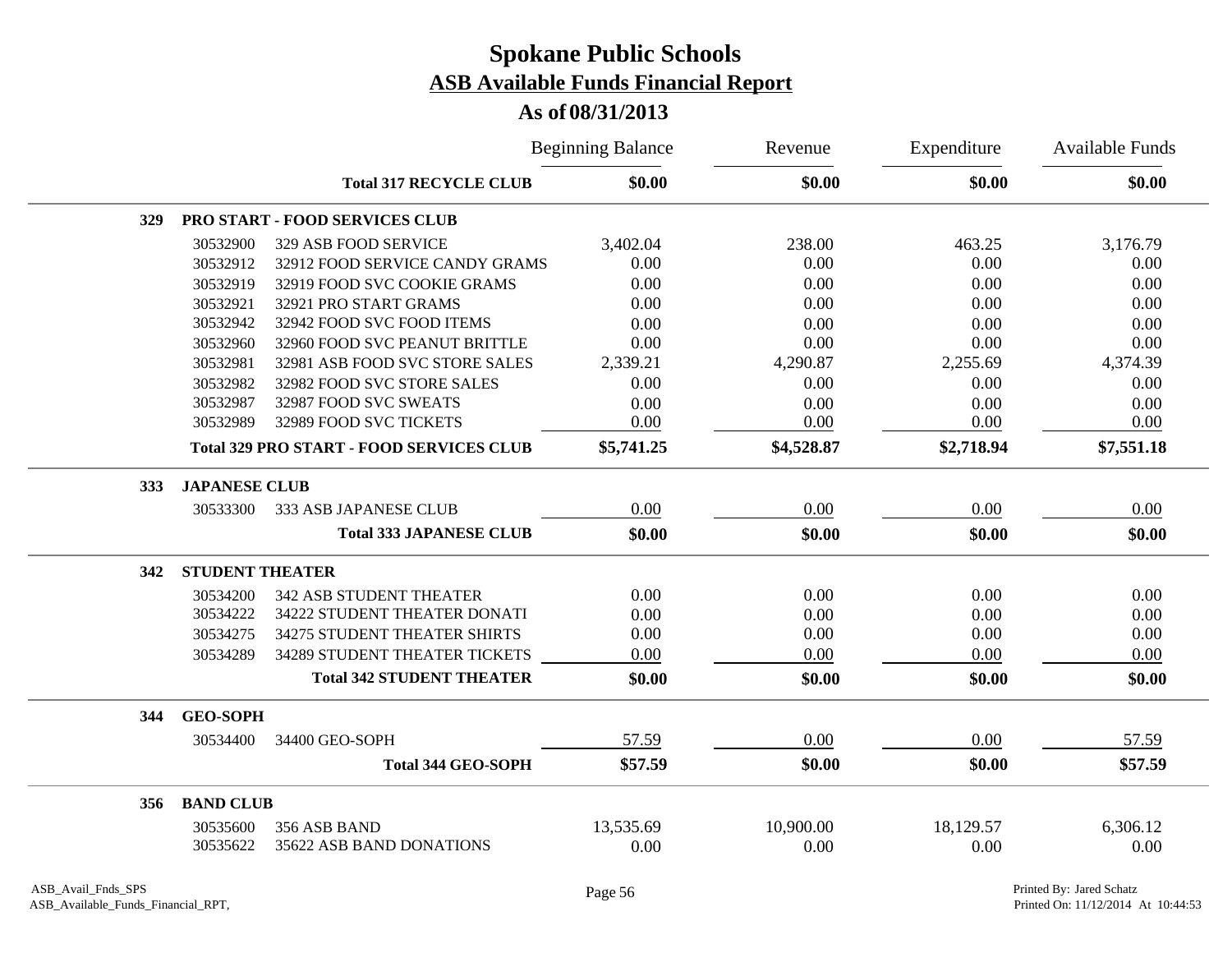|                                                          |                                | <b>Beginning Balance</b> | Revenue     | Expenditure    | <b>Available Funds</b>                                         |
|----------------------------------------------------------|--------------------------------|--------------------------|-------------|----------------|----------------------------------------------------------------|
| 30535633                                                 | 35633 BAND ENTERTAINMENT BOOKS | 0.00                     | 0.00        | $0.00\,$       | 0.00                                                           |
| 30535639                                                 | 35639 BAND FINES & FEES, OLD   | 0.00                     | 0.00        | 0.00           | 0.00                                                           |
| 30535659                                                 | 35659 ASB BAND PAYMENTS        | 0.00                     | 0.00        | 0.00           | 0.00                                                           |
| 30535675                                                 | 35675 BAND SHIRTS              | 0.00                     | 0.00        | 0.00           | 0.00                                                           |
| 30535678                                                 | 35678 BAND - SHOES             | 0.00                     | 0.00        | 0.00           | 0.00                                                           |
| 30535680                                                 | 35680 BAND - SOLO ENSEMBLE     | 0.00                     | 0.00        | 0.00           | 0.00                                                           |
| 30535693                                                 | 35693 ASB BAND TRIP MONEY      | 0.00                     | 0.00        | 0.00           | 0.00                                                           |
| 30535696                                                 | 35696 BAND UNIFORMS            | 0.00                     | 0.00        | 0.00           | 0.00                                                           |
| 30535697                                                 | 35697 BAND UNIFORM CLEANING    | 0.00                     | 0.00        | 0.00           | 0.00                                                           |
|                                                          | <b>Total 356 BAND CLUB</b>     | \$13,535.69              | \$10,900.00 | \$18,129.57    | \$6,306.12                                                     |
| <b>CHORAL CLUB</b><br>358                                |                                |                          |             |                |                                                                |
| 30535800                                                 | 358 ASB CHORAL                 | 6,581.95                 | 176.00      | $-4,960.74$    | 11,718.69                                                      |
| 30535809                                                 | 35809 CHORAL BAKED GOODS       | 0.00                     | 0.00        | 0.00           | 0.00                                                           |
| 30535818                                                 | 35818 CHORAL CONCESSIONS       | 0.00                     | 0.00        | 0.00           | 0.00                                                           |
| 30535826                                                 | 35826 CHORAL DRESS             | 0.00                     | 0.00        | 0.00           | 0.00                                                           |
| 30535830                                                 | 35830 CHOIR DUES               | 0.00                     | 0.00        | 0.00           | 0.00                                                           |
| 30535833                                                 | 35833 CHORAL ENTERTAINMENT BKS | 0.00                     | 0.00        | 0.00           | 0.00                                                           |
| 30535836                                                 | 35836 CHORAL-SOLO ENSEMBLE     | 0.00                     | 0.00        | 0.00           | 0.00                                                           |
| 30535839                                                 | 35839 CHORAL FINES & FEES, OLD | $0.00\,$                 | 0.00        | 0.00           | 0.00                                                           |
| 30535842                                                 | 35842 CHORAL FOOD ITEMS        | 0.00                     | 0.00        | 0.00           | 0.00                                                           |
| 30535845                                                 | 35845 CHORAL GREAT AMERICA     | 0.00                     | 0.00        | 0.00           | 0.00                                                           |
| 30535857                                                 | 35857 CHORAL LEMONADE STAND    | 0.00                     | 0.00        | 0.00           | 0.00                                                           |
| 30535866                                                 | 35866 CHOIR PROGRAMS           | 0.00                     | 0.00        | 0.00           | 0.00                                                           |
| 30535869                                                 | 35869 CHORAL REPLACMENT CARDS  | 0.00                     | 0.00        | 0.00           | 0.00                                                           |
| 30535875                                                 | 35875 CHORAL SHIRTS            | 0.00                     | 0.00        | 0.00           | 0.00                                                           |
| 30535880                                                 | 35880 CHORAL SOLO ENSEMBLE     | 0.00                     | 0.00        | 0.00           | 0.00                                                           |
| 30535881                                                 | 35881 ASB CHORAL STORE SALES   | 0.00                     | 0.00        | 0.00           | 0.00                                                           |
| 30535889                                                 | 35889 CHORAL TICKETS           | 0.00                     | 0.00        | 0.00           | 0.00                                                           |
| 30535893                                                 | 35893 CHORAL TRIP MONEYS       | 0.00                     | 0.00        | 0.00           | 0.00                                                           |
| 30535896                                                 | 35896 CHOIR UNIFORMS           | 0.00                     | 0.00        | 0.00           | 0.00                                                           |
|                                                          | <b>Total 358 CHORAL CLUB</b>   | \$6,581.95               | \$176.00    | $(\$4,960.74)$ | \$11,718.69                                                    |
| 368                                                      | <b>CO-OPERATIVE CLUB</b>       |                          |             |                |                                                                |
| 30536800                                                 | 368 ASB CO-OP                  | 4,319.75                 | 186.50      | 1,552.23       | 2,954.02                                                       |
| ASB_Avail_Fnds_SPS<br>ASB_Available_Funds_Financial_RPT, |                                | Page 57                  |             |                | Printed By: Jared Schatz<br>Printed On: 11/12/2014 At 10:44:53 |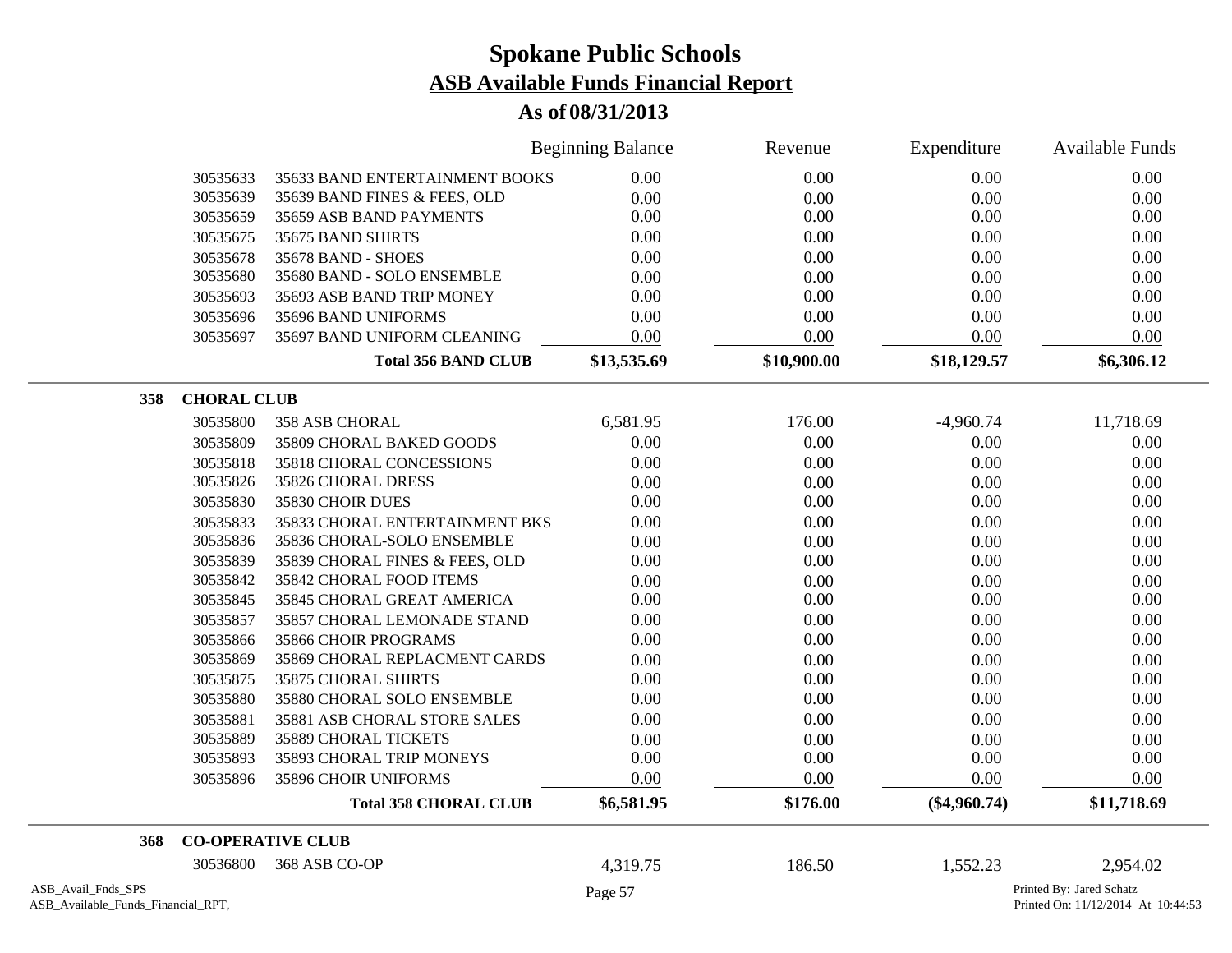|            |                       |                                    | <b>Beginning Balance</b> | Revenue     | Expenditure | <b>Available Funds</b> |
|------------|-----------------------|------------------------------------|--------------------------|-------------|-------------|------------------------|
|            | 30536802              | 36802 CO-OP ACTIVITY               | 0.00                     | 0.00        | 0.00        | 0.00                   |
|            | 30536830              | 36830 CO-OP DUES                   | 0.00                     | 0.00        | 0.00        | 0.00                   |
|            | 30536833              | 36833 CO-OP ENTERTAINMENT BOOK     | 0.00                     | 0.00        | 0.00        | 0.00                   |
|            | 30536881              | 36881 ASB CO-OP STORE SALES        | $-1,069.19$              | 5,325.80    | 3,390.00    | 866.61                 |
|            | 30536882              | 36882 CO-OP STORE SALES            | 0.00                     | 0.00        | 0.00        | 0.00                   |
|            | 30536887              | 36887 CO-OP SWEATS                 | 0.00                     | 0.00        | 0.00        | 0.00                   |
|            |                       | <b>Total 368 CO-OPERATIVE CLUB</b> | \$3,250.56               | \$5,512.30  | \$4,942.23  | \$3,820.63             |
| 390        | <b>CLASS OF 2020</b>  |                                    |                          |             |             |                        |
|            | 30539000              | 39000 CLASS OF 2020                | 1,190.91                 | 0.00        | 1,190.91    | 0.00                   |
|            |                       | <b>Total 390 CLASS OF 2020</b>     | \$1,190.91               | \$0.00      | \$1,190.91  | \$0.00                 |
| <b>391</b> | <b>CLASS OF 2011</b>  |                                    |                          |             |             |                        |
|            | 30539100              | 391 ASB CLASS OF 2011              | 0.00                     | 0.00        | 0.00        | 0.00                   |
|            |                       | <b>Total 391 CLASS OF 2011</b>     | \$0.00                   | \$0.00      | \$0.00      | \$0.00                 |
| 392        | <b>CLASS OF 2012</b>  |                                    |                          |             |             |                        |
|            | 30539200              | 392 ASB CLASS OF 2012              | 7,984.02                 | 0.00        | 2,942.16    | 5,041.86               |
|            |                       | <b>Total 392 CLASS OF 2012</b>     | \$7,984.02               | \$0.00      | \$2,942.16  | \$5,041.86             |
| 393        | ASB CLASS 2013        |                                    |                          |             |             |                        |
|            | 30539300              | 393 ASB CLASS OF 2013              | 147.14                   | 21,312.86   | 15,828.11   | 5,631.89               |
|            |                       | Total 393 ASB CLASS 2013           | \$147.14                 | \$21,312.86 | \$15,828.11 | \$5,631.89             |
| 394        | ASB CLASS 2014        |                                    |                          |             |             |                        |
|            | 30539400              | 394 ASB CLASS OF 2014              | 2,699.77                 | 965.00      | 1,150.03    | 2,514.74               |
|            |                       | Total 394 ASB CLASS 2014           | \$2,699.77               | \$965.00    | \$1,150.03  | \$2,514.74             |
| 397        | <b>ASB CLASS 2017</b> |                                    |                          |             |             |                        |
|            | 30539700              | 305 ASB CLASS OF 2017              | 0.00                     | 0.00        | 0.00        | 0.00                   |
|            | 30539709              | 397054 CLASS 2017 BAKED ITEMS      | 0.00                     | 0.00        | 0.00        | 0.00                   |
|            | 30539721              | 39721 DANCE TICKETS PROM           | 0.00                     | 0.00        | 0.00        | 0.00                   |
|            | 30539754              | 39754 ASB LC ITEMS CLASS 2017      | 0.00                     | 0.00        | 0.00        | 0.00                   |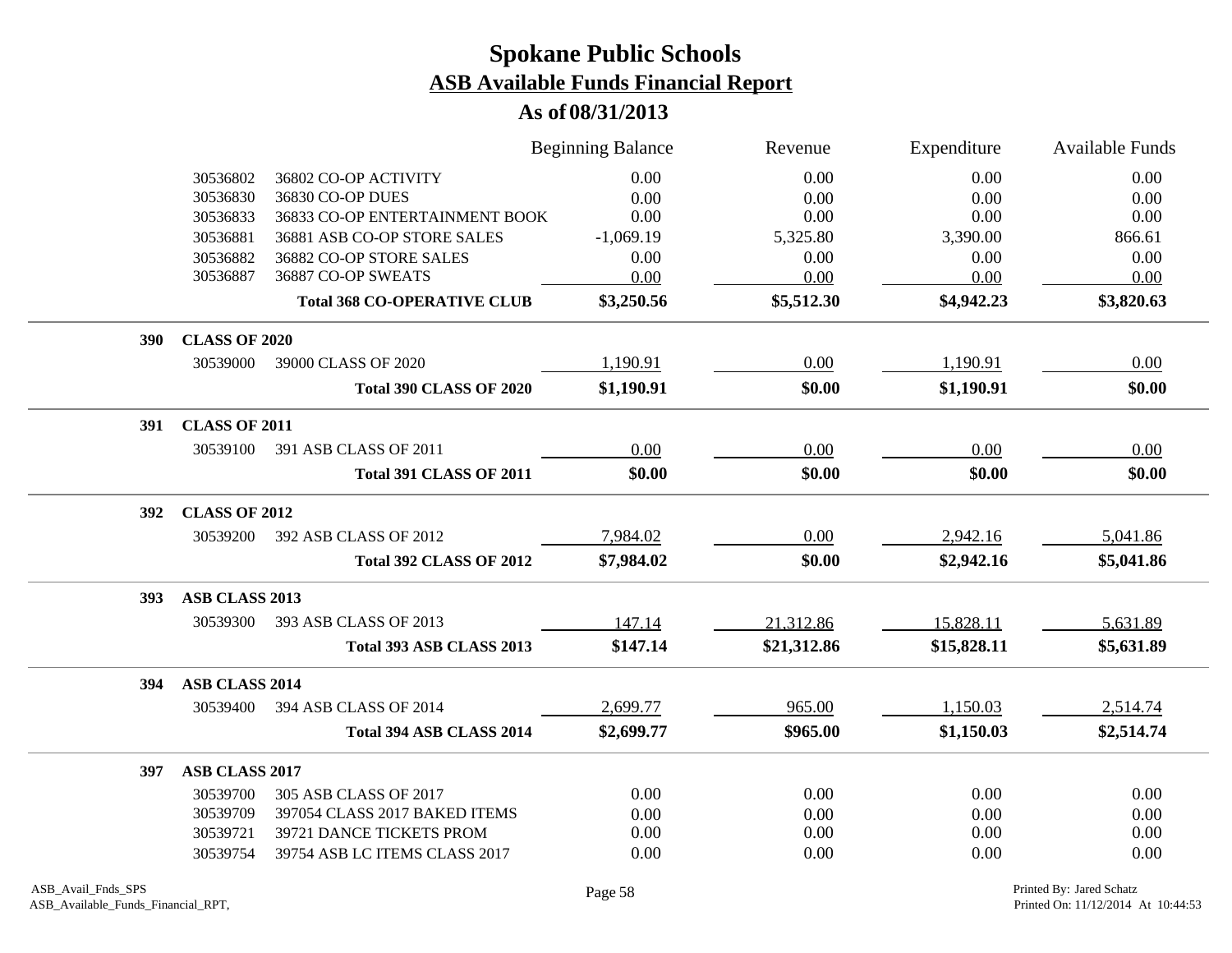|     |                       |                                       | <b>Beginning Balance</b> | Revenue     | Expenditure | Available Funds |
|-----|-----------------------|---------------------------------------|--------------------------|-------------|-------------|-----------------|
|     | 30539772              | 39772 CLASS 2017 RESALE ITEMS         | 0.00                     | 0.00        | 0.00        | 0.00            |
|     | 30539775              | 39775 CLASS OF 2017 SHIRTS            | 0.00                     | 0.00        | 0.00        | 0.00            |
|     | 30539789              | 39789 ASB CLASS 2017 TICKETS          | 0.00                     | 0.00        | 0.00        | 0.00            |
|     |                       | Total 397 ASB CLASS 2017              | \$0.00                   | \$0.00      | \$0.00      | \$0.00          |
| 398 | <b>ASB CLASS 2018</b> |                                       |                          |             |             |                 |
|     | 30539800              | 305 ASB CLASS OF 2018                 | 0.00                     | 0.00        | 0.00        | 0.00            |
|     | 30539866              | 30566 ASB CLASS 2018, PROGRAM         | 0.00                     | 0.00        | 0.00        | 0.00            |
|     | 30539875              | 39875 ASB CLASS OF 2018 SHIRTS        | 0.00                     | 0.00        | 0.00        | 0.00            |
|     | 30539889              | 39889 ASB CLASS OF 2018 TICKET        | 0.00                     | 0.00        | 0.00        | 0.00            |
|     | 30539890              | 305 ASB CLASS 2018 TOURNAMENT         | 0.00                     | 0.00        | 0.00        | 0.00            |
|     |                       | Total 398 ASB CLASS 2018              | \$0.00                   | \$0.00      | \$0.00      | \$0.00          |
| 399 | <b>ASB CLASS 2019</b> |                                       |                          |             |             |                 |
|     | 30539900              | 399 CLASS OF 2019                     | 0.00                     | 0.00        | 0.00        | 0.00            |
|     | 30539921              | 39921 CLASS 2019 DANCE                | 0.00                     | 0.00        | 0.00        | 0.00            |
|     | 30539922              | 39922 CLASS OF 2019 DONATIONS         | 0.00                     | 0.00        | 0.00        | 0.00            |
|     | 30539958              | 39958 CLASS OF 2019 MIXER             | 0.00                     | 0.00        | 0.00        | 0.00            |
|     | 30539989              | 39989 CLASS OF 2019 TICKETS           | 0.00                     | 0.00        | 0.00        | 0.00            |
|     |                       | Total 399 ASB CLASS 2019              | \$0.00                   | \$0.00      | \$0.00      | \$0.00          |
|     |                       | 300 CLASS                             | \$49,786.80              | \$98,609.79 | \$98,789.76 | \$49,606.83     |
| 410 |                       | <b>ASB SPECIAL OLYMPICS</b>           |                          |             |             |                 |
|     | 30541000              | 410 ASB SPECIAL OLYMPICS              | 3,973.02                 | 0.00        | 0.00        | 3,973.02        |
|     | 30541018              | 41018 SPCL OLYMPIAN CONCESSION        | 0.00                     | 0.00        | 0.00        | 0.00            |
|     | 30541022              | 41022 SPL OLYMPICS DONATIONS          | 0.00                     | 0.00        | 0.00        | 0.00            |
|     | 30541066              | 41066 ASB SPL OLYMP -RECYCLING        | 46.98                    | 185.40      | 129.87      | 102.51          |
|     |                       | <b>Total 410 ASB SPECIAL OLYMPICS</b> | \$4,020.00               | \$185.40    | \$129.87    | \$4,075.53      |
| 415 |                       | <b>ASB CHEERLEADERS</b>               |                          |             |             |                 |
|     | 30541500              | <b>415 ASB CHEERLEADERS</b>           | 2,150.84                 | 15,789.15   | 13,894.19   | 4,045.80        |
|     | 30541522              | <b>41522 CHEERLEADERS DONATIONS</b>   | 0.00                     | 0.00        | 0.00        | 0.00            |
|     |                       |                                       |                          |             |             |                 |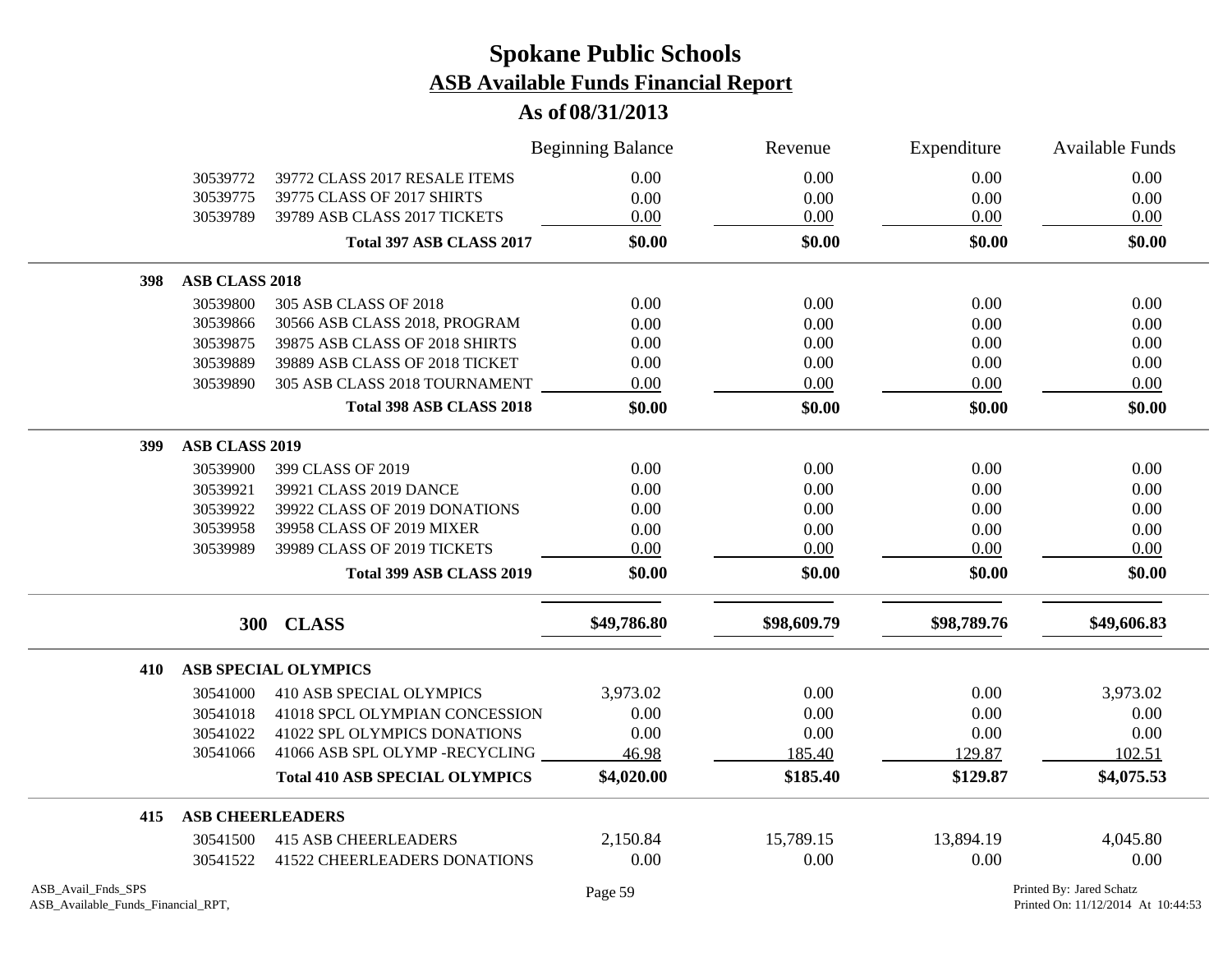|     |                     |                                      | <b>Beginning Balance</b> | Revenue     | Expenditure | <b>Available Funds</b> |
|-----|---------------------|--------------------------------------|--------------------------|-------------|-------------|------------------------|
|     | 30541558            | <b>41522 CHEERLEADERS MIXER</b>      | 0.00                     | 0.00        | 0.00        | 0.00                   |
|     | 30541589            | <b>41589 ASB CHEERLEADER TICKETS</b> | 0.00                     | 0.00        | 0.00        | 0.00                   |
|     | 30541591            | <b>41591 CHEERLEADERS TIGER CUBS</b> | 0.00                     | 0.00        | 0.00        | 0.00                   |
|     | 30541596            | <b>41596 CHEERLEADERS UNIFORMS</b>   | 0.00                     | 0.00        | 0.00        | 0.00                   |
|     |                     | <b>Total 415 ASB CHEERLEADERS</b>    | \$2,150.84               | \$15,789.15 | \$13,894.19 | \$4,045.80             |
| 426 |                     | WA DRUG FREE YOUTH                   |                          |             |             |                        |
|     | 30542600            | 305 ASB WA DRUG FREE YOUTH           | 1,032.95                 | 0.00        | 0.00        | 1,032.95               |
|     | 30542622            | 42622 ASB WA DRUG FREE DONATIO       | 0.00                     | 0.00        | $0.00\,$    | 0.00                   |
|     | 30542684            | 42684 WA DRUG FREE YTH SUCKERS       | 0.00                     | 0.00        | 0.00        | 0.00                   |
|     | 30542693            | 42693 DRUG FREE TRIP MONEY           | 0.00                     | 0.00        | 0.00        | 0.00                   |
|     |                     | <b>Total 426 WA DRUG FREE YOUTH</b>  | \$1,032.95               | \$0.00      | \$0.00      | \$1,032.95             |
| 434 |                     | ASB KNOWLEDGE BOWL                   |                          |             |             |                        |
|     | 30543400            | <b>305 KNOWLEDGE BOWL</b>            | 631.44                   | 0.00        | 210.00      | 421.44                 |
|     | 30543430            | 43430 KNOWLEDGE BOWL DUES            | 0.00                     | 0.00        | 0.00        | 0.00                   |
|     | 30543475            | 43475 ASB KNOWLEDGE BOWL SHIRT       | 0.00                     | 0.00        | 0.00        | 0.00                   |
|     | 30543493            | 43493 KNOWLEDGE BWL TRIP MONEY       | 0.00                     | 0.00        | 0.00        | 0.00                   |
|     |                     | <b>Total 434 ASB KNOWLEDGE BOWL</b>  | \$631.44                 | \$0.00      | \$210.00    | \$421.44               |
| 441 | <b>KEY CLUB</b>     |                                      |                          |             |             |                        |
|     | 30544100            | <b>441 ASB KEY CLUB</b>              | 2,194.53                 | 555.00      | 472.96      | 2,276.57               |
|     | 30544122            | 44122 ASB KEY CLUB DONATIONS         | 0.00                     | 0.00        | 0.00        | 0.00                   |
|     | 30544130            | 44130 KEY CLUB DUES                  | 0.00                     | 0.00        | 0.00        | 0.00                   |
|     | 30544172            | 44172 ASB KEY CLUB RESALE ITEM       | 0.00                     | 0.00        | 0.00        | 0.00                   |
|     | 30544175            | 44175 KEY CLUB SHIRTS                | 0.00                     | 0.00        | 0.00        | 0.00                   |
|     |                     | <b>Total 441 KEY CLUB</b>            | \$2,194.53               | \$555.00    | \$472.96    | \$2,276.57             |
| 446 | <b>ASB COP SHOP</b> |                                      |                          |             |             |                        |
|     | 30544600            | 446 ASB COP SHOP                     | 402.42                   | 0.00        | 402.42      | 0.00                   |
|     | 30544609            | 44609 ASB COP SHOP BAKED GOODS       | 0.00                     | 0.00        | 0.00        | 0.00                   |
|     | 30544615            | 44615 COP SHOP COFFEE MUGS           | 0.00                     | 0.00        | 0.00        | 0.00                   |
|     | 30544624            | 44624 ASB COP SHOP DONUTS            | 0.00                     | 0.00        | 0.00        | 0.00                   |
|     | 30544675            | 44675 COP SHOP SHIRTS                | 0.00                     | 0.00        | 0.00        | 0.00                   |
|     |                     |                                      |                          |             |             |                        |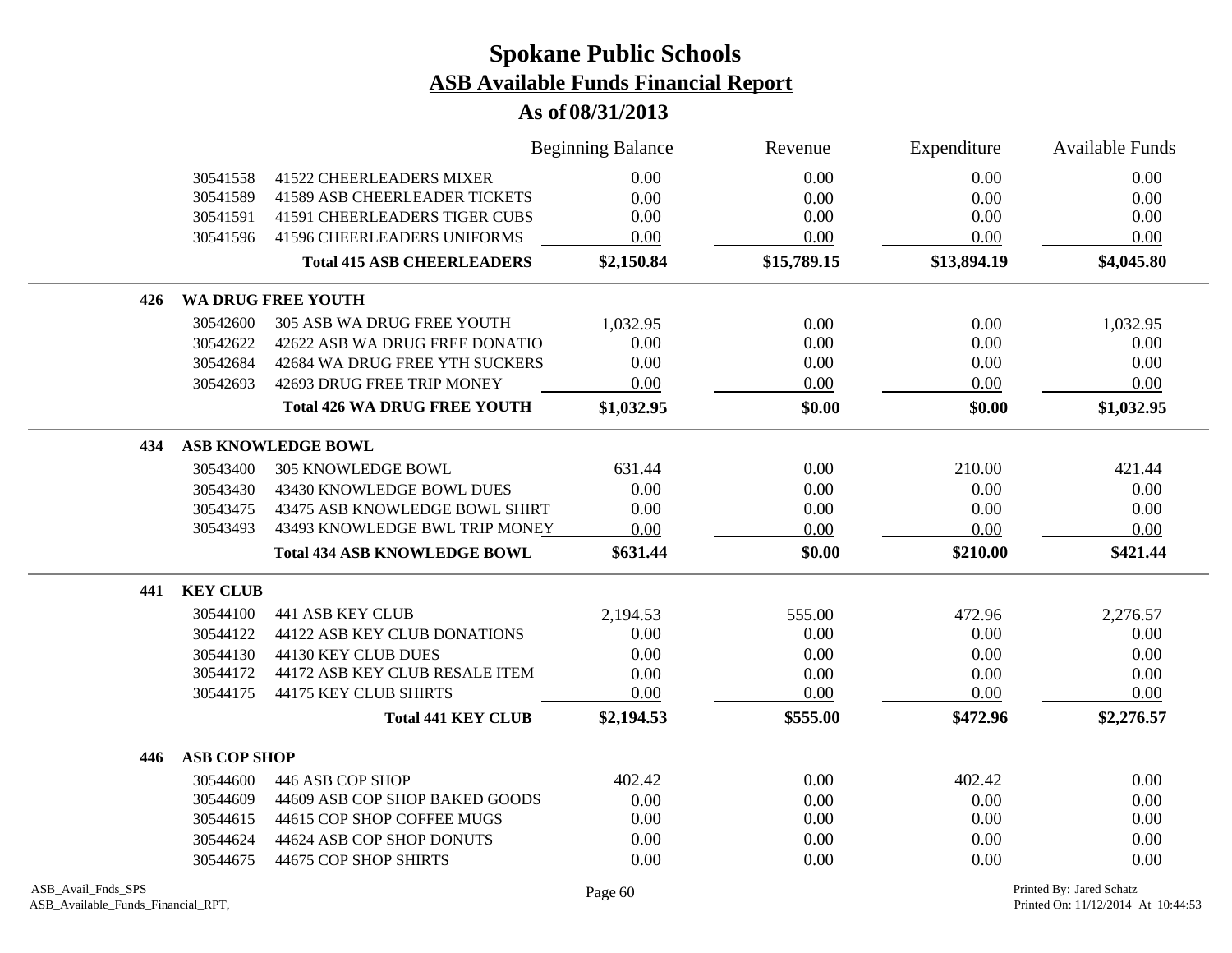|     |                      |                                            | <b>Beginning Balance</b> | Revenue    | Expenditure | <b>Available Funds</b> |
|-----|----------------------|--------------------------------------------|--------------------------|------------|-------------|------------------------|
|     | 30544681             | 44681 ASB COP SHOP STORE SALES             | 0.00                     | 0.00       | 0.00        | 0.00                   |
|     |                      | <b>Total 446 ASB COP SHOP</b>              | \$402.42                 | \$0.00     | \$402.42    | \$0.00                 |
| 447 | <b>ART CLUB</b>      |                                            |                          |            |             |                        |
|     | 30544700             | <b>447 ASB FINE ARTS</b>                   | 1,489.37                 | 0.00       | 0.00        | 1,489.37               |
|     | 30544730             | <b>447 ASB FINE ARTS - DUES</b>            | 0.00                     | 0.00       | 0.00        | 0.00                   |
|     |                      | <b>Total 447 ART CLUB</b>                  | \$1,489.37               | \$0.00     | \$0.00      | \$1,489.37             |
| 460 | <b>MATH CLUB</b>     |                                            |                          |            |             |                        |
|     | 30546000             | <b>460 ASB MATH CLUB</b>                   | 0.00                     | 0.00       | 0.00        | 0.00                   |
|     |                      | <b>Total 460 MATH CLUB</b>                 | \$0.00                   | \$0.00     | \$0.00      | \$0.00                 |
| 462 | <b>ROBOTICS CLUB</b> |                                            |                          |            |             |                        |
|     | 30546200             | <b>46200 ROBOTICS CLUB</b>                 | 757.07                   | 4,031.04   | 4,333.67    | 454.44                 |
|     |                      | <b>Total 462 ROBOTICS CLUB</b>             | \$757.07                 | \$4,031.04 | \$4,333.67  | \$454.44               |
| 464 |                      | <b>FAMILY CAREER N COMMUNITY LDRS</b>      |                          |            |             |                        |
|     | 30546400             | 464 ASB FCCLA                              | 15.00                    | 210.00     | 210.00      | 15.00                  |
|     |                      | <b>Total 464 FAMILY CAREER N COMMUNITY</b> | \$15.00                  | \$210.00   | \$210.00    | \$15.00                |
| 466 | <b>DRILL TEAM</b>    |                                            |                          |            |             |                        |
|     | 30546600             | <b>466 ASB DRILL TEAM</b>                  | 4,327.29                 | 20,222.47  | 22,963.22   | 1,586.54               |
|     | 30546602             | 46602 ASB DRILL TEAM ACTIVITY              | 0.00                     | 0.00       | 0.00        | 0.00                   |
|     | 30546615             | 46615 DRILL TEAM MUGS                      | 0.00                     | 0.00       | 0.00        | 0.00                   |
|     | 30546622             | <b>46622 ASB DRILL TEAM DONATIONS</b>      | 0.00                     | 0.00       | 0.00        | 0.00                   |
|     | 30546633             | 46633 DRILL TM ENTRTNMNT BOOKS             | 0.00                     | 0.00       | 0.00        | 0.00                   |
|     | 30546636             | 46636 DRILL TEAM-DRILL CLINIC              | 0.00                     | 0.00       | 0.00        | 0.00                   |
|     | 30546639             | 46639 ASB DRILL TEAM FINES/FEE             | 0.00                     | 0.00       | 0.00        | 0.00                   |
|     | 30546672             | <b>46672 DRILL TEAM RESALE ITEMS</b>       | 0.00                     | 0.00       | 0.00        | 0.00                   |
|     | 30546675             | <b>46675 DRILL TEAM SHIRTS</b>             | 0.00                     | 0.00       | 0.00        | 0.00                   |
|     | 30546678             | <b>46678 DRILL TEAM SHOES</b>              | 0.00                     | 0.00       | 0.00        | 0.00                   |
|     | 30546689             | <b>46689 ASB DRILL TEAM TICKETS</b>        | 0.00                     | 0.00       | 0.00        | 0.00                   |
|     | 30546690             | 46690 ASB DRILL TOURNAMENT FEE             | 0.00                     | 0.00       | 0.00        | 0.00                   |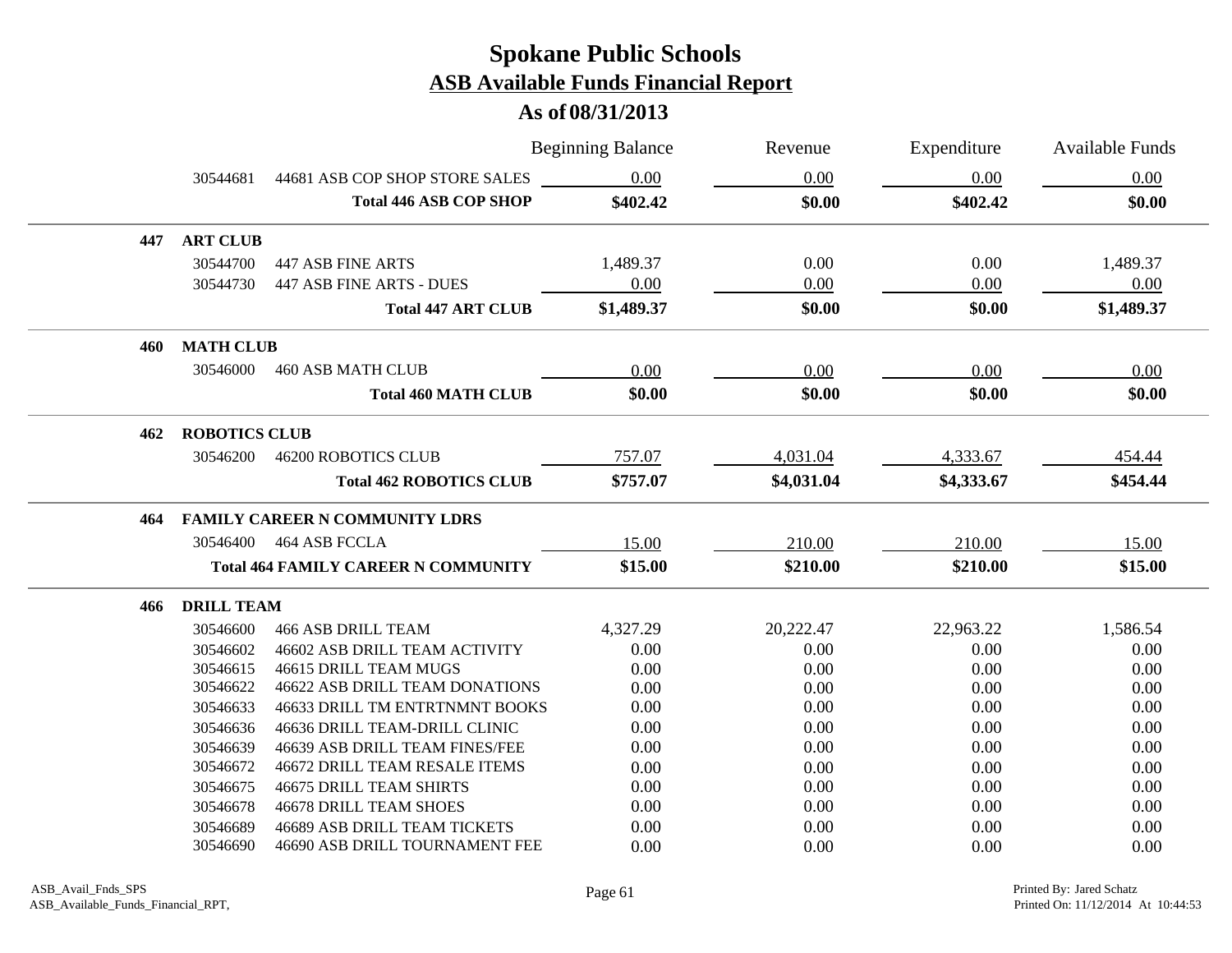|     |                        |                                         | <b>Beginning Balance</b> | Revenue     | Expenditure | <b>Available Funds</b> |
|-----|------------------------|-----------------------------------------|--------------------------|-------------|-------------|------------------------|
|     |                        | <b>Total 466 DRILL TEAM</b>             | \$4,327.29               | \$20,222.47 | \$22,963.22 | \$1,586.54             |
| 470 | <b>HONOR SOCIETY</b>   |                                         |                          |             |             |                        |
|     | 30547000               | <b>470 ASB HONOR SOCIETY</b>            | 4,683.95                 | 0.00        | 94.15       | 4,589.80               |
|     | 30547002               | 47002 HONOR SOCIETY ACTIVITIES          | 0.00                     | 0.00        | 0.00        | 0.00                   |
|     | 30547015               | 47015 HONOR SOCIETY COFFEE MUG          | 0.00                     | 0.00        | 0.00        | 0.00                   |
|     | 30547022               | 47030 HONOR SOCIETY DONATIONS           | 0.00                     | 0.00        | 0.00        | 0.00                   |
|     | 30547030               | 47030 HONOR SOCIETY DUES                | 0.00                     | 0.00        | 0.00        | 0.00                   |
|     | 30547072               | 47072 ASB HONOR SOCIETY RESALE          | 0.00                     | 0.00        | 0.00        | 0.00                   |
|     | 30547075               | <b>47075 HONOR SOCIETY SHIRTS</b>       | 0.00                     | 0.00        | 0.00        | 0.00                   |
|     |                        | <b>Total 470 HONOR SOCIETY</b>          | \$4,683.95               | \$0.00      | \$94.15     | \$4,589.80             |
| 482 | <b>RACE/ASB FORUM</b>  |                                         |                          |             |             |                        |
|     | 30548200               | <b>482 RACE/ASB FORUM</b>               | 34.63                    | 0.00        | 0.00        | 34.63                  |
|     | 30548222               | <b>48222 RACE/ASB FORUM DONATIONS</b>   | 0.00                     | 0.00        | 0.00        | 0.00                   |
|     | 30548284               | <b>48222 RACE/ASB FORUM SUCKERS</b>     | 0.00                     | 0.00        | 0.00        | 0.00                   |
|     | 30548289               | <b>48289 ASB FORM TICKET SALES</b>      | 0.00                     | 0.00        | 0.00        | 0.00                   |
|     |                        | Total 482 R A C E / ASB FORUM           | \$34.63                  | \$0.00      | \$0.00      | \$34.63                |
| 484 |                        | <b>ASB MUSCIAL PRODUCTION</b>           |                          |             |             |                        |
|     | 30548400               | <b>484 ASB MUSICAL PRODUCTIONS</b>      | 8,949.38                 | 44,832.35   | 37,036.93   | 16,744.80              |
|     | 30548403               | 48403 ASB MUSICAL PROD ADS              | 0.00                     | 0.00        | 0.00        | 0.00                   |
|     | 30548422               | 48422 MUSICAL PRODCTN DONATION          | 0.00                     | 0.00        | 0.00        | 0.00                   |
|     | 30548445               | 48445 ASB MUSIC GREAT AMERICA           | 0.00                     | 0.00        | 0.00        | 0.00                   |
|     | 30548466               | 48466 ASB MUSIC PROGRAMS                | 0.00                     | 0.00        | 0.00        | 0.00                   |
|     | 30548475               | 48475 ASB MUSIC PROD SHIRTS             | 0.00                     | 0.00        | 0.00        | 0.00                   |
|     | 30548489               | 48489 ASB MUSIC PROD TICKET             | 0.00                     | 0.00        | 0.00        | 0.00                   |
|     | 30548490               | 48490 MUSICAL PRODCTN TICKETS           | 0.00                     | 0.00        | 0.00        | 0.00                   |
|     |                        | <b>Total 484 ASB MUSCIAL PRODUCTION</b> | \$8,949.38               | \$44,832.35 | \$37,036.93 | \$16,744.80            |
| 495 | <b>ASB TIGER GROWL</b> |                                         |                          |             |             |                        |
|     | 30549500               | <b>495 ASB TIGER GROWL</b>              | 1,065.56                 | 268.00      | 872.70      | 460.86                 |
|     | 30549584               | <b>49584 TIGER GROWL SUCKERS</b>        | 0.00                     | 0.00        | 0.00        | 0.00                   |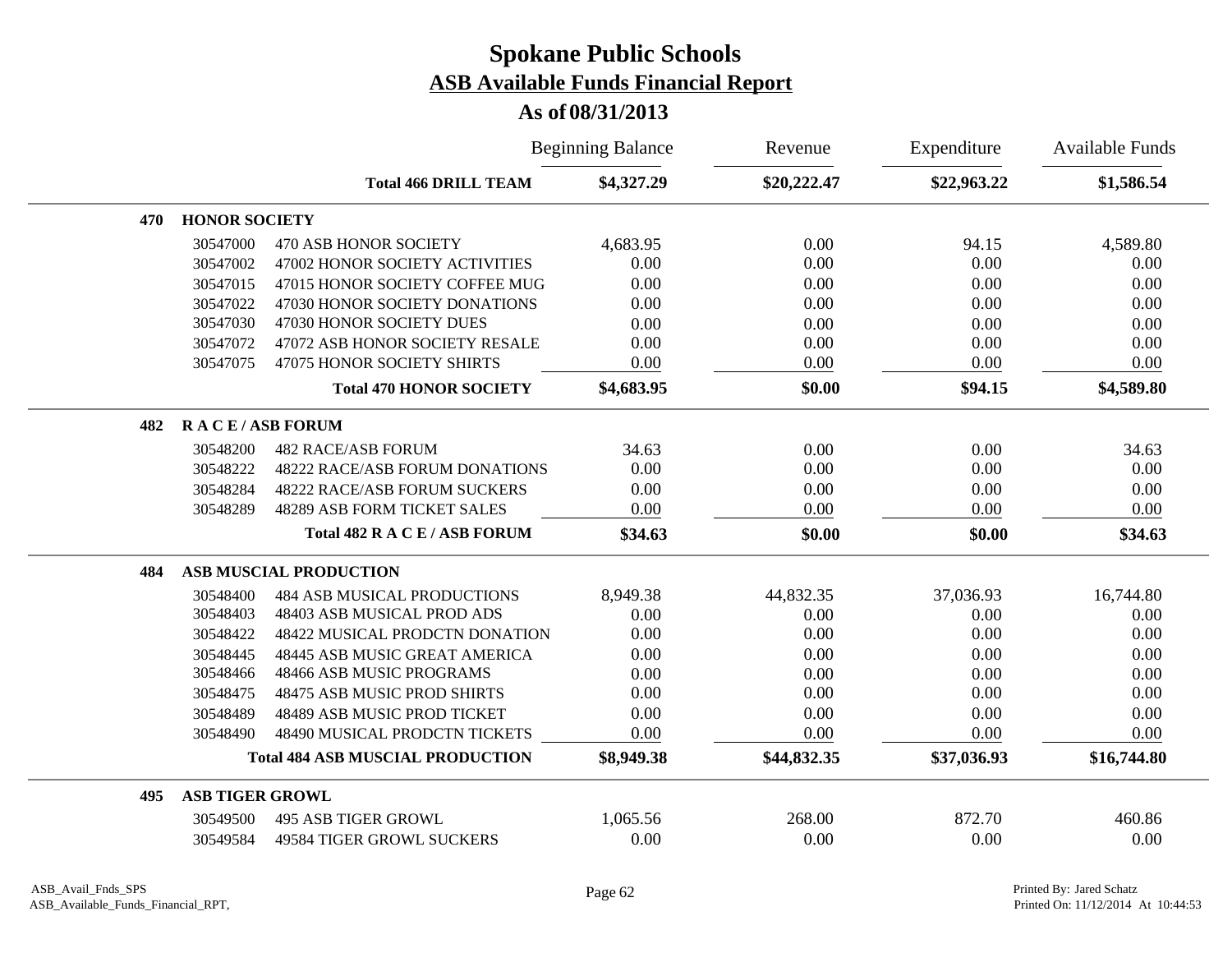|                                                          |                                   |                                     | <b>Beginning Balance</b> | Revenue     | Expenditure | Available Funds<br>\$460.86                                    |
|----------------------------------------------------------|-----------------------------------|-------------------------------------|--------------------------|-------------|-------------|----------------------------------------------------------------|
|                                                          |                                   | <b>Total 495 ASB TIGER GROWL</b>    | \$1,065.56               | \$268.00    | \$872.70    |                                                                |
|                                                          | 497                               | <b>JUNIOR ACHIEVEMENT</b>           |                          |             |             |                                                                |
|                                                          | 30549700                          | 49700 JUNIOR ACHIEVEMENT            | 3.00                     | 0.00        | 3.00        | 0.00                                                           |
|                                                          | 30549702                          | 49702 JR ACHIEVEMENT ACTIVITY       | 0.00                     | 0.00        | 0.00        | 0.00                                                           |
|                                                          | 30549722                          | 49722 JR ACHIEVEMENT DONATIONS      | 0.00                     | 0.00        | 0.00        | 0.00                                                           |
|                                                          | 30549754                          | 49754 J.A. LC ITEMS                 | 0.00                     | 0.00        | 0.00        | 0.00                                                           |
|                                                          | 30549772                          | 497772 J.A. RESALE ITEMS            | 0.00                     | 0.00        | 0.00        | 0.00                                                           |
|                                                          |                                   | <b>Total 497 JUNIOR ACHIEVEMENT</b> | \$3.00                   | \$0.00      | \$3.00      | \$0.00                                                         |
|                                                          | 400                               | <b>CLUBS</b>                        | \$31,757.43              | \$86,093.41 | \$80,623.11 | \$37,227.73                                                    |
| 310                                                      |                                   | NORTH CENTRAL HIGH SCHOOL           |                          |             |             |                                                                |
|                                                          | <b>ASB RESERVE</b><br>102         |                                     |                          |             |             |                                                                |
|                                                          | 31010200                          | <b>102 ASB RESERVE</b>              | $-30,614.38$             | 0.00        | 0.00        | $-30,614.38$                                                   |
|                                                          |                                   | <b>Total 102 ASB RESERVE</b>        | $(\$30,614.38)$          | \$0.00      | \$0.00      | $(\$30,614.38)$                                                |
|                                                          | ASB GENERAL<br>104                |                                     |                          |             |             |                                                                |
|                                                          | 31010400                          | 104 ASB GENERAL                     | 6,884.72                 | 12,092.74   | 14,303.04   | 4,674.42                                                       |
|                                                          | 31010401                          | 10401 INTERHIGH SENATE              | 0.00                     | 0.00        | 0.00        | 0.00                                                           |
|                                                          | 31010402                          | 10402 PLAQUES/G-SHOES/SR PLAQ       | 441.43                   | 0.00        | 0.00        | 441.43                                                         |
|                                                          | 31010403                          | 10403 GEN ASB-GROOVY SHOES          | 0.00                     | 0.00        | 0.00        | 0.00                                                           |
|                                                          |                                   | <b>Total 104 ASB GENERAL</b>        | \$7,326.15               | \$12,092.74 | \$14,303.04 | \$5,115.85                                                     |
|                                                          | 108                               | <b>ASB MISCELLANEOUS</b>            |                          |             |             |                                                                |
|                                                          | 31010800                          | <b>108 ASB MISCELLANEOUS</b>        | 17.23                    | 0.00        | 0.00        | 17.23                                                          |
|                                                          |                                   | <b>Total 108 ASB MISCELLANEOUS</b>  | \$17.23                  | \$0.00      | \$0.00      | \$17.23                                                        |
|                                                          | <b>ASB GSL CARD</b><br><b>110</b> |                                     |                          |             |             |                                                                |
|                                                          | 31011000                          | 110 ASB GSL CARD                    | 24,030.31                | 22,505.00   | 46,485.00   | 50.31                                                          |
|                                                          |                                   | <b>Total 110 ASB GSL CARD</b>       | \$24,030.31              | \$22,505.00 | \$46,485.00 | \$50.31                                                        |
| ASB_Avail_Fnds_SPS<br>ASB_Available_Funds_Financial_RPT, |                                   |                                     | Page 63                  |             |             | Printed By: Jared Schatz<br>Printed On: 11/12/2014 At 10:44:53 |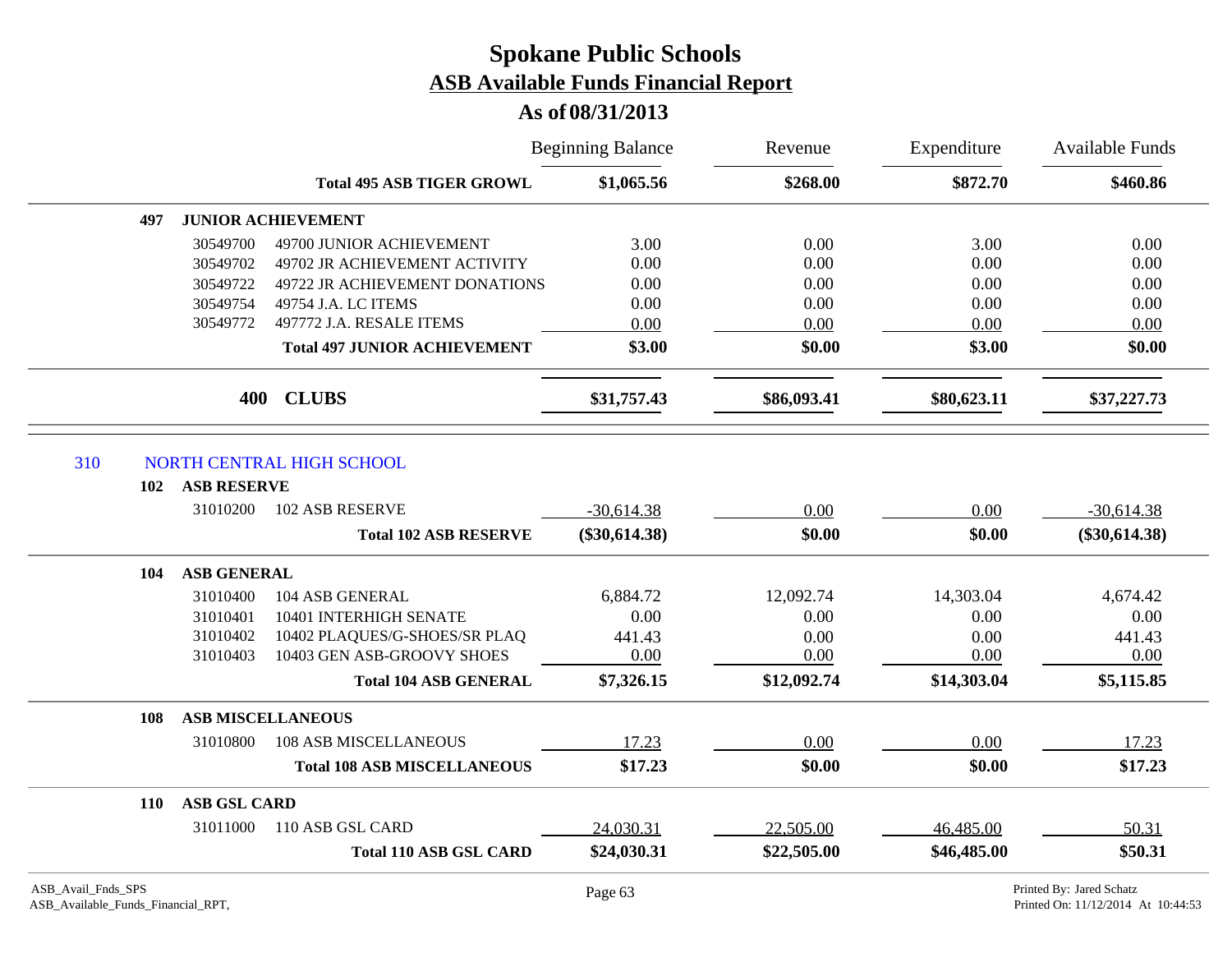|     |                        |                                       | <b>Beginning Balance</b> | Revenue     | Expenditure  | <b>Available Funds</b> |
|-----|------------------------|---------------------------------------|--------------------------|-------------|--------------|------------------------|
| 111 |                        | <b>ASB STUDENT TRAINERS</b>           |                          |             |              |                        |
|     | 31011100               | <b>111 ASB STUDENT TRAINER</b>        | 1.47                     | 0.00        | $-220.89$    | 222.36                 |
|     |                        | <b>Total 111 ASB STUDENT TRAINERS</b> | \$1.47                   | \$0.00      | $(\$220.89)$ | \$222.36               |
| 120 | <b>ASB GUIDANCE</b>    |                                       |                          |             |              |                        |
|     | 31012000               | <b>120 ASB GUIDANCE</b>               | 0.00                     | 0.00        | 0.00         | 0.00                   |
|     |                        | <b>Total 120 ASB GUIDANCE</b>         | \$0.00                   | \$0.00      | \$0.00       | \$0.00                 |
| 131 | <b>ASB YEARBOOK</b>    |                                       |                          |             |              |                        |
|     | 31013100               | 131 ASB YEARBOOK                      | 47,413.87                | 26,045.99   | 24,638.85    | 48,821.01              |
|     | 31013101               | 13101 YEARBOOK SENIOR SALUTES         | 0.00                     | 2,150.00    | 2,150.00     | 0.00                   |
|     |                        | <b>Total 131 ASB YEARBOOK</b>         | \$47,413.87              | \$28,195.99 | \$26,788.85  | \$48,821.01            |
| 135 | <b>ASB UNIFORMS</b>    |                                       |                          |             |              |                        |
|     | 31013500               | <b>135 ASB UNIFORMS</b>               | 0.00                     | 0.00        | 0.00         | 0.00                   |
|     |                        | <b>Total 135 ASB UNIFORMS</b>         | \$0.00                   | \$0.00      | \$0.00       | \$0.00                 |
| 140 | <b>ASB CONCESSIONS</b> |                                       |                          |             |              |                        |
|     | 31014000               | <b>140 ASB CONCESSIONS</b>            | 0.00                     | 0.00        | 0.00         | 0.00                   |
|     |                        | <b>Total 140 ASB CONCESSIONS</b>      | \$0.00                   | \$0.00      | \$0.00       | \$0.00                 |
| 160 | <b>ASB INSURANCE</b>   |                                       |                          |             |              |                        |
|     | 31016000               | <b>160 ASB INSURANCE</b>              | 0.00                     | 0.00        | 0.00         | 0.00                   |
|     |                        | <b>Total 160 ASB INSURANCE</b>        | \$0.00                   | \$0.00      | \$0.00       | \$0.00                 |
| 165 | <b>ASB NEWSPAPER</b>   |                                       |                          |             |              |                        |
|     | 31016500               | <b>165 ASB NEWSPAPER</b>              | 0.00                     | 0.00        | 0.00         | 0.00                   |
|     |                        | <b>Total 165 ASB NEWSPAPER</b>        | \$0.00                   | \$0.00      | \$0.00       | \$0.00                 |
| 182 |                        | <b>ASB SPECIAL PROJECTS</b>           |                          |             |              |                        |
|     |                        | 31018200 182 ASB POP INCOME           | 27.52                    | 3,184.87    | 625.00       | 2,587.39               |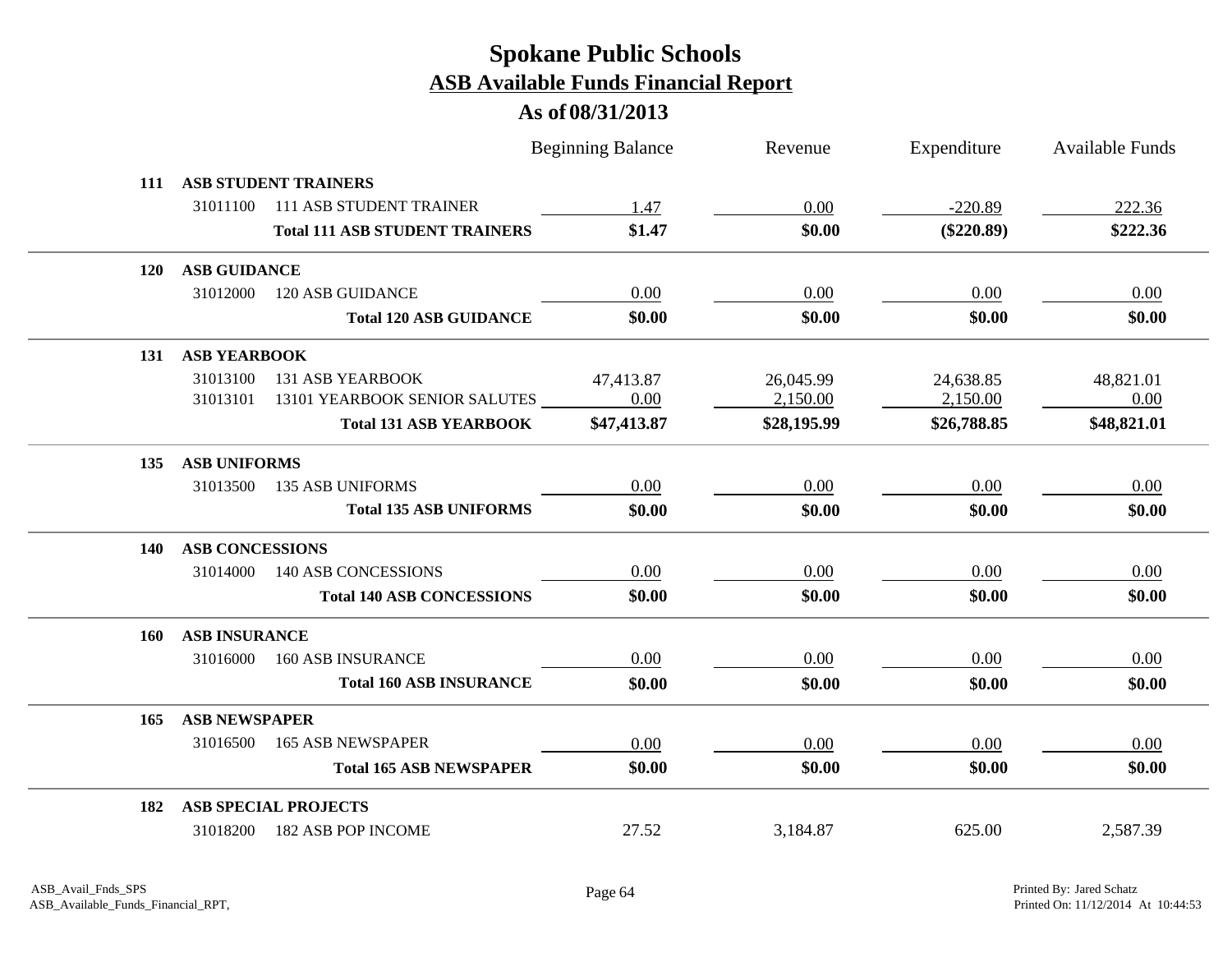|                                                          |                         |                                            | <b>Beginning Balance</b> | Revenue     | Expenditure     | Available Funds<br>\$2,587.39                                  |
|----------------------------------------------------------|-------------------------|--------------------------------------------|--------------------------|-------------|-----------------|----------------------------------------------------------------|
|                                                          |                         | <b>Total 182 ASB SPECIAL PROJECTS</b>      | \$27.52                  | \$3,184.87  | \$625.00        |                                                                |
|                                                          | <b>100</b>              | <b>GENERAL ASB</b>                         | \$48,202.17              | \$65,978.60 | \$87,981.00     | \$26,199.77                                                    |
| <b>204</b>                                               |                         | ASB ATHLETIC EQUALIZATION                  |                          |             |                 |                                                                |
|                                                          | 31020400                | 204 EQUALIZATION                           | 0.00                     | 21,328.40   | 15,452.56       | 5,875.84                                                       |
|                                                          |                         | <b>Total 204 ASB ATHLETIC EQUALIZATION</b> | \$0.00                   | \$21,328.40 | \$15,452.56     | \$5,875.84                                                     |
| 205                                                      |                         | <b>GENERAL ATHLETICS</b>                   |                          |             |                 |                                                                |
|                                                          | 31020500                | <b>205 ASB ATHLETICS GENERAL</b>           | $-17,586.63$             | 27.54       | $-7,004.76$     | $-10,554.33$                                                   |
|                                                          |                         | <b>Total 205 GENERAL ATHLETICS</b>         | $(\$17,586.63)$          | \$27.54     | $(\$7,004.76)$  | $(\$10,554.33)$                                                |
| <b>206</b>                                               | <b>LEAGUE ATHLETICS</b> |                                            |                          |             |                 |                                                                |
|                                                          | 31020600                | <b>206 STATE TRAVEL</b>                    | 7,955.93                 | 1,958.00    | 10,648.99       | $-735.06$                                                      |
|                                                          |                         | <b>Total 206 LEAGUE ATHLETICS</b>          | \$7,955.93               | \$1,958.00  | \$10,648.99     | $(\$735.06)$                                                   |
| 208                                                      |                         | <b>ASB ATHLETIC OFFICIALS</b>              |                          |             |                 |                                                                |
|                                                          | 31020800                | <b>208 GSL OFFICIALS</b>                   | $-35,370.26$             | 0.00        | $-10,371.11$    | $-24,999.15$                                                   |
|                                                          |                         | <b>Total 208 ASB ATHLETIC OFFICIALS</b>    | $(\$35,370.26)$          | \$0.00      | $(\$10,371.11)$ | $(\$24,999.15)$                                                |
| 227                                                      | <b>BASEBALL</b>         |                                            |                          |             |                 |                                                                |
|                                                          | 31022700                | 227 ASB BASEBALL                           | $-112.74$                | 3,305.00    | 2,824.05        | 368.21                                                         |
|                                                          | 31022701                | 22701 ASB BASEBALL POINSETTA               | 0.00                     | 0.00        | 0.00            | 0.00                                                           |
|                                                          | 31022702                | 22702 ASB BASEBALL CAMP                    | 0.00                     | 0.00        | 0.00            | 0.00                                                           |
|                                                          |                         | <b>Total 227 BASEBALL</b>                  | (\$112.74)               | \$3,305.00  | \$2,824.05      | \$368.21                                                       |
| <b>230</b>                                               | <b>BOYS BASKETBALL</b>  |                                            |                          |             |                 |                                                                |
|                                                          | 31023000                | 230 ASB BASKETBALL BOYS                    | 265.16                   | 267.00      | 532.16          | 0.00                                                           |
|                                                          |                         | <b>Total 230 BOYS BASKETBALL</b>           | \$265.16                 | \$267.00    | \$532.16        | \$0.00                                                         |
| 231                                                      | <b>GIRLS BASKETBALL</b> |                                            |                          |             |                 |                                                                |
|                                                          | 31023100                | 231 ASB GIRLS BASKETBALL                   | $-227.72$                | 1,309.74    | 1,468.35        | $-386.33$                                                      |
| ASB_Avail_Fnds_SPS<br>ASB_Available_Funds_Financial_RPT, |                         |                                            | Page 65                  |             |                 | Printed By: Jared Schatz<br>Printed On: 11/12/2014 At 10:44:53 |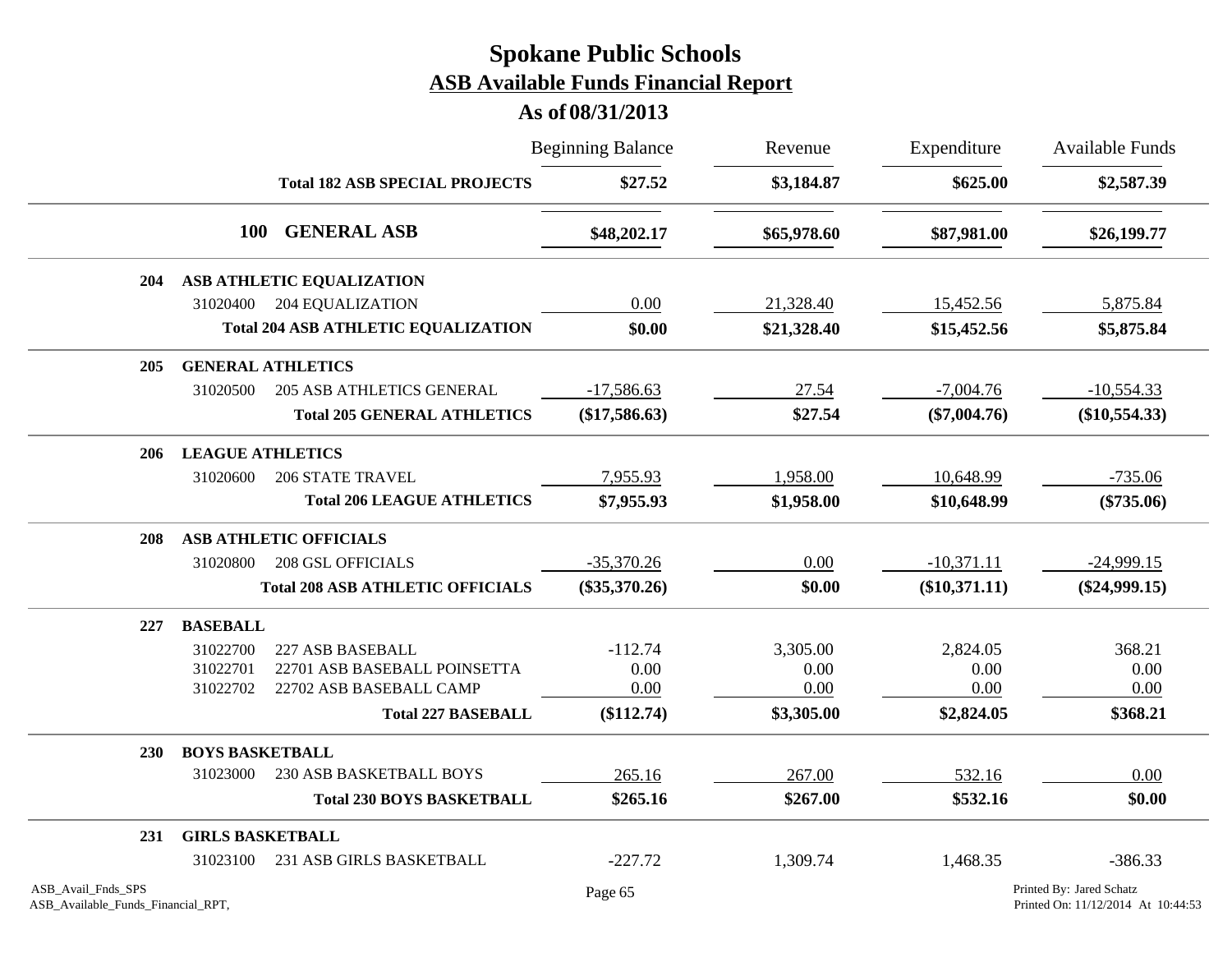### **As of 08/31/2013**

|                                                          |                   |                                      | <b>Beginning Balance</b> | Revenue     | Expenditure | Available Funds<br>$(\$386.33)$                                |
|----------------------------------------------------------|-------------------|--------------------------------------|--------------------------|-------------|-------------|----------------------------------------------------------------|
|                                                          |                   | <b>Total 231 GIRLS BASKETBALL</b>    | $(\$227.72)$             | \$1,309.74  | \$1,468.35  |                                                                |
| 236                                                      |                   | <b>BOYS CROSS COUNTRY</b>            |                          |             |             |                                                                |
|                                                          | 31023600          | 236 ASB BOYS CROSS COUNTRY           | 5,893.47                 | 2,510.42    | 4,686.28    | 3,717.61                                                       |
|                                                          | 31023601          | 23601 BOYS XC DONATION LETTERS       | $-27.20$                 | 3,845.00    | 3,817.80    | 0.00                                                           |
|                                                          | 31023602          | 23602 BOYS XC TEAM SHIRTS            | 0.00                     | 2,576.00    | 2,576.00    | 0.00                                                           |
|                                                          |                   | <b>Total 236 BOYS CROSS COUNTRY</b>  | \$5,866.27               | \$8,931.42  | \$11,080.08 | \$3,717.61                                                     |
| 237                                                      |                   | <b>GIRLS CROSS COUNTRY</b>           |                          |             |             |                                                                |
|                                                          | 31023700          | 237 ASB GIRLS CROSS COUNTRY          | 426.04                   | 494.00      | 700.98      | 219.06                                                         |
|                                                          |                   | <b>Total 237 GIRLS CROSS COUNTRY</b> | \$426.04                 | \$494.00    | \$700.98    | \$219.06                                                       |
| 240                                                      | <b>FOOTBALL</b>   |                                      |                          |             |             |                                                                |
|                                                          | 31024000          | <b>240 ASB FOOTBALL</b>              | $-11,372.71$             | 23,299.63   | 23,222.22   | $-11,295.30$                                                   |
|                                                          | 31024001          | 24001 GRADY'S LETTERS                | 0.00                     | 0.00        | 0.00        | 0.00                                                           |
|                                                          | 31024002          | 24002 FOOTBALL BANNERS               | 0.00                     | 0.00        | 0.00        | 0.00                                                           |
|                                                          |                   | <b>Total 240 FOOTBALL</b>            | $(\$11,372.71)$          | \$23,299.63 | \$23,222.22 | $(\$11,295.30)$                                                |
| 242                                                      | <b>BOYS GOLF</b>  |                                      |                          |             |             |                                                                |
|                                                          | 31024200          | 242 ASB BOYS GOLF                    | $-399.84$                | 1,830.50    | 1,396.43    | 34.23                                                          |
|                                                          | 31024201          | 24201 BOYS/GIRLS MISSELHORN FN       | 998.68                   | 0.00        | 0.00        | 998.68                                                         |
|                                                          |                   | <b>Total 242 BOYS GOLF</b>           | \$598.84                 | \$1,830.50  | \$1,396.43  | \$1,032.91                                                     |
| 243                                                      | <b>GIRLS GOLF</b> |                                      |                          |             |             |                                                                |
|                                                          | 31024300          | 243 ASB GIRLS GOLF                   | 110.00                   | 1,240.50    | 1,286.36    | 64.14                                                          |
|                                                          |                   | <b>Total 243 GIRLS GOLF</b>          | \$110.00                 | \$1,240.50  | \$1,286.36  | \$64.14                                                        |
| 248                                                      | <b>GYMNASTICS</b> |                                      |                          |             |             |                                                                |
|                                                          | 31024800          | <b>248 ASB GYMNASTICS</b>            | 0.00                     | 396.00      | $-34.22$    | 430.22                                                         |
|                                                          |                   | <b>Total 248 GYMNASTICS</b>          | \$0.00                   | \$396.00    | $(\$34.22)$ | \$430.22                                                       |
| 264                                                      | <b>SLOW PITCH</b> |                                      |                          |             |             |                                                                |
|                                                          | 31026400          | 264 ASB SLOW PITCH SOFTBALL          | $-148.62$                | 1,940.26    | 1,075.21    | 716.43                                                         |
| ASB_Avail_Fnds_SPS<br>ASB_Available_Funds_Financial_RPT, |                   |                                      | Page 66                  |             |             | Printed By: Jared Schatz<br>Printed On: 11/12/2014 At 10:44:53 |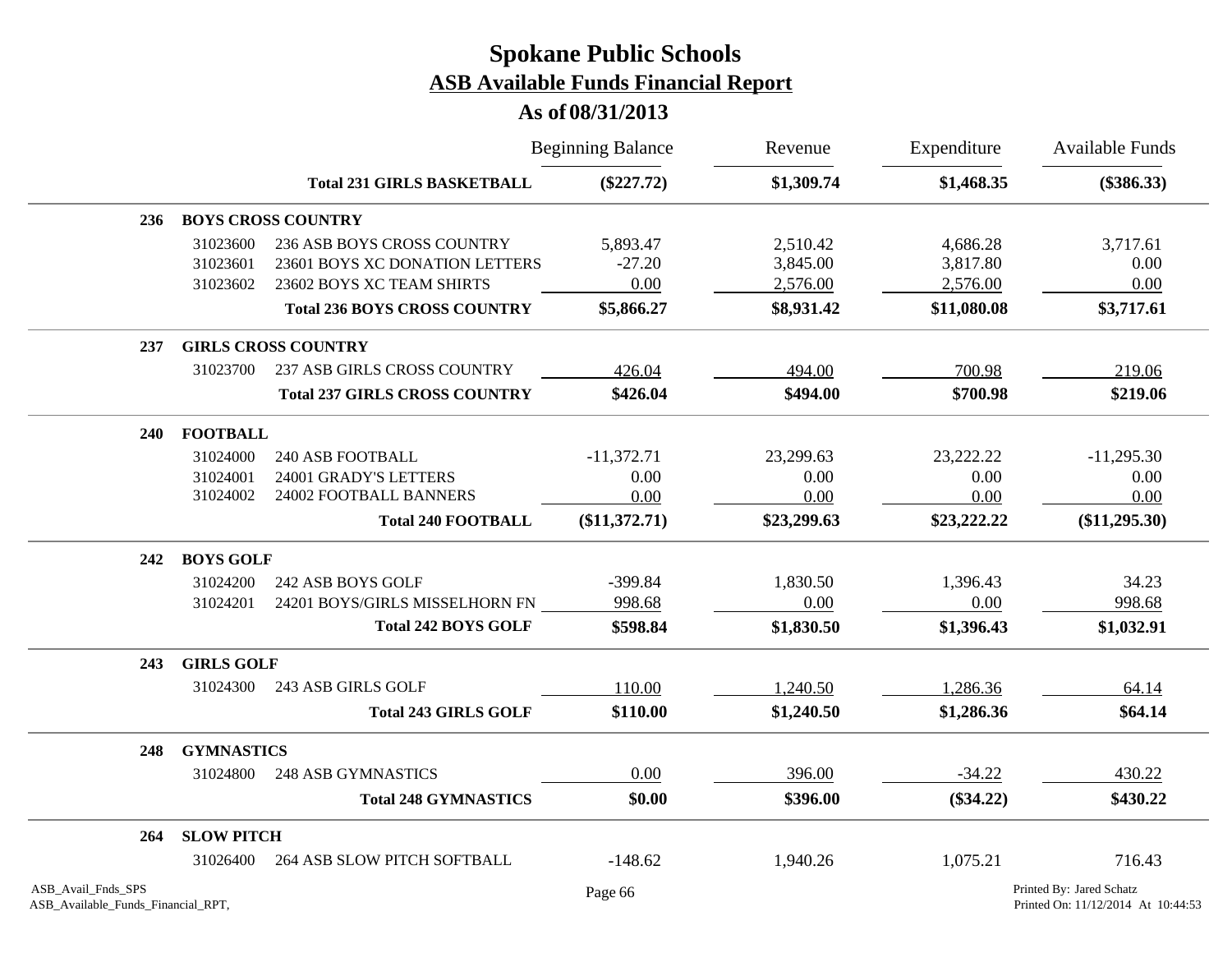|            |                          |                                  | <b>Beginning Balance</b> | Revenue     | Expenditure  | <b>Available Funds</b> |
|------------|--------------------------|----------------------------------|--------------------------|-------------|--------------|------------------------|
|            |                          | <b>Total 264 SLOW PITCH</b>      | (\$148.62)               | \$1,940.26  | \$1,075.21   | \$716.43               |
| 266        | <b>BOYS' SOCCER</b>      |                                  |                          |             |              |                        |
|            | 31026600                 | <b>266 ASB BOYS SOCCER</b>       | $-2,743.21$              | 0.00        | $-298.59$    | $-2,444.62$            |
|            |                          | <b>Total 266 BOYS' SOCCER</b>    | $(\$2,743.21)$           | \$0.00      | $(\$298.59)$ | $(\$2,444.62)$         |
| 267        | <b>GIRLS' SOCCER</b>     |                                  |                          |             |              |                        |
|            | 31026700                 | <b>267 ASB GIRLS SOCCER</b>      | 0.00                     | 1,115.00    | 1,953.73     | $-838.73$              |
|            |                          | <b>Total 267 GIRLS' SOCCER</b>   | \$0.00                   | \$1,115.00  | \$1,953.73   | $(\$838.73)$           |
| 270        | <b>GIRLS' SOFTBALL</b>   |                                  |                          |             |              |                        |
|            | 31027000                 | 270 ASB GIRLS SOFTBALL           | 463.38                   | 850.00      | $-116.38$    | 1,429.76               |
|            |                          | <b>Total 270 GIRLS' SOFTBALL</b> | \$463.38                 | \$850.00    | (\$116.38)   | \$1,429.76             |
| 278        | <b>BOYS' TENNIS</b>      |                                  |                          |             |              |                        |
|            | 31027800                 | 278 ASB BOYS TENNIS              | $-1,330.19$              | 0.00        | 189.42       | $-1,519.61$            |
|            |                          | <b>Total 278 BOYS' TENNIS</b>    | $(\$1,330.19)$           | \$0.00      | \$189.42     | $(\$1,519.61)$         |
| 279        | <b>GIRLS' TENNIS</b>     |                                  |                          |             |              |                        |
|            | 31027900                 | 279 ASB GIRLS TENNIS             | 1,598.94                 | 887.00      | 686.22       | 1,799.72               |
|            |                          | <b>Total 279 GIRLS' TENNIS</b>   | \$1,598.94               | \$887.00    | \$686.22     | \$1,799.72             |
| 284        | <b>BOYS' TRACK</b>       |                                  |                          |             |              |                        |
|            | 31028400                 | <b>284 ASB BOYS TRACK</b>        | 997.91                   | 5,892.07    | 5,437.39     | 1,452.59               |
|            |                          | <b>Total 284 BOYS' TRACK</b>     | \$997.91                 | \$5,892.07  | \$5,437.39   | \$1,452.59             |
| 285        | <b>GIRLS' TRACK</b>      |                                  |                          |             |              |                        |
|            | 31028500                 | <b>285 ASB GIRLS TRACK</b>       | $-579.19$                | 13,536.06   | 12,232.79    | 724.08                 |
|            |                          | <b>Total 285 GIRLS' TRACK</b>    | $(\$579.19)$             | \$13,536.06 | \$12,232.79  | \$724.08               |
| <b>290</b> | <b>GIRLS' VOLLEYBALL</b> |                                  |                          |             |              |                        |
|            | 31029000                 | <b>290 ASB GIRLS VOLLEYBALL</b>  | 4.09                     | 7,588.41    | 7,399.01     | 193.49                 |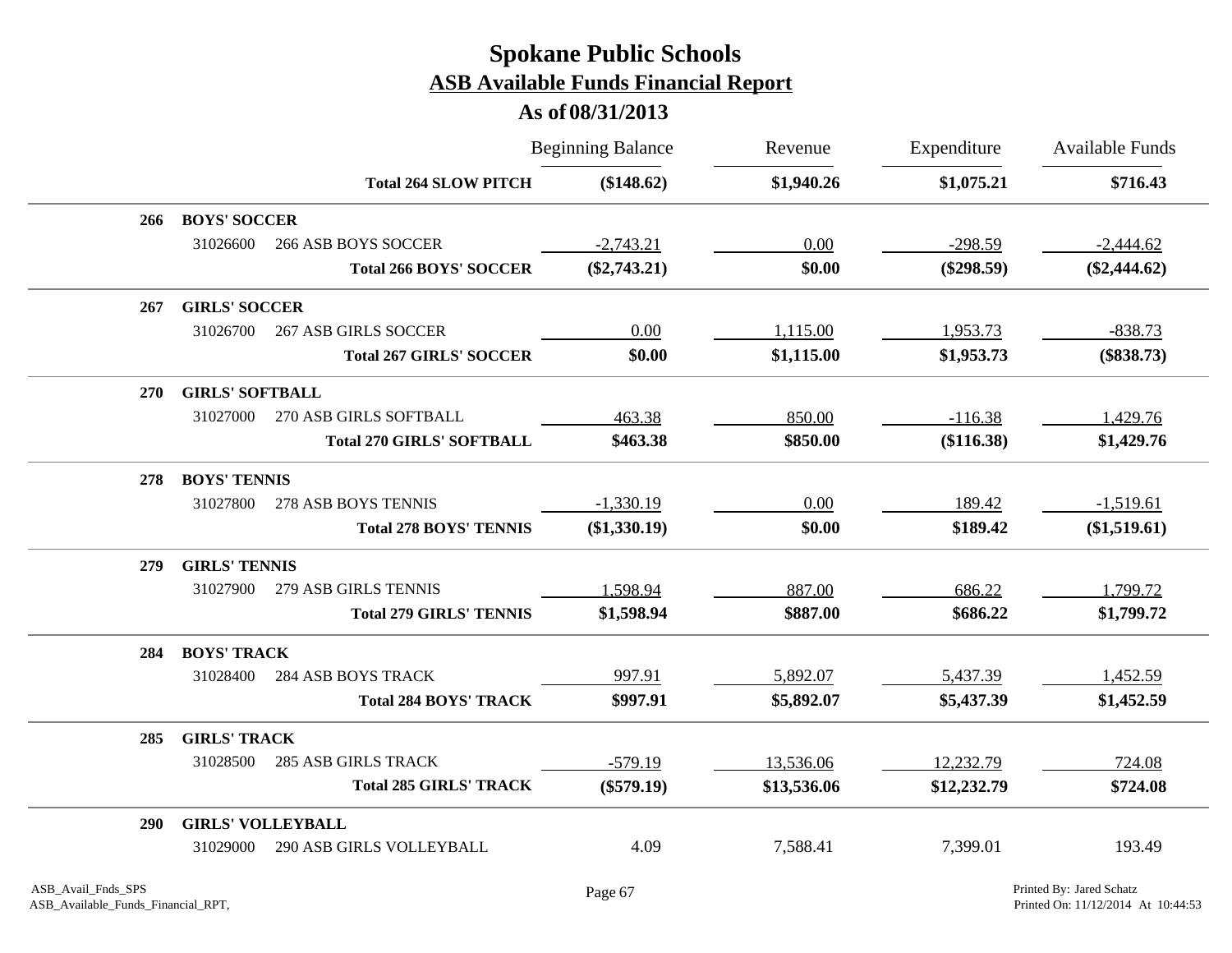|     |                        |                                           | <b>Beginning Balance</b> | Revenue      | Expenditure  | Available Funds |
|-----|------------------------|-------------------------------------------|--------------------------|--------------|--------------|-----------------|
|     | 31029004               | 29004 G-VOLLEYBALL PAYROLL                | 0.00                     | 0.00         | 0.00         | 0.00            |
|     |                        | <b>Total 290 GIRLS' VOLLEYBALL</b>        | \$4.09                   | \$7,588.41   | \$7,399.01   | \$193.49        |
| 294 | <b>BOYS' WRESTLING</b> |                                           |                          |              |              |                 |
|     | 31029400               | <b>294 ASB BOYS WRESTLING</b>             | $-4,624.20$              | 8,402.00     | 3,741.64     | 36.16           |
|     |                        | <b>Total 294 BOYS' WRESTLING</b>          | $(\$4,624.20)$           | \$8,402.00   | \$3,741.64   | \$36.16         |
|     | <b>200</b>             | <b>ATHLETICS</b>                          | $(\$55,808.91)$          | \$104,598.53 | \$83,502.53  | $(\$34,712.91)$ |
| 308 |                        | <b>VOCATIONAL TRAINING CLUB</b>           |                          |              |              |                 |
|     | 31030800               | <b>308 ASB VOCATIONAL TRAINING</b>        | 200.71                   | $0.00\,$     | 0.00         | 200.71          |
|     |                        | <b>Total 308 VOCATIONAL TRAINING CLUB</b> | \$200.71                 | \$0.00       | \$0.00       | \$200.71        |
| 312 | <b>DEBATE CLUB</b>     |                                           |                          |              |              |                 |
|     | 31031200               | 312 ASB DEBATE                            | 160.03                   | 384.39       | $-1,104.00$  | 1,648.42        |
|     | 31031201               | 31201 ASB DEBATE BUTTERBRAIDS             | 0.00                     | 0.00         | 0.00         | 0.00            |
|     | 31031202               | 31202 ASB DEBATE SUCKERS                  | 0.00                     | 0.00         | 0.00         | 0.00            |
|     | 31031203               | 31203 ASB DEBATE CHOC ROSES               | 0.00                     | 0.00         | 0.00         | 0.00            |
|     |                        | <b>Total 312 DEBATE CLUB</b>              | \$160.03                 | \$384.39     | (\$1,104.00) | \$1,648.42      |
| 313 | <b>DECA CLUB</b>       |                                           |                          |              |              |                 |
|     | 31031300               | 313 ASB DECA CHAPTER                      | 472.71                   | 3,162.49     | 2,551.45     | 1,083.75        |
|     |                        | <b>Total 313 DECA CLUB</b>                | \$472.71                 | \$3,162.49   | \$2,551.45   | \$1,083.75      |
| 314 | <b>DECA STORE</b>      |                                           |                          |              |              |                 |
|     | 31031400               | 314 ASB DECA STORE                        | $-763.24$                | 14,878.20    | 13,321.48    | 793.48          |
|     |                        | <b>Total 314 DECA STORE</b>               | $(\$763.24)$             | \$14,878.20  | \$13,321.48  | \$793.48        |
| 315 | <b>DRAMA CLUB</b>      |                                           |                          |              |              |                 |
|     | 31031500               | 315 ASB DRAMA                             | 4,358.38                 | 394.50       | 662.85       | 4,090.03        |
|     | 31031501               | 31501 ASB DRAMA PLAYS                     | $-392.30$                | 4,248.90     | 3,993.01     | $-136.41$       |
|     |                        | 31502 ASB DRAMA DOLL SHOP                 | 0.00                     | 0.00         | 0.00         | 0.00            |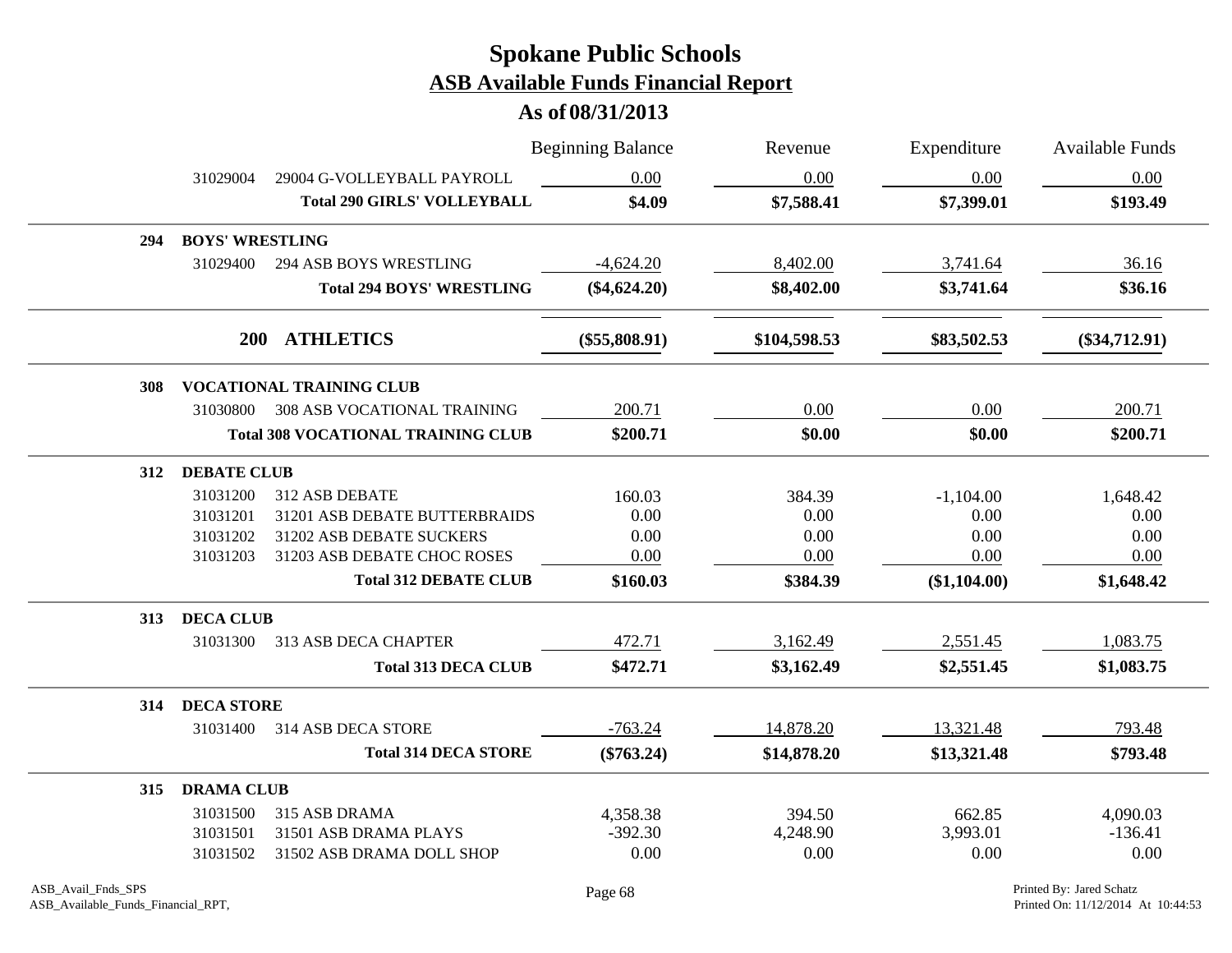|     |                    |                                                  | <b>Beginning Balance</b> | Revenue     | Expenditure | Available Funds |
|-----|--------------------|--------------------------------------------------|--------------------------|-------------|-------------|-----------------|
|     | 31031503           | 31503 DRAMA - SPRING ONE ACT                     | $-54.50$                 | 11,184.00   | 11,129.50   | 0.00            |
|     |                    | <b>Total 315 DRAMA CLUB</b>                      | \$3,911.58               | \$15,827.40 | \$15,785.36 | \$3,953.62      |
| 316 |                    | <b>DRAMATIC PRODUCTIONS CLUB</b>                 |                          |             |             |                 |
|     | 31031600           | 316 ASB DRAMA PRODUCTIONS                        | 416.74                   | 200.00      | 0.00        | 616.74          |
|     |                    | <b>Total 316 DRAMATIC PRODUCTIONS CLUB</b>       | \$416.74                 | \$200.00    | \$0.00      | \$616.74        |
| 329 |                    | PRO START - FOOD SERVICES CLUB                   |                          |             |             |                 |
|     | 31032900           | 329 ASB FOOD SERVICES                            | 0.00                     | 0.00        | 0.00        | 0.00            |
|     |                    | <b>Total 329 PRO START - FOOD SERVICES CLUB</b>  | \$0.00                   | \$0.00      | \$0.00      | \$0.00          |
| 346 |                    | MATH, ENGINEERING, SCIENCE CLUB                  |                          |             |             |                 |
|     | 31034600           | 346 ASB MESA CLUB                                | 0.00                     | 0.00        | 0.00        | 0.00            |
|     |                    | <b>Total 346 MATH, ENGINEERING, SCIENCE CLUB</b> | \$0.00                   | \$0.00      | \$0.00      | \$0.00          |
| 356 | <b>BAND CLUB</b>   |                                                  |                          |             |             |                 |
|     | 31035600           | 356 ASB BAND                                     | 7,998.22                 | 7,857.53    | 8,388.58    | 7,467.17        |
|     | 31035601           | 35601 BAND CLEANING ACCOUNT                      | ,695.26                  | 481.00      | 0.00        | 2,176.26        |
|     |                    | <b>Total 356 BAND CLUB</b>                       | \$9,693.48               | \$8,338.53  | \$8,388.58  | \$9,643.43      |
| 358 | <b>CHORAL CLUB</b> |                                                  |                          |             |             |                 |
|     | 31035800           | <b>358 ASB CHORAL</b>                            | 2,370.83                 | 3,749.70    | 5,154.93    | 965.60          |
|     | 31035801           | 35801 CHORAL ROBE FEES                           | $-45.79$                 | 542.00      | 1,277.01    | $-780.80$       |
|     | 31035802           | 35802 NATIONAL HONOR CHOIR                       | 0.00                     | 0.00        | 0.00        | 0.00            |
|     |                    | <b>Total 358 CHORAL CLUB</b>                     | \$2,325.04               | \$4,291.70  | \$6,431.94  | \$184.80        |
| 367 | <b>DI WORKSHOP</b> |                                                  |                          |             |             |                 |
|     | 31036700           | 36700 DI WORKSHOP                                | 0.00                     | $0.00\,$    | 0.00        | 0.00            |
|     |                    | <b>Total 367 DI WORKSHOP</b>                     | \$0.00                   | \$0.00      | \$0.00      | \$0.00          |
| 368 |                    | <b>CO-OPERATIVE CLUB</b>                         |                          |             |             |                 |
|     | 31036800           | 368 ASB CO OP                                    | 317.34                   | 0.00        | 0.00        | 317.34          |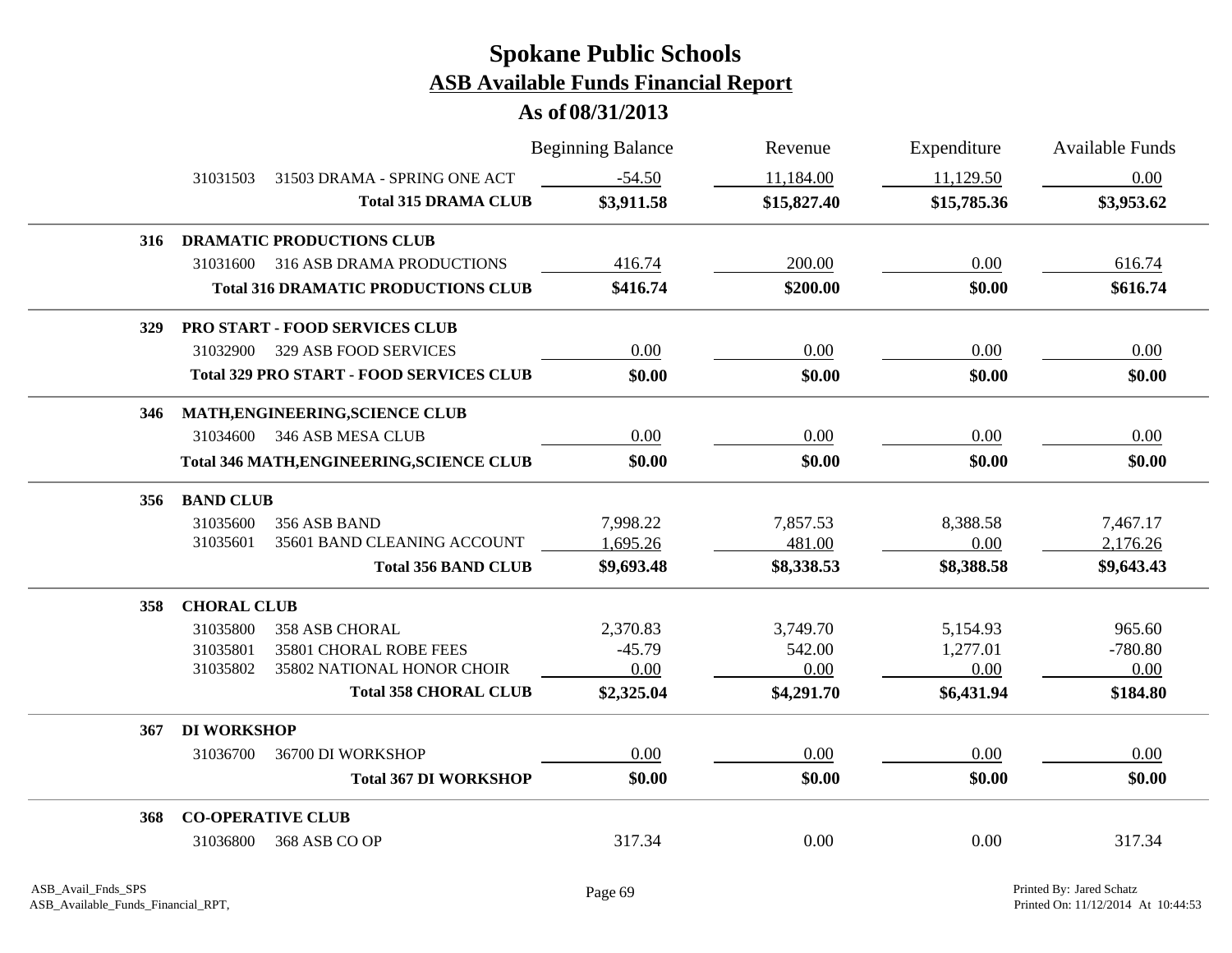|            |                       |                                    | <b>Beginning Balance</b> | Revenue     | Expenditure  | <b>Available Funds</b> |  |
|------------|-----------------------|------------------------------------|--------------------------|-------------|--------------|------------------------|--|
|            |                       | <b>Total 368 CO-OPERATIVE CLUB</b> | \$317.34                 | \$0.00      | \$0.00       | \$317.34               |  |
| <b>390</b> | <b>CLASS OF 2020</b>  |                                    |                          |             |              |                        |  |
|            | 31039000              | 39000 CLASS OF 2020                | 0.00                     | 0.00        | 0.00         | 0.00                   |  |
|            |                       | <b>Total 390 CLASS OF 2020</b>     | \$0.00                   | \$0.00      | \$0.00       | \$0.00                 |  |
| 391        | <b>CLASS OF 2011</b>  |                                    |                          |             |              |                        |  |
|            | 31039100              | 39100 CLASS OF 2011                | 0.00                     | 0.00        | 0.00         | 0.00                   |  |
|            | 31039101              | 39101 CLASS OF 2011 PROM           | 0.00                     | 0.00        | 0.00         | 0.00                   |  |
|            |                       | <b>Total 391 CLASS OF 2011</b>     | \$0.00                   | \$0.00      | \$0.00       | \$0.00                 |  |
| 392        | <b>CLASS OF 2012</b>  |                                    |                          |             |              |                        |  |
|            | 31039200              | 392 ASB CLASS OF 2012              | 2,459.96                 | 0.00        | 2,459.96     | 0.00                   |  |
|            | 31039201              | 39201 CLASS 2012 PROM              | 0.00                     | 0.00        | 0.00         | 0.00                   |  |
|            | 31039202              | 39202 CLASS 2012 HOMECOMING        | 0.00                     | 0.00        | 0.00         | 0.00                   |  |
|            |                       | <b>Total 392 CLASS OF 2012</b>     | \$2,459.96               | \$0.00      | \$2,459.96   | \$0.00                 |  |
| 393        | <b>ASB CLASS 2013</b> |                                    |                          |             |              |                        |  |
|            | 31039300              | 393 ASB CLASS OF 2013              | 2,010.85                 | 5,094.00    | 7,104.85     | 0.00                   |  |
|            | 31039302              | 39302 CLASS OF 2013 HOMECOMING     | 0.00                     | 6,176.00    | 6,176.00     | 0.00                   |  |
|            |                       | Total 393 ASB CLASS 2013           | \$2,010.85               | \$11,270.00 | \$13,280.85  | \$0.00                 |  |
| 394        | ASB CLASS 2014        |                                    |                          |             |              |                        |  |
|            | 31039400              | 394 ASB CLASS OF 2014              | 371.41                   | 1,927.10    | $-369.94$    | 2,668.45               |  |
|            | 31039401              | 39401 CLASS 2014 PROM              | 0.00                     | 0.00        | 0.00         | 0.00                   |  |
|            | 31039402              | 39402 ASB CLS 2014 HOMECOMING      | 0.00                     | 0.00        | 0.00         | 0.00                   |  |
|            |                       | Total 394 ASB CLASS 2014           | \$371.41                 | \$1,927.10  | $(\$369.94)$ | \$2,668.45             |  |
| 395        | ASB CLASS 2015        |                                    |                          |             |              |                        |  |
|            | 31039500              | 395 ASB CLASS OF 2015              | 385.64                   | 177.50      | $-200.00$    | 763.14                 |  |
|            | 31039501              | 39501 CLASS 2015 PROM              | 0.00                     | 0.00        | 0.00         | 0.00                   |  |
|            | 31039502              | 39502 CLASS 2015 HOMECOMING        | 0.00                     | 0.00        | 0.00         | 0.00                   |  |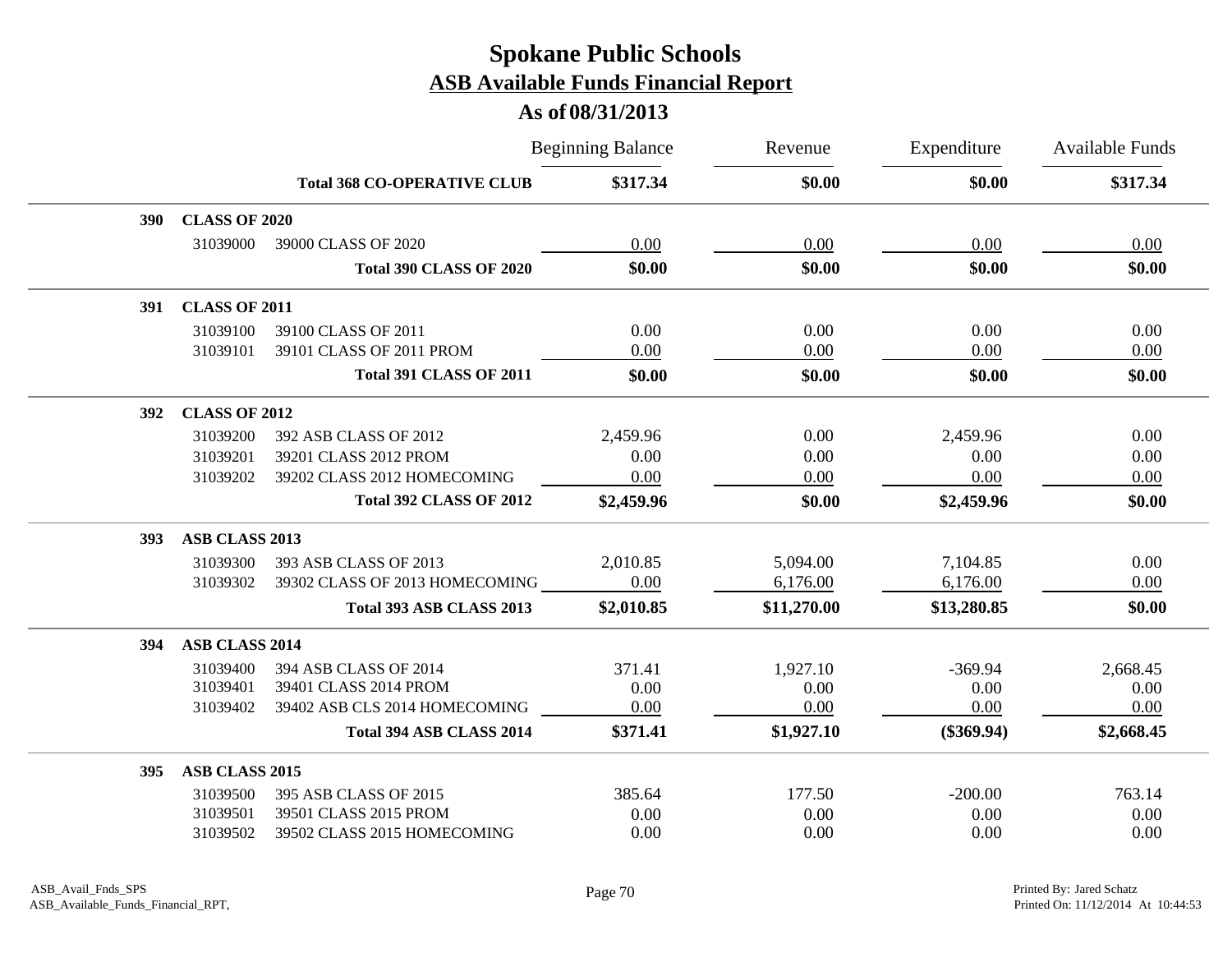|                                              | <b>Beginning Balance</b> | Revenue     | Expenditure  | <b>Available Funds</b> |
|----------------------------------------------|--------------------------|-------------|--------------|------------------------|
| Total 395 ASB CLASS 2015                     | \$385.64                 | \$177.50    | $(\$200.00)$ | \$763.14               |
| ASB CLASS 2016<br>396                        |                          |             |              |                        |
| 31039600<br>396 ASB CLASS OF 2016            | 0.00                     | 0.00        | $-450.00$    | 450.00                 |
| Total 396 ASB CLASS 2016                     | \$0.00                   | \$0.00      | $(\$450.00)$ | \$450.00               |
| ASB CLASS 2017<br>397                        |                          |             |              |                        |
| 31039700<br>397 ASB CLASS OF 2017            | 0.00                     | 0.00        | $-1,070.31$  | 1,070.31               |
| Total 397 ASB CLASS 2017                     | \$0.00                   | \$0.00      | (\$1,070.31) | \$1,070.31             |
| <b>ASB CLASS 2018</b><br>398                 |                          |             |              |                        |
| 31039800<br>398 ASB CLASS OF 2018            | 0.00                     | 0.00        | 0.00         | 0.00                   |
| Total 398 ASB CLASS 2018                     | \$0.00                   | \$0.00      | \$0.00       | \$0.00                 |
| <b>ASB CLASS 2019</b><br>399                 |                          |             |              |                        |
| 31039900<br>39900 CLASS OF 2019              | 0.00                     | 0.00        | 0.00         | 0.00                   |
| Total 399 ASB CLASS 2019                     | \$0.00                   | \$0.00      | \$0.00       | \$0.00                 |
| <b>CLASS</b><br><b>300</b>                   | \$21,962.25              | \$60,457.31 | \$59,025.37  | \$23,394.19            |
| <b>ASB LITERARY CLUB</b><br>402              |                          |             |              |                        |
| <b>402 ASB KNOWLEDGE BOWL</b><br>31040200    | 1.60                     | 0.00        | 1.60         | 0.00                   |
| <b>Total 402 ASB LITERARY CLUB</b>           | \$1.60                   | \$0.00      | \$1.60       | \$0.00                 |
| <b>ASB GAME CLUB</b><br>404                  |                          |             |              |                        |
| 31040400<br><b>404 ASB INDOOR RECREATION</b> | 63.97                    | 26.38       | 65.63        | 24.72                  |
| <b>Total 404 ASB GAME CLUB</b>               | \$63.97                  | \$26.38     | \$65.63      | \$24.72                |
| <b>ASB SCIENCE CLUB</b><br>407               |                          |             |              |                        |
| 31040700<br>40700 SCIENCE BOWL               | 506.40                   | 0.00        | 198.59       | 307.81                 |
| <b>Total 407 ASB SCIENCE CLUB</b>            | \$506.40                 | \$0.00      | \$198.59     | \$307.81               |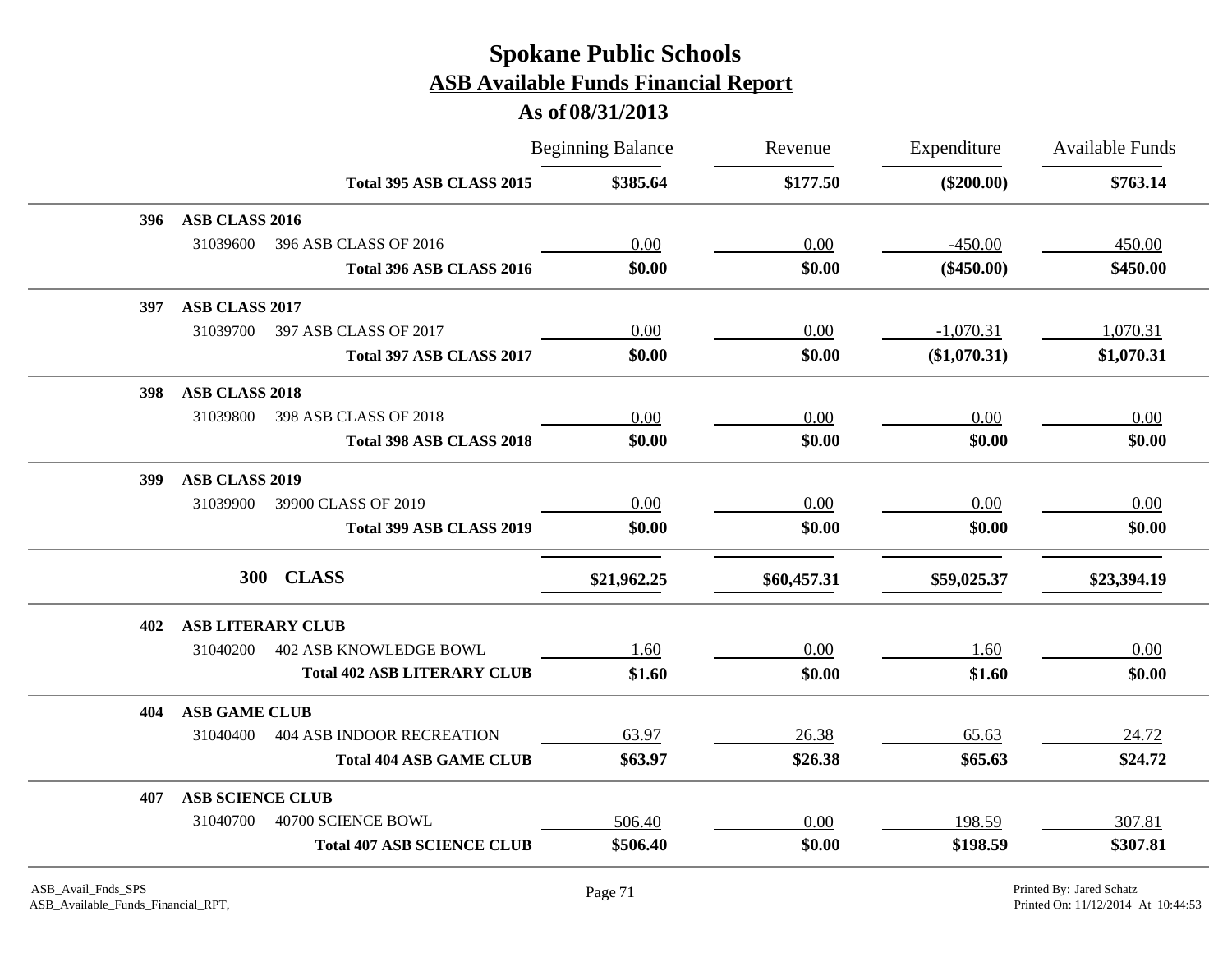|     |                                              |                             | <b>Beginning Balance</b> | Revenue     | Expenditure | Available Funds |
|-----|----------------------------------------------|-----------------------------|--------------------------|-------------|-------------|-----------------|
| 409 | PRIDE TRIBE - SCHOOL SPIRIT                  |                             |                          |             |             |                 |
|     | 31040900<br>40900 PRIDE TRIBE                |                             | 446.68                   | 0.00        | 273.68      | 173.00          |
|     | <b>Total 409 PRIDE TRIBE - SCHOOL SPIRIT</b> |                             | \$446.68                 | \$0.00      | \$273.68    | \$173.00        |
| 410 | <b>ASB SPECIAL OLYMPICS</b>                  |                             |                          |             |             |                 |
|     | 31041000<br><b>410 ASB SPECIAL OLYMPICS</b>  |                             | 0.00                     | 0.00        | 0.00        | 0.00            |
|     | <b>Total 410 ASB SPECIAL OLYMPICS</b>        |                             | \$0.00                   | \$0.00      | \$0.00      | \$0.00          |
| 411 | YES WE CAN                                   |                             |                          |             |             |                 |
|     | 31041100<br>41100 YES WE CAN                 |                             | 164.00                   | 0.00        | 130.00      | 34.00           |
|     |                                              | <b>Total 411 YES WE CAN</b> | \$164.00                 | \$0.00      | \$130.00    | \$34.00         |
| 414 | <b>ASB LETTER CLUB</b>                       |                             |                          |             |             |                 |
|     | 31041400<br>41400 ASB LETTER CLUB            |                             | 0.00                     | 0.00        | 0.00        | 0.00            |
|     | <b>Total 414 ASB LETTER CLUB</b>             |                             | \$0.00                   | \$0.00      | \$0.00      | \$0.00          |
| 415 | <b>ASB CHEERLEADERS</b>                      |                             |                          |             |             |                 |
|     | <b>415 ASB CHEERLEADER</b><br>31041500       |                             | $-2,751.20$              | 19,501.69   | 12,812.03   | 3,938.46        |
|     | <b>Total 415 ASB CHEERLEADERS</b>            |                             | $(\$2,751.20)$           | \$19,501.69 | \$12,812.03 | \$3,938.46      |
| 416 | <b>ASB JV CHEERLEADERS</b>                   |                             |                          |             |             |                 |
|     | 41600 JV CHEERLEADERS<br>31041600            |                             | 0.00                     | 0.00        | 0.00        | 0.00            |
|     | <b>Total 416 ASB JV CHEERLEADERS</b>         |                             | \$0.00                   | \$0.00      | \$0.00      | \$0.00          |
| 417 | <b>ASB NATIVE AMERICAN</b>                   |                             |                          |             |             |                 |
|     | <b>417 ASB NATIVE AMERICAN</b><br>31041700   |                             | 0.00                     | 0.00        | 0.00        | 0.00            |
|     | <b>Total 417 ASB NATIVE AMERICAN</b>         |                             | \$0.00                   | \$0.00      | \$0.00      | \$0.00          |
| 418 | <b>ASB ECOLOGY CLUB</b>                      |                             |                          |             |             |                 |
|     | 310 ASB ECOLOGY CLUB<br>31041800             |                             | 0.00                     | 0.00        | 0.00        | 0.00            |
|     | <b>Total 418 ASB ECOLOGY CLUB</b>            |                             | \$0.00                   | \$0.00      | \$0.00      | \$0.00          |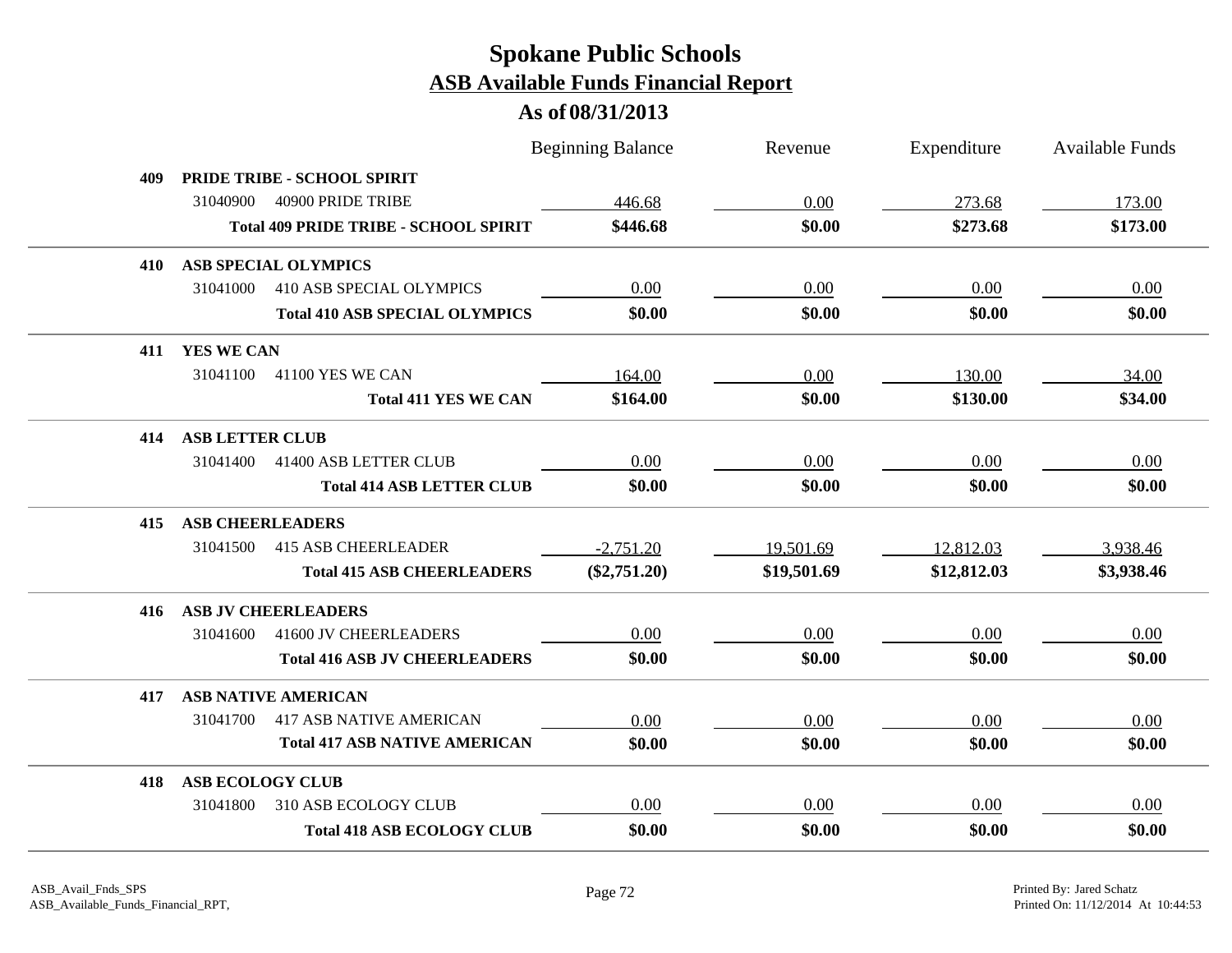| <b>ASB LEADERSHIP</b><br>420<br>31042000<br><b>420 ASB LEADERSHIP</b><br>0.00<br>0.00<br>0.00<br>0.00<br>\$0.00<br>\$0.00<br>\$0.00<br><b>Total 420 ASB LEADERSHIP</b><br>\$0.00<br><b>ASB CHESS CLUB</b><br>423<br>0.00<br>0.00<br>0.00<br>0.00<br>31042300<br><b>423 ASB CHESS CLUB</b><br>\$0.00<br>\$0.00<br>\$0.00<br>\$0.00<br><b>Total 423 ASB CHESS CLUB</b><br><b>ASB INTERACT CLUB</b><br>425<br><b>42500 ASB INTERACT CLUB</b><br>31042500<br>0.00<br>0.00<br>0.00<br>0.00<br>\$0.00<br>\$0.00<br>\$0.00<br>\$0.00<br><b>Total 425 ASB INTERACT CLUB</b><br><b>KEY CLUB</b><br>441<br>400.00<br>0.00<br>0.00<br>31044100<br>44100 KEY CLUB<br>400.00<br>\$400.00<br>\$400.00<br>\$0.00<br>\$0.00<br><b>Total 441 KEY CLUB</b><br>ASB INLAND NW THEATER ART/FEST<br>442<br>31044200 442 ASB INTAF<br>4,271.26<br>6,777.00<br>7,043.83<br>4,004.43<br><b>Total 442 ASB INLAND NW THEATER ART/FEST</b><br>\$4,271.26<br>\$6,777.00<br>\$7,043.83<br>\$4,004.43<br><b>INTERNATIONAL CLUB</b><br>452<br>375.15<br>0.00<br>140.73<br>234.42<br><b>452 ASB INTERNATIONAL CLUB</b><br>31045200<br>\$234.42<br>\$375.15<br>\$0.00<br>\$140.73<br><b>Total 452 INTERNATIONAL CLUB</b><br><b>SAFETY-SADD</b><br>455<br>31045500<br><b>455 ASB SAFETY/SADD</b><br>7,455.05<br>8,415.62<br>4,494.93<br>3,534.36<br>31045501<br>45501 SAFETY/SADD PIE SALE<br>1,230.00<br>0.00<br>1,230.00<br>0.00<br>0.00<br>0.00<br>0.00<br>0.00<br>45502 SAFETY/SADD CONFERENCE<br>31045502<br>\$4,494.93<br>\$8,685.05<br>\$4,764.36<br>\$8,415.62<br><b>Total 455 SAFETY-SADD</b><br><b>MATH CLUB</b><br>460<br>0.00<br>0.00<br>0.00<br>0.00<br><b>460 ASB MATH CLUB</b><br>31046000 |  | <b>Beginning Balance</b> | Revenue | Expenditure | <b>Available Funds</b> |
|------------------------------------------------------------------------------------------------------------------------------------------------------------------------------------------------------------------------------------------------------------------------------------------------------------------------------------------------------------------------------------------------------------------------------------------------------------------------------------------------------------------------------------------------------------------------------------------------------------------------------------------------------------------------------------------------------------------------------------------------------------------------------------------------------------------------------------------------------------------------------------------------------------------------------------------------------------------------------------------------------------------------------------------------------------------------------------------------------------------------------------------------------------------------------------------------------------------------------------------------------------------------------------------------------------------------------------------------------------------------------------------------------------------------------------------------------------------------------------------------------------------------------------------------------------------------------------------------------------------------------------------------------------------------|--|--------------------------|---------|-------------|------------------------|
|                                                                                                                                                                                                                                                                                                                                                                                                                                                                                                                                                                                                                                                                                                                                                                                                                                                                                                                                                                                                                                                                                                                                                                                                                                                                                                                                                                                                                                                                                                                                                                                                                                                                        |  |                          |         |             |                        |
|                                                                                                                                                                                                                                                                                                                                                                                                                                                                                                                                                                                                                                                                                                                                                                                                                                                                                                                                                                                                                                                                                                                                                                                                                                                                                                                                                                                                                                                                                                                                                                                                                                                                        |  |                          |         |             |                        |
|                                                                                                                                                                                                                                                                                                                                                                                                                                                                                                                                                                                                                                                                                                                                                                                                                                                                                                                                                                                                                                                                                                                                                                                                                                                                                                                                                                                                                                                                                                                                                                                                                                                                        |  |                          |         |             |                        |
|                                                                                                                                                                                                                                                                                                                                                                                                                                                                                                                                                                                                                                                                                                                                                                                                                                                                                                                                                                                                                                                                                                                                                                                                                                                                                                                                                                                                                                                                                                                                                                                                                                                                        |  |                          |         |             |                        |
|                                                                                                                                                                                                                                                                                                                                                                                                                                                                                                                                                                                                                                                                                                                                                                                                                                                                                                                                                                                                                                                                                                                                                                                                                                                                                                                                                                                                                                                                                                                                                                                                                                                                        |  |                          |         |             |                        |
|                                                                                                                                                                                                                                                                                                                                                                                                                                                                                                                                                                                                                                                                                                                                                                                                                                                                                                                                                                                                                                                                                                                                                                                                                                                                                                                                                                                                                                                                                                                                                                                                                                                                        |  |                          |         |             |                        |
|                                                                                                                                                                                                                                                                                                                                                                                                                                                                                                                                                                                                                                                                                                                                                                                                                                                                                                                                                                                                                                                                                                                                                                                                                                                                                                                                                                                                                                                                                                                                                                                                                                                                        |  |                          |         |             |                        |
|                                                                                                                                                                                                                                                                                                                                                                                                                                                                                                                                                                                                                                                                                                                                                                                                                                                                                                                                                                                                                                                                                                                                                                                                                                                                                                                                                                                                                                                                                                                                                                                                                                                                        |  |                          |         |             |                        |
|                                                                                                                                                                                                                                                                                                                                                                                                                                                                                                                                                                                                                                                                                                                                                                                                                                                                                                                                                                                                                                                                                                                                                                                                                                                                                                                                                                                                                                                                                                                                                                                                                                                                        |  |                          |         |             |                        |
|                                                                                                                                                                                                                                                                                                                                                                                                                                                                                                                                                                                                                                                                                                                                                                                                                                                                                                                                                                                                                                                                                                                                                                                                                                                                                                                                                                                                                                                                                                                                                                                                                                                                        |  |                          |         |             |                        |
|                                                                                                                                                                                                                                                                                                                                                                                                                                                                                                                                                                                                                                                                                                                                                                                                                                                                                                                                                                                                                                                                                                                                                                                                                                                                                                                                                                                                                                                                                                                                                                                                                                                                        |  |                          |         |             |                        |
|                                                                                                                                                                                                                                                                                                                                                                                                                                                                                                                                                                                                                                                                                                                                                                                                                                                                                                                                                                                                                                                                                                                                                                                                                                                                                                                                                                                                                                                                                                                                                                                                                                                                        |  |                          |         |             |                        |
|                                                                                                                                                                                                                                                                                                                                                                                                                                                                                                                                                                                                                                                                                                                                                                                                                                                                                                                                                                                                                                                                                                                                                                                                                                                                                                                                                                                                                                                                                                                                                                                                                                                                        |  |                          |         |             |                        |
|                                                                                                                                                                                                                                                                                                                                                                                                                                                                                                                                                                                                                                                                                                                                                                                                                                                                                                                                                                                                                                                                                                                                                                                                                                                                                                                                                                                                                                                                                                                                                                                                                                                                        |  |                          |         |             |                        |
|                                                                                                                                                                                                                                                                                                                                                                                                                                                                                                                                                                                                                                                                                                                                                                                                                                                                                                                                                                                                                                                                                                                                                                                                                                                                                                                                                                                                                                                                                                                                                                                                                                                                        |  |                          |         |             |                        |
|                                                                                                                                                                                                                                                                                                                                                                                                                                                                                                                                                                                                                                                                                                                                                                                                                                                                                                                                                                                                                                                                                                                                                                                                                                                                                                                                                                                                                                                                                                                                                                                                                                                                        |  |                          |         |             |                        |
|                                                                                                                                                                                                                                                                                                                                                                                                                                                                                                                                                                                                                                                                                                                                                                                                                                                                                                                                                                                                                                                                                                                                                                                                                                                                                                                                                                                                                                                                                                                                                                                                                                                                        |  |                          |         |             |                        |
|                                                                                                                                                                                                                                                                                                                                                                                                                                                                                                                                                                                                                                                                                                                                                                                                                                                                                                                                                                                                                                                                                                                                                                                                                                                                                                                                                                                                                                                                                                                                                                                                                                                                        |  |                          |         |             |                        |
|                                                                                                                                                                                                                                                                                                                                                                                                                                                                                                                                                                                                                                                                                                                                                                                                                                                                                                                                                                                                                                                                                                                                                                                                                                                                                                                                                                                                                                                                                                                                                                                                                                                                        |  |                          |         |             |                        |
|                                                                                                                                                                                                                                                                                                                                                                                                                                                                                                                                                                                                                                                                                                                                                                                                                                                                                                                                                                                                                                                                                                                                                                                                                                                                                                                                                                                                                                                                                                                                                                                                                                                                        |  |                          |         |             |                        |
|                                                                                                                                                                                                                                                                                                                                                                                                                                                                                                                                                                                                                                                                                                                                                                                                                                                                                                                                                                                                                                                                                                                                                                                                                                                                                                                                                                                                                                                                                                                                                                                                                                                                        |  |                          |         |             |                        |
|                                                                                                                                                                                                                                                                                                                                                                                                                                                                                                                                                                                                                                                                                                                                                                                                                                                                                                                                                                                                                                                                                                                                                                                                                                                                                                                                                                                                                                                                                                                                                                                                                                                                        |  |                          |         |             |                        |
|                                                                                                                                                                                                                                                                                                                                                                                                                                                                                                                                                                                                                                                                                                                                                                                                                                                                                                                                                                                                                                                                                                                                                                                                                                                                                                                                                                                                                                                                                                                                                                                                                                                                        |  |                          |         |             |                        |
|                                                                                                                                                                                                                                                                                                                                                                                                                                                                                                                                                                                                                                                                                                                                                                                                                                                                                                                                                                                                                                                                                                                                                                                                                                                                                                                                                                                                                                                                                                                                                                                                                                                                        |  |                          |         |             |                        |
|                                                                                                                                                                                                                                                                                                                                                                                                                                                                                                                                                                                                                                                                                                                                                                                                                                                                                                                                                                                                                                                                                                                                                                                                                                                                                                                                                                                                                                                                                                                                                                                                                                                                        |  |                          |         |             |                        |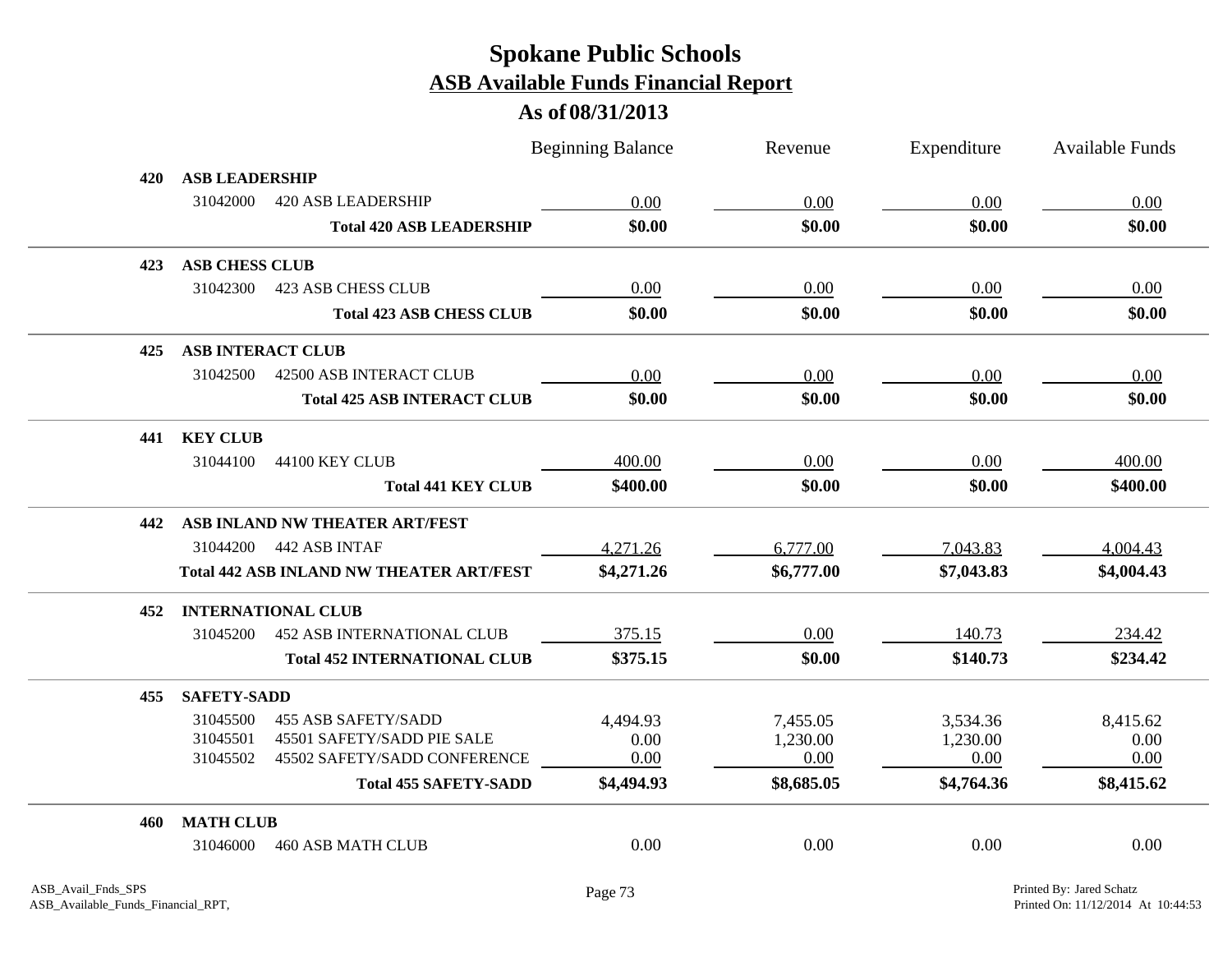|                                                          |                           |                                         | <b>Beginning Balance</b> | Revenue     | Expenditure<br>\$0.00 | Available Funds                                                |
|----------------------------------------------------------|---------------------------|-----------------------------------------|--------------------------|-------------|-----------------------|----------------------------------------------------------------|
|                                                          |                           | <b>Total 460 MATH CLUB</b>              | \$0.00                   | \$0.00      |                       | \$0.00                                                         |
| 463                                                      | <b>LILAC CORONATION</b>   |                                         |                          |             |                       |                                                                |
|                                                          | 31046300                  | <b>463 ASB LILAC CORONATION</b>         | 37.51                    | 0.00        | $-171.95$             | 209.46                                                         |
|                                                          |                           | <b>Total 463 LILAC CORONATION</b>       | \$37.51                  | \$0.00      | $(\$171.95)$          | \$209.46                                                       |
| 466                                                      | <b>DRILL TEAM</b>         |                                         |                          |             |                       |                                                                |
|                                                          | 31046600                  | <b>466 ASB DRILL TEAM</b>               | 397.66                   | 1,839.65    | 1,326.48              | 910.83                                                         |
|                                                          |                           | <b>Total 466 DRILL TEAM</b>             | \$397.66                 | \$1,839.65  | \$1,326.48            | \$910.83                                                       |
| 470                                                      | <b>HONOR SOCIETY</b>      |                                         |                          |             |                       |                                                                |
|                                                          | 31047000                  | 470 ASB HONOR SOCIETY                   | $-104.72$                | 616.00      | 481.53                | 29.75                                                          |
|                                                          |                           | <b>Total 470 HONOR SOCIETY</b>          | (\$104.72)               | \$616.00    | \$481.53              | \$29.75                                                        |
| 473                                                      |                           | <b>GAY-STRAIGHT ALLIANCE</b>            |                          |             |                       |                                                                |
|                                                          |                           | 31047300 473 GAY STRAIGHT ALLIANCE CLUB | 0.00                     | 379.48      | 449.93                | $-70.45$                                                       |
|                                                          |                           | <b>Total 473 GAY-STRAIGHT ALLIANCE</b>  | \$0.00                   | \$379.48    | \$449.93              | $(\$70.45)$                                                    |
| 475                                                      | <b>ASB UNITY CLUB</b>     |                                         |                          |             |                       |                                                                |
|                                                          | 31047500                  | 47500 ASB UNITY CLUB                    | 263.80                   | 0.00        | 0.00                  | 263.80                                                         |
|                                                          |                           | <b>Total 475 ASB UNITY CLUB</b>         | \$263.80                 | \$0.00      | \$0.00                | \$263.80                                                       |
| 480                                                      | <b>WIAA - HIGH FIVE</b>   |                                         |                          |             |                       |                                                                |
|                                                          | 31048000                  | 480 ASB WIAA HIGH 5                     | 0.00                     | 0.00        | 0.00                  | 0.00                                                           |
|                                                          |                           | <b>Total 480 WIAA - HIGH FIVE</b>       | \$0.00                   | \$0.00      | \$0.00                | \$0.00                                                         |
|                                                          | 400                       | <b>CLUBS</b>                            | \$8,567.04               | \$37,825.25 | \$27,516.44           | \$18,875.85                                                    |
| 315                                                      | <b>ROGERS HIGH SCHOOL</b> |                                         |                          |             |                       |                                                                |
| 104                                                      | <b>ASB GENERAL</b>        |                                         |                          |             |                       |                                                                |
|                                                          | 31510400                  | 104 ASB GENERAL                         | 32,211.69                | 1,304.16    | 506.00                | 33,009.85                                                      |
| ASB_Avail_Fnds_SPS<br>ASB_Available_Funds_Financial_RPT, |                           |                                         | Page 74                  |             |                       | Printed By: Jared Schatz<br>Printed On: 11/12/2014 At 10:44:53 |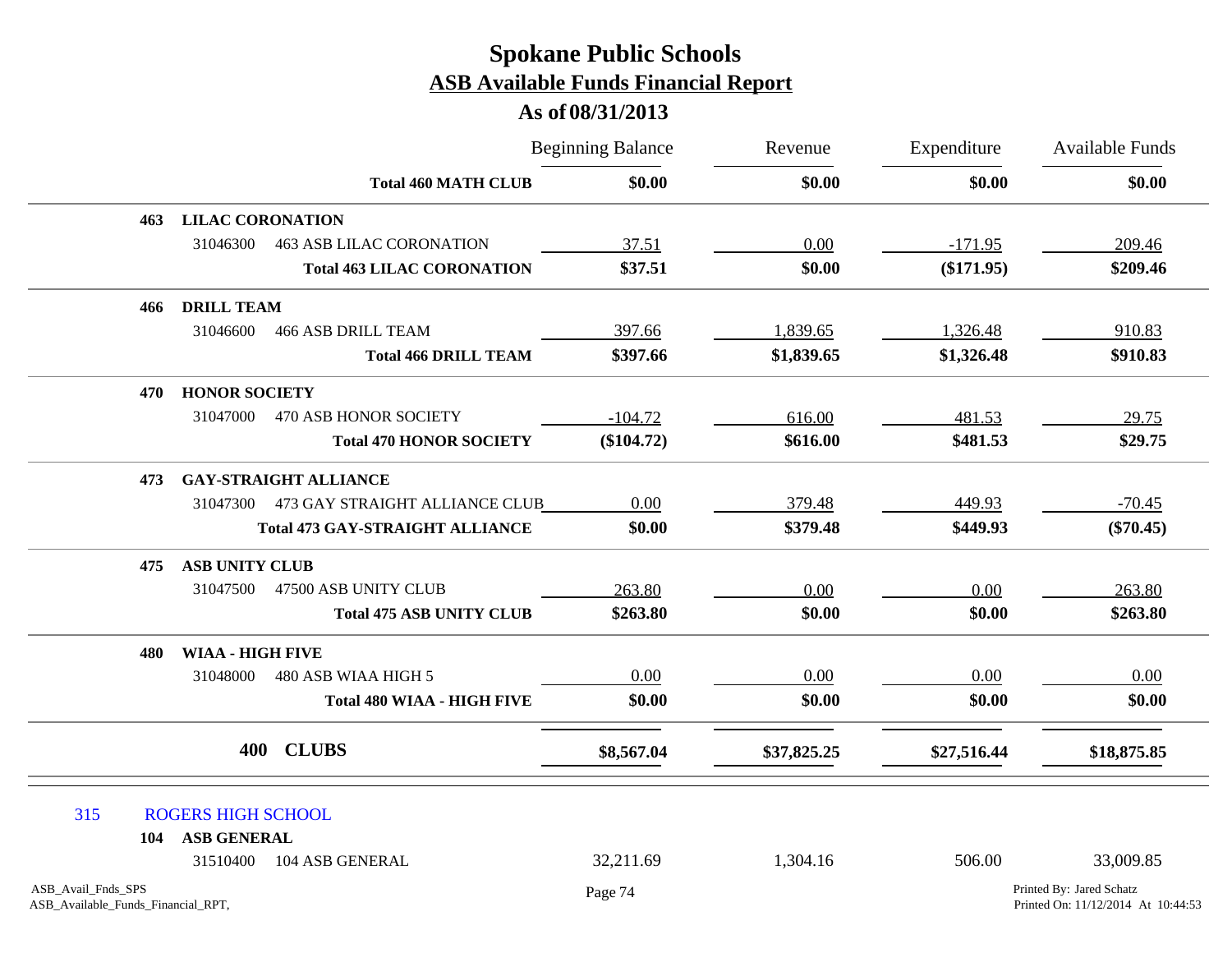|            |                        |                                    | <b>Beginning Balance</b> | Revenue     | Expenditure | <b>Available Funds</b> |
|------------|------------------------|------------------------------------|--------------------------|-------------|-------------|------------------------|
|            |                        | <b>Total 104 ASB GENERAL</b>       | \$32,211.69              | \$1,304.16  | \$506.00    | \$33,009.85            |
| 107        | <b>ASB BOOKROOM</b>    |                                    |                          |             |             |                        |
|            | 31510700               | 107 ASB BOOKROOM                   | 0.00                     | 0.00        | 0.00        | 0.00                   |
|            |                        | <b>Total 107 ASB BOOKROOM</b>      | \$0.00                   | \$0.00      | \$0.00      | \$0.00                 |
| <b>108</b> |                        | <b>ASB MISCELLANEOUS</b>           |                          |             |             |                        |
|            | 31510800               | <b>108 ASB MISCELLANEOUS</b>       | 234.82                   | 9,529.00    | 8,594.32    | 1,169.50               |
|            | 31510810               | 10810 SCHOOL DANCES                | 1,050.88                 | 0.00        | 390.00      | 660.88                 |
|            |                        | <b>Total 108 ASB MISCELLANEOUS</b> | \$1,285.70               | \$9,529.00  | \$8,984.32  | \$1,830.38             |
| 110        | <b>ASB GSL CARD</b>    |                                    |                          |             |             |                        |
|            | 31511000               | 110 ASB GSL CARD                   | 34,054.00                | 10,450.00   | 0.00        | 44,504.00              |
|            | 31511001               | 11001 REPLACEMENT GSL CARDS        | 535.00                   | 0.00        | 0.00        | 535.00                 |
|            | 31511002               | 11002 REPLACEMENT ID CARDS         | 12.24                    | 0.00        | 0.00        | 12.24                  |
|            |                        | <b>Total 110 ASB GSL CARD</b>      | \$34,601.24              | \$10,450.00 | \$0.00      | \$45,051.24            |
| 131        | <b>ASB YEARBOOK</b>    |                                    |                          |             |             |                        |
|            | 31513100               | <b>131 ASB YEARBOOK</b>            | $-7,918.28$              | 23,780.00   | 28,345.10   | $-12,483.38$           |
|            | 31513111               | 13111 YEARBOOK FUNDRAISING         | 2,214.32                 | 1,850.00    | 15.42       | 4,048.90               |
|            |                        | <b>Total 131 ASB YEARBOOK</b>      | $(\$5,703.96)$           | \$25,630.00 | \$28,360.52 | $(\$8,434.48)$         |
| 140        | <b>ASB CONCESSIONS</b> |                                    |                          |             |             |                        |
|            | 31514000               | <b>140 ASB CONCESSIONS</b>         | 0.00                     | 0.00        | 0.00        | 0.00                   |
|            |                        | <b>Total 140 ASB CONCESSIONS</b>   | \$0.00                   | \$0.00      | \$0.00      | \$0.00                 |
| 160        | <b>ASB INSURANCE</b>   |                                    |                          |             |             |                        |
|            | 31516000               | 315 INSURANCE                      | 0.00                     | 0.00        | 0.00        | 0.00                   |
|            |                        | <b>Total 160 ASB INSURANCE</b>     | \$0.00                   | \$0.00      | \$0.00      | \$0.00                 |
| 165        | <b>ASB NEWSPAPER</b>   |                                    |                          |             |             |                        |
|            | 31516500               | <b>165 ASB NEWSPAPER</b>           | 0.00                     | 0.00        | 0.00        | 0.00                   |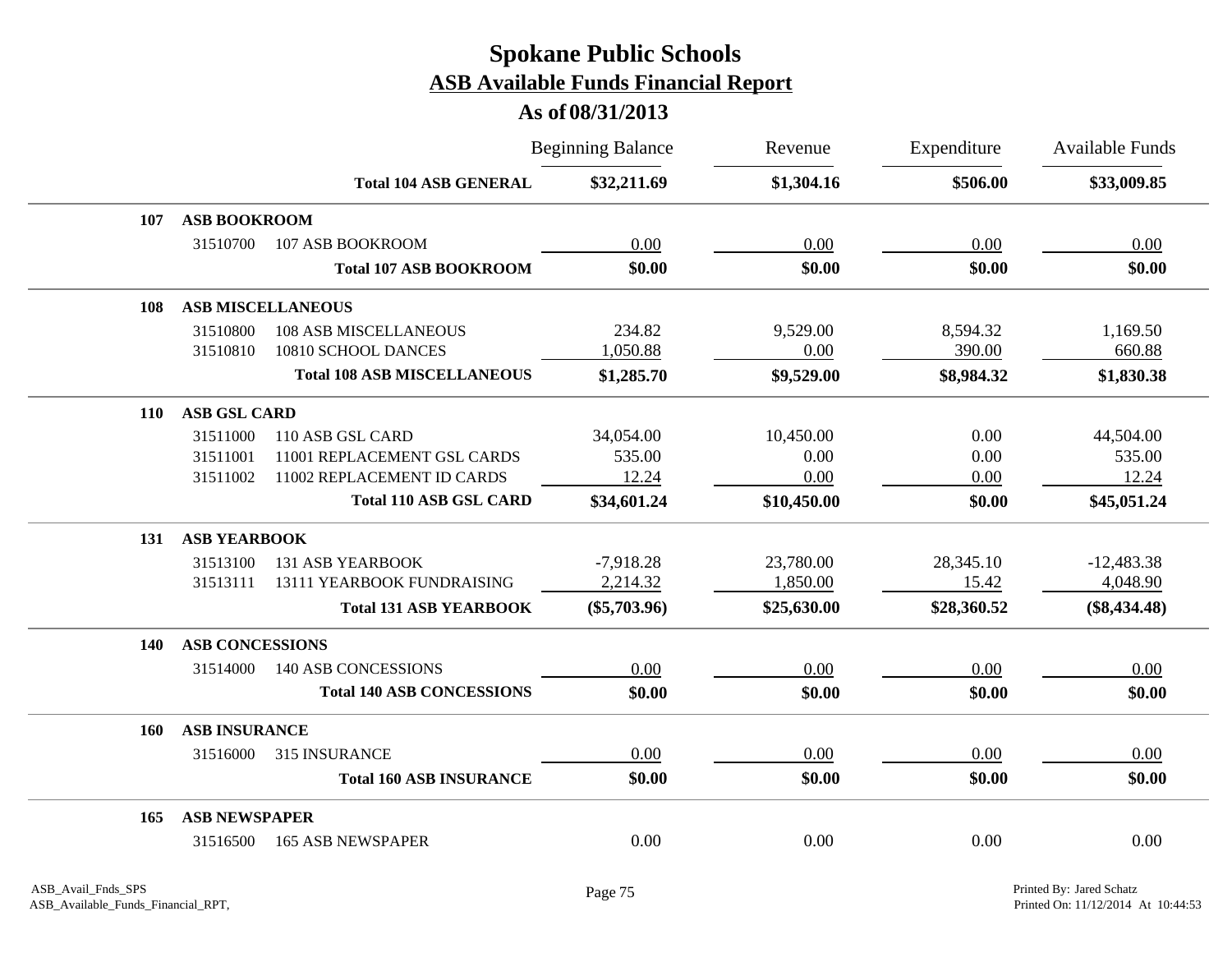|     |                         |                                     | <b>Beginning Balance</b> | Revenue     | Expenditure  | <b>Available Funds</b> |
|-----|-------------------------|-------------------------------------|--------------------------|-------------|--------------|------------------------|
|     |                         | <b>Total 165 ASB NEWSPAPER</b>      | \$0.00                   | \$0.00      | \$0.00       | \$0.00                 |
|     | <b>100</b>              | <b>GENERAL ASB</b>                  | \$62,394.67              | \$46,913.16 | \$37,850.84  | \$71,456.99            |
| 205 |                         | <b>GENERAL ATHLETICS</b>            |                          |             |              |                        |
|     | 31520500                | <b>205 ASB GENERAL ATHLETICS</b>    | 39,924.46                | 53,146.36   | 73,368.84    | 19,701.98              |
|     |                         | <b>Total 205 GENERAL ATHLETICS</b>  | \$39,924.46              | \$53,146.36 | \$73,368.84  | \$19,701.98            |
| 206 | <b>LEAGUE ATHLETICS</b> |                                     |                          |             |              |                        |
|     | 31520600                | <b>206 ASB LEAGUE ATHLETICS</b>     | 16,704.48                | 1,997.78    | 1,086.23     | 17,616.03              |
|     |                         | <b>Total 206 LEAGUE ATHLETICS</b>   | \$16,704.48              | \$1,997.78  | \$1,086.23   | \$17,616.03            |
| 227 | <b>BASEBALL</b>         |                                     |                          |             |              |                        |
|     | 31522700                | 227 ASB BASEBALL                    | 2.14                     | 300.00      | $-35.23$     | 337.37                 |
|     | 31522710                | 22710 BASEBALL ALLOCATION           | 0.00                     | 0.00        | 0.00         | 0.00                   |
|     |                         | <b>Total 227 BASEBALL</b>           | \$2.14                   | \$300.00    | $(\$35.23)$  | \$337.37               |
| 230 | <b>BOYS BASKETBALL</b>  |                                     |                          |             |              |                        |
|     | 31523000                | <b>230 ASB BOYS BASKETBALL</b>      | 125.23                   | 0.00        | 261.93       | $-136.70$              |
|     | 31523010                | 23010 B-BASKETBALL ALLOCATION       | 0.00                     | 0.00        | 0.00         | 0.00                   |
|     |                         | <b>Total 230 BOYS BASKETBALL</b>    | \$125.23                 | \$0.00      | \$261.93     | (\$136.70)             |
| 231 | <b>GIRLS BASKETBALL</b> |                                     |                          |             |              |                        |
|     | 31523100                | 231 ASB GIRLS BASKETBALL            | 426.92                   | 0.00        | 171.23       | 255.69                 |
|     | 31523110                | 23110 G-BASKETBALL ALLOCATION       | 0.00                     | 0.00        | 0.00         | 0.00                   |
|     |                         | <b>Total 231 GIRLS BASKETBALL</b>   | \$426.92                 | \$0.00      | \$171.23     | \$255.69               |
| 236 |                         | <b>BOYS CROSS COUNTRY</b>           |                          |             |              |                        |
|     | 31523600                | 236 ASB BOYS CROSS COUNTRY          | 1,487.61                 | 0.00        | $-536.93$    | 2,024.54               |
|     | 31523610                | 23610 B-XCOUNTRY ALLOCATION         | 0.00                     | 0.00        | 0.00         | 0.00                   |
|     |                         | <b>Total 236 BOYS CROSS COUNTRY</b> | \$1,487.61               | \$0.00      | $(\$536.93)$ | \$2,024.54             |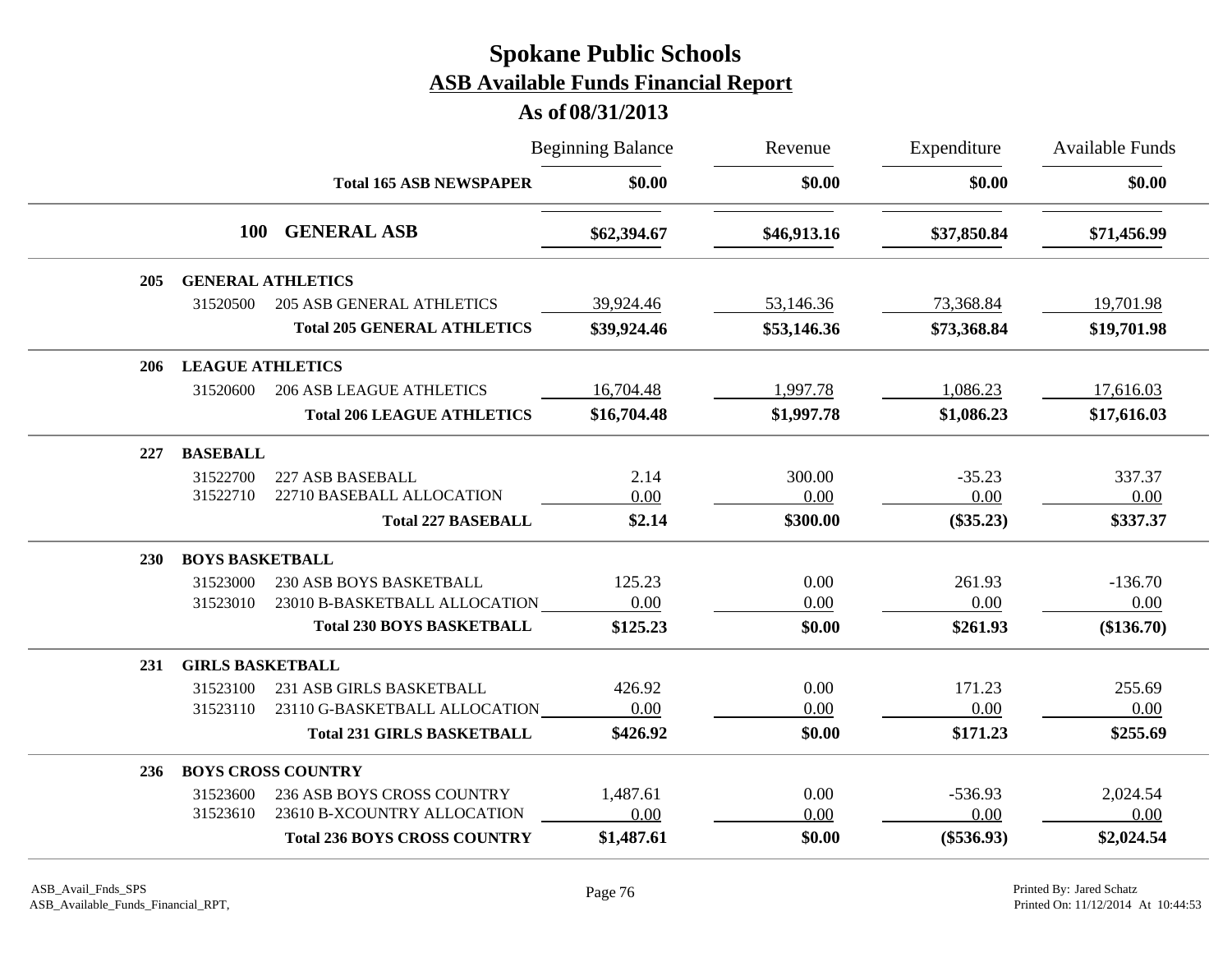|                                                          |                   |                                      | <b>Beginning Balance</b> | Revenue    | Expenditure    | <b>Available Funds</b>                                         |  |
|----------------------------------------------------------|-------------------|--------------------------------------|--------------------------|------------|----------------|----------------------------------------------------------------|--|
| 237                                                      |                   | <b>GIRLS CROSS COUNTRY</b>           |                          |            |                |                                                                |  |
|                                                          | 31523700          | 237 ASB GIRLS CROSS COUNTRY          | 1,193.88                 | 504.00     | 193.81         | 1,504.07                                                       |  |
|                                                          | 31523710          | 23710 G-XCOUNTRY ALLOCATION          | 0.00                     | 0.00       | 0.00           | 0.00                                                           |  |
|                                                          |                   | <b>Total 237 GIRLS CROSS COUNTRY</b> | \$1,193.88               | \$504.00   | \$193.81       | \$1,504.07                                                     |  |
| 240                                                      | <b>FOOTBALL</b>   |                                      |                          |            |                |                                                                |  |
|                                                          | 31524000          | <b>240 ASB FOOTBALL</b>              | 1,915.84                 | 0.00       | $-3,463.98$    | 5,379.82                                                       |  |
|                                                          | 31524010          | 24010 FOOTBALL ALLOCATION            | 0.00                     | 0.00       | 0.00           | 0.00                                                           |  |
|                                                          |                   | <b>Total 240 FOOTBALL</b>            | \$1,915.84               | \$0.00     | $(\$3,463.98)$ | \$5,379.82                                                     |  |
| 242                                                      | <b>BOYS GOLF</b>  |                                      |                          |            |                |                                                                |  |
|                                                          | 31524200          | 242 ASB BOYS GOLF                    | 750.93                   | 1,765.00   | 2,072.17       | 443.76                                                         |  |
|                                                          | 31524210          | 24210 B-GOLF ALLOCATION              | 0.00                     | 0.00       | 0.00           | 0.00                                                           |  |
|                                                          |                   | <b>Total 242 BOYS GOLF</b>           | \$750.93                 | \$1,765.00 | \$2,072.17     | \$443.76                                                       |  |
| 243                                                      | <b>GIRLS GOLF</b> |                                      |                          |            |                |                                                                |  |
|                                                          | 31524300          | 243 ASB GIRLS GOLF                   | 0.00                     | 0.00       | 0.00           | 0.00                                                           |  |
|                                                          | 31524310          | 24310 G-GOLF ALLOCATION              | 0.00                     | 0.00       | 0.00           | 0.00                                                           |  |
|                                                          |                   | <b>Total 243 GIRLS GOLF</b>          | \$0.00                   | \$0.00     | \$0.00         | \$0.00                                                         |  |
| 248                                                      | <b>GYMNASTICS</b> |                                      |                          |            |                |                                                                |  |
|                                                          | 31524800          | <b>248 ASB GYMNASTICS</b>            | 1,264.06                 | 1,000.00   | $-71.76$       | 2,335.82                                                       |  |
|                                                          | 31524810          | 24810 GYMNASTICS ALLOCATION          | 0.00                     | 0.00       | 0.00           | 0.00                                                           |  |
|                                                          |                   | <b>Total 248 GYMNASTICS</b>          | \$1,264.06               | \$1,000.00 | $(\$71.76)$    | \$2,335.82                                                     |  |
| <b>250</b>                                               | <b>MOOBERRY</b>   |                                      |                          |            |                |                                                                |  |
|                                                          | 31525000          | <b>250 ASB MOOBERRY</b>              | 8,686.95                 | 7,275.00   | 6,136.64       | 9,825.31                                                       |  |
|                                                          | 31525010          | 25010 MOOBERRY ALLOCATION            | 0.00                     | 0.00       | 0.00           | 0.00                                                           |  |
|                                                          |                   | <b>Total 250 MOOBERRY</b>            | \$8,686.95               | \$7,275.00 | \$6,136.64     | \$9,825.31                                                     |  |
| 264                                                      | <b>SLOW PITCH</b> |                                      |                          |            |                |                                                                |  |
|                                                          | 31526400          | <b>264 ASB SLOW PITCH</b>            | 446.36                   | 0.00       | 5.12           | 441.24                                                         |  |
|                                                          | 31526410          | 26410 SLOW PITCH ALLOCATION          | 0.00                     | 0.00       | 0.00           | 0.00                                                           |  |
| ASB_Avail_Fnds_SPS<br>ASB_Available_Funds_Financial_RPT, |                   |                                      | Page 77                  |            |                | Printed By: Jared Schatz<br>Printed On: 11/12/2014 At 10:44:53 |  |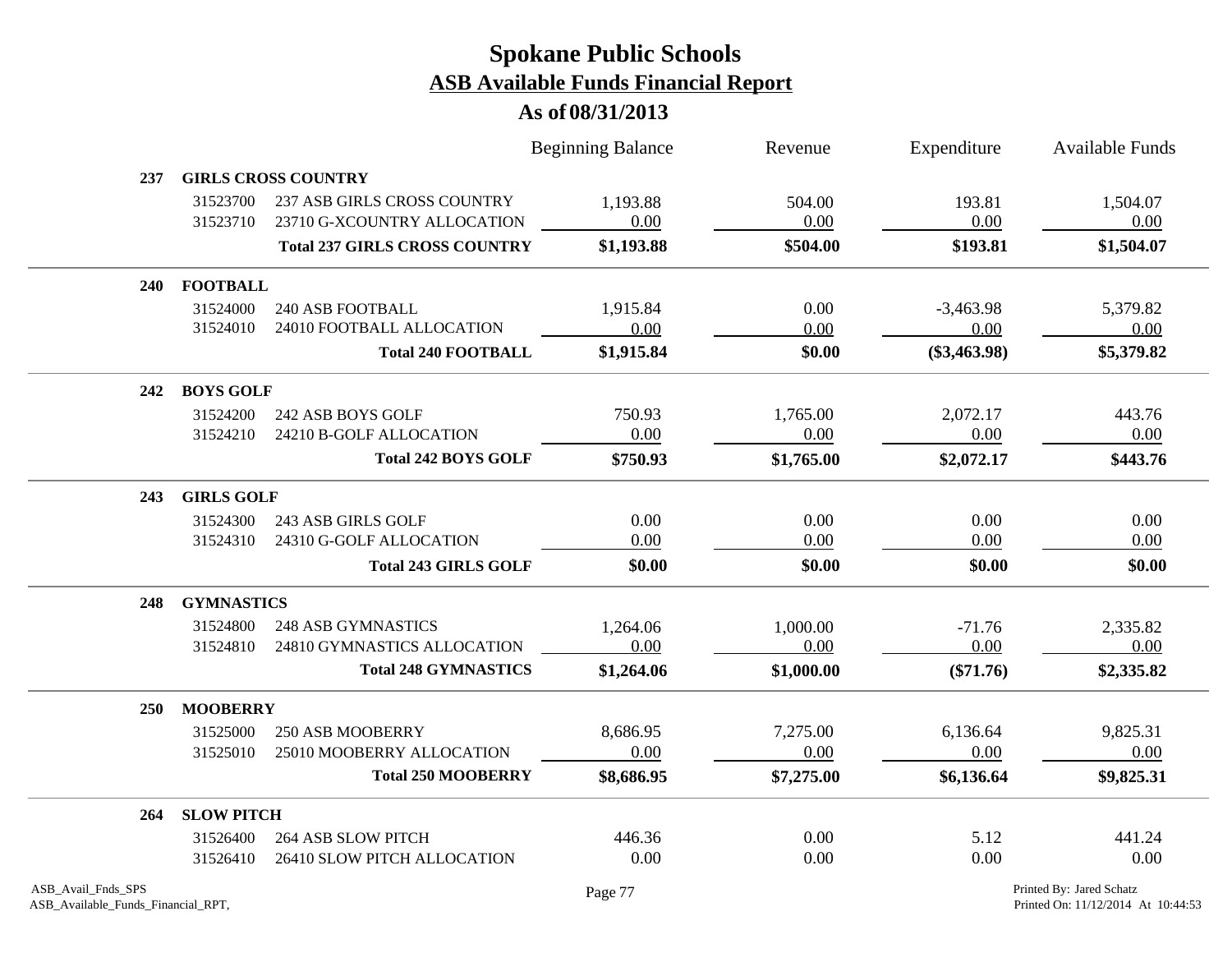### **As of 08/31/2013**

|     |                        |                                                          | <b>Beginning Balance</b> | Revenue        | Expenditure       | <b>Available Funds</b> |
|-----|------------------------|----------------------------------------------------------|--------------------------|----------------|-------------------|------------------------|
|     |                        | <b>Total 264 SLOW PITCH</b>                              | \$446.36                 | \$0.00         | \$5.12            | \$441.24               |
| 266 | <b>BOYS' SOCCER</b>    |                                                          |                          |                |                   |                        |
|     | 31526600<br>31526610   | <b>266 ASB BOYS SOCCER</b><br>26610 B-SOCCER ALLOCATION  | 323.50<br>0.00           | 290.00<br>0.00 | 251.53<br>0.00    | 361.97<br>0.00         |
|     |                        | <b>Total 266 BOYS' SOCCER</b>                            | \$323.50                 | \$290.00       | \$251.53          | \$361.97               |
| 267 | <b>GIRLS' SOCCER</b>   |                                                          |                          |                |                   |                        |
|     | 31526700<br>31526710   | <b>267 ASB GIRLS SOCCER</b><br>26710 G-SOCCER ALLOCATION | 831.79<br>0.00           | 400.00<br>0.00 | $-344.08$<br>0.00 | 1,575.87<br>0.00       |
|     |                        | <b>Total 267 GIRLS' SOCCER</b>                           | \$831.79                 | \$400.00       | $(\$344.08)$      | \$1,575.87             |
| 270 | <b>GIRLS' SOFTBALL</b> |                                                          |                          |                |                   |                        |
|     | 31527000               | 270 ASB GIRLS SOFTBALL                                   | $-48.55$                 | 0.00           | $-1,283.65$       | 1,235.10               |
|     | 31527010               | 27010 G-SOFTBALL ALLOCATION                              | 0.00                     | 0.00           | 0.00              | 0.00                   |
|     |                        | <b>Total 270 GIRLS' SOFTBALL</b>                         | $(\$48.55)$              | \$0.00         | (\$1,283.65)      | \$1,235.10             |
| 278 | <b>BOYS' TENNIS</b>    |                                                          |                          |                |                   |                        |
|     | 31527800               | 278 ASB BOYS TENNIS                                      | 0.00                     | 0.00           | $-75.11$          | 75.11                  |
|     | 31527810               | 27810 B-TENNIS ALLOCATION                                | 0.00                     | 0.00           | 0.00              | 0.00                   |
|     |                        | <b>Total 278 BOYS' TENNIS</b>                            | \$0.00                   | \$0.00         | $(\$75.11)$       | \$75.11                |
| 279 | <b>GIRLS' TENNIS</b>   |                                                          |                          |                |                   |                        |
|     | 31527900               | <b>279 ASB GIRLS TENNIS</b>                              | $-24.63$                 | 190.00         | 126.30            | 39.07                  |
|     | 31527910               | 27910 G-TENNIS ALLOCATION                                | 0.00                     | 0.00           | 0.00              | 0.00                   |
|     |                        | <b>Total 279 GIRLS' TENNIS</b>                           | $(\$24.63)$              | \$190.00       | \$126.30          | \$39.07                |
| 284 | <b>BOYS' TRACK</b>     |                                                          |                          |                |                   |                        |
|     | 31528400               | <b>284 ASB BOYS TRACK</b>                                | 195.03                   | 0.00           | 170.00            | 25.03                  |
|     | 31528410               | 28410 B-TRACK ALLOCATION                                 | 0.00                     | 0.00           | 0.00              | 0.00                   |
|     |                        | <b>Total 284 BOYS' TRACK</b>                             | \$195.03                 | \$0.00         | \$170.00          | \$25.03                |

**285 GIRLS' TRACK**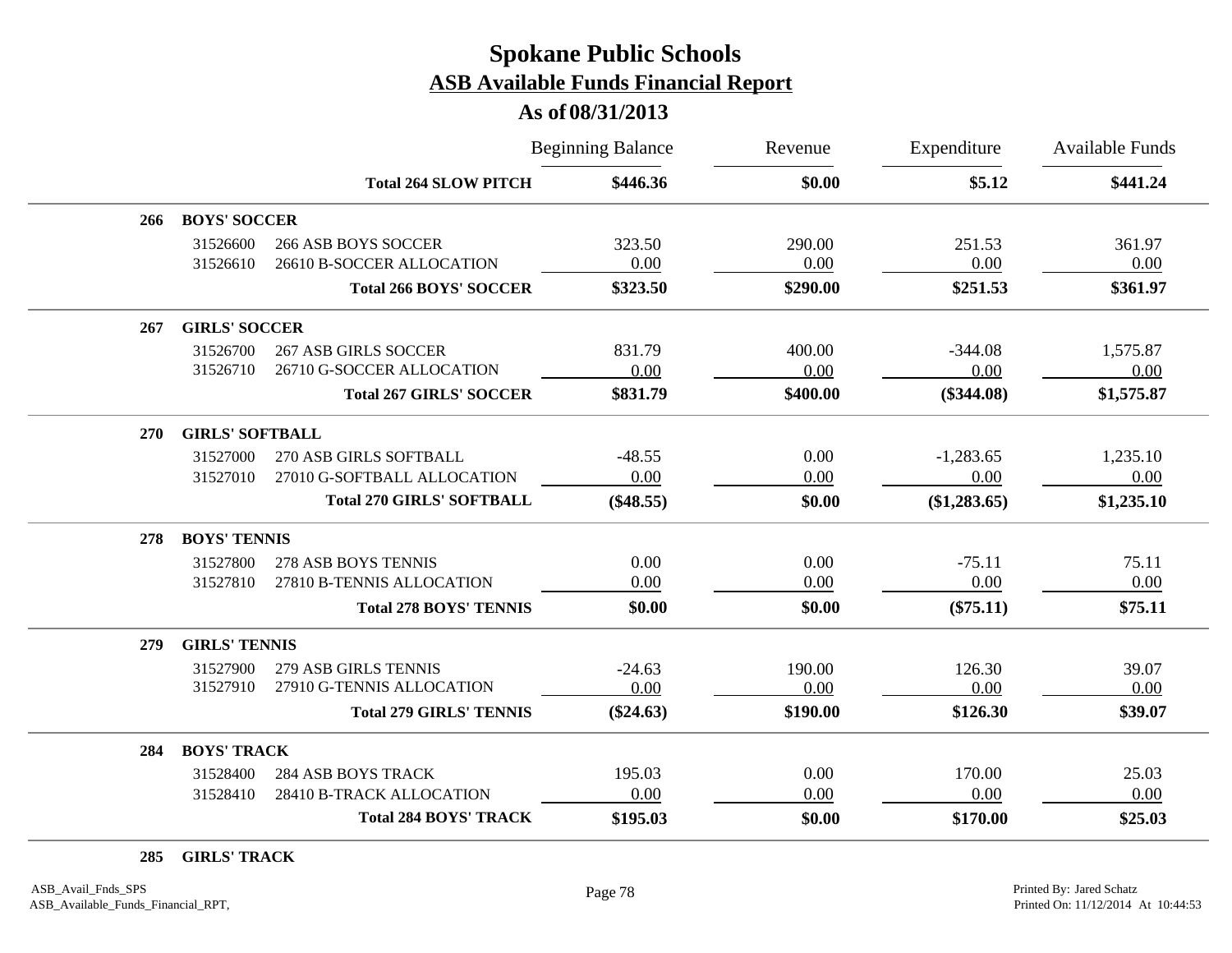|            |                          |                                    | <b>Beginning Balance</b> | Revenue     | Expenditure  | Available Funds |
|------------|--------------------------|------------------------------------|--------------------------|-------------|--------------|-----------------|
|            | 31528500                 | <b>285 ASB GIRLS TRACK</b>         | 70.18                    | 0.00        | 70.00        | 0.18            |
|            | 31528510                 | 28510 G-TRACK ALLOCATION           | 0.00                     | 0.00        | 0.00         | 0.00            |
|            |                          | <b>Total 285 GIRLS' TRACK</b>      | \$70.18                  | \$0.00      | \$70.00      | \$0.18          |
| 287        | <b>HS TRACK</b>          |                                    |                          |             |              |                 |
|            | 31528700                 | 28700 HS TRACK                     | $-136.30$                | 300.00      | $-1,118.65$  | 1,282.35        |
|            | 31528710                 | 28710 TRACK-ALLOCATION             | 40.00                    | 0.00        | 0.00         | 40.00           |
|            |                          | <b>Total 287 HS TRACK</b>          | $(\$96.30)$              | \$300.00    | (\$1,118.65) | \$1,322.35      |
| <b>290</b> | <b>GIRLS' VOLLEYBALL</b> |                                    |                          |             |              |                 |
|            | 31529000                 | 290 ASB GIRLS VOLLEYBALL           | 2,145.22                 | 40.00       | $-795.05$    | 2,980.27        |
|            | 31529010                 | 29010 G-VOLLEYBALL ALLOCATION      | 0.00                     | 0.00        | 0.00         | 0.00            |
|            |                          | <b>Total 290 GIRLS' VOLLEYBALL</b> | \$2,145.22               | \$40.00     | $(\$795.05)$ | \$2,980.27      |
| 294        | <b>BOYS' WRESTLING</b>   |                                    |                          |             |              |                 |
|            | 31529400                 | 294 WRESTLING                      | 19.09                    | 6,490.67    | 5,228.28     | 1,281.48        |
|            | 31529410                 | 29410 WRESTLING ALLOCATION         | 0.00                     | 0.00        | 0.00         | 0.00            |
|            |                          | <b>Total 294 BOYS' WRESTLING</b>   | \$19.09                  | \$6,490.67  | \$5,228.28   | \$1,281.48      |
|            |                          | 200 ATHLETICS                      | \$76,344.19              | \$73,698.81 | \$81,417.64  | \$68,625.36     |
| 304        | <b>ART CLUB</b>          |                                    |                          |             |              |                 |
|            | 31530400                 | 304 ASB ART                        | 0.00                     | 0.00        | 0.00         | 0.00            |
|            |                          | <b>Total 304 ART CLUB</b>          | \$0.00                   | \$0.00      | \$0.00       | \$0.00          |
|            | 312 DEBATE CLUB          |                                    |                          |             |              |                 |
|            | 31531200                 | 31200 DEBATE CLUB                  | 147.74                   | 730.00      | 563.29       | 314.45          |
|            |                          | <b>Total 312 DEBATE CLUB</b>       | \$147.74                 | \$730.00    | \$563.29     | \$314.45        |
| 313        | <b>DECA CLUB</b>         |                                    |                          |             |              |                 |
|            | 31531300                 | 313 ASB DECA CLUB                  | 1,329.06                 | 10,502.50   | 7,364.42     | 4,467.14        |
|            | 31531310                 | 31310 DECA AREA PRESIDENT          | 100.87                   | 0.00        | 0.00         | 100.87          |
|            |                          |                                    |                          |             |              |                 |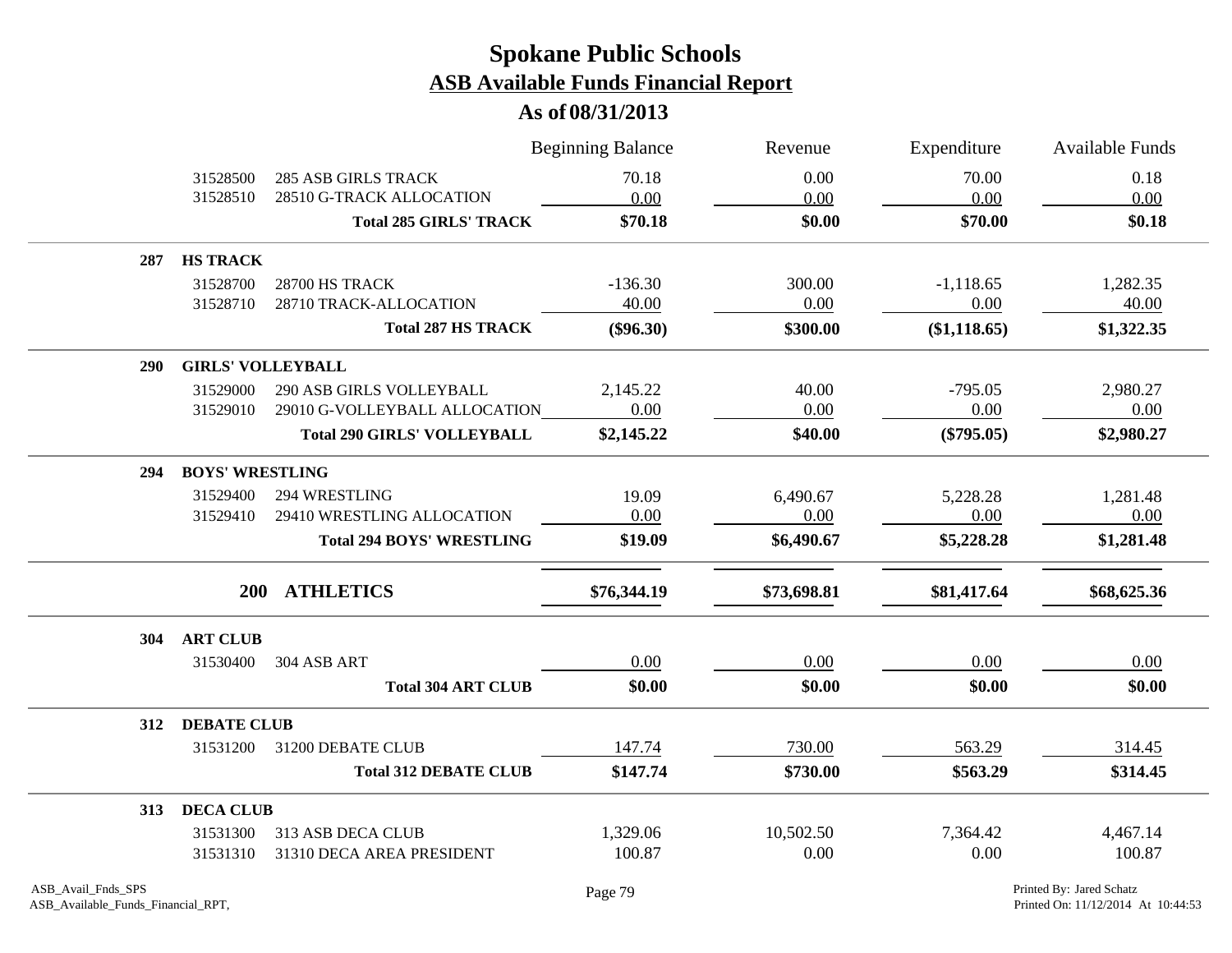|     |                    |                                                 | <b>Beginning Balance</b> | Revenue     | Expenditure | <b>Available Funds</b> |
|-----|--------------------|-------------------------------------------------|--------------------------|-------------|-------------|------------------------|
|     | 31531344           | 31344 DECA AREA TRAVEL                          | 0.68                     | 0.00        | 0.00        | 0.68                   |
|     |                    | <b>Total 313 DECA CLUB</b>                      | \$1,430.61               | \$10,502.50 | \$7,364.42  | \$4,568.69             |
| 314 | <b>DECA STORE</b>  |                                                 |                          |             |             |                        |
|     | 31531400           | 314 ASB DECA STORE                              | 1,322.06                 | 23,171.36   | 23,204.73   | 1,288.69               |
|     |                    | <b>Total 314 DECA STORE</b>                     | \$1,322.06               | \$23,171.36 | \$23,204.73 | \$1,288.69             |
| 315 | <b>DRAMA CLUB</b>  |                                                 |                          |             |             |                        |
|     | 31531500           | 315 ASB DRAMA                                   | 232.81                   | 1,121.50    | 227.58      | 1,126.73               |
|     | 31531501           | 31501 DRAMA - FALL                              | 4,350.56                 | 2,160.00    | 3,558.80    | 2,951.76               |
|     | 31531502           | 31502 DRAMA - SPRING                            | 60.21                    | 2,925.00    | 1,308.03    | 1,677.18               |
|     |                    | <b>Total 315 DRAMA CLUB</b>                     | \$4,643.58               | \$6,206.50  | \$5,094.41  | \$5,755.67             |
| 322 |                    | <b>EXPLORING CHILDHOOD CLUB</b>                 |                          |             |             |                        |
|     | 31532200           | 322 ASB EXPLORING CHILDHOOD                     | 10.75                    | 0.00        | 0.00        | 10.75                  |
|     |                    | <b>Total 322 EXPLORING CHILDHOOD CLUB</b>       | \$10.75                  | \$0.00      | \$0.00      | \$10.75                |
| 324 | <b>FBLA</b>        |                                                 |                          |             |             |                        |
|     | 31532400           | 324 ASB F B L A                                 | 0.00                     | 0.00        | 0.00        | 0.00                   |
|     |                    | <b>Total 324 FBLA</b>                           | \$0.00                   | \$0.00      | \$0.00      | \$0.00                 |
| 329 |                    | PRO START - FOOD SERVICES CLUB                  |                          |             |             |                        |
|     | 31532900           | 329 ASB FOOD SERVICES                           | 1,145.04                 | 0.00        | 0.00        | 1,145.04               |
|     | 31532910           | 32910 PIRATES FOOD                              | 449.27                   | 0.00        | 0.00        | 449.27                 |
|     |                    | <b>Total 329 PRO START - FOOD SERVICES CLUB</b> | \$1,594.31               | \$0.00      | \$0.00      | \$1,594.31             |
| 356 | <b>BAND CLUB</b>   |                                                 |                          |             |             |                        |
|     | 31535600           | 356 ASB BAND                                    | 0.00                     | 0.00        | 0.00        | 0.00                   |
|     |                    | <b>Total 356 BAND CLUB</b>                      | \$0.00                   | \$0.00      | \$0.00      | \$0.00                 |
| 358 | <b>CHORAL CLUB</b> |                                                 |                          |             |             |                        |
|     | 31535800           | 358 ASB CHORAL                                  | 335.04                   | 715.00      | 652.80      | 397.24                 |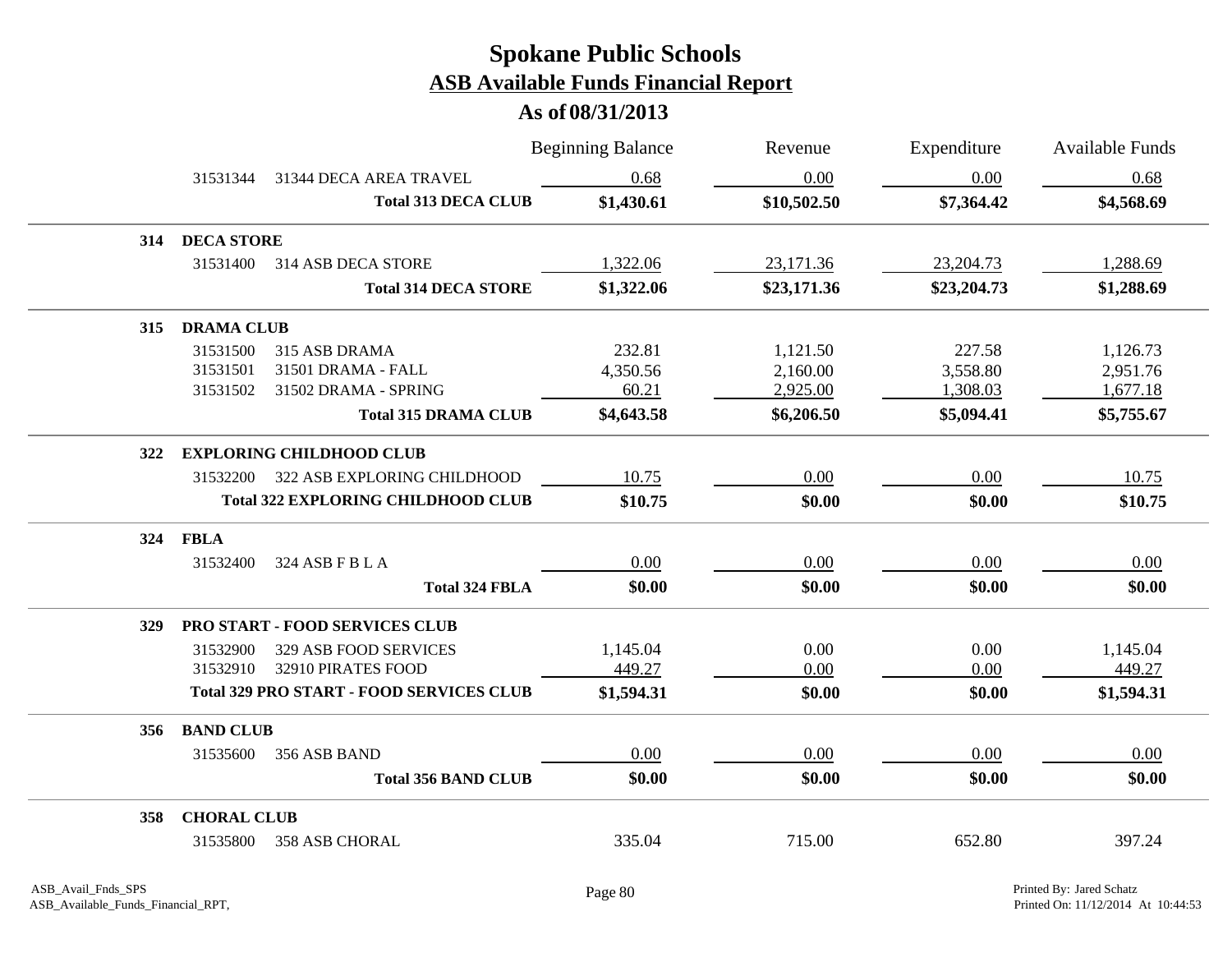|            |                      |                                        | <b>Beginning Balance</b> | Revenue    | Expenditure    | Available Funds |
|------------|----------------------|----------------------------------------|--------------------------|------------|----------------|-----------------|
|            |                      | <b>Total 358 CHORAL CLUB</b>           | \$335.04                 | \$715.00   | \$652.80       | \$397.24        |
| <b>389</b> |                      | <b>ASB GRADUATED CLASSES</b>           |                          |            |                |                 |
|            | 31538900             | <b>389 ASB GRADUATED CLASSES</b>       | 5,121.04                 | 0.00       | $-2,742.40$    | 7,863.44        |
|            |                      | <b>Total 389 ASB GRADUATED CLASSES</b> | \$5,121.04               | \$0.00     | $(\$2,742.40)$ | \$7,863.44      |
| <b>390</b> | <b>CLASS OF 2020</b> |                                        |                          |            |                |                 |
|            | 31539000             | 39000 CLASS OF 2020                    | 0.00                     | 0.00       | 0.00           | 0.00            |
|            |                      | <b>Total 390 CLASS OF 2020</b>         | \$0.00                   | \$0.00     | \$0.00         | \$0.00          |
| <b>391</b> | <b>CLASS OF 2011</b> |                                        |                          |            |                |                 |
|            | 31539100             | 39100 CLASS OF 2011                    | 0.00                     | 0.00       | 0.00           | 0.00            |
|            |                      | <b>Total 391 CLASS OF 2011</b>         | \$0.00                   | \$0.00     | \$0.00         | \$0.00          |
| <b>392</b> | <b>CLASS OF 2012</b> |                                        |                          |            |                |                 |
|            | 31539200             | 315 ASB CLASS OF 2012                  | 5,397.72                 | 0.00       | 5,397.72       | 0.00            |
|            |                      | <b>Total 392 CLASS OF 2012</b>         | \$5,397.72               | \$0.00     | \$5,397.72     | \$0.00          |
| <b>393</b> | ASB CLASS 2013       |                                        |                          |            |                |                 |
|            | 31539300             | 393 ASB CLASS OF 2013                  | 73.42                    | 9,006.25   | 6,218.33       | 2,861.34        |
|            |                      | Total 393 ASB CLASS 2013               | \$73.42                  | \$9,006.25 | \$6,218.33     | \$2,861.34      |
| 394        | ASB CLASS 2014       |                                        |                          |            |                |                 |
|            | 31539400             | 394 ASB CLASS OF 2014                  | $-174.07$                | 53.00      | 0.00           | $-121.07$       |
|            |                      | Total 394 ASB CLASS 2014               | $(\$174.07)$             | \$53.00    | \$0.00         | $(\$121.07)$    |
| <b>395</b> | ASB CLASS 2015       |                                        |                          |            |                |                 |
|            | 31539500             | 395 ASB CLASS OF 2015                  | 0.00                     | 390.00     | 104.02         | 285.98          |
|            |                      | Total 395 ASB CLASS 2015               | \$0.00                   | \$390.00   | \$104.02       | \$285.98        |
| 396        | ASB CLASS 2016       |                                        |                          |            |                |                 |
|            | 31539600             | 396 ASB CLASS OF 2016                  | 0.00                     | 340.25     | 0.00           | 340.25          |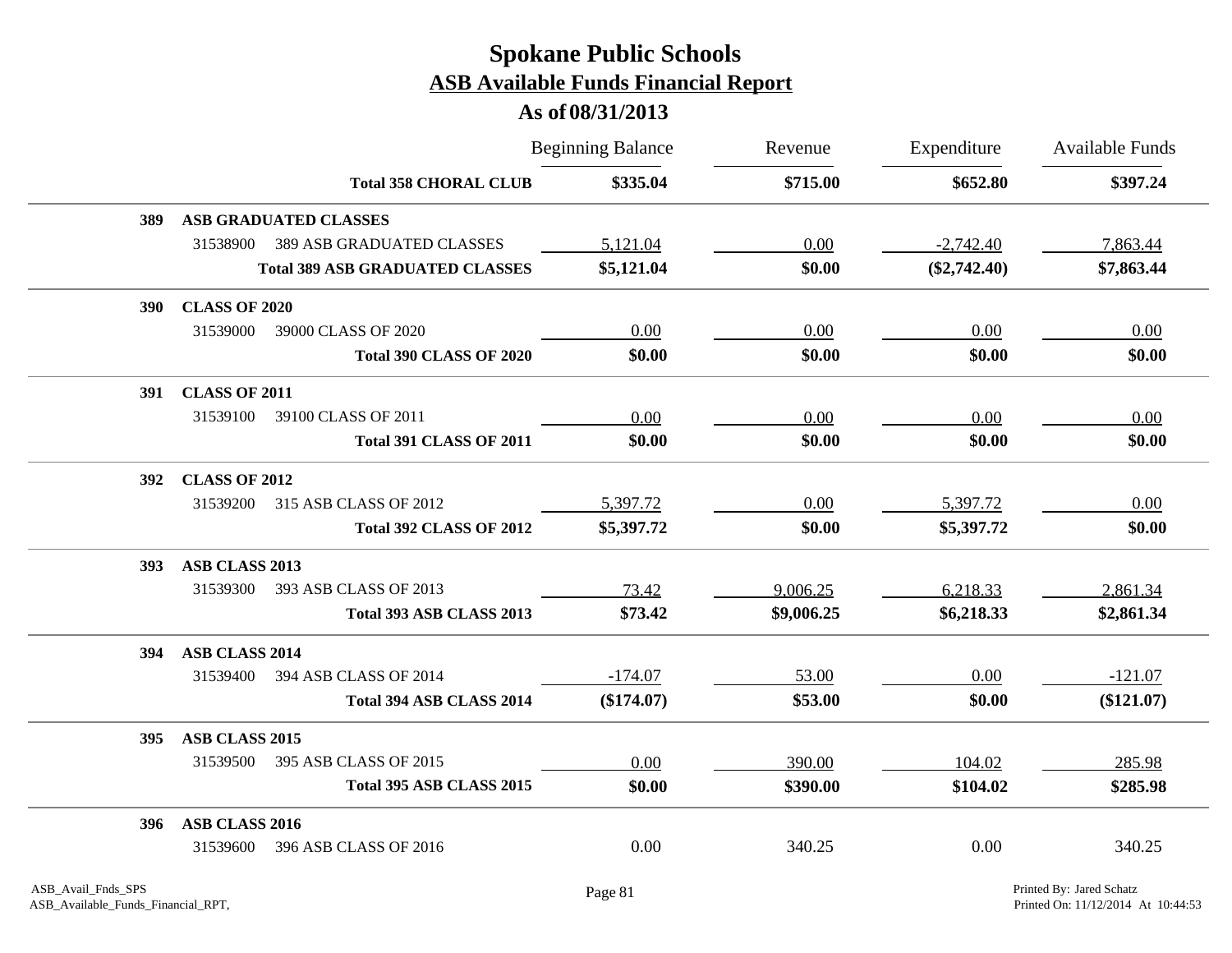|                                 |                                    | <b>Beginning Balance</b> | Revenue     | Expenditure | <b>Available Funds</b> |
|---------------------------------|------------------------------------|--------------------------|-------------|-------------|------------------------|
|                                 | Total 396 ASB CLASS 2016           | \$0.00                   | \$340.25    | \$0.00      | \$340.25               |
| ASB CLASS 2017<br>397           |                                    |                          |             |             |                        |
| 31539700                        | 397 ASB CLASS OF 2017              | 0.00                     | 0.00        | 0.00        | 0.00                   |
|                                 | Total 397 ASB CLASS 2017           | \$0.00                   | \$0.00      | \$0.00      | \$0.00                 |
| <b>ASB CLASS 2018</b><br>398    |                                    |                          |             |             |                        |
| 31539800                        | 39800 ASB CLASS OF 2018            | 0.00                     | 0.00        | 0.00        | 0.00                   |
|                                 | Total 398 ASB CLASS 2018           | \$0.00                   | \$0.00      | \$0.00      | \$0.00                 |
| <b>ASB CLASS 2019</b><br>399    |                                    |                          |             |             |                        |
| 31539900                        | 39900 CLASS OF 2019                | 0.00                     | 0.00        | 0.00        | 0.00                   |
|                                 | Total 399 ASB CLASS 2019           | \$0.00                   | \$0.00      | \$0.00      | \$0.00                 |
| 300 CLASS                       |                                    | \$19,902.20              | \$51,114.86 | \$45,857.32 | \$25,159.74            |
| <b>ASB CLIMBING CLUB</b><br>406 |                                    |                          |             |             |                        |
| 31540600                        | <b>406 ASB CLIMBING CLUB</b>       | 0.00                     | 0.00        | 0.00        | 0.00                   |
|                                 | <b>Total 406 ASB CLIMBING CLUB</b> | \$0.00                   | \$0.00      | \$0.00      | \$0.00                 |
| <b>ASB SCIENCE CLUB</b><br>407  |                                    |                          |             |             |                        |
| 31540700                        | <b>407 ASB SCIENCE CLUB</b>        | 0.00                     | 0.00        | 0.00        | 0.00                   |
|                                 | <b>Total 407 ASB SCIENCE CLUB</b>  | \$0.00                   | \$0.00      | \$0.00      | \$0.00                 |
| <b>ASB CHEERLEADERS</b><br>415  |                                    |                          |             |             |                        |
| 31541500                        | <b>415 ASB CHEERLEARDERS</b>       | 1,046.44                 | 1,235.20    | 1,879.39    | 402.25                 |
|                                 | <b>Total 415 ASB CHEERLEADERS</b>  | \$1,046.44               | \$1,235.20  | \$1,879.39  | \$402.25               |
| <b>ASB FFA</b><br>419           |                                    |                          |             |             |                        |
| 31541900<br>419 ASB F F A       |                                    | 0.00                     | 0.00        | 0.00        | 0.00                   |
|                                 | <b>Total 419 ASB FFA</b>           | \$0.00                   | \$0.00      | \$0.00      | \$0.00                 |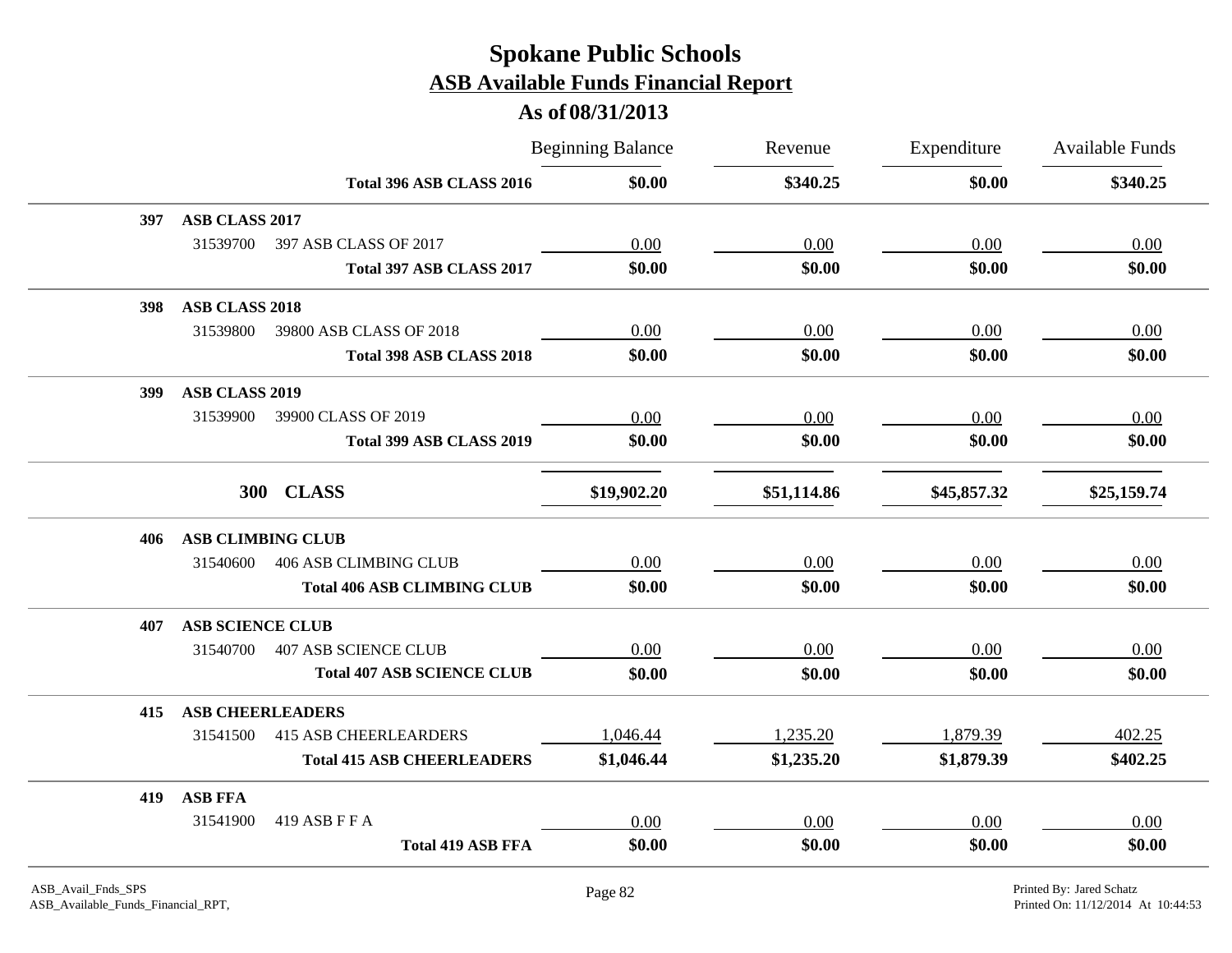|     |                                               | <b>Beginning Balance</b> |            | Revenue    | Expenditure | Available Funds |
|-----|-----------------------------------------------|--------------------------|------------|------------|-------------|-----------------|
| 431 | <b>ASB SPORTS MEDICINE CLUB</b>               |                          |            |            |             |                 |
|     | 31543100<br>43100 ASB SPORTS MEDICINE         |                          | 0.00       | 0.00       | 0.00        | 0.00            |
|     | <b>Total 431 ASB SPORTS MEDICINE CLUB</b>     |                          | \$0.00     | \$0.00     | \$0.00      | \$0.00          |
| 452 | <b>INTERNATIONAL CLUB</b>                     |                          |            |            |             |                 |
|     | 31545200<br><b>452 ASB INTERNATIONAL CLUB</b> |                          | 2,339.31   | 0.00       | 42.08       | 2,297.23        |
|     | <b>Total 452 INTERNATIONAL CLUB</b>           |                          | \$2,339.31 | \$0.00     | \$42.08     | \$2,297.23      |
| 455 | <b>SAFETY-SADD</b>                            |                          |            |            |             |                 |
|     | 31545500<br><b>455 ASB SAFETY-SADD</b>        |                          | 0.00       | 0.00       | 0.00        | 0.00            |
|     | <b>Total 455 SAFETY-SADD</b>                  |                          | \$0.00     | \$0.00     | \$0.00      | \$0.00          |
| 460 | <b>MATH CLUB</b>                              |                          |            |            |             |                 |
|     | 31546000<br><b>460 ASB MATHMATICS CLUB</b>    |                          | 0.00       | 0.00       | 0.00        | 0.00            |
|     | <b>Total 460 MATH CLUB</b>                    |                          | \$0.00     | \$0.00     | \$0.00      | \$0.00          |
| 463 | <b>LILAC CORONATION</b>                       |                          |            |            |             |                 |
|     | 31546300<br><b>463 ASB LILAC CORONATION</b>   |                          | 0.00       | 0.00       | 0.00        | 0.00            |
|     | <b>Total 463 LILAC CORONATION</b>             |                          | \$0.00     | \$0.00     | \$0.00      | \$0.00          |
| 468 | <b>PERCUSSION CLUB</b>                        |                          |            |            |             |                 |
|     | <b>468 ASB PERCUSSION CLUB</b><br>31546800    |                          | 169.76     | 1,065.00   | 593.30      | 641.46          |
|     | <b>Total 468 PERCUSSION CLUB</b>              |                          | \$169.76   | \$1,065.00 | \$593.30    | \$641.46        |
| 470 | <b>HONOR SOCIETY</b>                          |                          |            |            |             |                 |
|     | 31547000<br>470 ASB HONOR SOCIEITY            |                          | 1,299.87   | 0.00       | 32.61       | 1,267.26        |
|     | <b>Total 470 HONOR SOCIETY</b>                |                          | \$1,299.87 | \$0.00     | \$32.61     | \$1,267.26      |
| 476 | <b>MULTI CULTURAL</b>                         |                          |            |            |             |                 |
|     | <b>476 ASB MULTICULTURAL</b><br>31547600      |                          | 431.19     | 0.00       | 0.00        | 431.19          |
|     | <b>Total 476 MULTI CULTURAL</b>               |                          | \$431.19   | \$0.00     | \$0.00      | \$431.19        |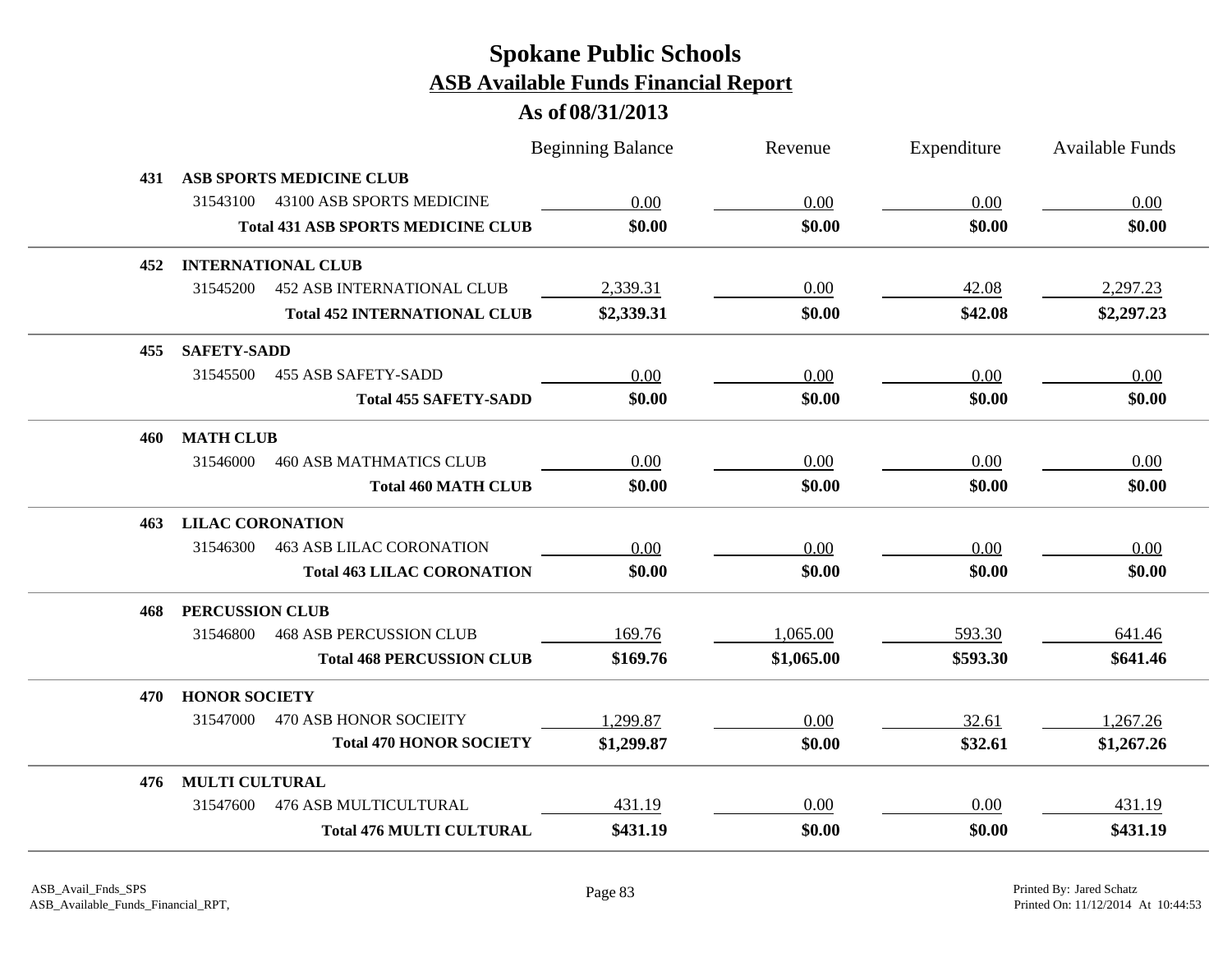|                                                          |     |                         |                                    | <b>Beginning Balance</b> | Revenue     | Expenditure | <b>Available Funds</b>                                         |
|----------------------------------------------------------|-----|-------------------------|------------------------------------|--------------------------|-------------|-------------|----------------------------------------------------------------|
|                                                          | 477 | <b>ASB DANCE</b>        |                                    |                          |             |             |                                                                |
|                                                          |     | 31547700                | 477 ASB DANCE                      | 97.74                    | 575.00      | 322.72      | 350.02                                                         |
|                                                          |     |                         | <b>Total 477 ASB DANCE</b>         | \$97.74                  | \$575.00    | \$322.72    | \$350.02                                                       |
|                                                          | 488 | <b>HIGH SCHOOL ROTC</b> |                                    |                          |             |             |                                                                |
|                                                          |     | 31548800                | 488 ASB R O T C                    | 324.55                   | 0.00        | 0.00        | 324.55                                                         |
|                                                          |     |                         | <b>Total 488 HIGH SCHOOL ROTC</b>  | \$324.55                 | \$0.00      | \$0.00      | \$324.55                                                       |
|                                                          |     | 400                     | <b>CLUBS</b>                       | \$5,708.86               | \$2,875.20  | \$2,870.10  | \$5,713.96                                                     |
| 320                                                      |     |                         | <b>SHADLE PARK HIGH SCHOOL</b>     |                          |             |             |                                                                |
|                                                          |     | <b>ASB RESERVE</b>      |                                    |                          |             |             |                                                                |
|                                                          | 102 | 32010200                | 102 ASB RESERVE                    | 5,354.37                 | 0.00        | 0.00        | 5,354.37                                                       |
|                                                          |     |                         |                                    |                          |             |             |                                                                |
|                                                          |     |                         | <b>Total 102 ASB RESERVE</b>       | \$5,354.37               | \$0.00      | \$0.00      | \$5,354.37                                                     |
|                                                          | 104 | <b>ASB GENERAL</b>      |                                    |                          |             |             |                                                                |
|                                                          |     | 32010400                | 104 ASB GENERAL                    | 4,971.43                 | 3,999.92    | 5,004.57    | 3,966.78                                                       |
|                                                          |     | 32010401                | 10401 ASB GENERAL GROOVY SHOES     | $-415.19$                | 17,433.73   | 23,146.32   | $-6,127.78$                                                    |
|                                                          |     |                         | <b>Total 104 ASB GENERAL</b>       | \$4,556.24               | \$21,433.65 | \$28,150.89 | $(\$2,161.00)$                                                 |
|                                                          | 107 | <b>ASB BOOKROOM</b>     |                                    |                          |             |             |                                                                |
|                                                          |     | 32010700                | 107 ASB BOOKROOM                   | 0.00                     | 0.00        | 0.00        | 0.00                                                           |
|                                                          |     |                         | <b>Total 107 ASB BOOKROOM</b>      | \$0.00                   | \$0.00      | \$0.00      | \$0.00                                                         |
|                                                          | 108 |                         | <b>ASB MISCELLANEOUS</b>           |                          |             |             |                                                                |
|                                                          |     | 32010800                | <b>108 ASB MISCELLANEOUS</b>       | 0.00                     | 0.00        | 0.00        | 0.00                                                           |
|                                                          |     | 32010810                | 10810 ASB MISCELLANEOUS            | 0.00                     | 0.00        | 0.00        | 0.00                                                           |
|                                                          |     |                         | <b>Total 108 ASB MISCELLANEOUS</b> | \$0.00                   | \$0.00      | \$0.00      | \$0.00                                                         |
|                                                          | 109 | <b>ASB MEMBERSHIP</b>   |                                    |                          |             |             |                                                                |
|                                                          |     | 32010900                | 109 ASB MEMBERSHIP                 | 230.00                   | 0.00        | 0.00        | 230.00                                                         |
| ASB_Avail_Fnds_SPS<br>ASB_Available_Funds_Financial_RPT, |     |                         |                                    | Page 84                  |             |             | Printed By: Jared Schatz<br>Printed On: 11/12/2014 At 10:44:53 |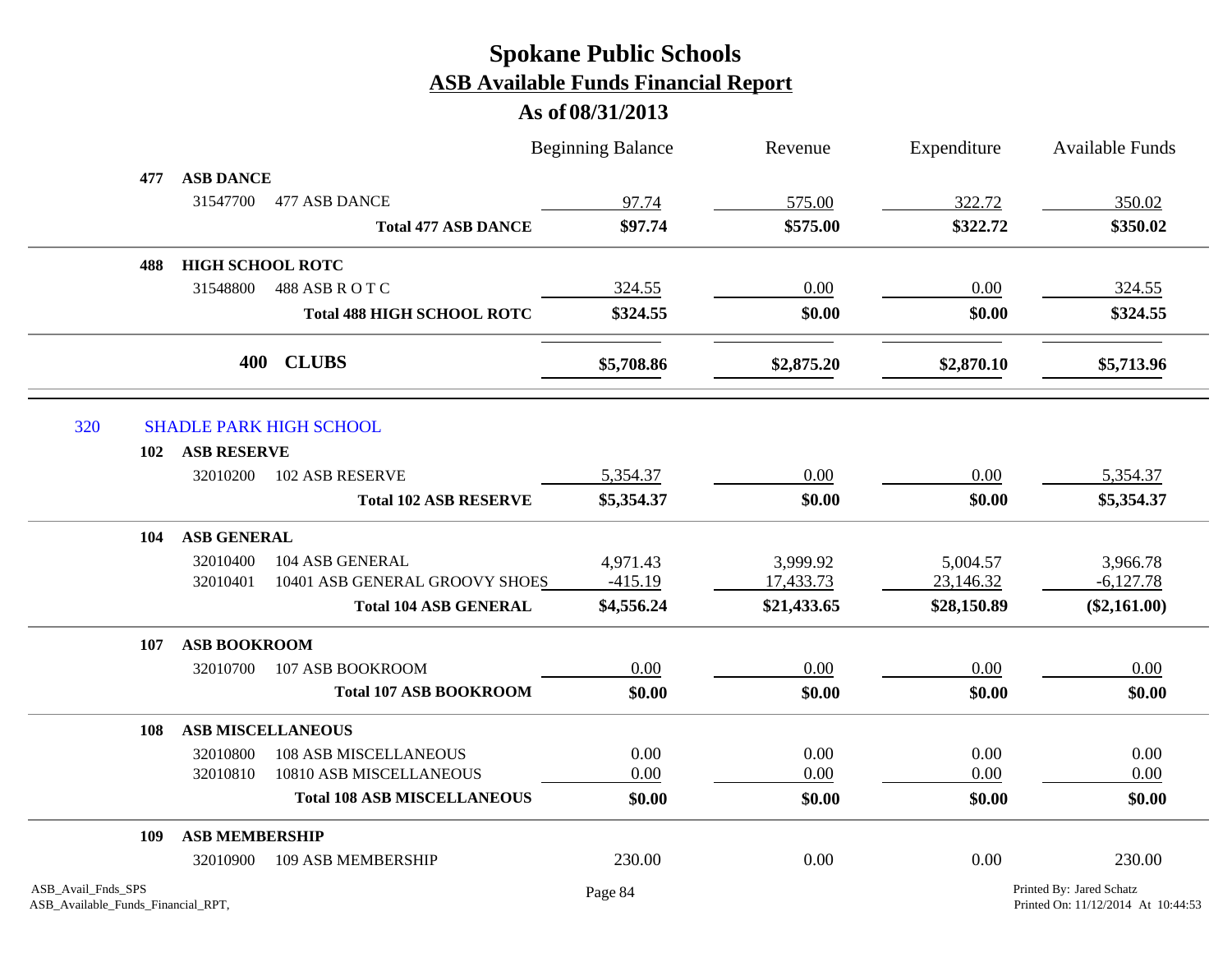|            |                        |                                       | <b>Beginning Balance</b> | Revenue     | Expenditure   | <b>Available Funds</b> |
|------------|------------------------|---------------------------------------|--------------------------|-------------|---------------|------------------------|
|            |                        | <b>Total 109 ASB MEMBERSHIP</b>       | \$230.00                 | \$0.00      | \$0.00        | \$230.00               |
| <b>110</b> | <b>ASB GSL CARD</b>    |                                       |                          |             |               |                        |
|            | 32011000               | 110 ASB GSL CARD                      | 76,440.00                | 28,920.00   | 48,020.00     | 57,340.00              |
|            |                        | <b>Total 110 ASB GSL CARD</b>         | \$76,440.00              | \$28,920.00 | \$48,020.00   | \$57,340.00            |
| <b>120</b> | <b>ASB GUIDANCE</b>    |                                       |                          |             |               |                        |
|            | 32012000               | <b>120 ASB GUIDANCE</b>               | 1,202.15                 | 0.00        | 40.00         | 1,162.15               |
|            |                        | <b>Total 120 ASB GUIDANCE</b>         | \$1,202.15               | \$0.00      | \$40.00       | \$1,162.15             |
| 131        | <b>ASB YEARBOOK</b>    |                                       |                          |             |               |                        |
|            | 32013100               | <b>131 ASB YEARBOOK</b>               | 65,729.47                | 42,425.00   | 72,943.11     | 35,211.36              |
|            | 32013101               | 131 ASB YEARBOOK BABY ADS             | 0.00                     | 0.00        | 0.00          | 0.00                   |
|            | 32013102               | 13102 ASB YEARBOOK ADS                | 0.00                     | 0.00        | 0.00          | 0.00                   |
|            | 32013103               | 13103 ASB YEARBOOK NONCURRENT         | 0.00                     | 0.00        | 0.00          | 0.00                   |
|            |                        | <b>Total 131 ASB YEARBOOK</b>         | \$65,729.47              | \$42,425.00 | \$72,943.11   | \$35,211.36            |
| 135        | <b>ASB UNIFORMS</b>    |                                       |                          |             |               |                        |
|            | 32013500               | <b>135 ASB UNIFORMS</b>               | $-13,594.41$             | 0.00        | $-16,269.07$  | 2,674.66               |
|            |                        | <b>Total 135 ASB UNIFORMS</b>         | (\$13,594.41)            | \$0.00      | (\$16,269.07) | \$2,674.66             |
| 140        | <b>ASB CONCESSIONS</b> |                                       |                          |             |               |                        |
|            | 32014000               | <b>140 ASB CONCESSIONS</b>            | 1,800.00                 | $0.00\,$    | $0.00\,$      | 1,800.00               |
|            |                        | <b>Total 140 ASB CONCESSIONS</b>      | \$1,800.00               | \$0.00      | \$0.00        | \$1,800.00             |
| 181        | <b>ASB LINK CREW</b>   |                                       |                          |             |               |                        |
|            | 32018100               | <b>181 ASB LINK CREW</b>              | 0.00                     | 0.00        | 0.00          | 0.00                   |
|            |                        | <b>Total 181 ASB LINK CREW</b>        | \$0.00                   | \$0.00      | \$0.00        | \$0.00                 |
| 182        |                        | <b>ASB SPECIAL PROJECTS</b>           |                          |             |               |                        |
|            | 32018200               | <b>182 ASB SPECIAL PROJECTS</b>       | 6,326.02                 | 0.00        | 82.66         | 6,243.36               |
|            |                        | <b>Total 182 ASB SPECIAL PROJECTS</b> | \$6,326.02               | \$0.00      | \$82.66       | \$6,243.36             |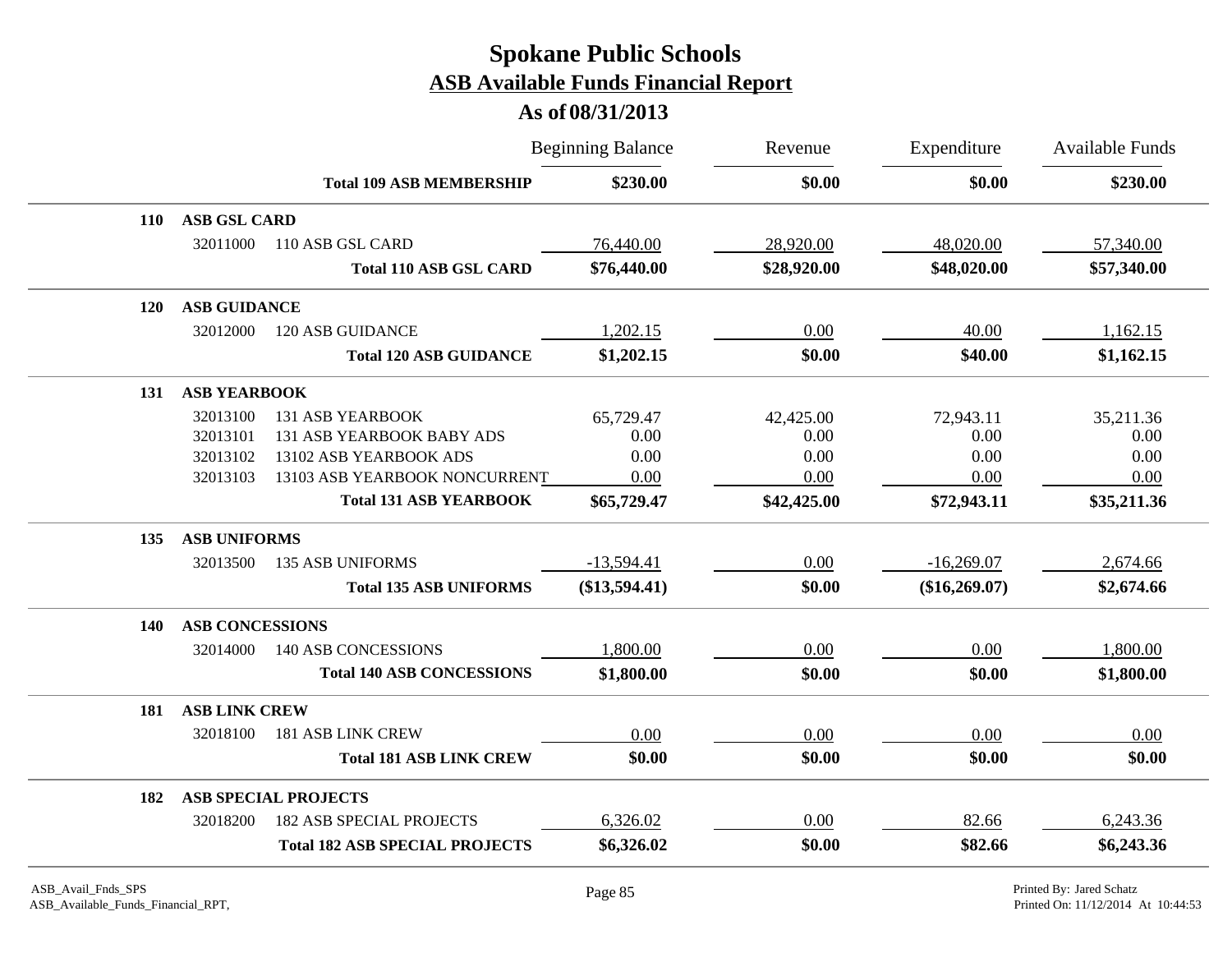|                                                          |                                                 | <b>Beginning Balance</b> | Revenue     | Expenditure  | <b>Available Funds</b>                                         |
|----------------------------------------------------------|-------------------------------------------------|--------------------------|-------------|--------------|----------------------------------------------------------------|
| 191                                                      | <b>ASB AWARDS</b>                               |                          |             |              |                                                                |
|                                                          | 32019100<br>191 ASB AWARDS                      | 2,188.55                 | 0.00        | 197.89       | 1,990.66                                                       |
|                                                          | <b>Total 191 ASB AWARDS</b>                     | \$2,188.55               | \$0.00      | \$197.89     | \$1,990.66                                                     |
|                                                          | <b>GENERAL ASB</b><br><b>100</b>                | \$150,232.39             | \$92,778.65 | \$133,165.48 | \$109,845.56                                                   |
| <b>202</b>                                               | <b>ASB ATHLETIC EQUIPMENT</b>                   |                          |             |              |                                                                |
|                                                          | 202 ASB ATHLETIC EQUIPMENT<br>32020200          | 465.63                   | 0.00        | 0.00         | 465.63                                                         |
|                                                          | <b>Total 202 ASB ATHLETIC EQUIPMENT</b>         | \$465.63                 | \$0.00      | \$0.00       | \$465.63                                                       |
| <b>203</b>                                               | <b>ATHLETIC DONATIONS SPECIAL PUR</b>           |                          |             |              |                                                                |
|                                                          | 203 ATHLETIC DONATION SPL PURP<br>32020300      | 2,573.50                 | 500.00      | 277.18       | 2,796.32                                                       |
|                                                          | <b>Total 203 ATHLETIC DONATIONS SPECIAL PUR</b> | \$2,573.50               | \$500.00    | \$277.18     | \$2,796.32                                                     |
| 205                                                      | <b>GENERAL ATHLETICS</b>                        |                          |             |              |                                                                |
|                                                          | <b>205 ASB GENERAL ATHLETICS</b><br>32020500    | 47,457.92                | 40,566.59   | 39,760.83    | 48,263.68                                                      |
|                                                          | <b>Total 205 GENERAL ATHLETICS</b>              | \$47,457.92              | \$40,566.59 | \$39,760.83  | \$48,263.68                                                    |
| 206                                                      | <b>LEAGUE ATHLETICS</b>                         |                          |             |              |                                                                |
|                                                          | 32020600<br><b>206 ASB LEAGUE ATHLETICS</b>     | 25,197.18                | 4,126.00    | $-1,782.77$  | 31,105.95                                                      |
|                                                          | <b>Total 206 LEAGUE ATHLETICS</b>               | \$25,197.18              | \$4,126.00  | (\$1,782.77) | \$31,105.95                                                    |
| 208                                                      | <b>ASB ATHLETIC OFFICIALS</b>                   |                          |             |              |                                                                |
|                                                          | 208 ASB ATHLETIC OFFICIALS<br>32020800          | 34,919.44                | 192.00      | 543.33       | 34,568.11                                                      |
|                                                          | <b>Total 208 ASB ATHLETIC OFFICIALS</b>         | \$34,919.44              | \$192.00    | \$543.33     | \$34,568.11                                                    |
| 227                                                      | <b>BASEBALL</b>                                 |                          |             |              |                                                                |
|                                                          | 227 ASB BASEBALL<br>32022700                    | 1,987.52                 | 0.00        | 534.43       | 1,453.09                                                       |
|                                                          | <b>Total 227 BASEBALL</b>                       | \$1,987.52               | \$0.00      | \$534.43     | \$1,453.09                                                     |
| <b>230</b>                                               | <b>BOYS BASKETBALL</b>                          |                          |             |              |                                                                |
|                                                          | <b>230 ASB BOYS BASKETBALL</b><br>32023000      | 617.61                   | 3,235.00    | $-175.83$    | 4,028.44                                                       |
| ASB_Avail_Fnds_SPS<br>ASB_Available_Funds_Financial_RPT, |                                                 | Page 86                  |             |              | Printed By: Jared Schatz<br>Printed On: 11/12/2014 At 10:44:53 |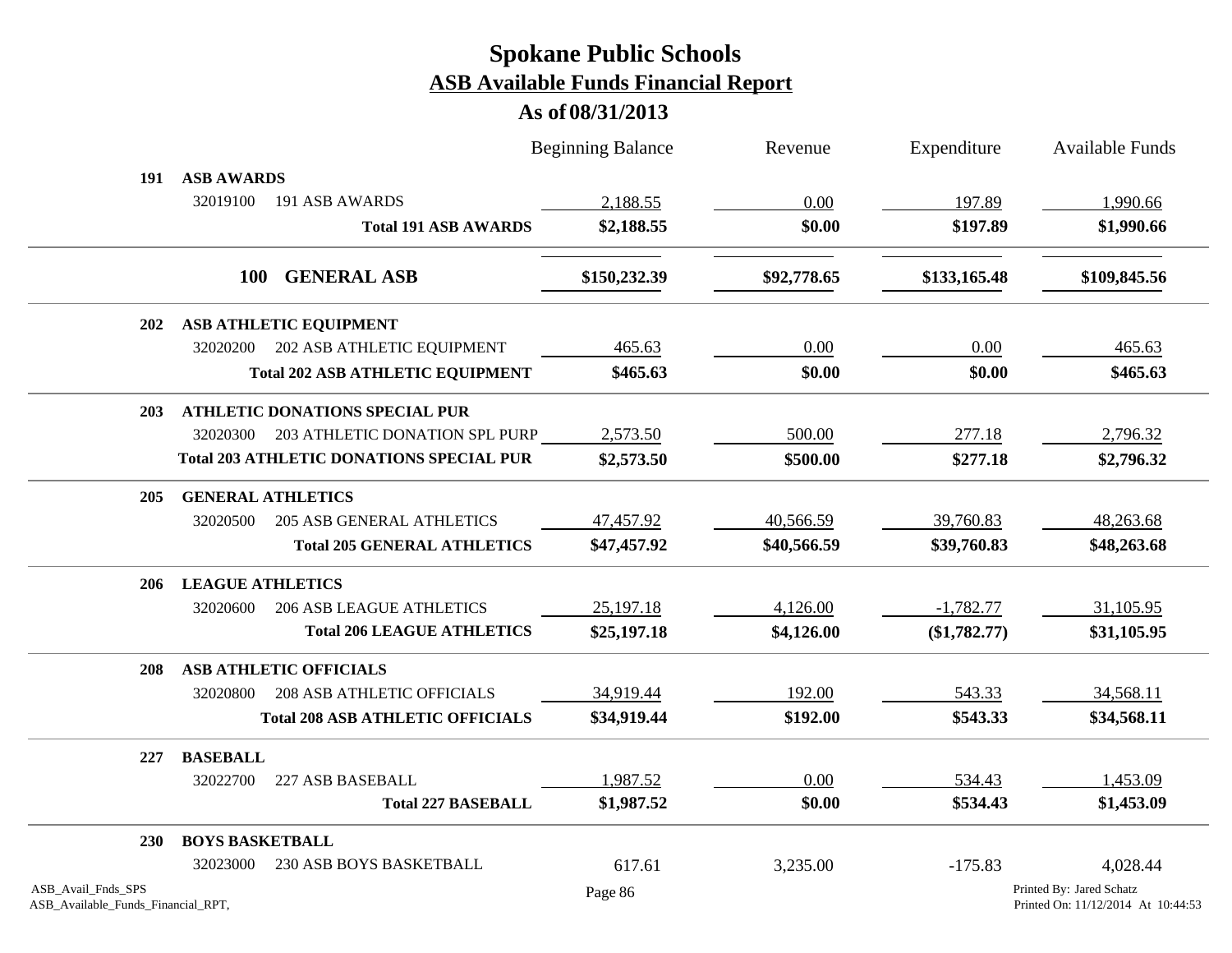|            |                         |                                      | <b>Beginning Balance</b> | Revenue     | Expenditure | <b>Available Funds</b> |
|------------|-------------------------|--------------------------------------|--------------------------|-------------|-------------|------------------------|
|            |                         | <b>Total 230 BOYS BASKETBALL</b>     | \$617.61                 | \$3,235.00  | (\$175.83)  | \$4,028.44             |
| 231        | <b>GIRLS BASKETBALL</b> |                                      |                          |             |             |                        |
|            | 32023100                | 231 ASB GIRLS BASKETBALL             | 3,210.08                 | 642.51      | 2,345.75    | 1,506.84               |
|            |                         | <b>Total 231 GIRLS BASKETBALL</b>    | \$3,210.08               | \$642.51    | \$2,345.75  | \$1,506.84             |
| 236        |                         | <b>BOYS CROSS COUNTRY</b>            |                          |             |             |                        |
|            | 32023600                | 236 ASB BOYS CROSS COUNRY            | 292.37                   | 3,747.00    | 3,628.00    | 411.37                 |
|            |                         | <b>Total 236 BOYS CROSS COUNTRY</b>  | \$292.37                 | \$3,747.00  | \$3,628.00  | \$411.37               |
| 237        |                         | <b>GIRLS CROSS COUNTRY</b>           |                          |             |             |                        |
|            | 32023700                | 237 ASB GIRLS CROSS COUNTRY          | 5,861.73                 | 3,103.67    | 3,351.19    | 5,614.21               |
|            |                         | <b>Total 237 GIRLS CROSS COUNTRY</b> | \$5,861.73               | \$3,103.67  | \$3,351.19  | \$5,614.21             |
| <b>240</b> | <b>FOOTBALL</b>         |                                      |                          |             |             |                        |
|            | 32024000                | <b>240 ASB FOOTBALL</b>              | 7,488.65                 | 22,906.00   | 27,412.30   | 2,982.35               |
|            |                         | <b>Total 240 FOOTBALL</b>            | \$7,488.65               | \$22,906.00 | \$27,412.30 | \$2,982.35             |
| 242        | <b>BOYS GOLF</b>        |                                      |                          |             |             |                        |
|            | 32024200                | 242 ASB GOLF                         | 484.54                   | 960.00      | 1,291.99    | 152.55                 |
|            |                         | <b>Total 242 BOYS GOLF</b>           | \$484.54                 | \$960.00    | \$1,291.99  | \$152.55               |
| 243        | <b>GIRLS GOLF</b>       |                                      |                          |             |             |                        |
|            | 32024300                | 243 ASB GIRLS GOLF                   | 576.55                   | 0.00        | $-7.26$     | 583.81                 |
|            |                         | <b>Total 243 GIRLS GOLF</b>          | \$576.55                 | \$0.00      | $(\$7.26)$  | \$583.81               |
| 248        | <b>GYMNASTICS</b>       |                                      |                          |             |             |                        |
|            | 32024800                | <b>248 ASB GYMNASTICS</b>            | 1,069.90                 | 0.00        | 33.16       | 1,036.74               |
|            |                         | <b>Total 248 GYMNASTICS</b>          | \$1,069.90               | \$0.00      | \$33.16     | \$1,036.74             |
| 264        | <b>SLOW PITCH</b>       |                                      |                          |             |             |                        |
|            | 32026400                | <b>264 ASB SLOW PITCH SOFTBALL</b>   | 360.91                   | 0.00        | $-827.08$   | 1,187.99               |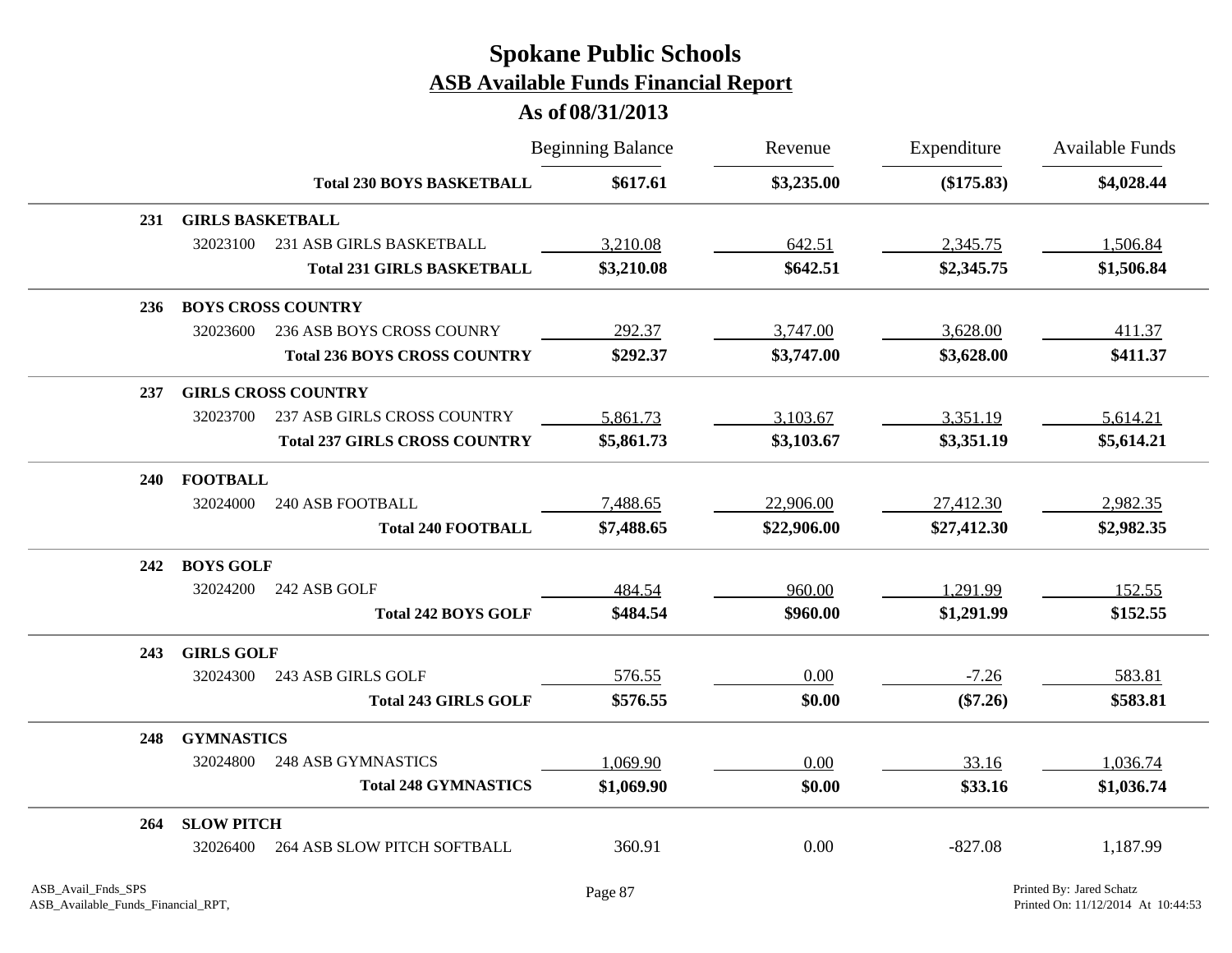|            |                                       |                                  | <b>Beginning Balance</b> | Revenue    | Expenditure  | <b>Available Funds</b> |
|------------|---------------------------------------|----------------------------------|--------------------------|------------|--------------|------------------------|
|            |                                       | <b>Total 264 SLOW PITCH</b>      | \$360.91                 | \$0.00     | $(\$827.08)$ | \$1,187.99             |
| 266        | <b>BOYS' SOCCER</b>                   |                                  |                          |            |              |                        |
|            | 32026600                              | <b>266 ASB BOYS SOCCER</b>       | 2,631.07                 | 4,072.00   | 3,953.39     | 2,749.68               |
|            |                                       | <b>Total 266 BOYS' SOCCER</b>    | \$2,631.07               | \$4,072.00 | \$3,953.39   | \$2,749.68             |
| 267        | <b>GIRLS' SOCCER</b>                  |                                  |                          |            |              |                        |
|            | 32026700                              | <b>267 ASB GIRLS SOCCER</b>      | 3,751.11                 | 0.00       | 1,727.05     | 2,024.06               |
|            |                                       | <b>Total 267 GIRLS' SOCCER</b>   | \$3,751.11               | \$0.00     | \$1,727.05   | \$2,024.06             |
| <b>270</b> | <b>GIRLS' SOFTBALL</b>                |                                  |                          |            |              |                        |
|            | 32027000<br>270 ASB SOFTBALL          |                                  | 2,325.12                 | 732.00     | 2,905.44     | 151.68                 |
|            |                                       | <b>Total 270 GIRLS' SOFTBALL</b> | \$2,325.12               | \$732.00   | \$2,905.44   | \$151.68               |
| 278        | <b>BOYS' TENNIS</b>                   |                                  |                          |            |              |                        |
|            | 32027800<br>278 ASB BOYS TENNIS       |                                  | $-123.87$                | 965.00     | 576.11       | 265.02                 |
|            |                                       | <b>Total 278 BOYS' TENNIS</b>    | (\$123.87)               | \$965.00   | \$576.11     | \$265.02               |
| 279        | <b>GIRLS' TENNIS</b>                  |                                  |                          |            |              |                        |
|            | 32027900                              | 279 ASB GIRLS TENNIS             | $-156.51$                | 1,270.00   | 312.85       | 800.64                 |
|            |                                       | <b>Total 279 GIRLS' TENNIS</b>   | (\$156.51)               | \$1,270.00 | \$312.85     | \$800.64               |
| 284        | <b>BOYS' TRACK</b>                    |                                  |                          |            |              |                        |
|            | 32028400<br><b>284 ASB BOYS TRACK</b> |                                  | 836.75                   | 680.56     | 136.95       | 1,380.36               |
|            |                                       | <b>Total 284 BOYS' TRACK</b>     | \$836.75                 | \$680.56   | \$136.95     | \$1,380.36             |
| 285        | <b>GIRLS' TRACK</b>                   |                                  |                          |            |              |                        |
|            | 32028500                              | <b>285 ASB GIRLS TRACK</b>       | 1,849.60                 | 892.56     | 1,611.16     | 1,131.00               |
|            |                                       | <b>Total 285 GIRLS' TRACK</b>    | \$1,849.60               | \$892.56   | \$1,611.16   | \$1,131.00             |
| <b>290</b> | <b>GIRLS' VOLLEYBALL</b>              |                                  |                          |            |              |                        |
|            | <b>290 ASB VOLLEYBALL</b><br>32029000 |                                  | $-1,148.97$              | 11,493.64  | 7,633.41     | 2,711.26               |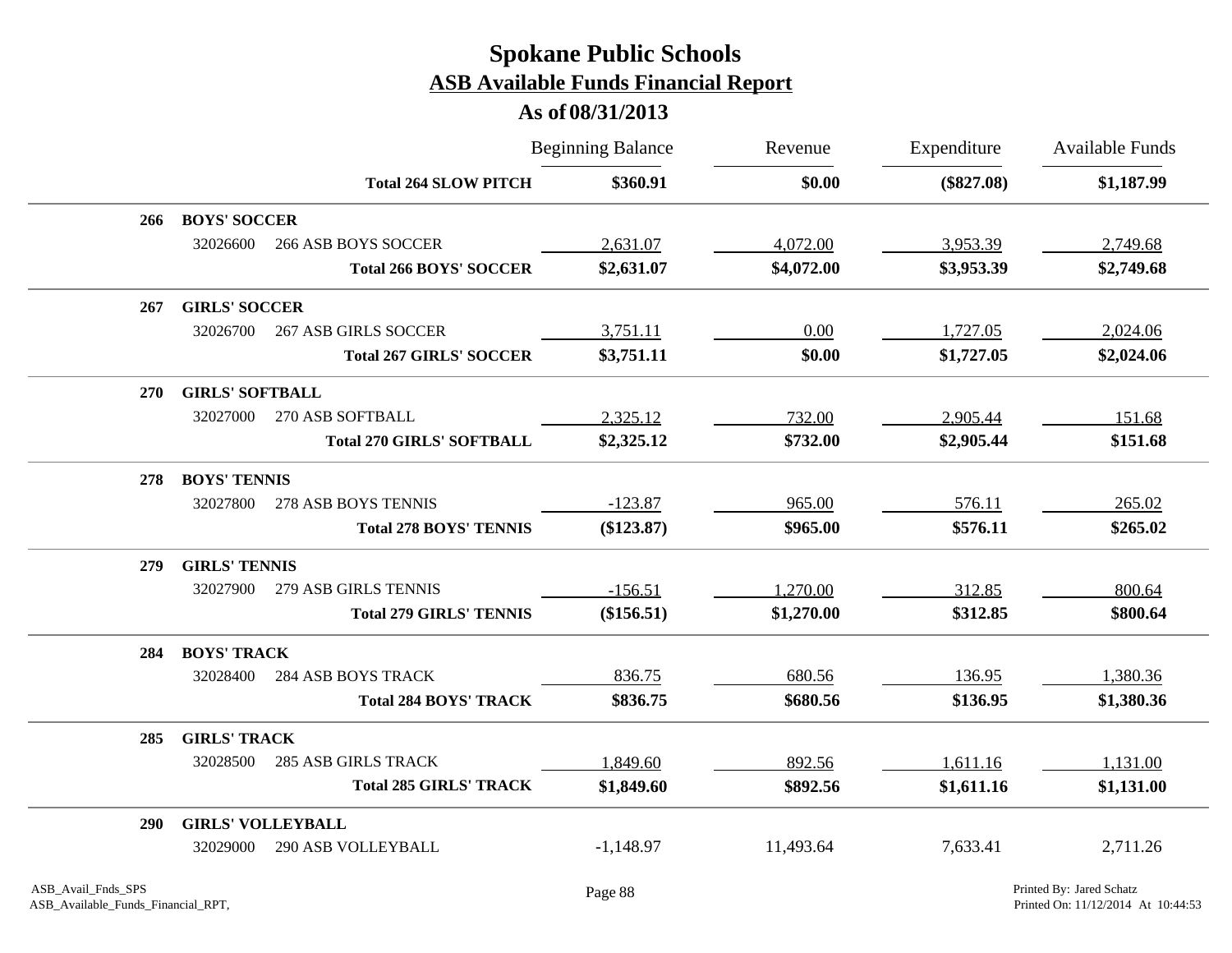|     |                        |                                           | <b>Beginning Balance</b> | Revenue      | Expenditure | Available Funds |
|-----|------------------------|-------------------------------------------|--------------------------|--------------|-------------|-----------------|
|     |                        | <b>Total 290 GIRLS' VOLLEYBALL</b>        | (\$1,148.97)             | \$11,493.64  | \$7,633.41  | \$2,711.26      |
| 294 | <b>BOYS' WRESTLING</b> |                                           |                          |              |             |                 |
|     | 32029400               | <b>294 ASB WRESTLING</b>                  | 2,652.93                 | 368.00       | 2,552.56    | 468.37          |
|     |                        | <b>Total 294 BOYS' WRESTLING</b>          | \$2,652.93               | \$368.00     | \$2,552.56  | \$468.37        |
|     | <b>200</b>             | <b>ATHLETICS</b>                          | \$145,180.76             | \$100,452.53 | \$97,794.14 | \$147,839.15    |
| 304 | <b>ART CLUB</b>        |                                           |                          |              |             |                 |
|     | 32030400               | <b>304 ASB ART CLUB</b>                   | 0.00                     | 0.00         | 0.00        | 0.00            |
|     |                        | <b>Total 304 ART CLUB</b>                 | \$0.00                   | \$0.00       | \$0.00      | \$0.00          |
| 312 | <b>DEBATE CLUB</b>     |                                           |                          |              |             |                 |
|     | 32031200               | 312 ASB DEBATE                            | 0.00                     | 0.00         | 0.00        | 0.00            |
|     |                        | <b>Total 312 DEBATE CLUB</b>              | \$0.00                   | \$0.00       | \$0.00      | \$0.00          |
| 313 | <b>DECA CLUB</b>       |                                           |                          |              |             |                 |
|     | 32031300               | 313 ASB DECA                              | $-39.97$                 | 4,998.82     | 10,826.10   | $-5,867.25$     |
|     |                        | <b>Total 313 DECA CLUB</b>                | $(\$39.97)$              | \$4,998.82   | \$10,826.10 | $(\$5,867.25)$  |
| 314 | <b>DECA STORE</b>      |                                           |                          |              |             |                 |
|     | 32031400               | 314 ASB DECA STORE                        | 2,256.31                 | 39,300.60    | 34,757.09   | 6,799.82        |
|     |                        | <b>Total 314 DECA STORE</b>               | \$2,256.31               | \$39,300.60  | \$34,757.09 | \$6,799.82      |
| 315 | <b>DRAMA CLUB</b>      |                                           |                          |              |             |                 |
|     | 32031500               | 315 ASB DRAMA                             | 1,859.75                 | 4,994.75     | 6,611.09    | 243.41          |
|     |                        | <b>Total 315 DRAMA CLUB</b>               | \$1,859.75               | \$4,994.75   | \$6,611.09  | \$243.41        |
| 322 |                        | <b>EXPLORING CHILDHOOD CLUB</b>           |                          |              |             |                 |
|     | 32032200               | 322 ASB EXPLORING CHILDHOOD               | 0.00                     | 0.00         | 0.00        | 0.00            |
|     |                        | <b>Total 322 EXPLORING CHILDHOOD CLUB</b> | \$0.00                   | \$0.00       | \$0.00      | \$0.00          |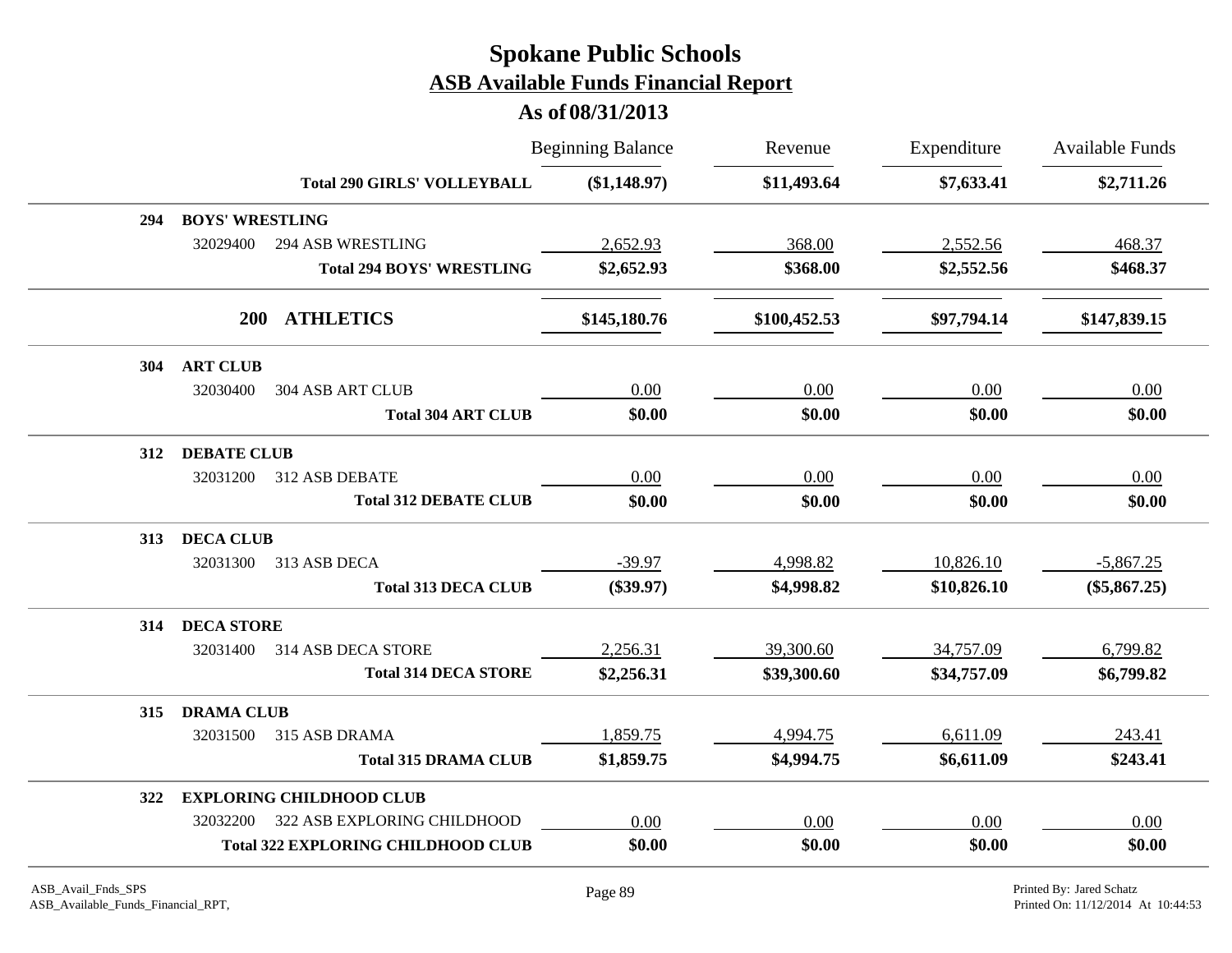|            |                                                 | <b>Beginning Balance</b> | Revenue     | Expenditure | Available Funds |
|------------|-------------------------------------------------|--------------------------|-------------|-------------|-----------------|
| 323        | <b>HORTICULTURE</b>                             |                          |             |             |                 |
|            | 32032300<br>323 ASB HORTICULTURE                | 489.21                   | 4,743.65    | 4,074.49    | 1,158.37        |
|            | <b>Total 323 HORTICULTURE</b>                   | \$489.21                 | \$4,743.65  | \$4,074.49  | \$1,158.37      |
| 329        | PRO START - FOOD SERVICES CLUB                  |                          |             |             |                 |
|            | 32032900 329 ASB FOOD SERVICE CLUB              | 1,598.21                 | 23.04       | 0.00        | 1,621.25        |
|            | <b>Total 329 PRO START - FOOD SERVICES CLUB</b> | \$1,598.21               | \$23.04     | \$0.00      | \$1,621.25      |
| <b>333</b> | <b>JAPANESE CLUB</b>                            |                          |             |             |                 |
|            | 333 ASB JAPANESE<br>32033300                    | 0.00                     | 0.00        | 0.00        | 0.00            |
|            | <b>Total 333 JAPANESE CLUB</b>                  | \$0.00                   | \$0.00      | \$0.00      | \$0.00          |
| 334        | <b>SPANISH CLUB</b>                             |                          |             |             |                 |
|            | 32033400<br>334 ASB SPANISH CLUB                | 0.00                     | 0.00        | 0.00        | 0.00            |
|            | <b>Total 334 SPANISH CLUB</b>                   | \$0.00                   | \$0.00      | \$0.00      | \$0.00          |
| 335        | <b>FRENCH CLUB</b>                              |                          |             |             |                 |
|            | 32033500<br>335 ASB WORLD LANGUAGES CLUB        | 547.19                   | 0.00        | 84.98       | 462.21          |
|            | <b>Total 335 FRENCH CLUB</b>                    | \$547.19                 | \$0.00      | \$84.98     | \$462.21        |
| 354        | <b>BAGPIPE/DRUM CORP</b>                        |                          |             |             |                 |
|            | 35400 BAGPIPE/DRUM CORP<br>32035400             | 450.00                   | 2,960.00    | 210.00      | 3,200.00        |
|            | <b>Total 354 BAGPIPE/DRUM CORP</b>              | \$450.00                 | \$2,960.00  | \$210.00    | \$3,200.00      |
| 356        | <b>BAND CLUB</b>                                |                          |             |             |                 |
|            | 32035600<br>356 ASB BAND                        | $-858.14$                | 34,051.00   | 33,402.70   | $-209.84$       |
|            | <b>Total 356 BAND CLUB</b>                      | $(\$858.14)$             | \$34,051.00 | \$33,402.70 | $(\$209.84)$    |
| 358        | <b>CHORAL CLUB</b>                              |                          |             |             |                 |
|            | 32035800<br>358 ASB CHORAL                      | 2,111.79                 | 9,817.13    | 9,990.19    | 1,938.73        |
|            | <b>Total 358 CHORAL CLUB</b>                    | \$2,111.79               | \$9,817.13  | \$9,990.19  | \$1,938.73      |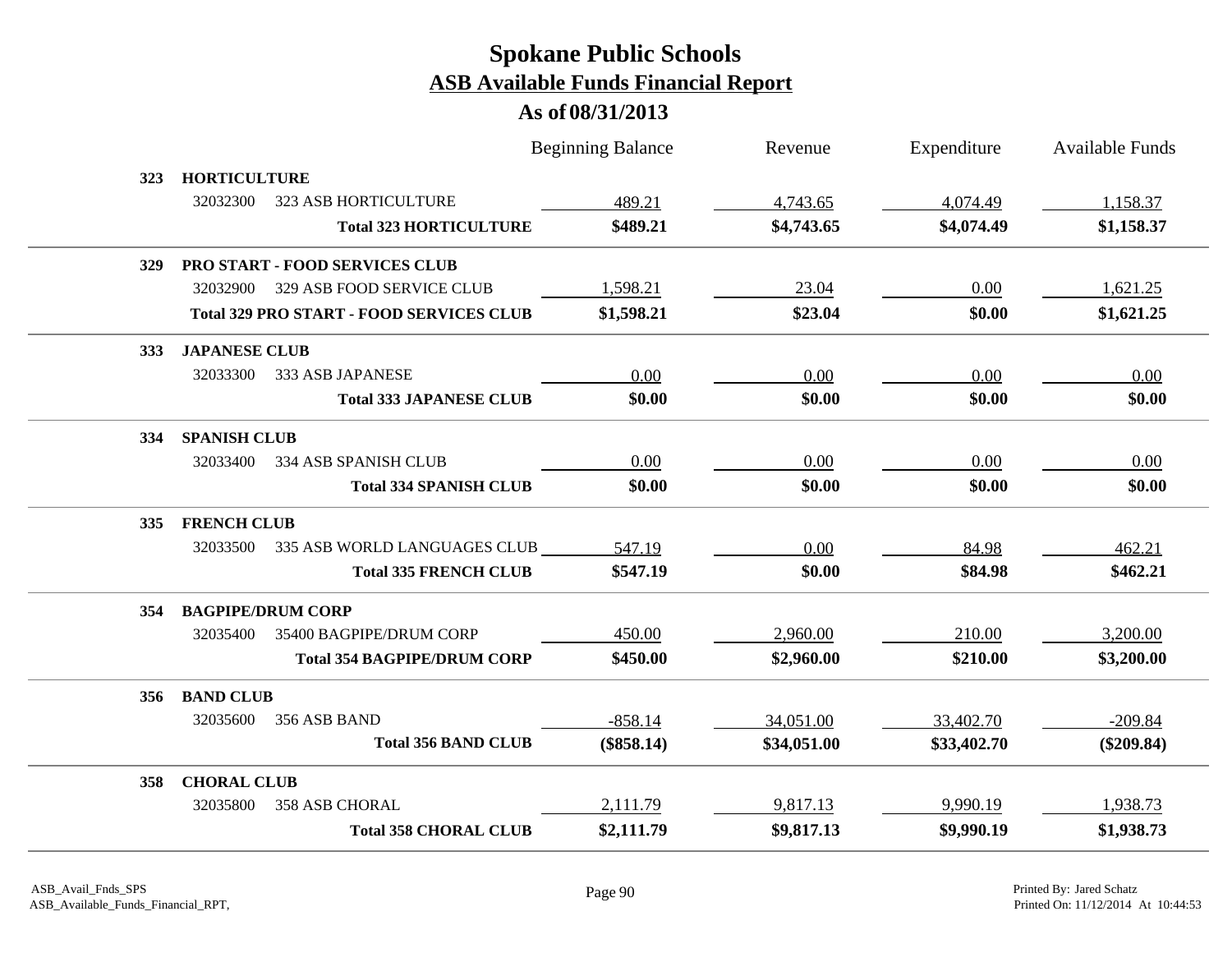|            |                       |                                    | <b>Beginning Balance</b> | Revenue     | Expenditure | Available Funds |
|------------|-----------------------|------------------------------------|--------------------------|-------------|-------------|-----------------|
| 368        |                       | <b>CO-OPERATIVE CLUB</b>           |                          |             |             |                 |
|            | 32036800              | 368 ASB CO-OP                      | 0.00                     | 0.00        | 0.00        | 0.00            |
|            |                       | <b>Total 368 CO-OPERATIVE CLUB</b> | \$0.00                   | \$0.00      | \$0.00      | \$0.00          |
| 387        | <b>AUTO MECHANICS</b> |                                    |                          |             |             |                 |
|            | 32038700              | <b>387 ASB AUTO MECHANICS</b>      | 0.00                     | 0.00        | 0.00        | 0.00            |
|            |                       | <b>Total 387 AUTO MECHANICS</b>    | \$0.00                   | \$0.00      | \$0.00      | \$0.00          |
| <b>390</b> | <b>CLASS OF 2020</b>  |                                    |                          |             |             |                 |
|            | 32039000              | 39000 CLASS OF 2020                | 0.00                     | 0.00        | 0.00        | 0.00            |
|            |                       | <b>Total 390 CLASS OF 2020</b>     | \$0.00                   | \$0.00      | \$0.00      | \$0.00          |
| 391        | <b>CLASS OF 2011</b>  |                                    |                          |             |             |                 |
|            | 32039100              | 39100 CLASS OF 2011                | 0.00                     | 0.00        | 0.00        | 0.00            |
|            |                       | <b>Total 391 CLASS OF 2011</b>     | \$0.00                   | \$0.00      | \$0.00      | \$0.00          |
| 392        | <b>CLASS OF 2012</b>  |                                    |                          |             |             |                 |
|            | 32039200              | 392 ASB CLASS OF 2012              | 1,470.69                 | 0.00        | 1,470.69    | 0.00            |
|            |                       | <b>Total 392 CLASS OF 2012</b>     | \$1,470.69               | \$0.00      | \$1,470.69  | \$0.00          |
| <b>393</b> | ASB CLASS 2013        |                                    |                          |             |             |                 |
|            | 32039300              | 393 ASB CLASS OF 2013              | 281.55                   | 12,851.00   | 11,536.74   | 1,595.81        |
|            |                       | Total 393 ASB CLASS 2013           | \$281.55                 | \$12,851.00 | \$11,536.74 | \$1,595.81      |
| 394        | ASB CLASS 2014        |                                    |                          |             |             |                 |
|            | 32039400              | 394 ASB CLASS OF 2014              | 225.62                   | 1,373.00    | 1,273.63    | 324.99          |
|            |                       | Total 394 ASB CLASS 2014           | \$225.62                 | \$1,373.00  | \$1,273.63  | \$324.99        |
| 395        | ASB CLASS 2015        |                                    |                          |             |             |                 |
|            | 32039500              | 395 ASB CLASS OF 2015              | 14.08                    | 0.00        | $-100.00$   | 114.08          |
|            |                       | Total 395 ASB CLASS 2015           | \$14.08                  | \$0.00      | (\$100.00)  | \$114.08        |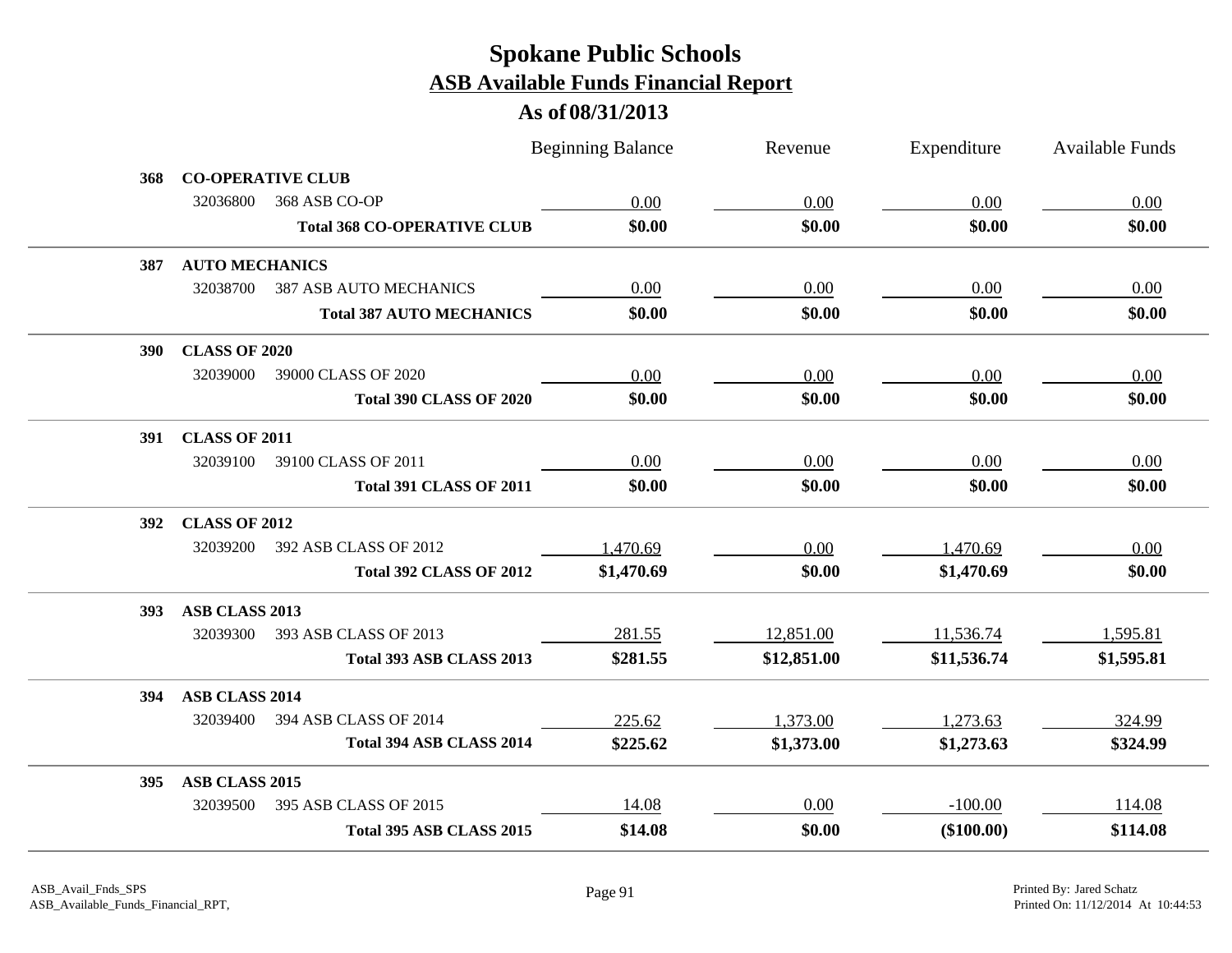|                                                          |                         |                                   | <b>Beginning Balance</b> | Revenue      | Expenditure  | <b>Available Funds</b>                                         |
|----------------------------------------------------------|-------------------------|-----------------------------------|--------------------------|--------------|--------------|----------------------------------------------------------------|
| 396                                                      | ASB CLASS 2016          |                                   |                          |              |              |                                                                |
|                                                          | 32039600                | 396 ASB CLASS OF 2016             | 0.00                     | 95.00        | $-61.96$     | 156.96                                                         |
|                                                          |                         | Total 396 ASB CLASS 2016          | \$0.00                   | \$95.00      | $(\$61.96)$  | \$156.96                                                       |
| 397                                                      | ASB CLASS 2017          |                                   |                          |              |              |                                                                |
|                                                          | 32039700                | 397 ASB CLASS OF 2017             | 0.00                     | 0.00         | 0.00         | 0.00                                                           |
|                                                          |                         | Total 397 ASB CLASS 2017          | \$0.00                   | \$0.00       | \$0.00       | \$0.00                                                         |
| 398                                                      | ASB CLASS 2018          |                                   |                          |              |              |                                                                |
|                                                          | 32039800                | 398 ASB CLASS OF 2018             | 0.00                     | 0.00         | 0.00         | 0.00                                                           |
|                                                          |                         | Total 398 ASB CLASS 2018          | \$0.00                   | \$0.00       | \$0.00       | \$0.00                                                         |
| 399                                                      | ASB CLASS 2019          |                                   |                          |              |              |                                                                |
|                                                          | 32039900                | 39900 CLASS OF 2019               | 0.00                     | 0.00         | 0.00         | 0.00                                                           |
|                                                          |                         | Total 399 ASB CLASS 2019          | \$0.00                   | \$0.00       | \$0.00       | \$0.00                                                         |
|                                                          |                         | 300 CLASS                         | \$10,406.29              | \$115,207.99 | \$114,075.74 | \$11,538.54                                                    |
| 407                                                      | <b>ASB SCIENCE CLUB</b> |                                   |                          |              |              |                                                                |
|                                                          |                         | 32040700  407 ASB SCIENCE CLUB    | 0.00                     | 0.00         | 0.00         | 0.00                                                           |
|                                                          |                         | <b>Total 407 ASB SCIENCE CLUB</b> | \$0.00                   | \$0.00       | \$0.00       | \$0.00                                                         |
| 415                                                      | <b>ASB CHEERLEADERS</b> |                                   |                          |              |              |                                                                |
|                                                          | 32041500                | <b>415 ASB CHEERLEADERS</b>       | $-3,240.08$              | 28,291.30    | 20,331.81    | 4,719.41                                                       |
|                                                          |                         | <b>Total 415 ASB CHEERLEADERS</b> | $(\$3,240.08)$           | \$28,291.30  | \$20,331.81  | \$4,719.41                                                     |
| 423                                                      | <b>ASB CHESS CLUB</b>   |                                   |                          |              |              |                                                                |
|                                                          | 32042300                | 423 ASB CHESS CLUB                | 0.00                     | 0.00         | 0.00         | 0.00                                                           |
|                                                          |                         | <b>Total 423 ASB CHESS CLUB</b>   | \$0.00                   | \$0.00       | \$0.00       | \$0.00                                                         |
| 426                                                      |                         | WA DRUG FREE YOUTH                |                          |              |              |                                                                |
|                                                          | 32042600                | 407 ASB WA DRUG FREE YOUTH        | 0.00                     | 0.00         | 0.00         | 0.00                                                           |
| ASB_Avail_Fnds_SPS<br>ASB_Available_Funds_Financial_RPT, |                         |                                   | Page 92                  |              |              | Printed By: Jared Schatz<br>Printed On: 11/12/2014 At 10:44:53 |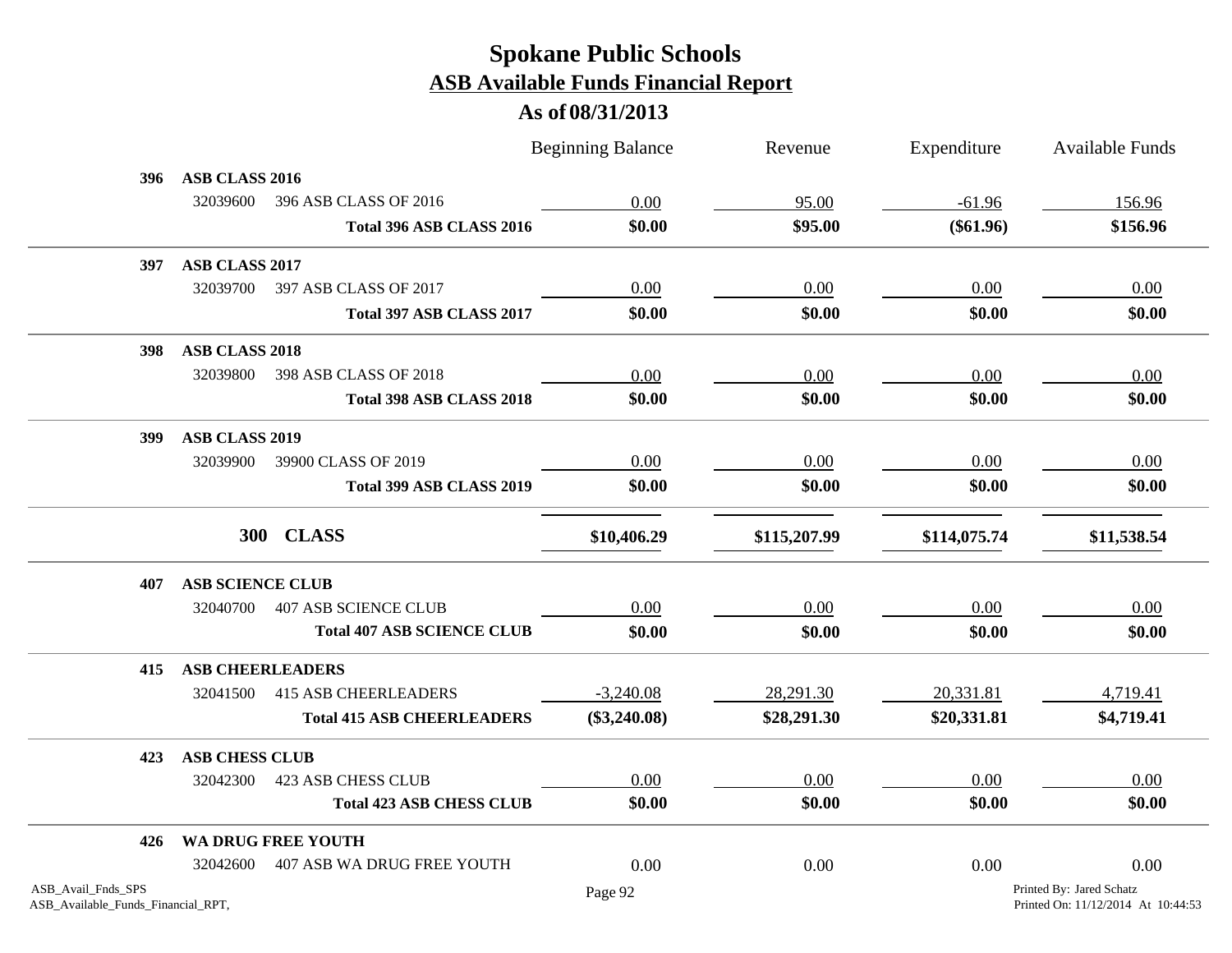|     |                         |                                       | <b>Beginning Balance</b> | Revenue  | Expenditure | <b>Available Funds</b> |
|-----|-------------------------|---------------------------------------|--------------------------|----------|-------------|------------------------|
|     |                         | <b>Total 426 WA DRUG FREE YOUTH</b>   | \$0.00                   | \$0.00   | \$0.00      | \$0.00                 |
| 434 |                         | <b>ASB KNOWLEDGE BOWL</b>             |                          |          |             |                        |
|     | 32043400                | <b>434 ASB KNOWLEDGE BOWL</b>         | 0.00                     | 0.00     | 0.00        | 0.00                   |
|     |                         | <b>Total 434 ASB KNOWLEDGE BOWL</b>   | \$0.00                   | \$0.00   | \$0.00      | \$0.00                 |
| 435 | <b>ASB SPAM</b>         |                                       |                          |          |             |                        |
|     | 32043500                | 435 ASB SPAM                          | 38.34                    | 0.00     | 0.00        | 38.34                  |
|     |                         | <b>Total 435 ASB SPAM</b>             | \$38.34                  | \$0.00   | \$0.00      | \$38.34                |
| 436 |                         | <b>ASB EXCEPTIONAL CLUB</b>           |                          |          |             |                        |
|     | 32043600                | <b>436 ASB EXCEPTIONAL CLUB</b>       | 0.00                     | 0.00     | 0.00        | 0.00                   |
|     |                         | <b>Total 436 ASB EXCEPTIONAL CLUB</b> | \$0.00                   | \$0.00   | \$0.00      | \$0.00                 |
| 437 | <b>ASB LETTER CLUB</b>  |                                       |                          |          |             |                        |
|     |                         | 32043700 437 ASB LETTER CLUB ACCOUNT  | 0.00                     | 0.00     | 0.00        | 0.00                   |
|     |                         | <b>Total 437 ASB LETTER CLUB</b>      | \$0.00                   | \$0.00   | \$0.00      | \$0.00                 |
| 438 |                         | <b>ASB ACTIVITY LEAGUE</b>            |                          |          |             |                        |
|     | 32043800                | <b>438 ASB ACTIVITY LEAGUE CLUB</b>   | 0.00                     | 0.00     | 0.00        | 0.00                   |
|     |                         | <b>Total 438 ASB ACTIVITY LEAGUE</b>  | \$0.00                   | \$0.00   | \$0.00      | \$0.00                 |
| 444 | <b>ASB PHOTO CLUB</b>   |                                       |                          |          |             |                        |
|     | 32044400                | 444 ASB PHOTO CLUB                    | 0.07                     | 0.00     | 0.00        | 0.07                   |
|     |                         | <b>Total 444 ASB PHOTO CLUB</b>       | \$0.07                   | \$0.00   | \$0.00      | \$0.07                 |
| 448 | <b>WOOD CLUB</b>        |                                       |                          |          |             |                        |
|     | 32044800                | 44800 WORLD WIDE WOODWORKING          | 653.97                   | 200.00   | 0.00        | 853.97                 |
|     |                         | <b>Total 448 WOOD CLUB</b>            | \$653.97                 | \$200.00 | \$0.00      | \$853.97               |
| 463 | <b>LILAC CORONATION</b> |                                       |                          |          |             |                        |
|     | 32046300                | <b>463 ASB LILAC CORONATION</b>       | 0.00                     | 0.00     | 0.00        | 0.00                   |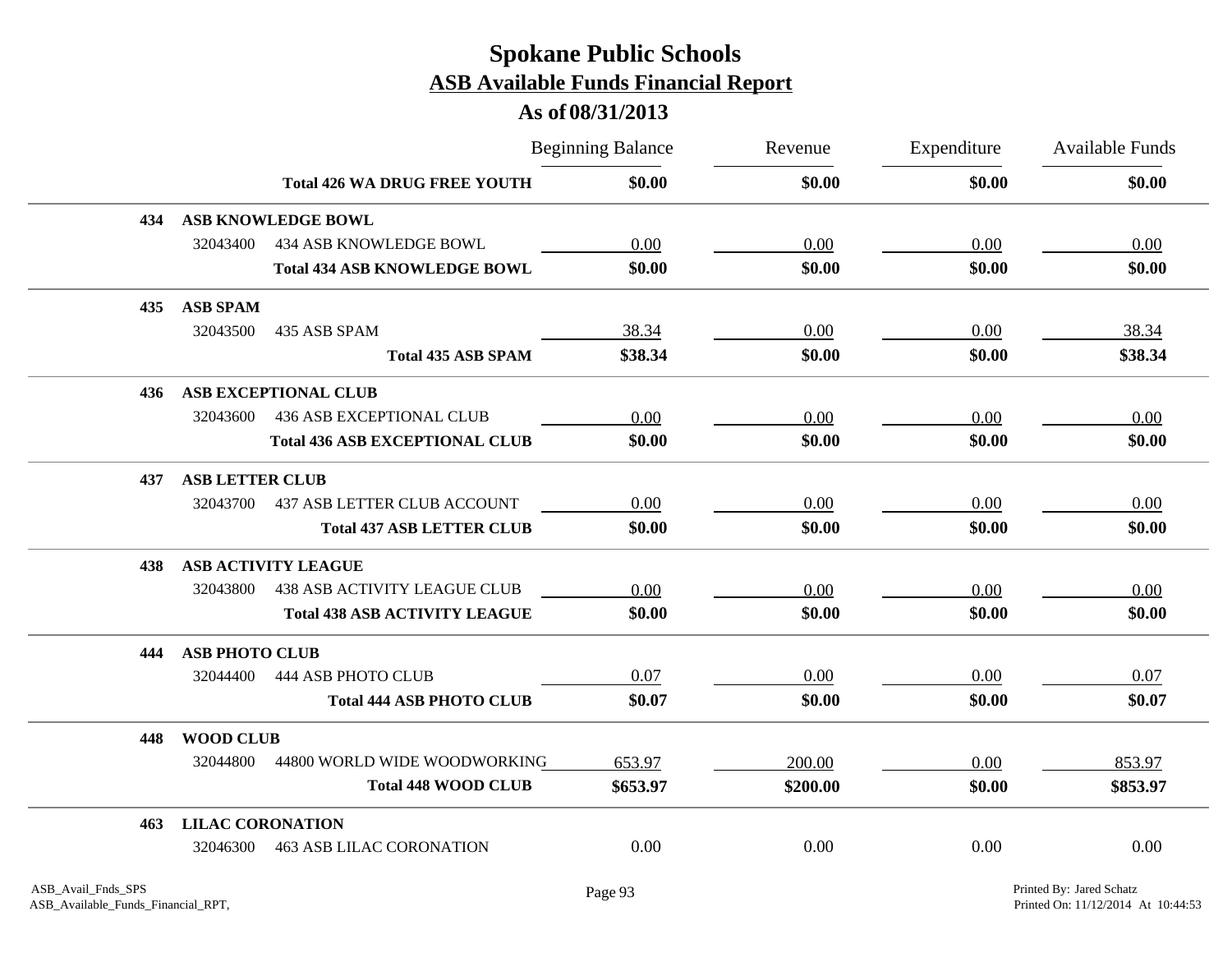|     |                                            | <b>Beginning Balance</b> | Revenue     | Expenditure | <b>Available Funds</b> |
|-----|--------------------------------------------|--------------------------|-------------|-------------|------------------------|
|     | <b>Total 463 LILAC CORONATION</b>          | \$0.00                   | \$0.00      | \$0.00      | \$0.00                 |
| 464 | <b>FAMILY CAREER N COMMUNITY LDRS</b>      |                          |             |             |                        |
|     | 464 ASB FCCLA<br>32046400                  | 0.00                     | 0.00        | 0.00        | 0.00                   |
|     | <b>Total 464 FAMILY CAREER N COMMUNITY</b> | \$0.00                   | \$0.00      | \$0.00      | \$0.00                 |
| 470 | <b>HONOR SOCIETY</b>                       |                          |             |             |                        |
|     | 32047000<br>470 ASB HONOR SOCIETT          | 2,060.55                 | 310.00      | 292.41      | 2,078.14               |
|     | <b>Total 470 HONOR SOCIETY</b>             | \$2,060.55               | \$310.00    | \$292.41    | \$2,078.14             |
| 473 | <b>GAY-STRAIGHT ALLIANCE</b>               |                          |             |             |                        |
|     | 47300 GAY-STRAIGHT ALLIANCE<br>32047300    | 52.99                    | 0.00        | 0.00        | 52.99                  |
|     | <b>Total 473 GAY-STRAIGHT ALLIANCE</b>     | \$52.99                  | \$0.00      | \$0.00      | \$52.99                |
| 474 | <b>SERVICE LEARNING CLUB</b>               |                          |             |             |                        |
|     | 32047400<br>47400 SERVICE LEARNING CLUB    | 88.00                    | 0.00        | 0.00        | 88.00                  |
|     | <b>Total 474 SERVICE LEARNING CLUB</b>     | \$88.00                  | \$0.00      | \$0.00      | \$88.00                |
| 476 | <b>MULTI CULTURAL</b>                      |                          |             |             |                        |
|     | <b>476 ASB GENSHIKEN CLUB</b><br>32047600  | 30.06                    | 0.00        | 0.00        | 30.06                  |
|     | <b>Total 476 MULTI CULTURAL</b>            | \$30.06                  | \$0.00      | \$0.00      | \$30.06                |
| 477 | <b>ASB DANCE</b>                           |                          |             |             |                        |
|     | 32047700<br>477 ASB DANCE                  | 5,404.81                 | 13,276.44   | 16,217.83   | 2,463.42               |
|     | <b>Total 477 ASB DANCE</b>                 | \$5,404.81               | \$13,276.44 | \$16,217.83 | \$2,463.42             |
| 485 | <b>ASB BOOK CLUB</b>                       |                          |             |             |                        |
|     | 32048500<br><b>485 ASB BOOKCLUB</b>        | 16.30                    | 0.00        | 0.00        | 16.30                  |
|     | <b>Total 485 ASB BOOK CLUB</b>             | \$16.30                  | \$0.00      | \$0.00      | \$16.30                |
| 486 | <b>ASB PHILOSPHY CLUB</b>                  |                          |             |             |                        |
|     | <b>486 ASB PHILOSOPHY CLUB</b><br>32048600 | 0.00                     | 0.00        | 0.00        | 0.00                   |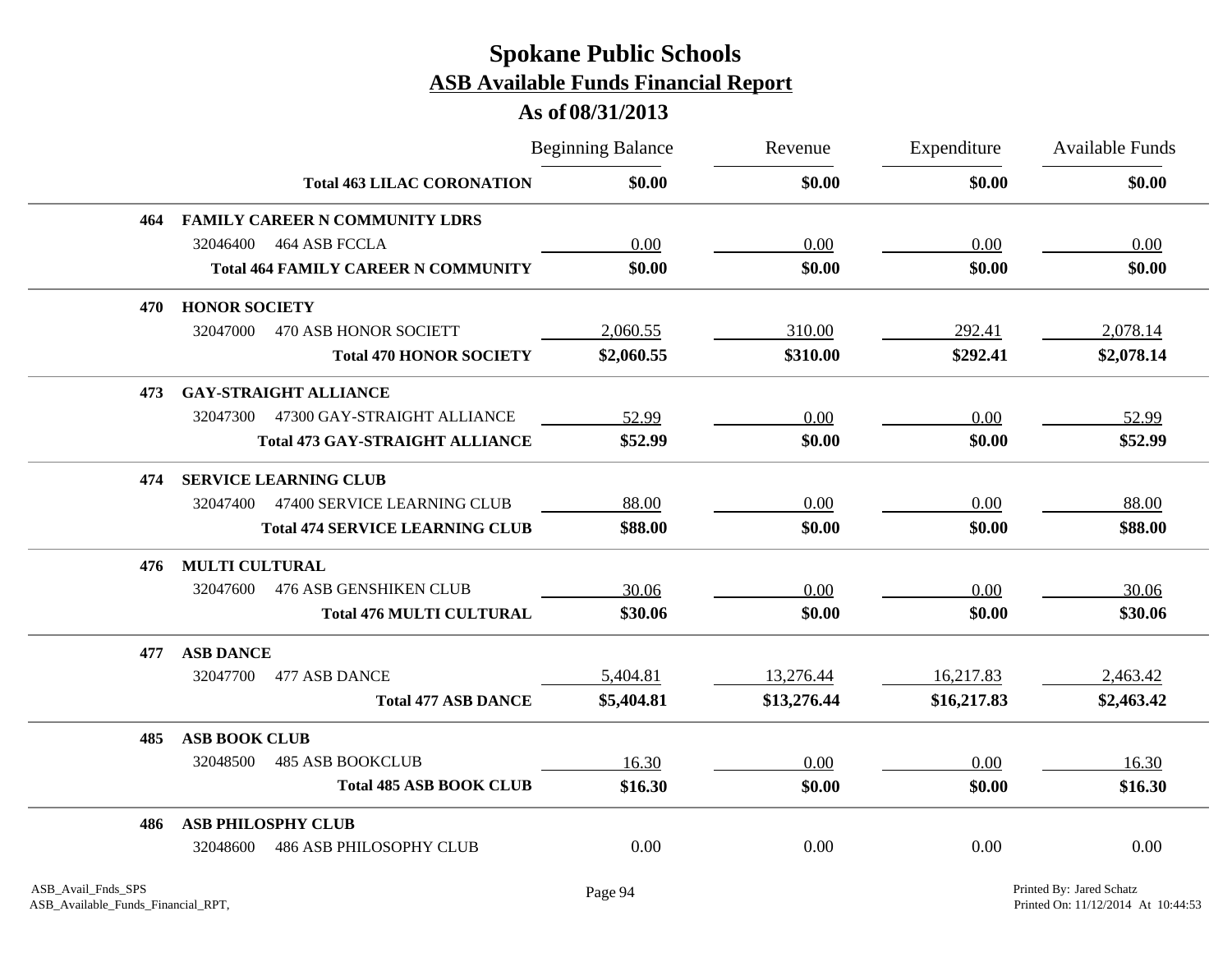|     |                              |                                     | <b>Beginning Balance</b> | Revenue     | Expenditure | <b>Available Funds</b> |
|-----|------------------------------|-------------------------------------|--------------------------|-------------|-------------|------------------------|
|     |                              | <b>Total 486 ASB PHILOSPHY CLUB</b> | \$0.00                   | \$0.00      | \$0.00      | \$0.00                 |
|     | 400                          | <b>CLUBS</b>                        | \$5,105.01               | \$42,077.74 | \$36,842.05 | \$10,340.70            |
| 408 | THE COMMUNITY SCHOOL         |                                     |                          |             |             |                        |
|     | <b>ASB GENERAL</b><br>104    |                                     |                          |             |             |                        |
|     | 40810400                     | 104 ASB GENERAL                     | 0.00                     | 3,068.18    | 2,938.67    | 129.51                 |
|     |                              | <b>Total 104 ASB GENERAL</b>        | \$0.00                   | \$3,068.18  | \$2,938.67  | \$129.51               |
|     | 100                          | <b>GENERAL ASB</b>                  | \$0.00                   | \$3,068.18  | \$2,938.67  | \$129.51               |
| 409 | <b>HAVERMALE HIGH SCHOOL</b> |                                     |                          |             |             |                        |
|     | <b>ASB GENERAL</b><br>104    |                                     |                          |             |             |                        |
|     | 40910400                     | 104 ASB GENERAL                     | 31,408.77                | 230.35      | 0.00        | 31,639.12              |
|     | 40910401                     | 10401 ASB MEETINGS                  | $-1,732.95$              | 0.00        | 0.00        | $-1,732.95$            |
|     | 40910402                     | 10402 APPRECIATION                  | $-2,047.53$              | 0.00        | 0.00        | $-2,047.53$            |
|     | 40910403                     | 10403 SPIRIT WEEK                   | $-818.65$                | 0.00        | 0.00        | $-818.65$              |
|     | 40910404                     | 10404 CONFERENCES/MEETINGS          | $-557.44$                | 0.00        | 0.00        | $-557.44$              |
|     | 40910405                     | 10405 WASL NOT 4 INCENTIVES         | $-126.67$                | 0.00        | 0.00        | $-126.67$              |
|     | 40910406                     | 10406 STUDENT GOVERNMENT            | $-715.68$                | 0.00        | 0.00        | $-715.68$              |
|     | 40910407                     | 10407 ASB RECEPTIONS                | $-5.27$                  | 0.00        | 0.00        | $-5.27$                |
|     | 40910410                     | 10410 ALL SCHOOL BAR B Q            | $-183.04$                | 0.00        | 0.00        | $-183.04$              |
|     | 40910411                     | 10411 TURKEY LUNCH                  | $-509.01$                | 0.00        | 0.00        | $-509.01$              |
|     | 40910412                     | 10412 ASB GENERAL CHRISTMAS         | $-398.15$                | 0.00        | 0.00        | $-398.15$              |
|     | 40910413                     | 10413 ASB KISS THE PIG              | 105.12                   | 0.00        | 0.00        | 105.12                 |
|     | 40910414                     | 10414 S A D D                       | $-117.96$                | 0.00        | 0.00        | $-117.96$              |
|     | 40910415                     | 10415 VALENTINE SEASON              | $-876.52$                | 0.00        | 0.00        | $-876.52$              |
|     | 40910420                     | 10420 ASB OPEN HOUSE                | $-1,244.32$              | 0.00        | 0.00        | $-1,244.32$            |
|     | 40910421                     | 10421 HALLOWEEN DANCE               | $-2,523.15$              | 0.00        | 0.00        | $-2,523.15$            |
|     | 40910422                     | 10422 SPRING DANCE                  | $-1,198.47$              | 0.00        | 0.00        | $-1,198.47$            |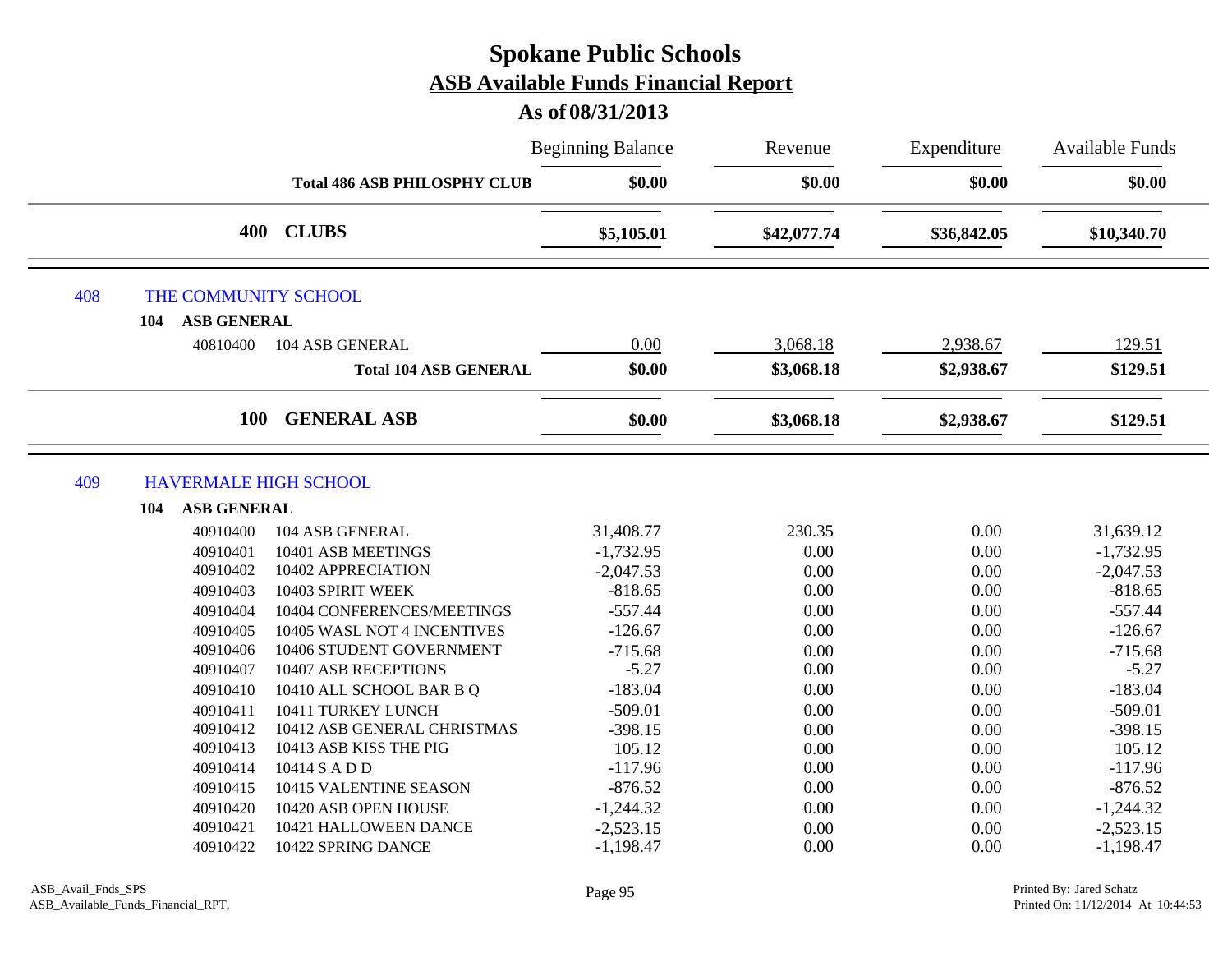|     |                     |                                            | <b>Beginning Balance</b> | Revenue  | Expenditure | <b>Available Funds</b> |
|-----|---------------------|--------------------------------------------|--------------------------|----------|-------------|------------------------|
|     |                     | <b>Total 104 ASB GENERAL</b>               | \$18,459.08              | \$230.35 | \$0.00      | \$18,689.43            |
| 108 |                     | <b>ASB MISCELLANEOUS</b>                   |                          |          |             |                        |
|     | 40910800            | <b>108 ASB MISCELLANEOUS</b>               | $-3,122.83$              | 0.00     | 0.00        | $-3,122.83$            |
|     | 40910801            | <b>10801 GRADUATION FEES</b>               | 6,462.05                 | 0.00     | 0.00        | 6,462.05               |
|     |                     | <b>Total 108 ASB MISCELLANEOUS</b>         | \$3,339.22               | \$0.00   | \$0.00      | \$3,339.22             |
| 131 | <b>ASB YEARBOOK</b> |                                            |                          |          |             |                        |
|     | 40913100            | <b>131 ASB YEARBOOK</b>                    | 1,953.65                 | 0.00     | 0.00        | 1,953.65               |
|     | 40913101            | 13101 YEARBOOK SALES                       | $-205.00$                | 0.00     | 0.00        | $-205.00$              |
|     | 40913102            | 13102 ADVERTISING SALES                    | 200.00                   | 0.00     | 0.00        | 200.00                 |
|     |                     | <b>Total 131 ASB YEARBOOK</b>              | \$1,948.65               | \$0.00   | \$0.00      | \$1,948.65             |
| 170 |                     | ASB ALL SCHOOL FUNDRAISER                  |                          |          |             |                        |
|     | 40917000            | 170 ASB ALL SCHOOL FUNDRAISER              | 2,895.79                 | 0.00     | 0.00        | 2,895.79               |
|     | 40917001            | 17001 ASB VENDING COMMISSION               | 491.46                   | 0.00     | 0.00        | 491.46                 |
|     | 40917010            | 17010 SKI TRIP                             | $-492.00$                | 0.00     | 0.00        | $-492.00$              |
|     | 40917021            | 17021 ALL SCHL HALLOWEEN DANCE             | 0.00                     | 0.00     | 0.00        | 0.00                   |
|     | 40917022            | 17022 ALL SCHL SPRING DANCE                | 0.00                     | 0.00     | 0.00        | 0.00                   |
|     | 40917025            | 17025 ALL SCHOOL SILVERWOOD                | $-170.00$                | 0.00     | 0.00        | $-170.00$              |
|     |                     | <b>Total 170 ASB ALL SCHOOL FUNDRAISER</b> | \$2,725.25               | \$0.00   | \$0.00      | \$2,725.25             |
| 182 |                     | <b>ASB SPECIAL PROJECTS</b>                |                          |          |             |                        |
|     | 40918200            | <b>182 ASB SPECIAL PROJECTS</b>            | 3,927.27                 | 0.00     | 0.00        | 3,927.27               |
|     | 40918201            | 18201 SPL PROJECT SR BREAKFAST             | $-2,273.15$              | 0.00     | 0.00        | $-2,273.15$            |
|     |                     | <b>Total 182 ASB SPECIAL PROJECTS</b>      | \$1,654.12               | \$0.00   | \$0.00      | \$1,654.12             |
| 197 | <b>ASB CORE</b>     |                                            |                          |          |             |                        |
|     | 40919700            | 197 ASB CORE                               | 110.00                   | 0.00     | 0.00        | 110.00                 |
|     |                     | <b>Total 197 ASB CORE</b>                  | \$110.00                 | \$0.00   | \$0.00      | \$110.00               |
| 198 |                     | <b>ASB for REAL SCHOOL</b>                 |                          |          |             |                        |
|     | 40919800            | 198 ASB REAL                               | 0.00                     | 0.00     | 0.00        | 0.00                   |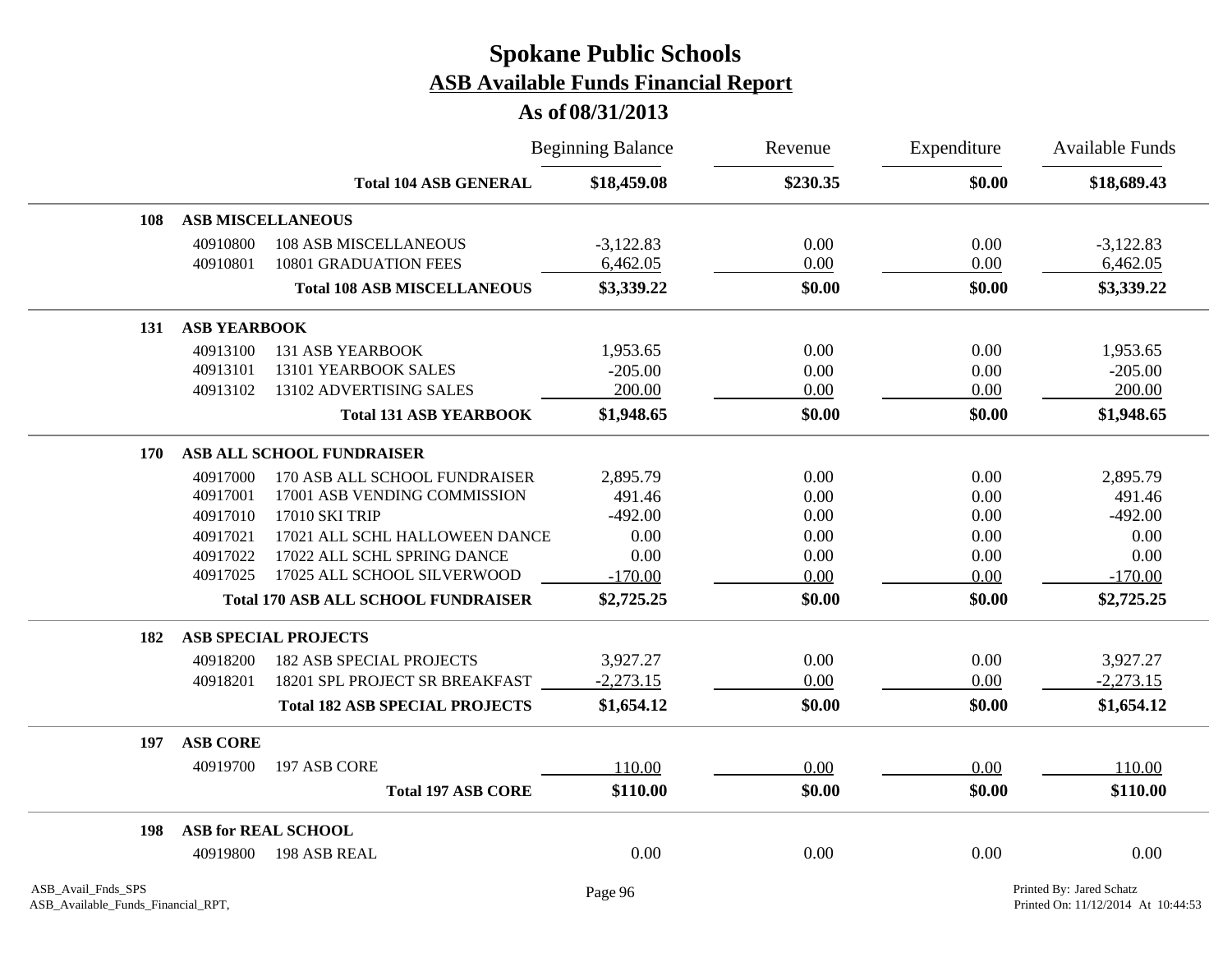|            |                      |                                             | <b>Beginning Balance</b> |          | Expenditure | Available Funds |
|------------|----------------------|---------------------------------------------|--------------------------|----------|-------------|-----------------|
|            |                      | <b>Total 198 ASB for REAL SCHOOL</b>        | \$0.00                   | \$0.00   | \$0.00      | \$0.00          |
| 199        |                      | <b>ASB FOR MARIAN HEIGHTS</b>               |                          |          |             |                 |
|            | 40919900             | <b>199 ASB MARIAN HEIGHTS</b>               | 320.37                   | 0.00     | 0.00        | 320.37          |
|            |                      | <b>Total 199 ASB FOR MARIAN HEIGHTS</b>     | \$320.37                 | \$0.00   | \$0.00      | \$320.37        |
|            | <b>100</b>           | <b>GENERAL ASB</b>                          | \$28,556.69              | \$230.35 | \$0.00      | \$28,787.04     |
| <b>300</b> |                      | ASB GENERAL CLASS ACTIVITY                  |                          |          |             |                 |
|            | 40930000             | 300 ASB GENERAL CLASS                       | 0.00                     | 0.00     | 0.00        | 0.00            |
|            |                      | <b>Total 300 ASB GENERAL CLASS ACTIVITY</b> | \$0.00                   | \$0.00   | \$0.00      | \$0.00          |
| 303        |                      | <b>MEDICINE WHEEL - HAVERMALE</b>           |                          |          |             |                 |
|            | 40930301             | 30301 MEDICINE WHEEL GRAD ACCT              | 738.77                   | 0.00     | 0.00        | 738.77          |
|            |                      | <b>Total 303 MEDICINE WHEEL - HAVERMALE</b> | \$738.77                 | \$0.00   | \$0.00      | \$738.77        |
| 308        |                      | <b>VOCATIONAL TRAINING CLUB</b>             |                          |          |             |                 |
|            | 40930800             | <b>308 ASB VOCATIONAL TRAINING</b>          | 3,940.57                 | 0.00     | 0.00        | 3,940.57        |
|            |                      | <b>Total 308 VOCATIONAL TRAINING CLUB</b>   | \$3,940.57               | \$0.00   | \$0.00      | \$3,940.57      |
| 323        | <b>HORTICULTURE</b>  |                                             |                          |          |             |                 |
|            | 40932300             | <b>409 ASB HORTICULTURE</b>                 | 0.00                     | 0.00     | 0.00        | 0.00            |
|            |                      | <b>Total 323 HORTICULTURE</b>               | \$0.00                   | \$0.00   | \$0.00      | \$0.00          |
| 390        | <b>CLASS OF 2020</b> |                                             |                          |          |             |                 |
|            | 40939000             | 39000 CLASS OF 2010                         | $-1,472.21$              | 0.00     | 0.00        | $-1,472.21$     |
|            |                      | <b>Total 390 CLASS OF 2020</b>              | (\$1,472.21)             | \$0.00   | \$0.00      | (\$1,472.21)    |
| 391        | <b>CLASS OF 2011</b> |                                             |                          |          |             |                 |
|            | 40939100             | 39100 CLASS OF 2011                         | $-940.34$                | 0.00     | 0.00        | $-940.34$       |
|            |                      | <b>Total 391 CLASS OF 2011</b>              | $(\$940.34)$             | \$0.00   | \$0.00      | $(\$940.34)$    |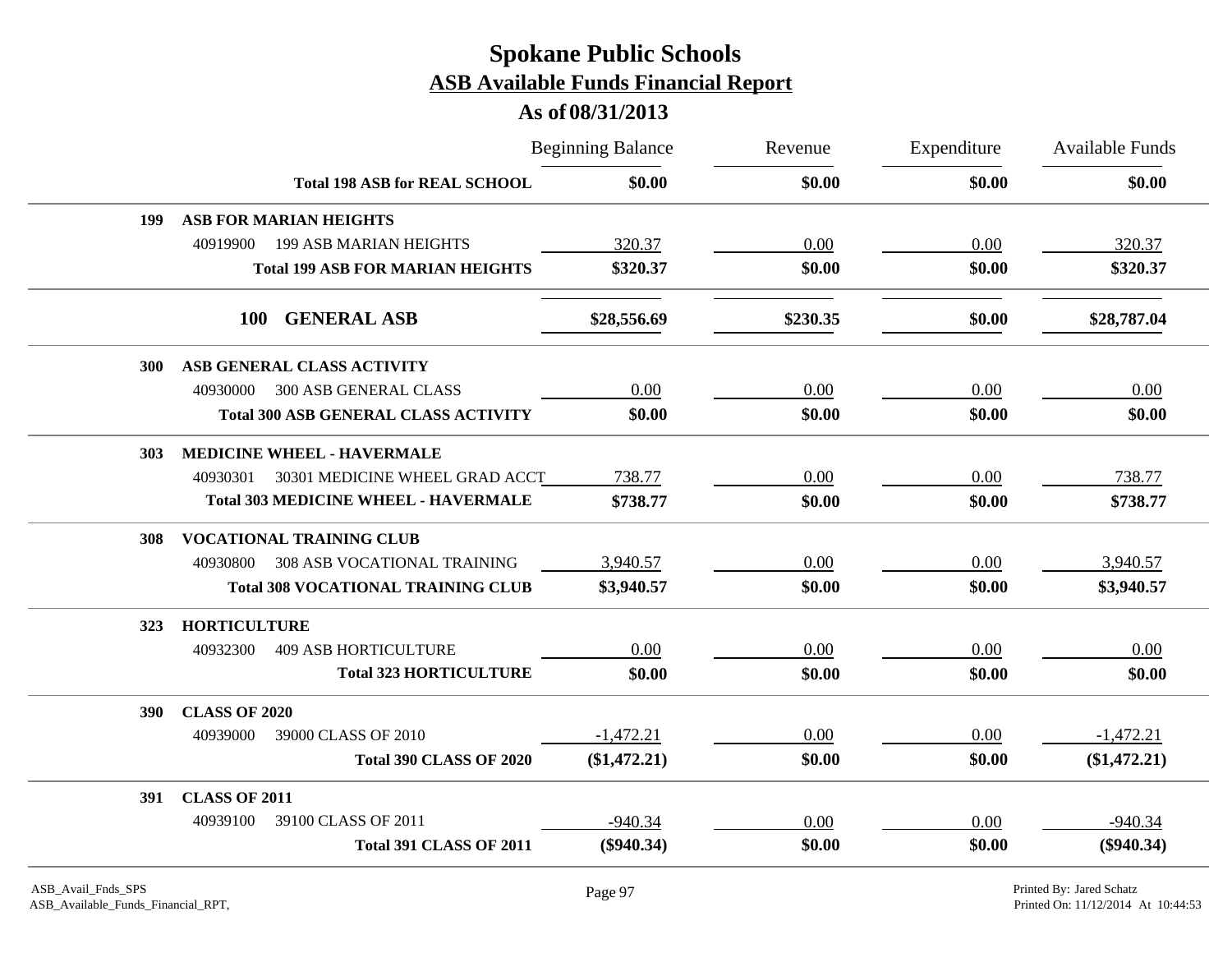### **As of 08/31/2013**

|     |                       |                                 | <b>Beginning Balance</b> | Revenue | Expenditure | <b>Available Funds</b> |
|-----|-----------------------|---------------------------------|--------------------------|---------|-------------|------------------------|
| 392 | <b>CLASS OF 2012</b>  |                                 |                          |         |             |                        |
|     | 40939200              | 39200 CLASS OF 2012             | $-504.92$                | 0.00    | 0.00        | $-504.92$              |
|     |                       | <b>Total 392 CLASS OF 2012</b>  | $(\$504.92)$             | \$0.00  | \$0.00      | $(\$504.92)$           |
| 394 | <b>ASB CLASS 2014</b> |                                 |                          |         |             |                        |
|     | 40939400              | 39400 CLASS OF 2014             | 3,456.74                 | 0.00    | 0.00        | 3,456.74               |
|     | 40939401              | 39401 2004 SENIOR ADVISORS      | $-332.49$                | 0.00    | 0.00        | $-332.49$              |
|     | 40939402              | 39402 APPAREL FUNDRAISER        | $-216.88$                | 0.00    | 0.00        | $-216.88$              |
|     | 40939410              | 39410 2004 SENIOR CRUISE        | $-2,907.37$              | 0.00    | 0.00        | $-2,907.37$            |
|     | 40939421              | 39421 2004 HALLOWEEN DANCE      | 0.00                     | 0.00    | 0.00        | 0.00                   |
|     | 40939422              | 39422 2004 SPRING DANCE         | 0.00                     | 0.00    | 0.00        | 0.00                   |
|     |                       | Total 394 ASB CLASS 2014        | \$0.00                   | \$0.00  | \$0.00      | \$0.00                 |
| 395 | <b>ASB CLASS 2015</b> |                                 |                          |         |             |                        |
|     | 40939500              | 395 CLASS OF 2015               | 0.00                     | 0.00    | 0.00        | 0.00                   |
|     | 40939501              | 39501 2005 SENIOR ADVISORS      | 0.00                     | 0.00    | 0.00        | 0.00                   |
|     | 40939502              | 39502 2005 JUNIOR ADVISORS      | 0.00                     | 0.00    | 0.00        | 0.00                   |
|     |                       | <b>Total 395 ASB CLASS 2015</b> | \$0.00                   | \$0.00  | \$0.00      | \$0.00                 |
| 396 | ASB CLASS 2016        |                                 |                          |         |             |                        |
|     | 40939600              | 396 ASB CLASS OF 2016           | 0.00                     | 0.00    | 0.00        | 0.00                   |
|     | 40939601              | 39601 2006 SENIOR ADVISORS      | 0.00                     | 0.00    | 0.00        | 0.00                   |
|     | 40939602              | 39602 2006 JUNIOR ADVISORS      | 0.00                     | 0.00    | 0.00        | 0.00                   |
|     | 40939603              | 39603 2006 SOPHMORE ADVISORS    | 0.00                     | 0.00    | 0.00        | 0.00                   |
|     | 40939622              | 39622 SPRING DANCE              | 0.00                     | 0.00    | 0.00        | 0.00                   |
|     |                       | Total 396 ASB CLASS 2016        | \$0.00                   | \$0.00  | \$0.00      | \$0.00                 |
| 397 | <b>ASB CLASS 2017</b> |                                 |                          |         |             |                        |
|     | 40939700              | 397 ASB CLASS OF 2007           | 1,527.88                 | 0.00    | 0.00        | 1,527.88               |
|     | 40939722              | 39722 ASB CLASS 07 SPRING DANC  | $-1,527.88$              | 0.00    | 0.00        | $-1,527.88$            |
|     |                       | Total 397 ASB CLASS 2017        | \$0.00                   | \$0.00  | \$0.00      | \$0.00                 |

**ASB CLASS 2018**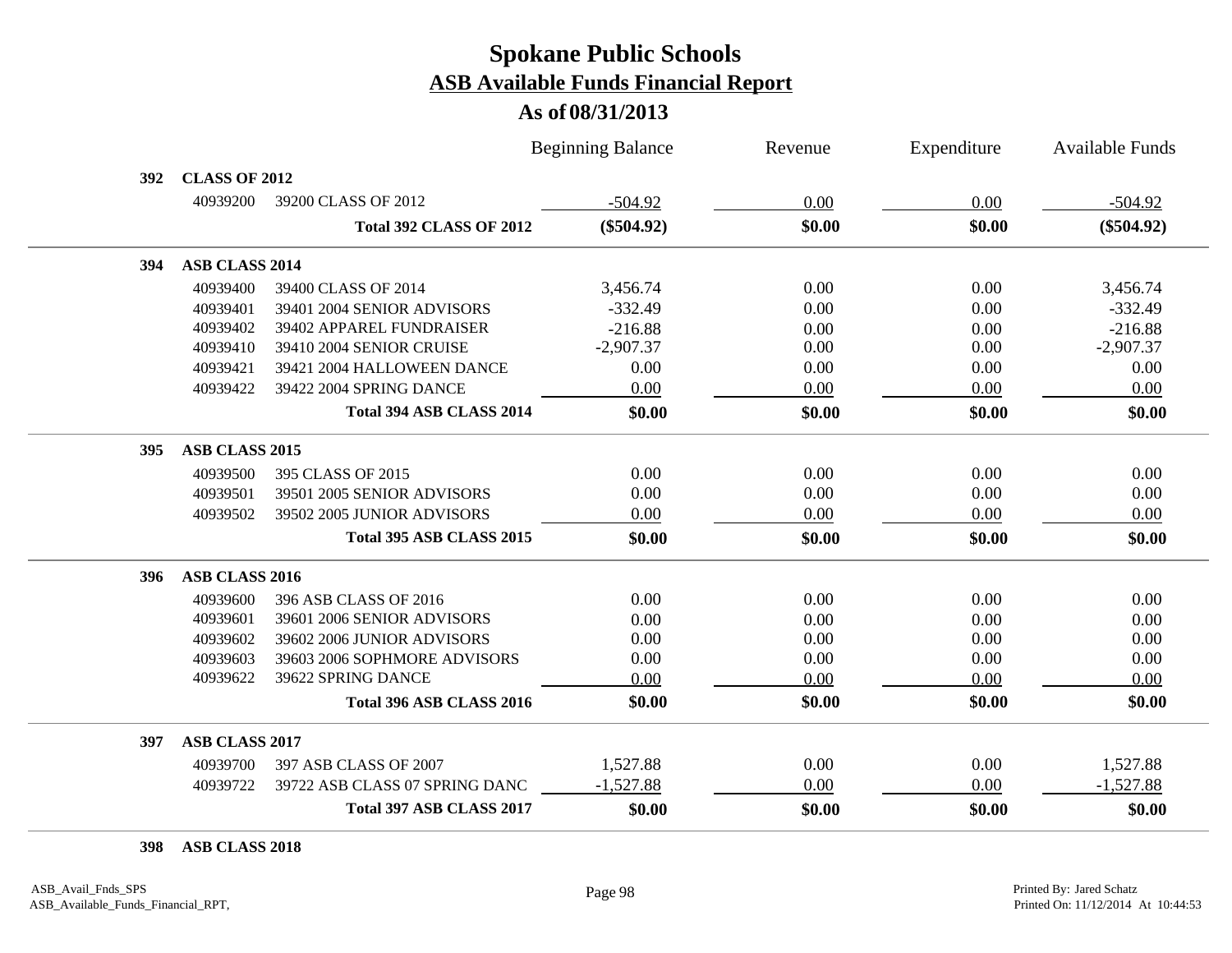**As of 08/31/2013**

|     |                              |                                          | <b>Beginning Balance</b> | Revenue    | Expenditure | <b>Available Funds</b> |
|-----|------------------------------|------------------------------------------|--------------------------|------------|-------------|------------------------|
|     | 40939800                     | 39800 CLASS OF 2008                      | 338.79                   | 0.00       | 0.00        | 338.79                 |
|     | 40939822                     | 39822 CLASS 2008 SPRING DANCE            | $-338.79$                | 0.00       | 0.00        | $-338.79$              |
|     |                              | Total 398 ASB CLASS 2018                 | \$0.00                   | \$0.00     | \$0.00      | \$0.00                 |
|     | <b>ASB CLASS 2019</b><br>399 |                                          |                          |            |             |                        |
|     | 40939900                     | 39900 CLASS OF 2009                      | $-669.63$                | 0.00       | 0.00        | $-669.63$              |
|     |                              | Total 399 ASB CLASS 2019                 | $(\$669.63)$             | \$0.00     | \$0.00      | $(\$669.63)$           |
|     |                              | 300 CLASS                                | \$1,092.24               | \$0.00     | \$0.00      | \$1,092.24             |
| 470 | <b>SKILLS CENTER</b>         |                                          |                          |            |             |                        |
|     | <b>ASB RESERVE</b><br>102    |                                          |                          |            |             |                        |
|     | 47010200                     | 102 ASB RESERVE                          | 0.00                     | 0.00       | 0.00        | 0.00                   |
|     |                              | <b>Total 102 ASB RESERVE</b>             | \$0.00                   | \$0.00     | \$0.00      | \$0.00                 |
|     | <b>ASB GENERAL</b><br>104    |                                          |                          |            |             |                        |
|     | 47010400                     | 104 ASB GENERAL                          | 3,289.63                 | 9,014.03   | 8,243.57    | 4,060.09               |
|     |                              | <b>Total 104 ASB GENERAL</b>             | \$3,289.63               | \$9,014.03 | \$8,243.57  | \$4,060.09             |
|     |                              | 100 GENERAL ASB                          | \$3,289.63               | \$9,014.03 | \$8,243.57  | \$4,060.09             |
|     | 374                          | ASB PRE-LAW ENFORCEMENT                  |                          |            |             |                        |
|     |                              | 47037400 470 ASB PRE-LAW ENFORCEMENT     | 0.00                     | 0.00       | 0.00        | 0.00                   |
|     |                              | <b>Total 374 ASB PRE-LAW ENFORCEMENT</b> | \$0.00                   | \$0.00     | \$0.00      | \$0.00                 |
|     | <b>ASB MEDICAL</b><br>375    |                                          |                          |            |             |                        |
|     | 47037500                     | 375 ASB MEDICAL                          | 0.00                     | 0.00       | 0.00        | 0.00                   |
|     |                              | <b>Total 375 ASB MEDICAL</b>             | \$0.00                   | \$0.00     | \$0.00      | \$0.00                 |

#### **376 TELEVISION PRODUCTION CLUB**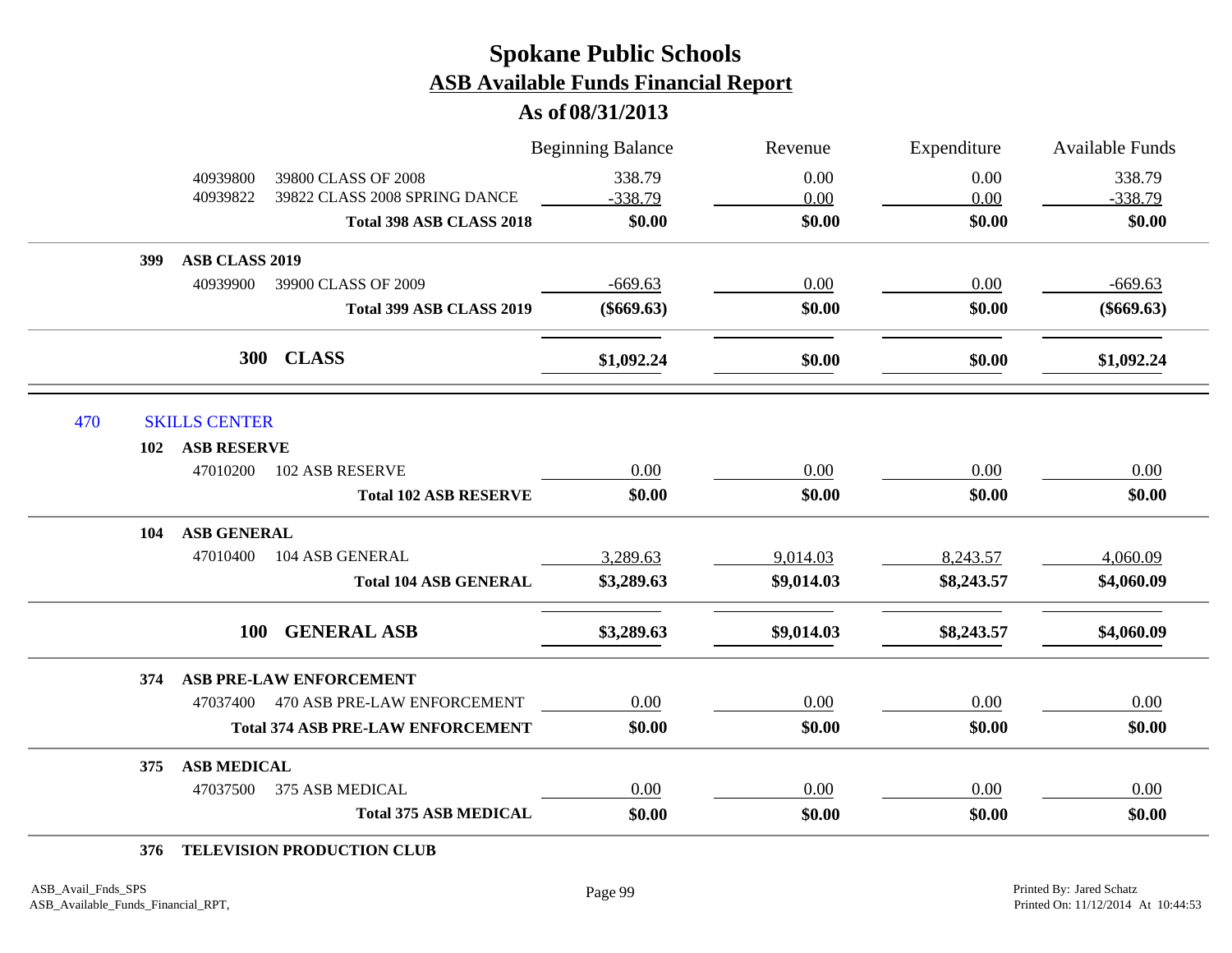### **As of 08/31/2013**

|                                             | <b>Beginning Balance</b> |          | Revenue | Expenditure | <b>Available Funds</b> |
|---------------------------------------------|--------------------------|----------|---------|-------------|------------------------|
| 47037600 376 ASB TV/BROADCASTING PROD       |                          | 0.00     | 0.00    | 0.00        | 0.00                   |
| <b>Total 376 TELEVISION PRODUCTION CLUB</b> |                          | \$0.00   | \$0.00  | \$0.00      | \$0.00                 |
| <b>VOC/INSTR CLUBS OF AMERICA</b><br>377    |                          |          |         |             |                        |
| 47037700 377 ASB VICA                       |                          | 0.00     | 0.00    | 0.00        | 0.00                   |
| <b>Total 377 VOC/INSTR CLUBS OF AMERICA</b> |                          | \$0.00   | \$0.00  | \$0.00      | \$0.00                 |
| <b>CHEFS/HOSPITALITY CLUB</b><br>378        |                          |          |         |             |                        |
| 47037800 378 ASB CHEF/HOSPITALITY           |                          | 0.00     | 0.00    | 0.00        | 0.00                   |
| <b>Total 378 CHEFS/HOSPITALITY CLUB</b>     |                          | \$0.00   | \$0.00  | \$0.00      | \$0.00                 |
| <b>CONSTRUCTION CLUB</b><br>379             |                          |          |         |             |                        |
| 47037900<br><b>379 ASB CONSTRUCTION</b>     |                          | 0.00     | 0.00    | 0.00        | 0.00                   |
| <b>Total 379 CONSTRUCTION CLUB</b>          |                          | \$0.00   | \$0.00  | \$0.00      | \$0.00                 |
| 381 WELDING CLUB                            |                          |          |         |             |                        |
| 47038100<br>381 ASB WELDING                 |                          | 0.00     | 0.00    | 0.00        | 0.00                   |
| <b>Total 381 WELDING CLUB</b>               |                          | \$0.00   | \$0.00  | \$0.00      | \$0.00                 |
| <b>ASB COMPUTER</b><br>382                  |                          |          |         |             |                        |
| <b>382 ASB COMPUTER</b><br>47038200         |                          | 0.00     | 0.00    | 0.00        | 0.00                   |
| <b>Total 382 ASB COMPUTER</b>               |                          | \$0.00   | \$0.00  | \$0.00      | \$0.00                 |
| <b>ASB AUTO BODY</b><br>383                 |                          |          |         |             |                        |
| 47038300<br>383 ASB AUTO BODY               |                          | $0.00\,$ | 0.00    | 0.00        | 0.00                   |
| <b>Total 383 ASB AUTO BODY</b>              |                          | \$0.00   | \$0.00  | \$0.00      | \$0.00                 |
| <b>ASB DENTAL</b><br>384                    |                          |          |         |             |                        |
| 47038400<br>384 ASB DENTAL                  |                          | 0.00     | 0.00    | 0.00        | 0.00                   |
| <b>Total 384 ASB DENTAL</b>                 |                          | \$0.00   | \$0.00  | \$0.00      | \$0.00                 |

**385 ASB GRAPHICS**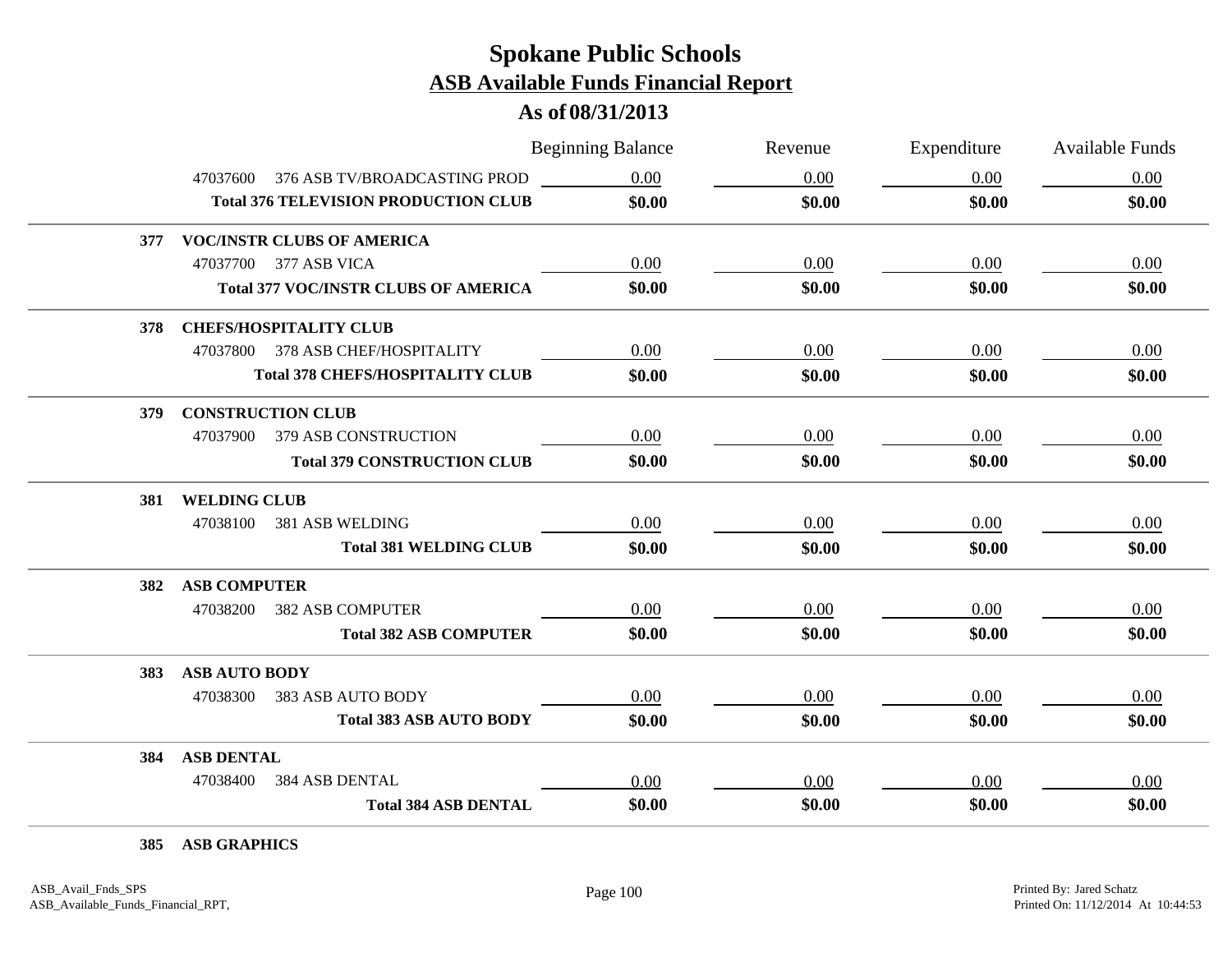|                                |                                       | <b>Beginning Balance</b> | Revenue     | Expenditure | Available Funds |
|--------------------------------|---------------------------------------|--------------------------|-------------|-------------|-----------------|
| 47038500                       | <b>385 ASB GRAPHICS</b>               | 0.00                     | 200.00      | 0.00        | 200.00          |
|                                | <b>Total 385 ASB GRAPHICS</b>         | \$0.00                   | \$200.00    | \$0.00      | \$200.00        |
| 386                            | <b>ASB ELECTRONICS</b>                |                          |             |             |                 |
| 47038600                       | <b>386 ASB ELECTRONICS</b>            | 0.00                     | 0.00        | 0.00        | 0.00            |
|                                | <b>Total 386 ASB ELECTRONICS</b>      | \$0.00                   | \$0.00      | \$0.00      | \$0.00          |
| 387                            | <b>AUTO MECHANICS</b>                 |                          |             |             |                 |
| 47038700                       | <b>387 ASB AUTO MECHANICS</b>         | 0.00                     | 0.00        | 0.00        | 0.00            |
|                                | <b>Total 387 AUTO MECHANICS</b>       | \$0.00                   | \$0.00      | \$0.00      | \$0.00          |
|                                | <b>CLASS</b><br><b>300</b>            | \$0.00                   | \$200.00    | \$0.00      | \$200.00        |
| 485                            | <b>LIBBY COMMUNITY CENTER</b>         |                          |             |             |                 |
| <b>ASB GENERAL</b><br>104      |                                       |                          |             |             |                 |
| 48510400                       | <b>485 LIBBY CTR ASB GENERAL</b>      | 30,368.48                | 36,539.06   | 39,064.42   | 27,843.12       |
|                                | <b>Total 104 ASB GENERAL</b>          | \$30,368.48              | \$36,539.06 | \$39,064.42 | \$27,843.12     |
|                                | 100 GENERAL ASB                       | \$30,368.48              | \$36,539.06 | \$39,064.42 | \$27,843.12     |
| 541<br><b>ELEMENTARY MUSIC</b> |                                       |                          |             |             |                 |
| <b>BAND CLUB</b><br>356        |                                       |                          |             |             |                 |
| 54135600                       | 541 ELEMENTARY BAND ASB               | 7.34                     | 0.00        | 0.00        | 7.34            |
|                                | <b>Total 356 BAND CLUB</b>            | \$7.34                   | \$0.00      | \$0.00      | \$7.34          |
| 357                            | <b>ORCHESTRA CLUB</b>                 |                          |             |             |                 |
|                                | 54135700 541 ELEMENTARY ORCHESTRA ASB | 107.29                   | $0.00\,$    | 0.00        | 107.29          |
|                                | <b>Total 357 ORCHESTRA CLUB</b>       | \$107.29                 | \$0.00      | \$0.00      | \$107.29        |